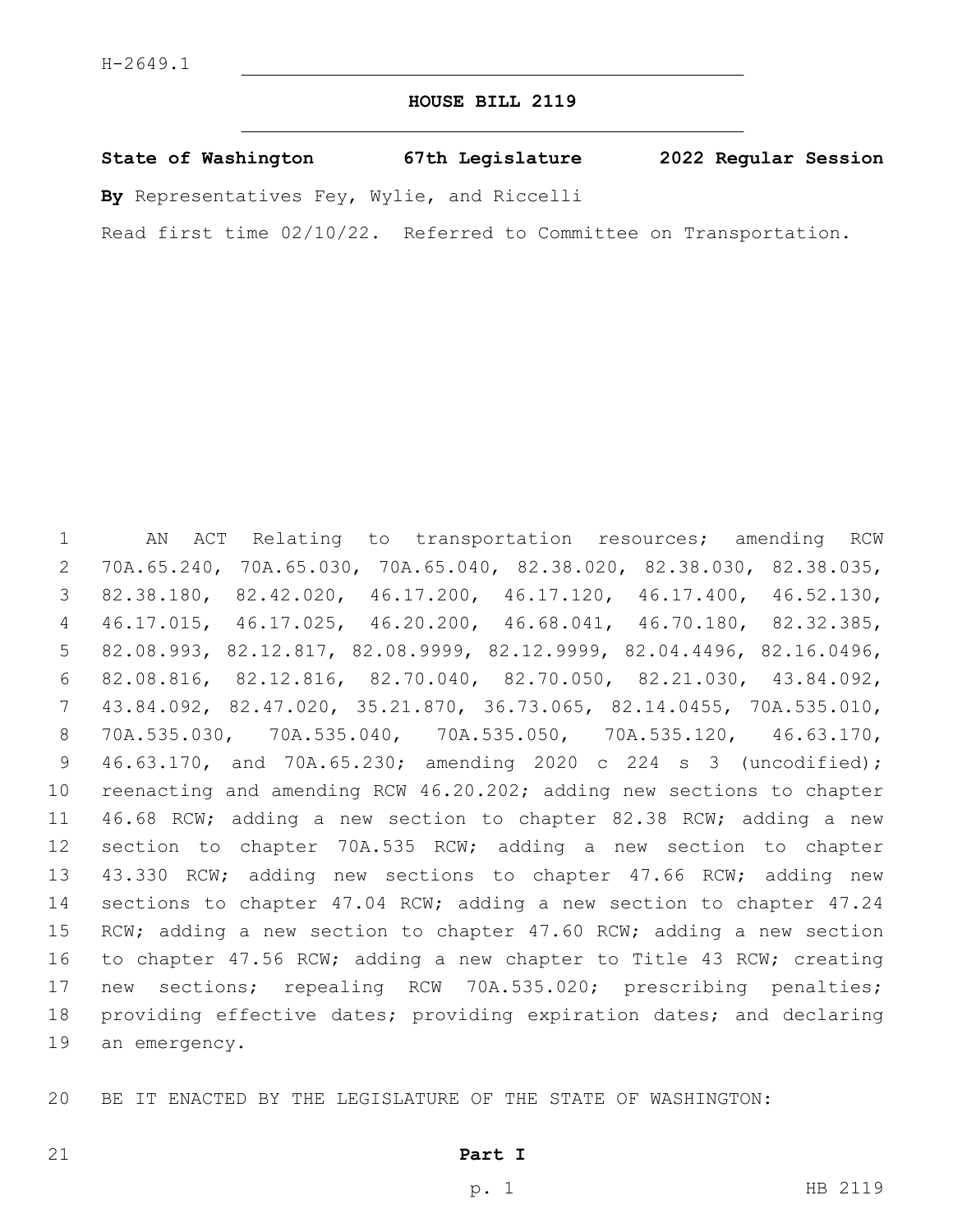**Sec. 101.** RCW 70A.65.240 and 2021 c 316 s 27 are each amended to 3 read as follows:

 (1) The carbon emissions reduction account is created in the state treasury. Moneys in the account may be spent only after appropriation. Expenditures from the account are intended to affect reductions in transportation sector carbon emissions through a variety of carbon reducing investments. These can include, but are not limited to: Transportation alternatives to single occupancy passenger vehicles; reductions in single occupancy passenger vehicle miles traveled; reductions in per mile emissions in vehicles, including through the funding of alternative fuel infrastructure and incentive programs; and emission reduction programs for freight transportation, including motor vehicles and rail, as well as for ferries and other maritime and port activities. Expenditures from the account may only be made for transportation carbon emission reducing purposes and may not be made for highway purposes authorized under the 18th Amendment of the Washington state Constitution, other than 19 specified in this section, and shall be made in accordance with subsection (2) of this section. It is the legislature's intent that expenditures from the account used to reduce carbon emissions be made with the goal of achieving equity for communities that historically have been omitted or adversely impacted by past transportation 24 policies and practices.

 (2) Appropriations in an omnibus transportation appropriations act from the carbon emissions reduction account shall be made exclusively to fund the following activities:

- (a) Active transportation;
- 29 (b) Transit programs and projects;
- (c) Alternative fuel and electrification;
- (d) Ferries; and
- (e) Rail.

 NEW SECTION. **Sec. 102.** The legislature intends to program funding from the carbon emissions reduction account, the climate active transportation account, and the climate transit programs account for the activities identified in LEAP Transportation Document 2022-A as developed February 8, 2022.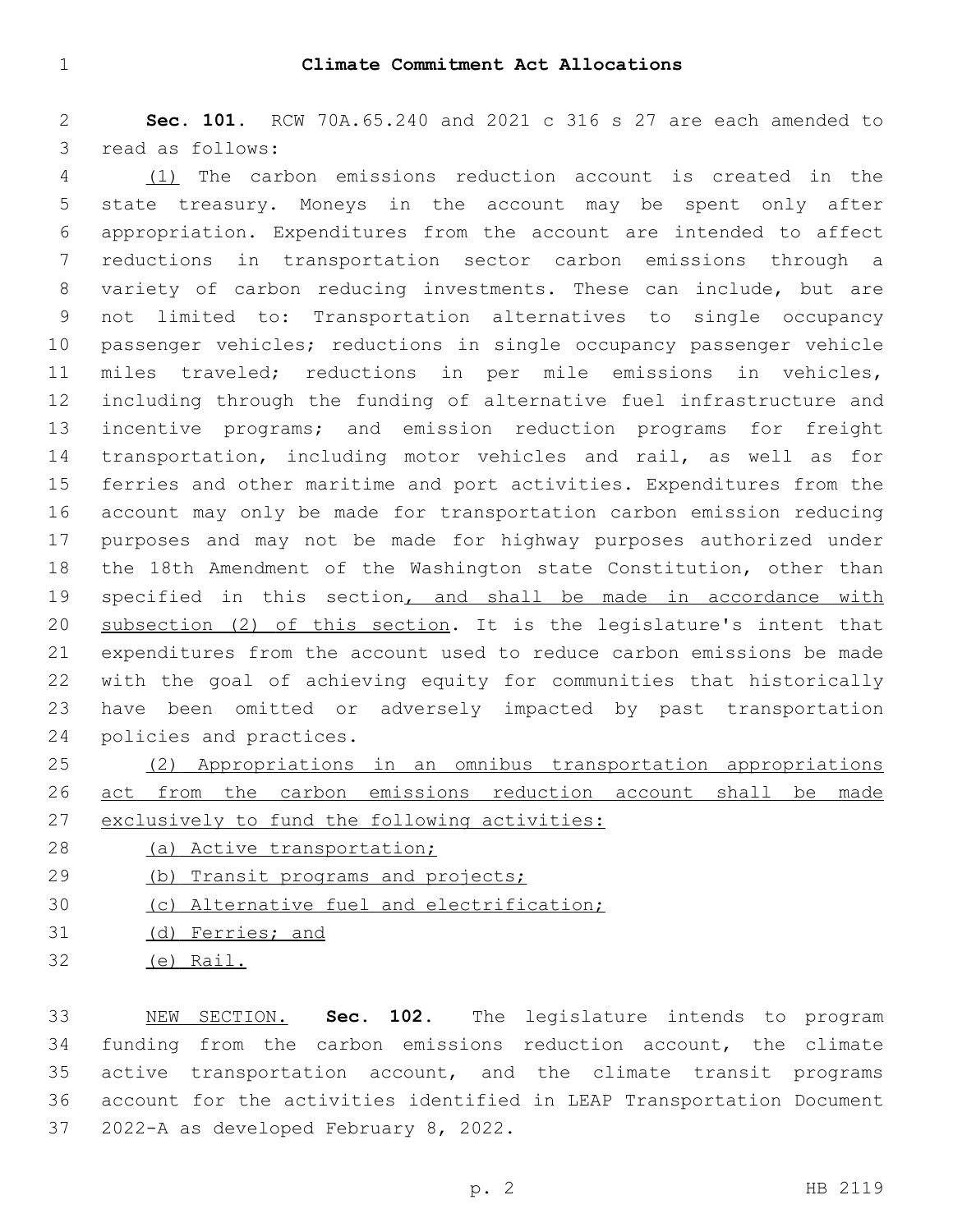NEW SECTION. **Sec. 103.** A new section is added to chapter 46.68 2 RCW to read as follows:

 (1) The climate active transportation account is hereby created in the state treasury. Moneys in the account may be spent only after appropriation. Expenditures from the account may be used only for the following active transportation grant programs: Safe routes to schools, school-based bike program, bicycle and pedestrian grant program, complete streets grants program, and connecting communities grant program, as well as pedestrian and bicycle or other active transportation projects identified in an omnibus transportation 11 appropriations act as move ahead WA projects.

 (2) Beginning July 1, 2022, the state treasurer shall annually transfer 24 percent of the revenues accruing annually to the carbon emissions reduction account created in RCW 70A.65.240 to the climate 15 active transportation account.

 NEW SECTION. **Sec. 104.** A new section is added to chapter 46.68 17 RCW to read as follows:

 (1) The climate transit programs account is hereby created in the state treasury. Moneys in the account may be spent only after appropriation. Expenditures from the account may be used only for the following transit grant programs: Transit support grant program, tribal transit mobility grants, transit coordination grants, special needs transit grants, bus and bus facility grant program, green transit grants, and transportation demand management grants, as well as transit projects identified in an omnibus transportation 26 appropriations act as move ahead WA projects.

 (2) Beginning July 1, 2022, the state treasurer shall annually transfer 56 percent of the revenues accruing annually to the carbon emissions reduction account created in RCW 70A.65.240 to the climate 30 transit programs account.

 **Sec. 105.** RCW 70A.65.030 and 2021 c 316 s 4 are each amended to 32 read as follows:

 (1) Each year or biennium, as appropriate, when allocating funds from the carbon emissions reduction account created in RCW 70A.65.240, the climate investment account created in RCW 70A.65.250, (( $\Theta$ )) the air quality and health disparities improvement account created in RCW 70A.65.280, the climate transit programs account 38 created in section 104 of this act, or the climate active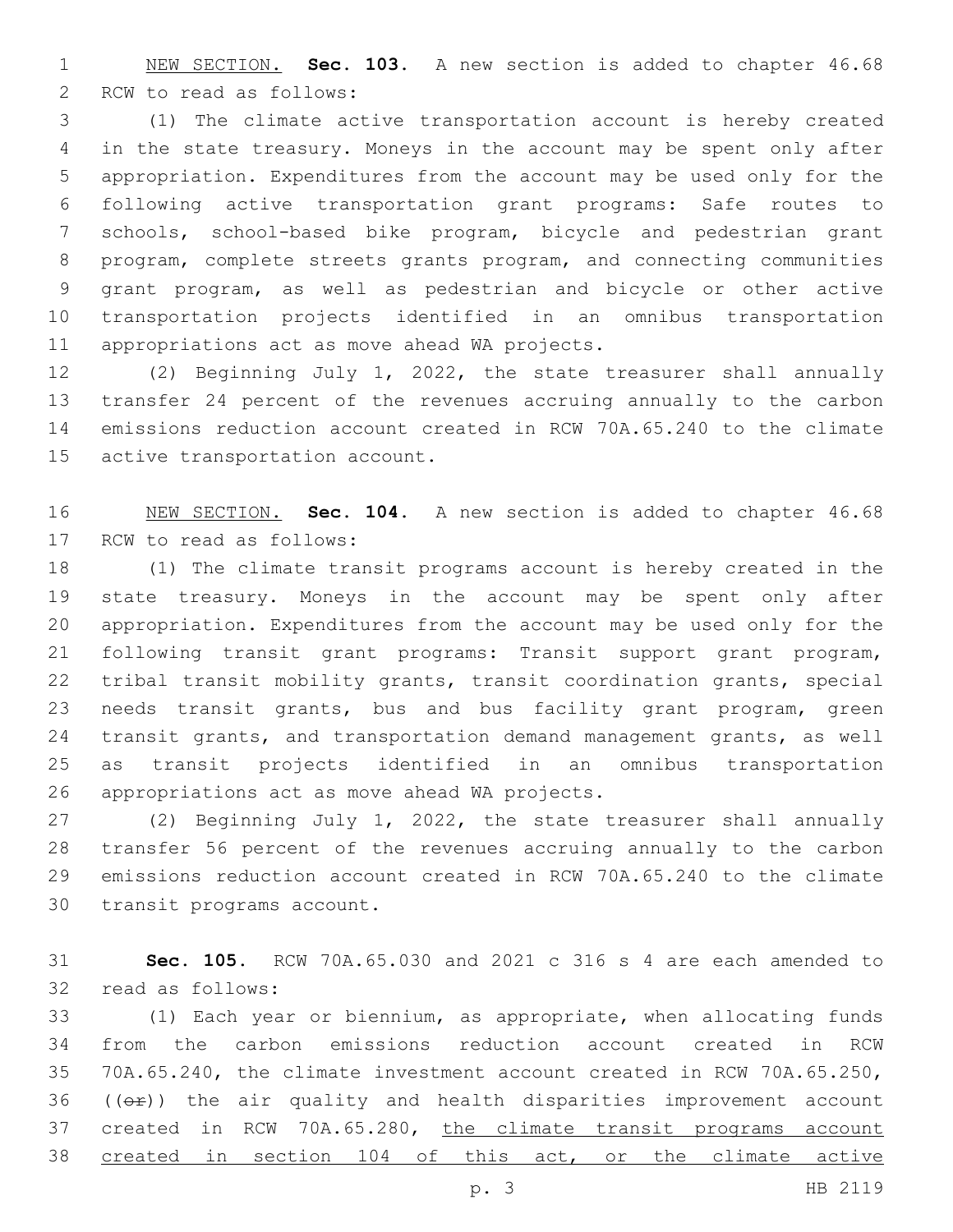transportation account created in section 103 of this act, or administering grants or programs funded by the accounts, agencies shall conduct an environmental justice assessment consistent with the requirements of RCW 70A.02.060 and establish a minimum of not less than 35 percent and a goal of 40 percent of total investments that provide direct and meaningful benefits to vulnerable populations within the boundaries of overburdened communities through: (a) The direct reduction of environmental burdens in overburdened communities; (b) the reduction of disproportionate, cumulative risk from environmental burdens, including those associated with climate change; (c) the support of community led project development, planning, and participation costs; or (d) meeting a community need identified by the community that is consistent with the intent of 14 this chapter or RCW 70A.02.010.

 (2) The allocation of funding under subsection (1) of this section must adhere to the following principles, additional to the requirements of RCW 70A.02.080: (a) Benefits and programs should be directed to areas and targeted to vulnerable populations and overburdened communities to reduce statewide disparities; (b) investments and benefits should be made roughly proportional to the health disparities that a specific community experiences, with a goal of eliminating the disparities; (c) investments and programs should focus on creating environmental benefits, including eliminating health burdens, creating community and population resilience, and raising the quality of life of those in the community; and (d) efforts should be made to balance investments and benefits across the state and within counties, local jurisdictions, and unincorporated areas as appropriate to reduce disparities by location and to ensure efforts contribute to a reduction in disparities that exist based on race or ethnicity, socioeconomic status, or other factors.

 (3) State agencies allocating funds or administering grants or programs from the carbon emissions reduction account created in RCW 70A.65.240, the climate investment account created in RCW 70A.65.250, (( $\Theta$ )) the air quality and health disparities improvement account 35 created in RCW 70A.65.280, the climate transit programs account 36 created in section 104 of this act, or the climate active transportation account created in section 103 of this act, must:

 (a) Report annually to the environmental justice council created in RCW 70A.02.110 regarding progress toward meeting environmental 40 justice and environmental health goals;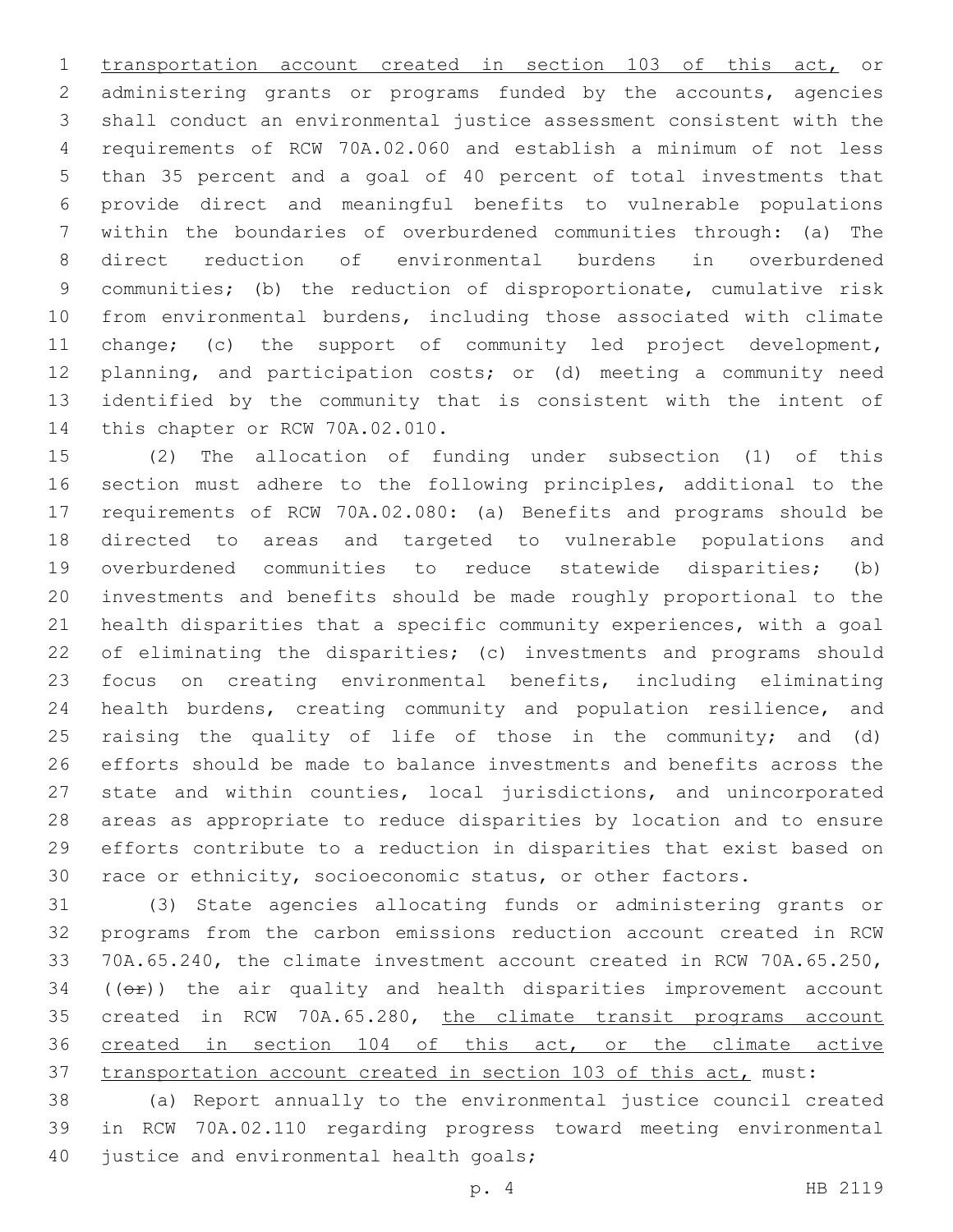(b) Consider recommendations by the environmental justice council; and

 (c)(i) If the agency is not a covered agency subject to the requirements of chapter 314, Laws of 2021, create and adopt a community engagement plan to describe how it will engage with overburdened communities and vulnerable populations in allocating funds or administering grants or programs from the climate investment 8 account.

 (ii) The plan must include methods for outreach and communication with those who face barriers, language or otherwise, to 11 participation.

 **Sec. 106.** RCW 70A.65.040 and 2021 c 316 s 5 are each amended to 13 read as follows:

 (1) The environmental justice council created in RCW 70A.02.110 must provide recommendations to the legislature, agencies, and the governor in the development and implementation of the program established in RCW 70A.65.060 through 70A.65.210, and the programs funded from the carbon emissions reduction account created in RCW 19 70A.65.240 (( $\frac{10}{2}$  from))<sub>L</sub> the climate investment account created in RCW 70A.65.250, the climate transit programs account created in section 104 of this act, and the climate active transportation 22 account created in section 103 of this act.

 (2) In addition to the duties and authorities granted in chapter 70A.02 RCW to the environmental justice council, the environmental 25 justice council must:

 (a) Provide recommendations to the legislature, agencies, and the 27 governor in the development of:

 (i) The program established in RCW 70A.65.060 through 70A.65.210 including, but not limited to, linkage with other jurisdictions, protocols for establishing offset projects and securing offset credits, designation of emissions-intensive and trade-exposed industries under RCW 70A.65.110, and administration of allowances 33 under the program; and

 (ii) Investment plans and funding proposals for the programs funded from the climate investment account created in RCW 70A.65.250 for the purpose of providing environmental benefits and reducing environmental health disparities within overburdened communities;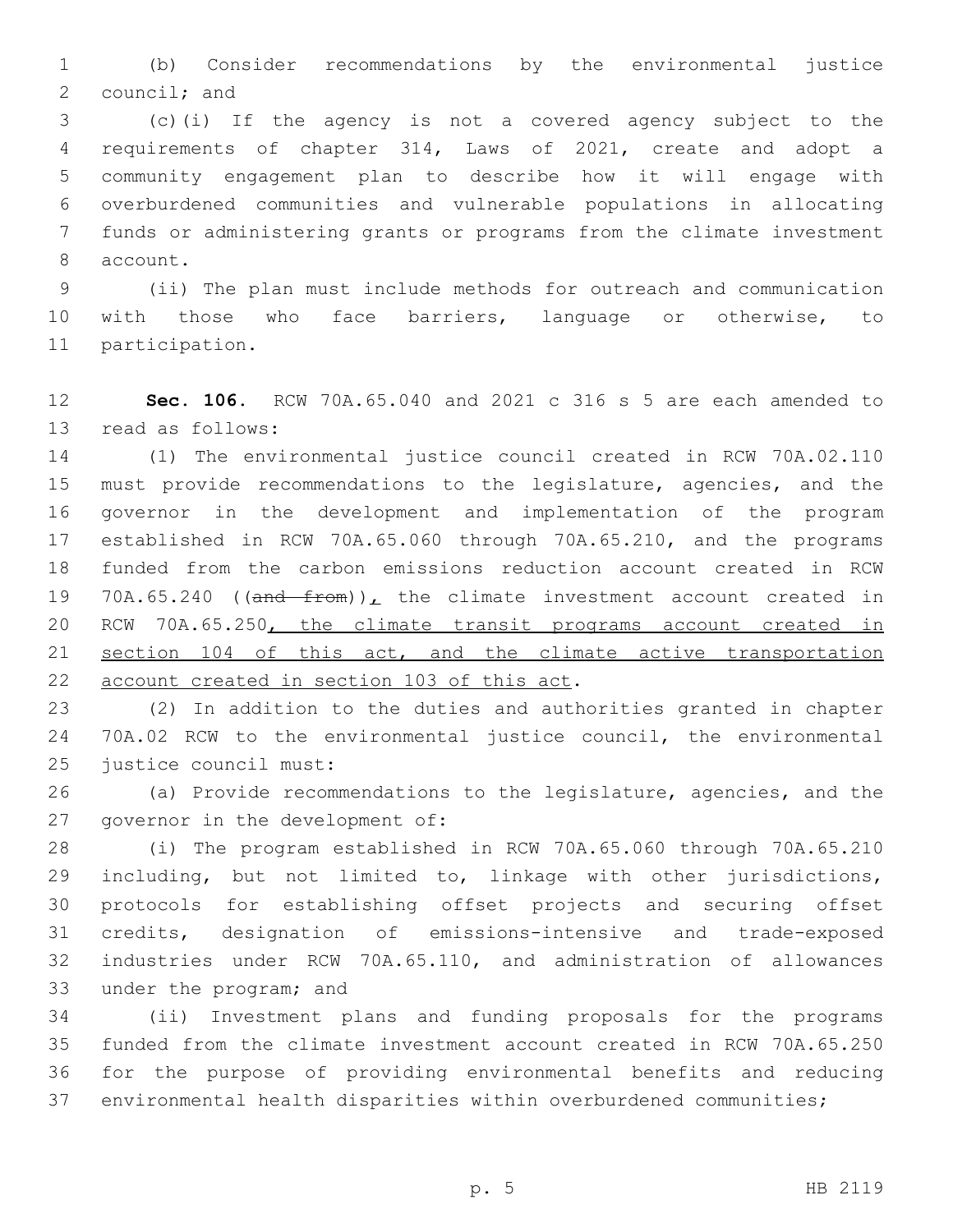(b) Provide a forum to analyze policies adopted under this chapter to determine if the policies lead to improvements within 3 overburdened communities;

 (c) Recommend procedures and criteria for evaluating programs, 5 activities, or projects;

 (d) Recommend copollutant emissions reduction goals in 7 overburdened communities;

 (e) Evaluate the level of funding provided to assist vulnerable populations, low-income individuals, and impacted workers and the funding of projects and activities located within or benefiting 11 overburdened communities;

 (f) Recommend environmental justice and environmental health goals for programs, activities, and projects funded from the climate investment account, and review agency annual reports on outcomes and 15 progress toward meeting these goals;

 (g) Provide recommendations to implementing agencies for meaningful consultation with vulnerable populations, including community engagement plans under RCW 70A.65.020 and 70A.65.030; and

 (h) Recommend how to support public participation through 20 capacity grants for participation.

 (3) For the purpose of performing the duties under subsection (2) of this section, two additional tribal members are added to the 23 council.

## **Part II**

## **Exported Fuel Tax, Aircraft Fuel Tax, Stolen Vehicle Check, Dealer Temporary Permit, Enhanced Driver's License and Identicard, Driver's Abstract, License Plate, Documentary Service, and Other Driver and Vehicle Fees**

 NEW SECTION. **Sec. 201.** FINDINGS AND INTENT. (1) The legislature finds that a portion of the state's greenhouse gas emissions are directly related to petroleum fuel products produced by the state's five refineries that are exported to other states and jurisdictions. These carbon emissions have a real impact on the citizens of the state of Washington and these impacts are not adequately compensated for under the existing taxing structures.

 (2) The legislature further finds that carbon emissions directly attributable to just the refining process associated with petroleum

p. 6 HB 2119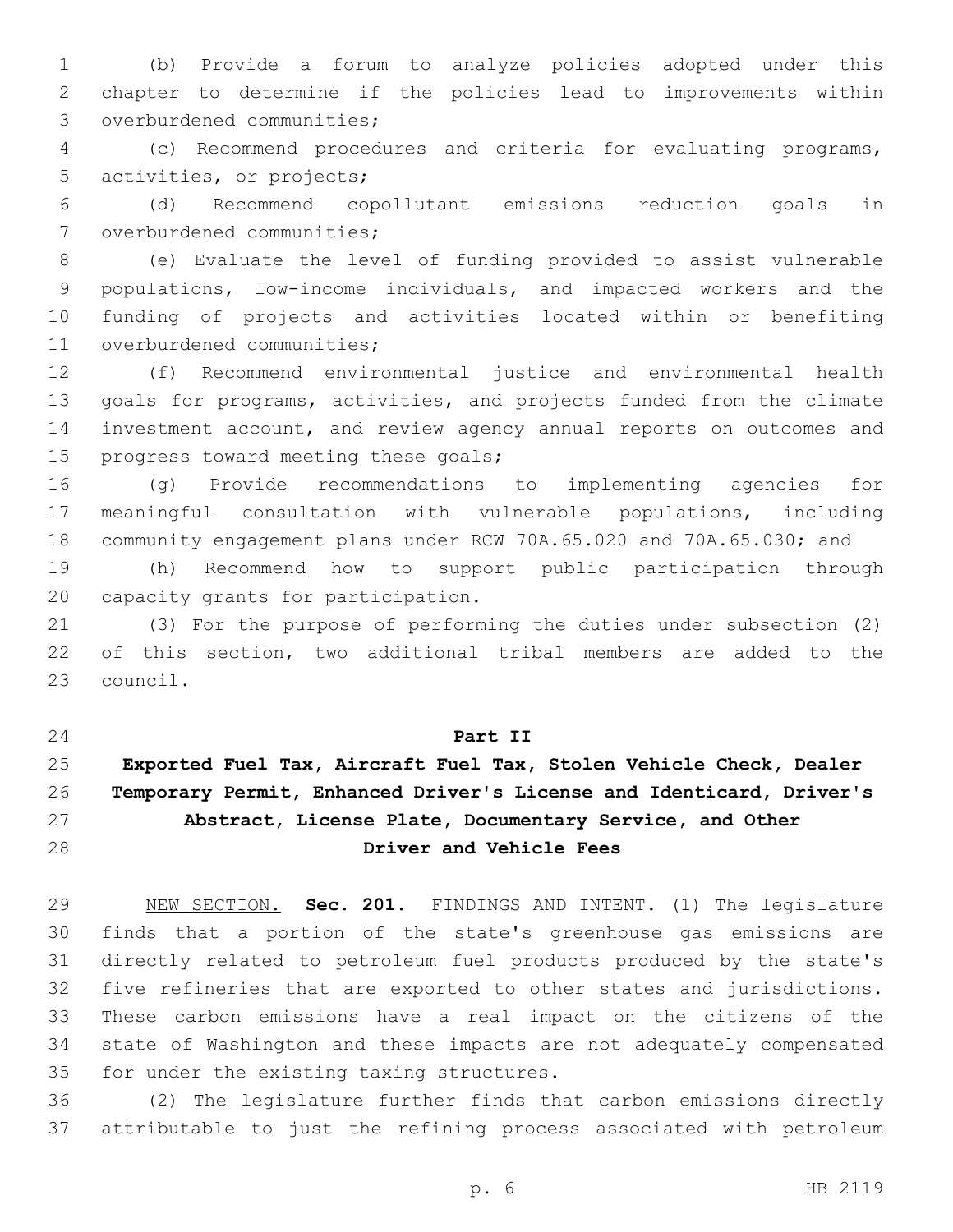fuel products that are subsequently exported has been estimated at 2 3,300,000 metric tons per year.

 (3) The legislature further finds that the costs associated with carbon emissions are global in nature and the impacts associated with carbon emissions are not simply felt by those within a state's geographic boundary. However, applying a standard societal costs of carbon method results in estimated annual impacts over \$250,000,000 associated with the current amount of exported petroleum fuel 9 products.

 (4) Therefore, the legislature intends to modify state fuel tax law in a manner that compensates the state for a portion of the societal costs of carbon attributable to the refining process associated with petroleum fuel products that are subsequently exported, but also ensures that the current favorable tax treatment for petroleum fuel products that are exported continues.

 **Sec. 202.** RCW 82.38.020 and 2013 c 225 s 102 are each amended to 17 read as follows:

 The definitions in this section apply throughout this chapter 19 unless the context clearly requires otherwise.

 (1) "Blended fuel" means a mixture of fuel and another liquid, 21 other than a de minimis amount of the liquid.

 (2) "Blender" means a person who produces blended fuel outside 23 the bulk transfer-terminal system.

 (3) "Bond" means a bond duly executed with a corporate surety qualified under chapter 48.28 RCW payable to the state of Washington conditioned upon faithful performance of all requirements of this 27 chapter.

 (4) "Bulk transfer-terminal system" means the fuel distribution system consisting of refineries, pipelines, vessels, and terminals. Fuel in a refinery, pipeline, vessel, or terminal is in the bulk 31 transfer-terminal system.

 (5) "Bulk transfer" means a transfer of fuel by pipeline or 33 vessel.

 (6) "Bulk storage" means the placing of fuel into a receptacle other than the fuel supply tank of a motor vehicle.

(7) "Department" means the department of licensing.

 (8) "Distributor" means a person who acquires fuel outside the bulk transfer-terminal system for importation into Washington, from a terminal or refinery rack located within Washington for distribution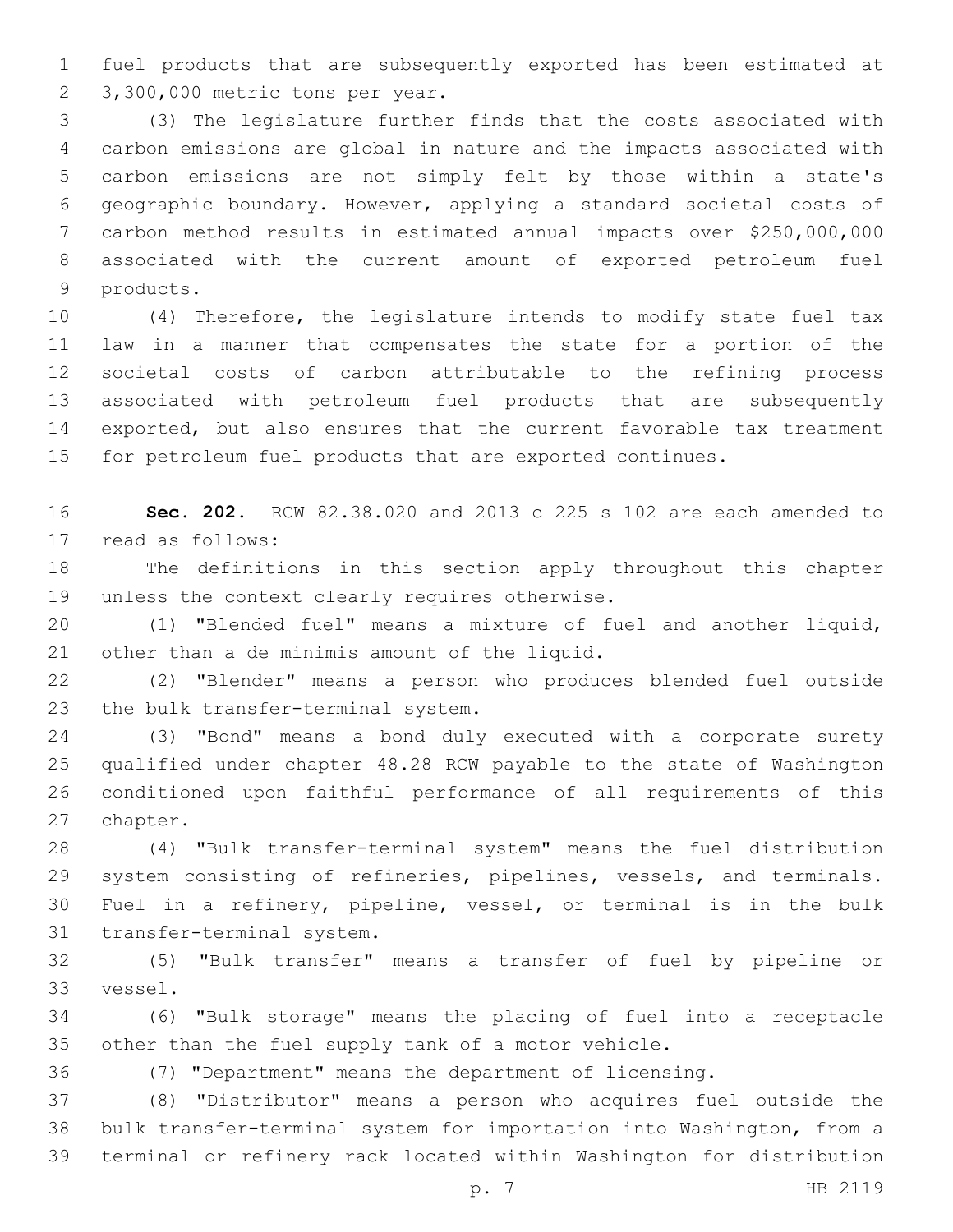within Washington, or for immediate export outside the state of 2 Washington.

 (9) "Dyed special fuel user" means a person authorized by the internal revenue code to operate a motor vehicle on the highway using dyed special fuel, in which the use is not exempt from the fuel tax.

 (10) "Evasion" or "evade" means to diminish or avoid the computation, assessment, or payment of authorized taxes or fees 8 through:

 (a) A knowing: False statement; omission; misrepresentation of 10 fact; or other act of deception;

 (b) An intentional: Failure to file a return or report; or other 12 act of deception; or

13 (c) The unlawful use of dyed special fuel.

 (11) "Exempt sale" means the sale of fuel to a person whose use 15 of fuel is exempt from the fuel tax.

 (12) "Export" means to obtain fuel in this state for sales or distribution outside the state. Fuel distributed to a federally recognized Indian tribal reservation located within the state of Washington is not considered exported outside this state.

 (13) "Exporter" means a person who purchases fuel physically located in this state at the time of purchase and directly exports the fuel by a means other than the bulk transfer-terminal system to a destination outside of the state. If the exporter of record is acting as an agent, the person for whom the agent is acting is the exporter. 25 If there is no exporter of record, the owner of the fuel at the time 26 of exportation is the exporter.

(14) "Fuel" means motor vehicle fuel or special fuel.

 (15) "Fuel user" means a person engaged in uses of fuel that are not specifically exempted from the fuel tax imposed under this 30 chapter.

 (16) "Highway" means every way or place open to the use of the public, as a matter of right, for the purpose of vehicular travel.

 (17) "Import" means to bring fuel into this state by a means of conveyance other than the fuel supply tank of a motor vehicle.

 (18) "Importer" means a person who imports fuel into the state by a means other than the bulk transfer-terminal system. If the importer of record is acting as an agent, the person for whom the agent is acting is the importer. If there is no importer of record, the owner of the fuel at the time of importation is the importer.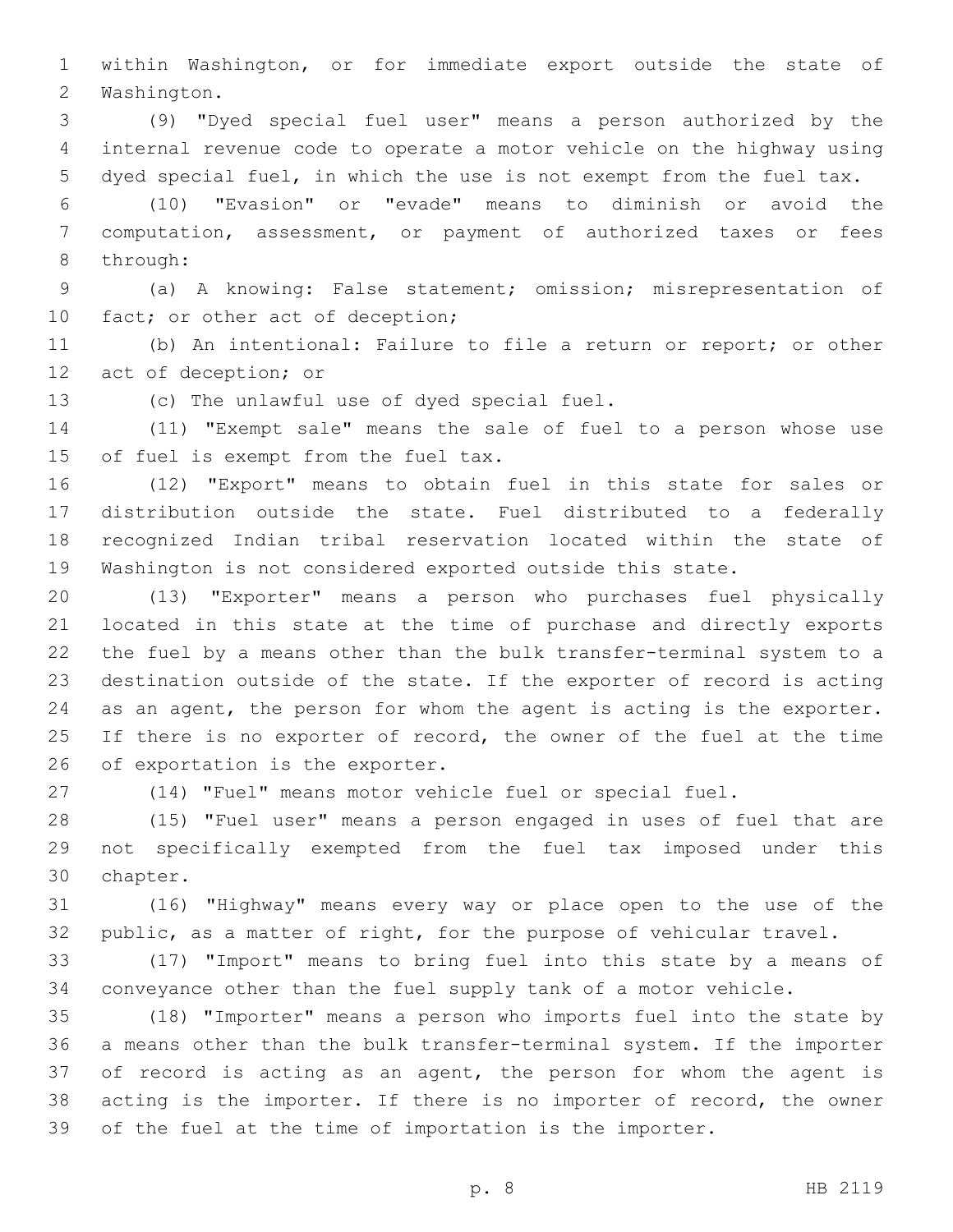(19) "International fuel tax agreement licensee" means a fuel user operating qualified motor vehicles in interstate commerce and licensed by the department under the international fuel tax 4 agreement.

 (20) "Licensee" means a person holding a license issued under 6 this chapter.

 (21) "Motor vehicle" means a self-propelled vehicle utilizing 8 fuel as a means of propulsion.

 (22) "Motor vehicle fuel" means gasoline and any other inflammable gas or liquid, by whatsoever name the gasoline, gas, or liquid may be known or sold the chief use of which is as a fuel for 12 the propulsion of motor vehicles or vessels.

 (23) "Natural gas" means naturally occurring mixtures of hydrocarbon gases and vapors consisting principally of methane, 15 whether in gaseous or liquid form.

 (24) "Person" means any individual, partnership, association, public or private corporation, limited liability company, or any 18 other type of legal or commercial entity, including their members, 19 managers, partners, directors, or officers.

 (25) "Position holder" means a person who holds the inventory position in fuel, as reflected by the records of the terminal operator. A person holds the inventory position if the person has a contractual agreement with the terminal for the use of storage facilities and terminating services. "Position holder" includes a terminal operator that owns fuel in their terminal.

 (26) "Rack" means a mechanism for delivering fuel from a refinery or terminal into a truck, trailer, railcar, or other means of nonbulk 28 transfer.

 (27) "Refiner" means a person who owns, operates, or otherwise 30 controls a refinery.

 (28) "Removal" means a physical transfer of fuel other than by 32 evaporation, loss, or destruction.

 (29) "Special fuel" means diesel fuel, propane, natural gas, kerosene, biodiesel, and any other combustible liquid or gas by whatever name the liquid or gas may be known or sold for the generation of power to propel a motor vehicle on the highways, except 37 it does not include motor vehicle fuel.

 (30) "Supplier" means a person who holds a federal certificate of registry issued under the internal revenue code and authorizes the

p. 9 HB 2119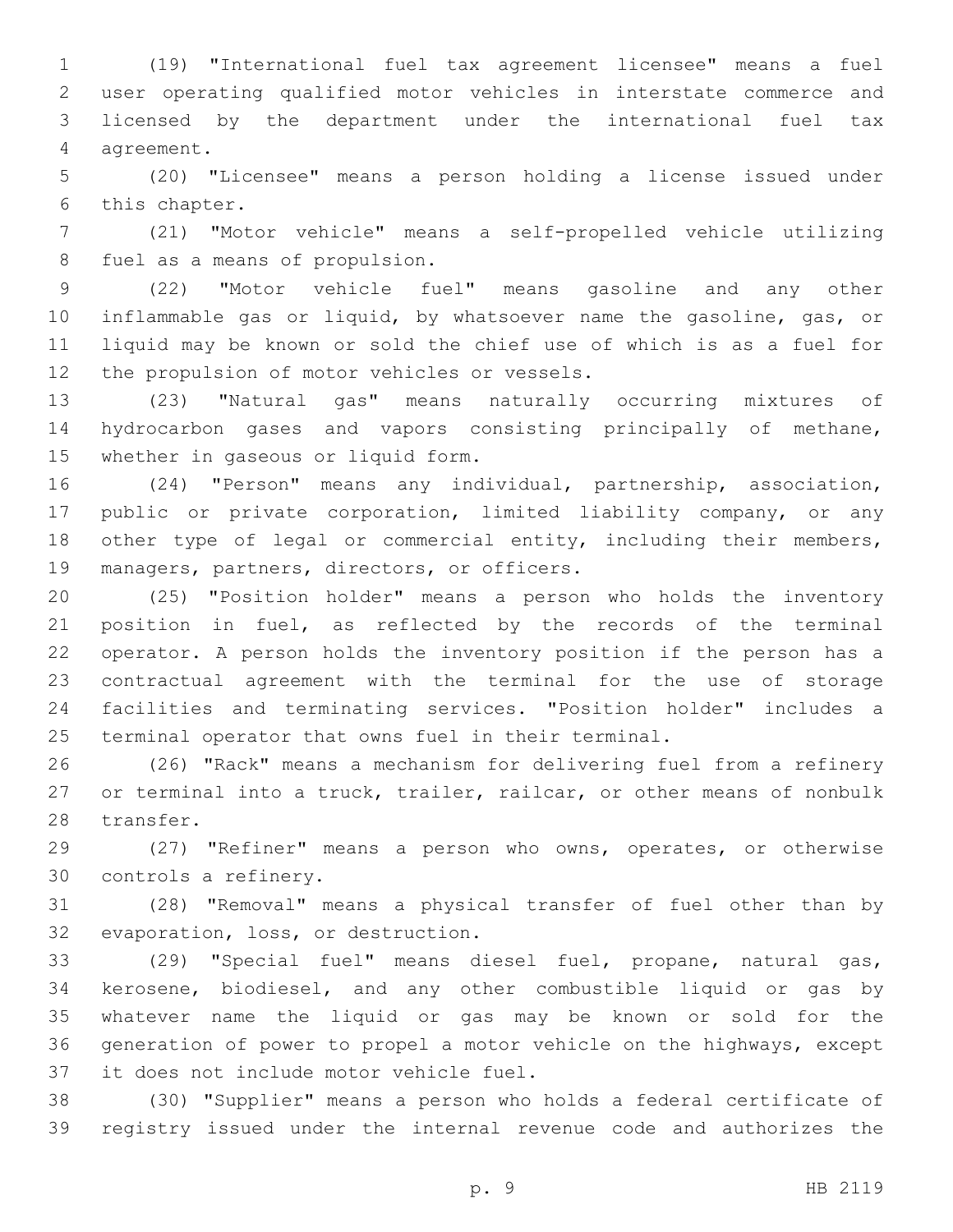person to engage in tax-free transactions of fuel in the bulk 2 transfer-terminal system.

 (31) "Terminal" means a fuel storage and distribution facility that has been assigned a terminal control number by the internal 5 revenue service.

 (32) "Terminal operator" means a person who owns, operates, or 7 otherwise controls a terminal.

 (33) "Two-party exchange" or "buy-sell agreement" means a transaction in which taxable fuel is transferred from one licensed supplier to another licensed supplier whereby the supplier that is the position holder agrees to deliver taxable fuel to the other supplier or the other supplier's customer at the terminal at which 13 the delivering supplier is the position holder.

 (34) "United States" means a state of the United States, the District of Columbia, the Commonwealth of Puerto Rico, or a territory 16 or insular possession subject to the jurisdiction of the United States. "United States" also includes all federally recognized tribal 18 reservations and federal trust lands within the geographic boundaries of the United States as they exist now or in the future.

 **Sec. 203.** RCW 82.38.030 and 2015 3rd sp.s. c 44 s 103 are each 21 amended to read as follows:

 (1) There is levied and imposed upon fuel licensees a tax at the 23 rate of ((twenty-three)) 23 cents per gallon of fuel.

 (2) Beginning July 1, 2003, an additional and cumulative tax rate of five cents per gallon of fuel is imposed on fuel licensees. This subsection (2) expires when the bonds issued for transportation 2003 27 projects are retired.

 (3) Beginning July 1, 2005, an additional and cumulative tax rate of three cents per gallon of fuel is imposed on fuel licensees.

 (4) Beginning July 1, 2006, an additional and cumulative tax rate of three cents per gallon of fuel is imposed on fuel licensees.

 (5) Beginning July 1, 2007, an additional and cumulative tax rate of two cents per gallon of fuel is imposed on fuel licensees.

 (6) Beginning July 1, 2008, an additional and cumulative tax rate of one and one-half cents per gallon of fuel is imposed on fuel 36 licensees.

 (7) Beginning August 1, 2015, an additional and cumulative tax rate of seven cents per gallon of fuel is imposed on fuel licensees.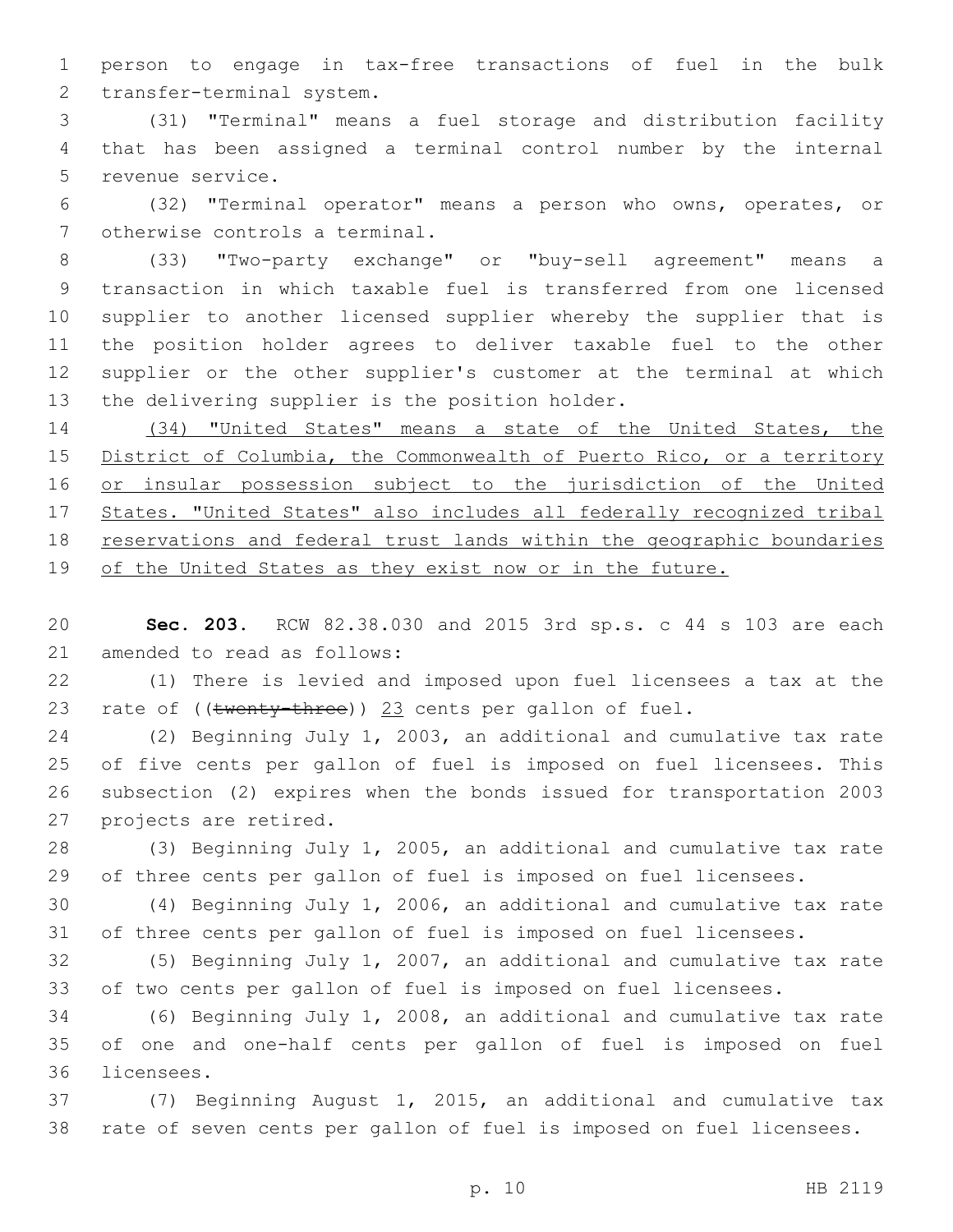(8) Beginning July 1, 2016, an additional and cumulative tax rate of four and nine-tenths cents per gallon of fuel is imposed on fuel 3 licensees.

(9) Taxes are imposed when:4

5 (a) Fuel is removed in this state from a terminal ((if the fuel is removed at the rack)) unless the removal is by a licensed supplier or distributor for direct delivery to a destination outside of the ((state)) United States, or the removal is by a fuel supplier for direct delivery to an international fuel tax agreement licensee under 10 RCW 82.38.320;

 (b) Fuel is removed in this state from a refinery if either of 12 the following applies:

 (i) The removal is by bulk transfer and the refiner or the owner of the fuel immediately before the removal is not a licensed 15 supplier; or

16 (ii) The removal is at the refinery rack or by bulk transfer unless the removal is to a licensed supplier or distributor for 18 direct delivery to a destination outside of the ((state)) United 19 States, or the removal is to a licensed supplier for direct delivery to an international fuel tax agreement licensee under RCW 82.38.320;

 (c) Fuel enters into this state for sale, consumption, use, or storage, unless the fuel enters this state for direct delivery to an international fuel tax agreement licensee under RCW 82.38.320, if 24 either of the following applies:

 (i) The entry is by bulk transfer and the importer is not a 26 licensed supplier; or

27 (ii) The entry is not by bulk transfer;

 (d) Fuel enters this state by means outside the bulk transfer- terminal system and is delivered directly to a licensed terminal unless the owner is a licensed distributor or supplier;

 (e) Fuel is sold or removed in this state to an unlicensed entity 32 unless there was a prior taxable removal, entry, or sale of the fuel;

 (f) Blended fuel is removed or sold in this state by the blender of the fuel. The number of gallons of blended fuel subject to tax is the difference between the total number of gallons of blended fuel removed or sold and the number of gallons of previously taxed fuel 37 used to produce the blended fuel;

 (g) Dyed special fuel is used on a highway, as authorized by the internal revenue code, unless the use is exempt from the fuel tax;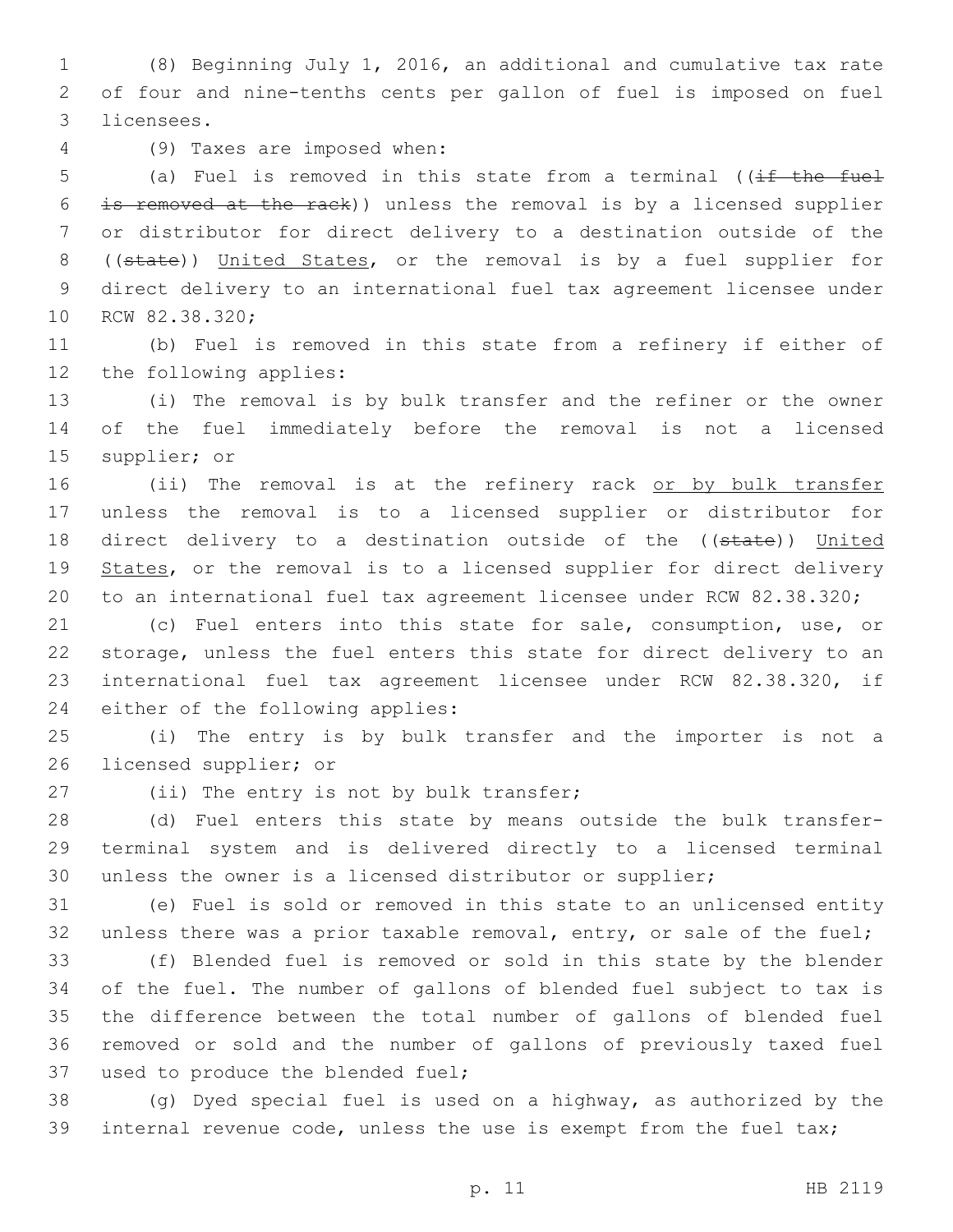(h) Dyed special fuel is held for sale, sold, used, or is 2 intended to be used in violation of this chapter;

 (i) Special fuel purchased by an international fuel tax agreement licensee under RCW 82.38.320 is used on a highway; and

 (j) Fuel is sold by a licensed fuel supplier to a fuel distributor or fuel blender and the fuel is not removed from the bulk 7 transfer-terminal system.

 **Sec. 204.** RCW 82.38.035 and 2013 c 225 s 105 are each amended to 9 read as follows:

 (1) A licensed supplier is liable for and must pay tax on fuel as 11 provided in RCW  $82.38.030((+7))$   $(9)$  (a) and (i). On a two-party exchange, or buy-sell agreement between two licensed suppliers, the receiving exchange partner or buyer shall be liable for and pay the 14 tax.

 (2) A refiner is liable for and must pay tax on fuel removed from 16 a refinery as provided in RCW  $82.38.030((\frac{7}{7}))$   $(9)(b)$ .

 (3) A licensed distributor is liable for and must pay tax on fuel 18 as provided in RCW 82.38.030( $(\frac{7}{7})$ ) (9)(c).

 (4) A licensed blender is liable for and must pay tax on fuel as 20 provided in RCW  $82.38.030((+7))$   $(9)(f)$ .

 (5) A licensed dyed special fuel user is liable for and must pay 22 tax on fuel as provided in RCW  $82.38.030((\frac{17}{1}))$   $(9)(q)$ .

 (6) A terminal operator is jointly and severally liable for and 24 must pay tax on fuel if, at the time of removal:

 (a) The position holder of the fuel is a person other than the 26 terminal operator and is not a licensee;

27 (b) The terminal operator is not a licensee;

 (c) The position holder has an expired internal revenue 29 notification certificate;

 (d) The terminal operator has reason to believe that information on the internal revenue notification certificate is false.

 (7) A terminal operator is jointly and severally liable for and must pay tax on special fuel if the special fuel is removed and is not dyed or marked in accordance with internal revenue service requirements, and the terminal operator provides a person with a bill of lading, shipping paper, or similar document indicating the special fuel is dyed or marked in accordance with internal revenue service 38 requirements.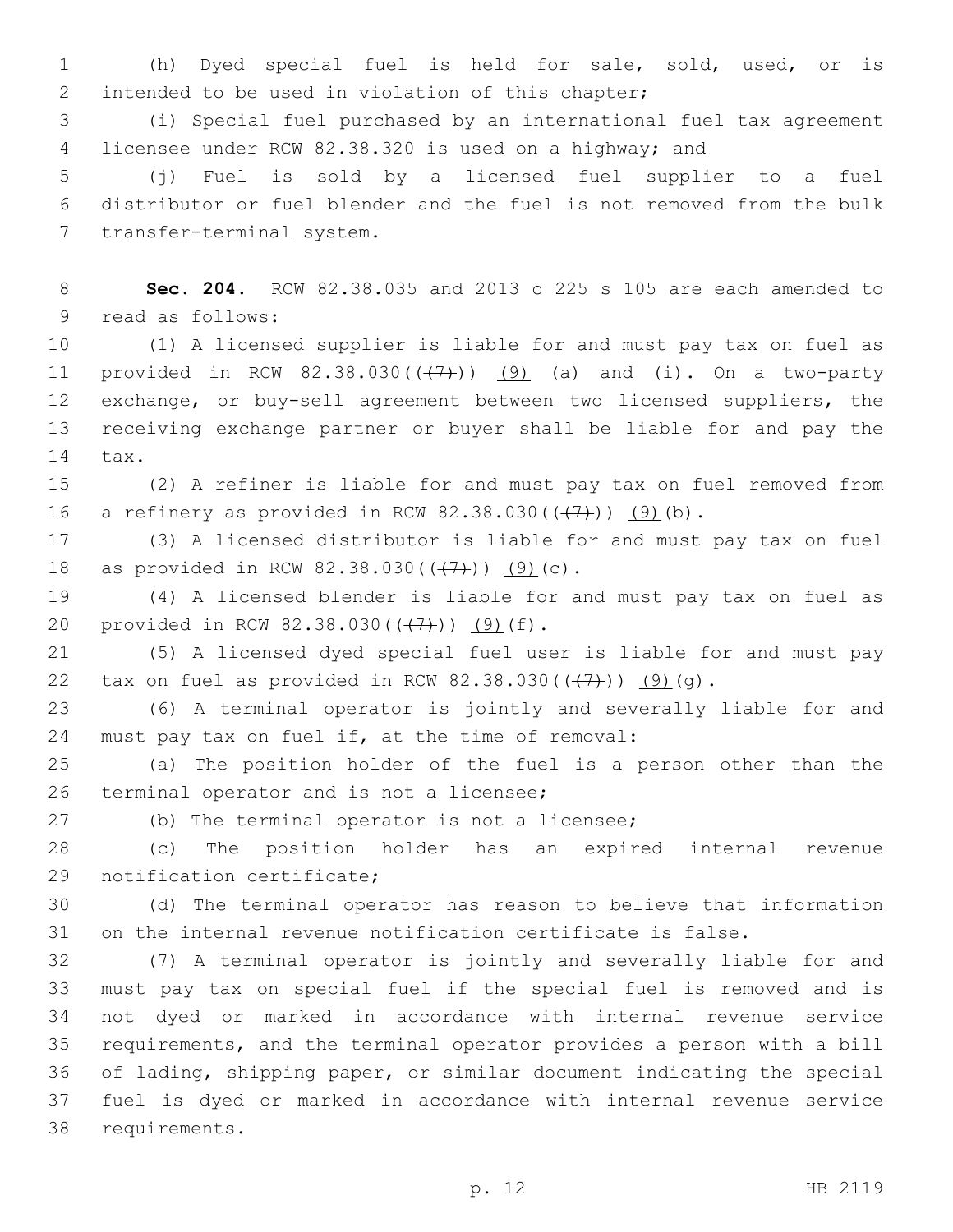(8) International fuel tax agreement licensees, or persons operating motor vehicles under other reciprocity agreements entered into with the state of Washington, are liable for and must pay tax on fuel used to operate motor vehicles on state highways.

 (9) Dyed special fuel users are liable for and must pay tax on dyed special fuel used on state highways unless the use of the fuel 7 is exempt from the tax.

 (10) The department shall adopt rules under RCW 82.38.260 to 9 ensure compliance with this chapter with respect to fuel exported from the state, including necessary audits and data reporting requirements.

 NEW SECTION. **Sec. 205.** A new section is added to chapter 82.38 13 RCW to read as follows:

 (1) In computing the tax imposed under this chapter, a credit is allowed for fuel exported from the state. Except as provided in subsection (2) of this section, the credit is equal to the number of gallons of fuel exported multiplied by the total rate of tax imposed under this chapter, less six cents per gallon. Fuel distributed to a federally recognized Indian tribal reservation located within the state of Washington is not considered exported from this state.

 (2) If the total rate of a comparable fuel tax imposed by the importing state exceeds the total rate of tax imposed under this chapter less six cents per gallon, the credit is equal to the number of gallons of fuel exported multiplied by the total rate of tax 25 imposed by the importing state.

 (3) The amount of credit earned under this section may not exceed the tax otherwise due under this chapter with respect to the fuel 28 exported.

 (4) The department may adopt rules under chapter 34.05 RCW regarding the administration of the credit under this section.

 **Sec. 206.** RCW 82.38.180 and 2013 c 225 s 119 are each amended to 32 read as follows:

 (1) Any person who has purchased fuel on which tax has been paid may file a claim with the department for a refund of the tax for:

 (a) Fuel used for purposes other than for the propulsion of motor vehicles upon the public highways in this state. However, a refund may not be made under this subsection (1)(a) for motor vehicle fuel consumed by a motor vehicle required to be registered under chapter

p. 13 HB 2119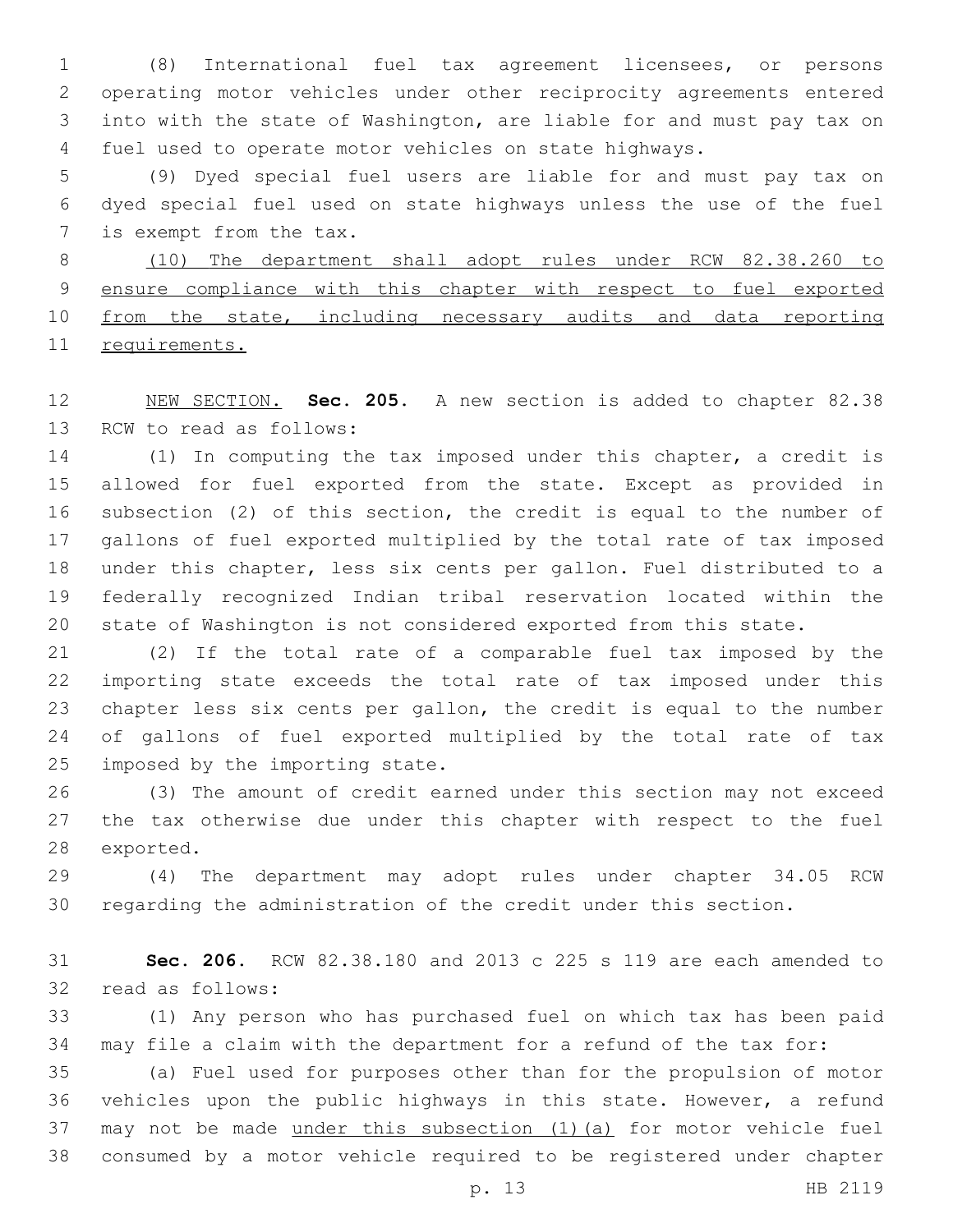46.16A RCW or under a comparable motor vehicle registration 2 requirement in an importing state.

3 (b) Fuel exported for use outside of ((this state)) the United 4 States. Fuel carried from this state outside of the United States in the fuel tank of a motor vehicle is deemed to be exported from this state under this subsection (1)(b). Fuel distributed to a federally recognized Indian tribal reservation located within the state of 8 Washington is not considered exported outside ((this state)) of the 9 United States.

 (c) Tax, penalty, or interest erroneously or illegally collected 11 or paid.

 (d) Fuel which is lost or destroyed, while the licensee is the owner thereof, through fire, lightning, flood, windstorm, or 14 explosion.

 (e) Fuel of ((five hundred)) 500 gallons or more which is lost or destroyed while the licensee is the owner thereof, through leakage or other casualty except evaporation, shrinkage, or unknown causes.

 (f) Fuel used in power pumping units or other power take-off equipment of any motor vehicle which is accurately measured by metering devices that have been specifically approved by the department or by a formula determined by the department.

 (2) Any person who has purchased special fuel on which tax has been paid may file a claim with the department for a refund of tax 24 for:

 (a) Special fuel used for the operation of a motor vehicle as a part of or incidental to logging operations upon a highway under federal jurisdiction within the boundaries of a federal area if the federal government requires a fee for the privilege of operating the motor vehicle upon the highway, the proceeds of which are reserved for constructing or maintaining roads in the federal area, or requires maintenance or construction work to be performed on the highway for the privilege of operating the motor vehicle on the 33 highway;

 (b) Special fuel used by special mobile equipment as defined in 35 RCW 46.04.552;

 (c) Special fuel used in a motor vehicle for movement between two pieces of private property wherein the movement is incidental to the 38 primary use of the vehicle; and

(d) Special fuel inadvertently mixed with dyed special fuel.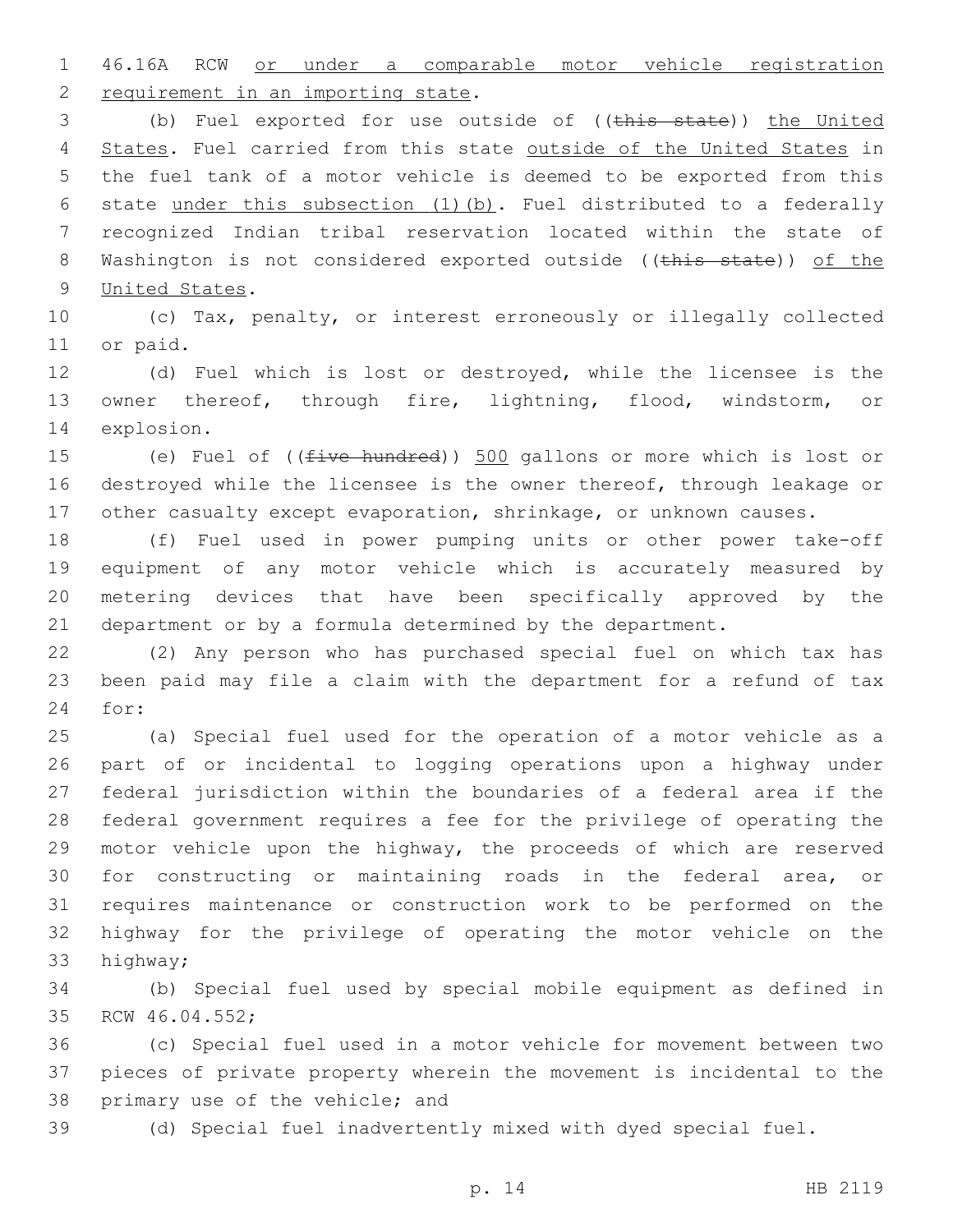(3) Any person who has purchased motor vehicle fuel on which tax has been paid may file a claim with the department for a refund of 3 tax for:

 (a) Motor vehicle fuel used by a private, nonprofit transportation provider regulated under chapter 81.66 RCW or under a comparable regulation in an importing state to provide transportation services for persons with special transportation needs; and

 (b) Motor vehicle fuel used by an urban passenger transportation system. For purposes of this subsection "urban passenger transportation system" means every transportation system, publicly or privately owned, having as its principal source of revenue the income from transporting persons for compensation by means of motor vehicles or trackless trolleys, each having a seating capacity of over 14 ((fifteen)) 15 persons, over prescribed routes in such a manner that the routes of such motor vehicles or trackless trolleys, either alone or in conjunction with routes of other such motor vehicles or trackless trolleys subject to the routing by the same transportation 18 system, do not extend for a distance exceeding ((fifteen)) 15 road miles beyond the corporate limits of the city in which the original starting points of such motor vehicles or trackless trolleys are located. No refunds are authorized for fuel used on any trip where 22 any portion of the trip is more than  $($  ( $f$ ifteen)) 15 road miles beyond the corporate limits of the city in which the trip originated.

 (4) Recovery for such loss or destruction under subsections (1)(d) or (e) or (2)(d) of this section must be susceptible to positive proof thereby enabling the department to conduct such investigation and require such information as it may deem necessary. In the event that the department is not satisfied that the fuel was lost, destroyed, or contaminated as claimed because information or proof as required hereunder is not sufficient to substantiate the accuracy of the claim, it may deem such as sufficient cause to deny all right relating to the refund or credit for the excise tax paid on 33 fuel alleged to be lost or destroyed.

 (5) No refund or claim for credit may be approved by the department unless the gallons of fuel claimed as nontaxable satisfy the conditions specifically set forth in this section and the nontaxable event or use occurred during the period covered by the 38 refund claim. Refunds or claims for credit are not ((be [are not])) 39 allowed for anticipated nontaxable use or events.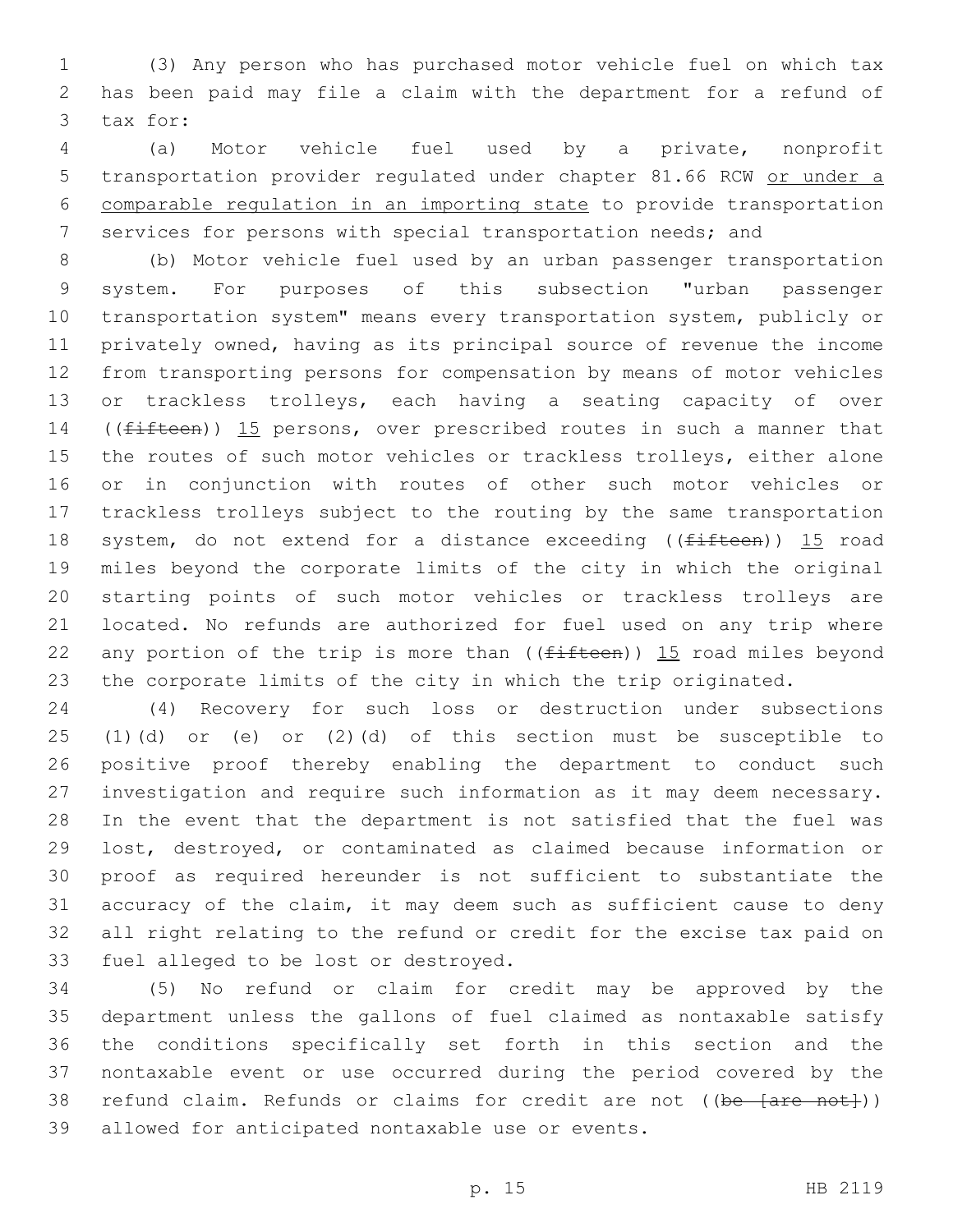1 (6) The department shall establish, by rule, minimum acceptable 2 requirements and conditions on refunds subject to the authority in 3 this section.

4 **Sec. 207.** RCW 82.42.020 and 2013 c 225 s 302 are each amended to 5 read as follows:

 There is levied upon every distributor of aircraft fuel, an 7 excise tax at the rate of ((eleven)) 18 cents on each gallon of aircraft fuel sold, delivered, or used in this state. There must be collected from every user of aircraft fuel either the use tax imposed by RCW 82.12.020 or the retail sales tax imposed by RCW 82.08.020. The taxes imposed by this chapter must be collected and paid to the 12 state but once in respect to any aircraft fuel.

13 **Sec. 208.** RCW 46.17.200 and 2014 c 80 s 4 are each amended to read as follows:14

15 (1) In addition to all other fees and taxes required by law, the 16 department, county auditor or other agent, or subagent appointed by 17 the director shall charge:

18 (a) The following license plate fees for each license plate, 19 unless the owner or type of vehicle is exempt from payment:

| 20 | <b>FEE TYPE</b> | <b>FEE</b> |         | <b>DISTRIBUTION</b> |
|----|-----------------|------------|---------|---------------------|
| 21 | Original issue  | $($ (\$    | (40.00) | RCW 46.68.070       |
| 22 |                 |            | \$50.00 |                     |
| 23 | Reflectivity    | \$         | 2.00    | RCW 46.68.070       |
| 24 | Replacement     | $($ (\$)   | (10.00) | RCW 46.68.070       |
| 25 |                 |            | \$30.00 |                     |
| 26 | Original issue, | $($ (\$    | 4.00)   | RCW 46.68.070       |
| 27 | motorcycle      |            | \$20.00 |                     |
| 28 | Replacement,    | $($ (\$)   | 4.00)   | RCW 46.68.070       |
| 29 | motorcycle      |            | \$12.00 |                     |
| 30 | Original issue, | \$         | 1.50    | RCW 46.68.070       |
| 31 | moped           |            |         |                     |

 (b) A license plate retention fee, as required under RCW  $46.16A.200(9)(a)$ , of ((twenty dollars))  $$20$  if the owner wishes to retain the current license plate number upon license plate replacement, unless the owner or type of vehicle is exempt from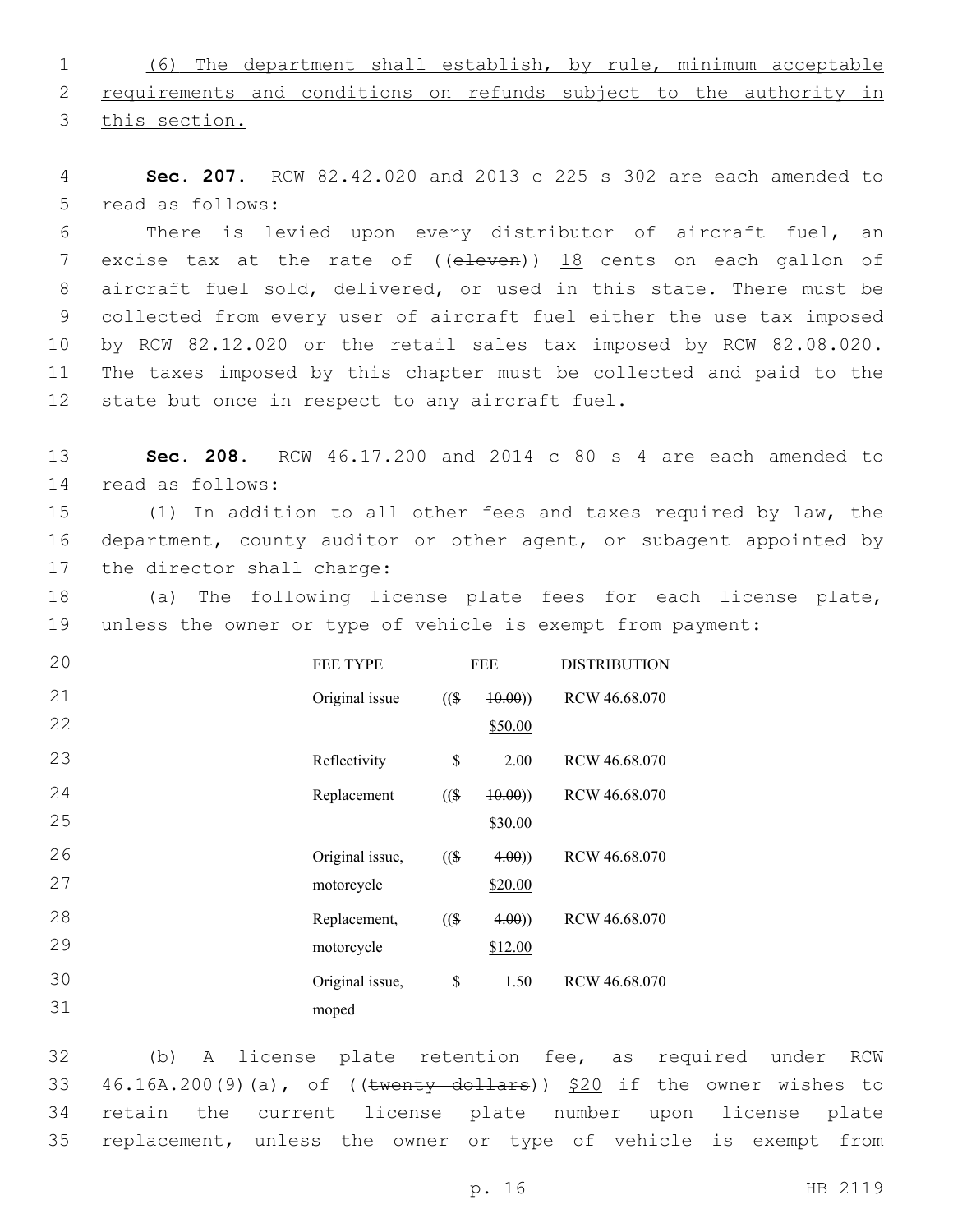1 payment. The ((twenty dollar)) \$20 fee must be deposited in the multimodal transportation account created in RCW 47.66.070.

 (c) A ((ten dollar)) \$10 license plate transfer fee, as required under RCW 46.16A.200(8)(a), when transferring standard issue license plates from one vehicle to another, unless the owner or type of 6 vehicle is exempt from payment. The  $((ten - dollar))$  \$10 license plate transfer fee must be deposited in the motor vehicle fund created in 8 RCW 46.68.070.

 (d) Former prisoner of war license plates, as described in RCW 46.18.235, may be transferred to a replacement vehicle upon payment 11 of a ( $(five-dollar)$ ) \$5 license plate fee, in addition to any other 12 fee required by law.

 (2) The department may, upon request, provide license plates that have been used and returned to the department to individuals for 15 nonvehicular use. The department may charge a fee of up to  $($  ( $\pm i$ ve 16 dollars)) \$5 per license plate to cover costs or recovery for postage and handling. The department may waive the fee for license plates used in educational projects and may, by rule, provide standards for the fee waiver and restrictions on the number of license plates provided to any one person. The fee must be deposited in the motor 21 vehicle fund created in RCW 46.68.070.

 (3) \$40 of the original issue license plate fee imposed under subsection (1)(a) of this section and \$16 of the original issue motorcycle license plate fee imposed under subsection (1)(a) of this 25 section must be deposited in the move ahead WA account created in section 401 of this act.

 (4) \$20 of the replacement license plate fee imposed under 28 subsection (1) (a) of this section and \$8 of the replacement motorcycle license plate fee imposed under subsection (1)(a) of this section must be deposited in the move ahead WA account created in section 401 of this act.

 **Sec. 209.** RCW 46.17.120 and 2020 c 239 s 1 are each amended to 33 read as follows:

 (1) Before accepting an application for a certificate of title for a vehicle previously registered in any other state or country, the department, county auditor or other agent, or subagent appointed 37 by the director shall require the applicant to pay a fee of ((fifteen 38 dollars)) \$50. ((The fifteen dollar fee))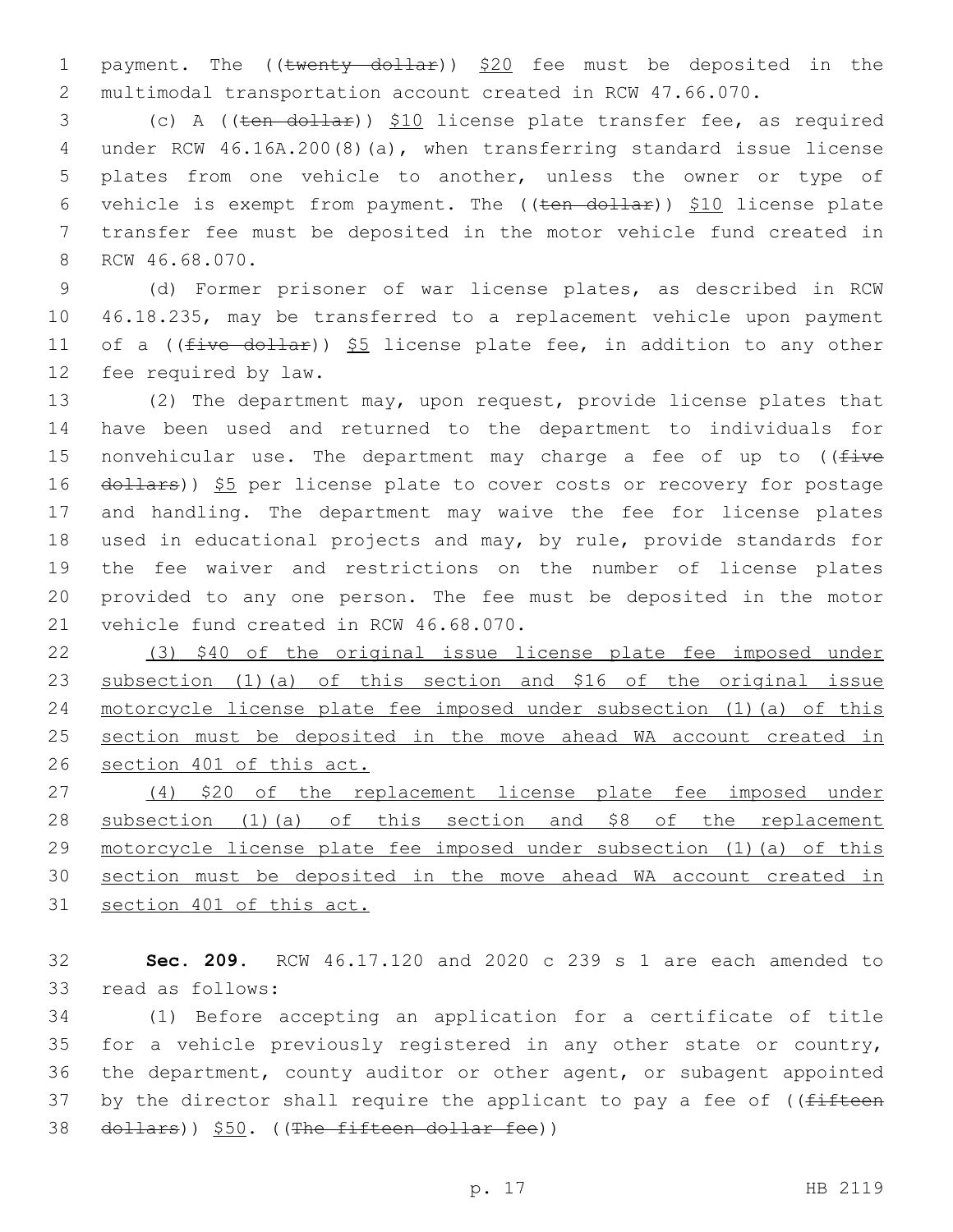1 (a) \$15 of the fee required by this section must be distributed 2 under RCW 46.68.020.

3 (b) \$35 of the fee required by this section must be deposited in 4 the move ahead WA account created in section 401 of this act.

5 (2) An applicant is exempt from the ((fifteen dollar)) \$50 fee if 6 the applicant previously registered the vehicle in Washington state 7 and maintained ownership of the vehicle while registered in another 8 state or country.

9 **Sec. 210.** RCW 46.17.400 and 2011 c 171 s 62 are each amended to 10 read as follows:

 (1) Before accepting an application for one of the following permits, the department, county auditor or other agent, or subagent appointed by the director shall require the applicant to pay the following permit fee by permit type in addition to any other fee or 15 tax required by law:

| 16 | PERMIT TYPE           | <b>FEE</b>     | <b>AUTHORITY</b> | <b>DISTRIBUTION</b> |  |
|----|-----------------------|----------------|------------------|---------------------|--|
| 17 | (a) Dealer temporary  | $((\$ 15.00))$ | RCW 46.16A.300   | RCW 46.68.030       |  |
| 18 |                       | \$40.00        |                  |                     |  |
| 19 | (b) Department        | \$<br>.50      | RCW 46.16A.305   | RCW 46.68.450       |  |
| 20 | temporary             |                |                  |                     |  |
| 21 | (c) Farm vehicle trip | \$<br>6.25     | RCW 46.16A.330   | RCW 46.68.035       |  |
| 22 | (d) Nonresident       | \$<br>10.00    | RCW 46.16A.340   | RCW 46.68.070       |  |
| 23 | military              |                |                  |                     |  |
| 24 | (e) Nonresident       | \$<br>5.00     | RCW 46.10.450    | RCW 46.68.350       |  |
| 25 | temporary             |                |                  |                     |  |
| 26 | snowmobile            |                |                  |                     |  |
| 27 | (f) Special fuel trip | \$<br>30.00    | RCW 82.38.100    | RCW 46.68.460       |  |
| 28 | (g) Temporary ORV     | \$<br>7.00     | RCW 46.09.430    | RCW 46.68.045       |  |
| 29 | use                   |                |                  |                     |  |
| 30 | (h) Vehicle trip      | \$<br>25.00    | RCW 46.16A.320   | RCW 46.68.455       |  |

31 (2) Permit fees as provided in subsection (1) of this section are 32 in addition to the filing fee required under RCW 46.17.005, except an 33 additional filing fee may not be charged for:

- 34 (a) Dealer temporary permits;
- 35 (b) Special fuel trip permits; and
- (c) Vehicle trip permits.36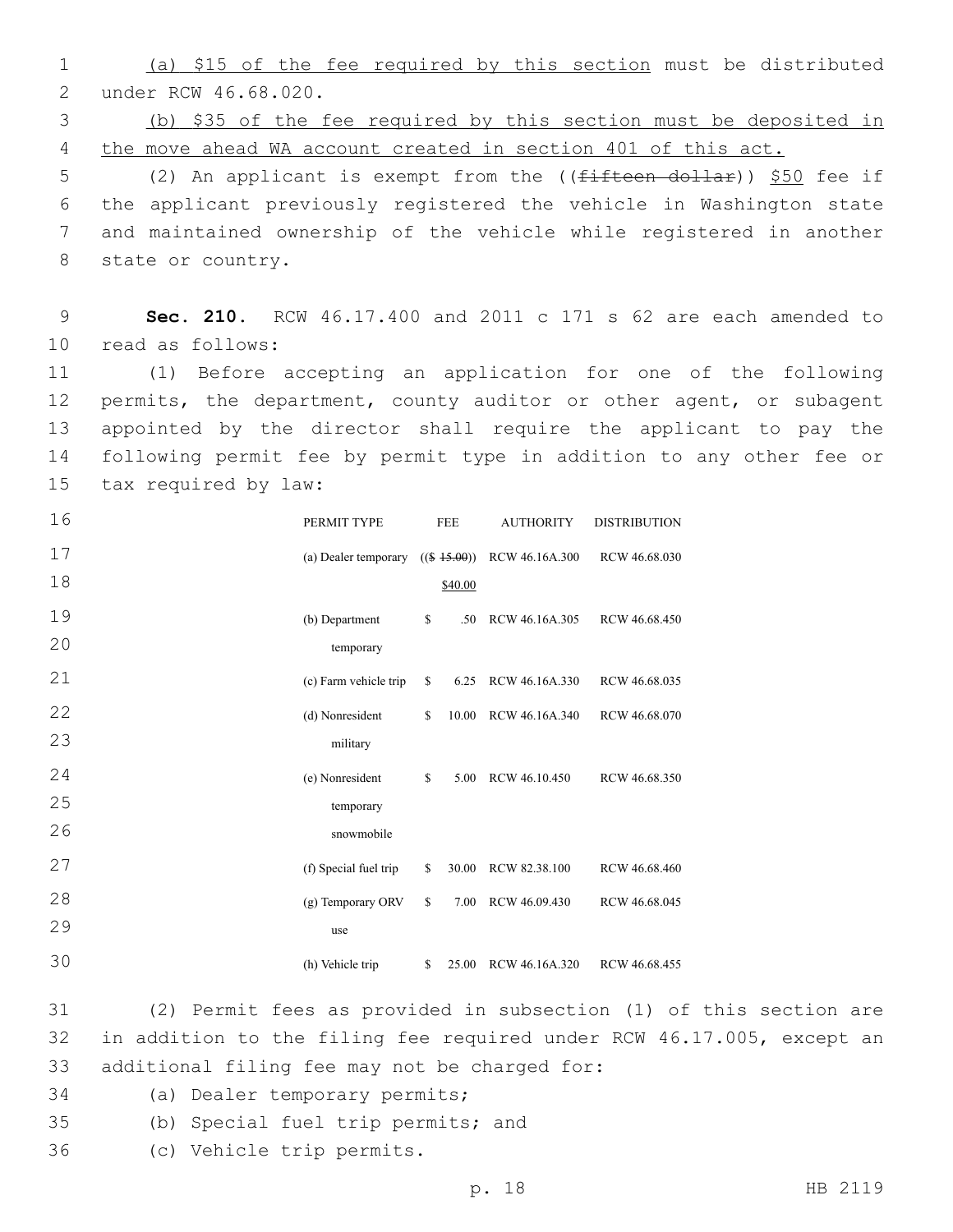1 (3) ((Five dollars)) \$5 of the ((fifteen dollar)) \$40 dealer temporary permit fee provided in subsection (1)(a) of this section must be credited to the payment of vehicle license fees at the time 4 application for registration is made. \$25 of the \$40 dealer temporary permit fee provided in subsection (1)(a) of this section must be deposited in the move ahead WA account created in section 401 of this 7 act. The remainder must be deposited to the state patrol highway 8 account created in RCW 46.68.030.

 **Sec. 211.** RCW 46.20.202 and 2021 c 317 s 21 and 2021 c 158 s 9 are each reenacted and amended to read as follows:

 (1) The department may enter into a memorandum of understanding with any federal agency for the purposes of facilitating the crossing of the border between the state of Washington and the Canadian 14 province of British Columbia.

 (2) The department may enter into an agreement with the Canadian province of British Columbia for the purposes of implementing a 17 border-crossing initiative.

 (3)(a) The department may issue an enhanced driver's license or identicard for the purposes of crossing the border between the state of Washington and the Canadian province of British Columbia to an applicant who provides the department with proof of: United States 22 citizenship, identity, and state residency. The department shall continue to offer a standard driver's license and identicard. If the department chooses to issue an enhanced driver's license, the department must allow each applicant to choose between a standard driver's license or identicard, or an enhanced driver's license or 27 identicard.

 (b) The department shall implement a one-to-many biometric matching system for the enhanced driver's license or identicard. An applicant for an enhanced driver's license or identicard shall submit a biometric identifier as designated by the department. The biometric identifier must be used solely for the purpose of verifying the identity of the holders and for any purpose set out in RCW 46.20.037. Applicants are required to sign a declaration acknowledging their 35 understanding of the one-to-many biometric match.

 (c) The enhanced driver's license or identicard must include reasonable security measures to protect the privacy of Washington state residents, including reasonable safeguards to protect against unauthorized disclosure of data about Washington state residents. If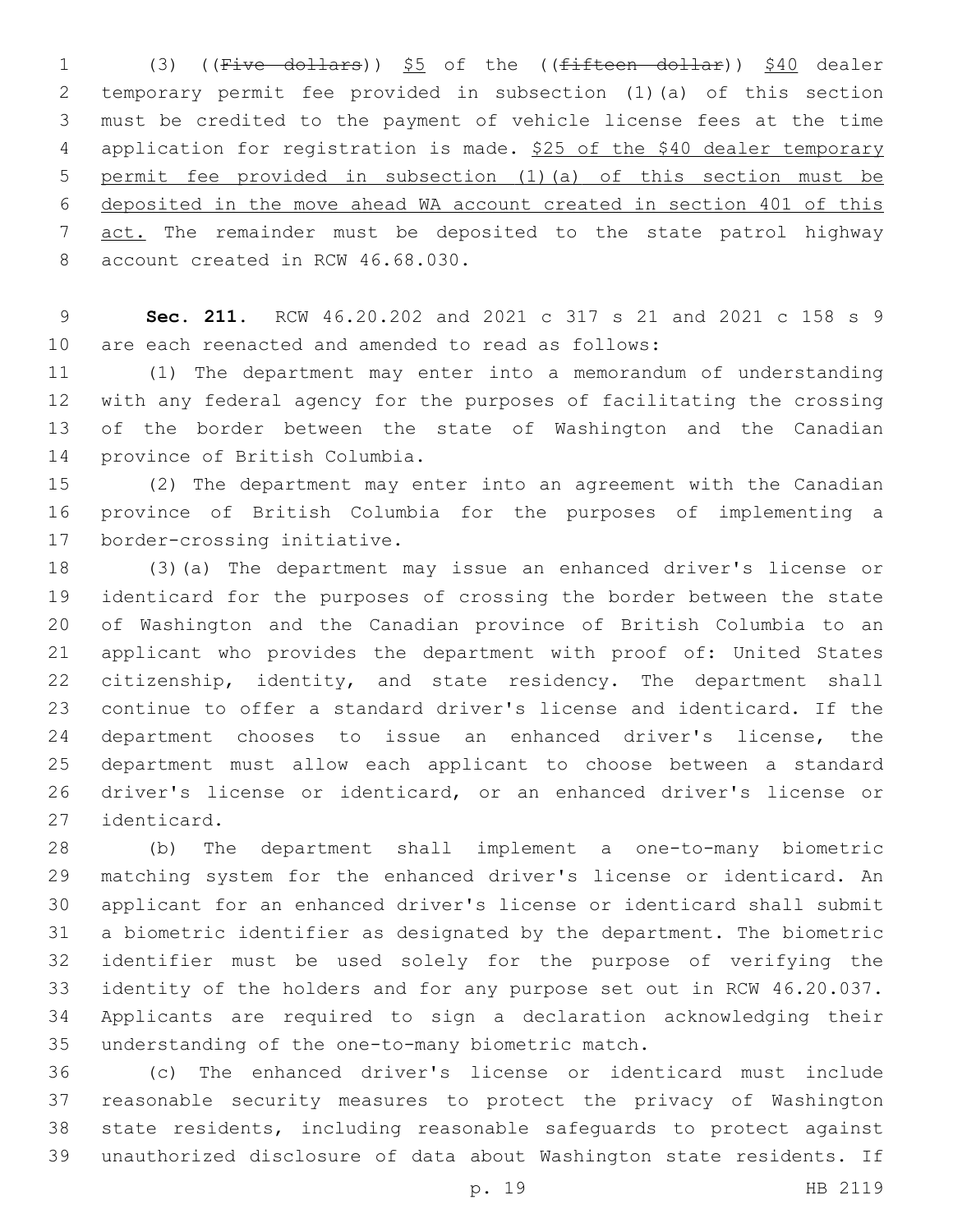the enhanced driver's license or identicard includes a radio frequency identification chip, or similar technology, the department shall ensure that the technology is encrypted or otherwise secure 4 from unauthorized data access.

 (d) The requirements of this subsection are in addition to the requirements otherwise imposed on applicants for a driver's license or identicard. The department shall adopt such rules as necessary to meet the requirements of this subsection. From time to time the department shall review technological innovations related to the security of identity cards and amend the rules related to enhanced driver's licenses and identicards as the director deems consistent with this section and appropriate to protect the privacy of 13 Washington state residents.

 (e) Notwithstanding RCW 46.20.118, the department may make images associated with enhanced drivers' licenses or identicards from the negative file available to United States customs and border agents 17 for the purposes of verifying identity.

18 (4) Beginning ((on July 23, 2017)) October 1, 2022, the fee for 19 an enhanced driver's license or enhanced identicard is ((thirty-two 20 dollars)) \$56, which is in addition to the fees for any regular driver's license or identicard. If the enhanced driver's license or enhanced identicard is issued, renewed, or extended for a period 23 other than eight years, the fee for each class is (( $four$  dollars))  $$7$  for each year that the enhanced driver's license or enhanced 25 identicard is issued, renewed, or extended.

26 (5)(a) The first \$32 of the enhanced driver's license and enhanced identicard fee under this section must be deposited into the highway safety fund unless prior to July 1, 2023, the actions 29 described in (a) $(i)$  or  $((+b))$   $(ii)$  of this subsection occur, in which case the portion of the revenue that is the result of the fee increased in section 209, chapter 44, Laws of 2015 3rd sp. sess. must be distributed to the connecting Washington account created under RCW 33 46.68.395.

 (( $(a+b)$ ) (i) Any state agency files a notice of rule making under chapter 34.05 RCW, absent explicit legislative authorization enacted subsequent to July 1, 2015, for a rule regarding a fuel standard based upon or defined by the carbon intensity of fuel, including a 38 low carbon fuel standard or clean fuel standard.

39 (((b))) (ii) Any state agency otherwise enacts, adopts, orders, or in any way implements a fuel standard based upon or defined by the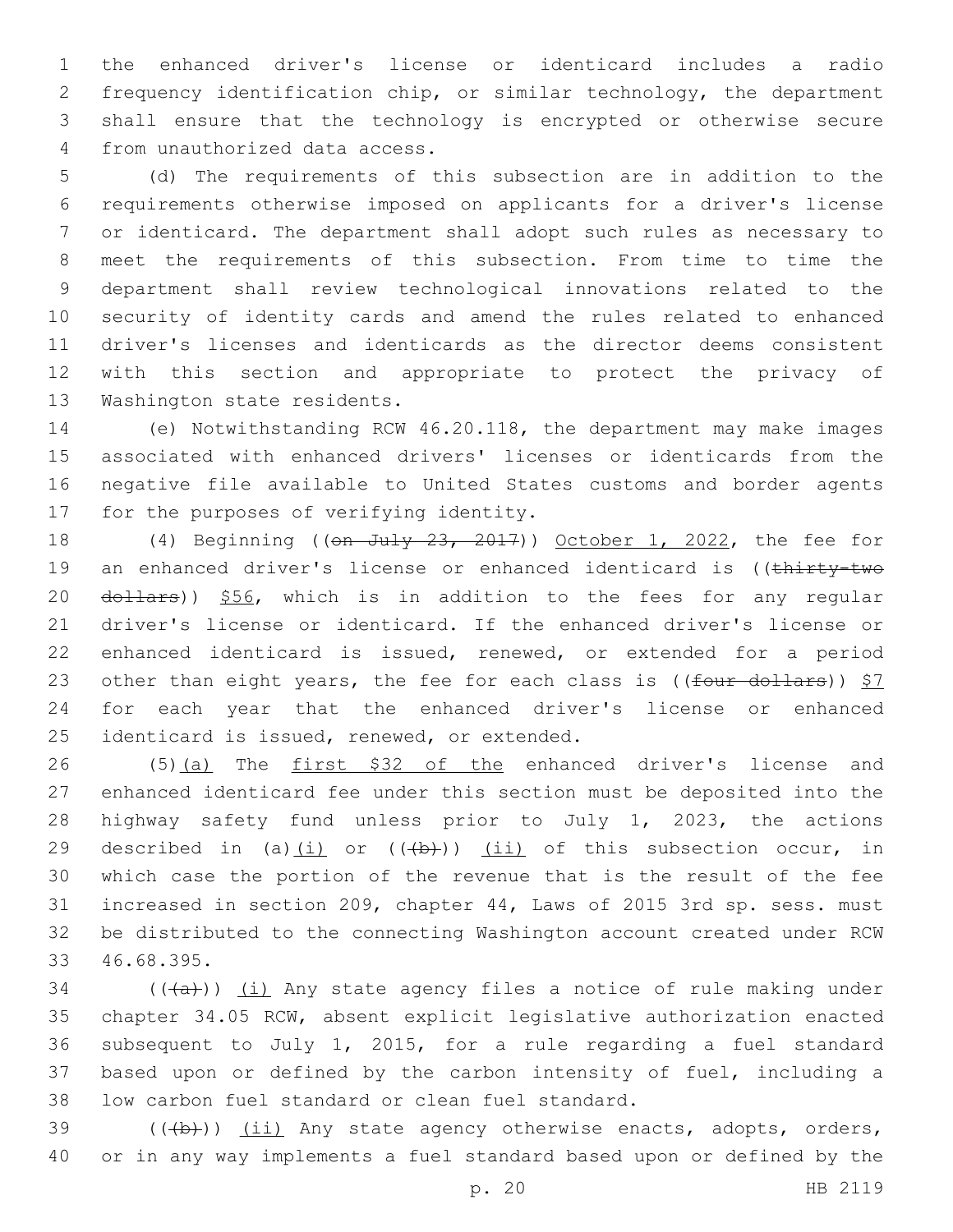1 carbon intensity of fuel, including a low carbon fuel standard or 2 clean fuel standard, without explicit legislative authorization 3 enacted subsequent to July 1, 2015.

4 (((e)) (iii) Nothing in this subsection acknowledges, establishes, or creates legal authority for the department of ecology or any other state agency to enact, adopt, order, or in any way implement a fuel standard based upon or defined by the carbon intensity of fuel, including a low carbon fuel standard or clean fuel 9 standard.

10 (b) \$24 of the enhanced driver's license and enhanced identicard 11 fee under this section must be deposited into the move ahead WA 12 flexible account created in section 402 of this act. If the enhanced 13 driver's license or enhanced identicard is issued, renewed, or 14 extended for a period other than eight years, the amount deposited 15 into the move ahead WA flexible account created in section 402 of 16 this act is \$3 for each year that the enhanced driver's license or 17 enhanced identicard is issued, renewed, or extended.

18 **Sec. 212.** RCW 46.52.130 and 2021 c 93 s 8 are each amended to 19 read as follows:

20 Upon a proper request, the department may only furnish 21 information contained in an abstract of a person's driving record as 22 permitted under this section.

23 (1) **Contents of abstract of driving record.** An abstract of a 24 person's driving record, whenever possible, must include:

25 (a) An enumeration of motor vehicle accidents in which the person 26 was driving, including:

(i) The total number of vehicles involved;

28 (ii) Whether the vehicles were legally parked or moving;

29 (iii) Whether the vehicles were occupied at the time of the 30 accident; and

31 (iv) Whether the accident resulted in a fatality;

32 (b) Any reported convictions, forfeitures of bail, or findings 33 that an infraction was committed based upon a violation of any motor 34 vehicle law;

35 (c) The status of the person's driving privilege in this state; 36 and

37 (d) Any reports of failure to appear in response to a traffic 38 citation or failure to respond to a notice of infraction served upon 39 the named individual by an arresting officer.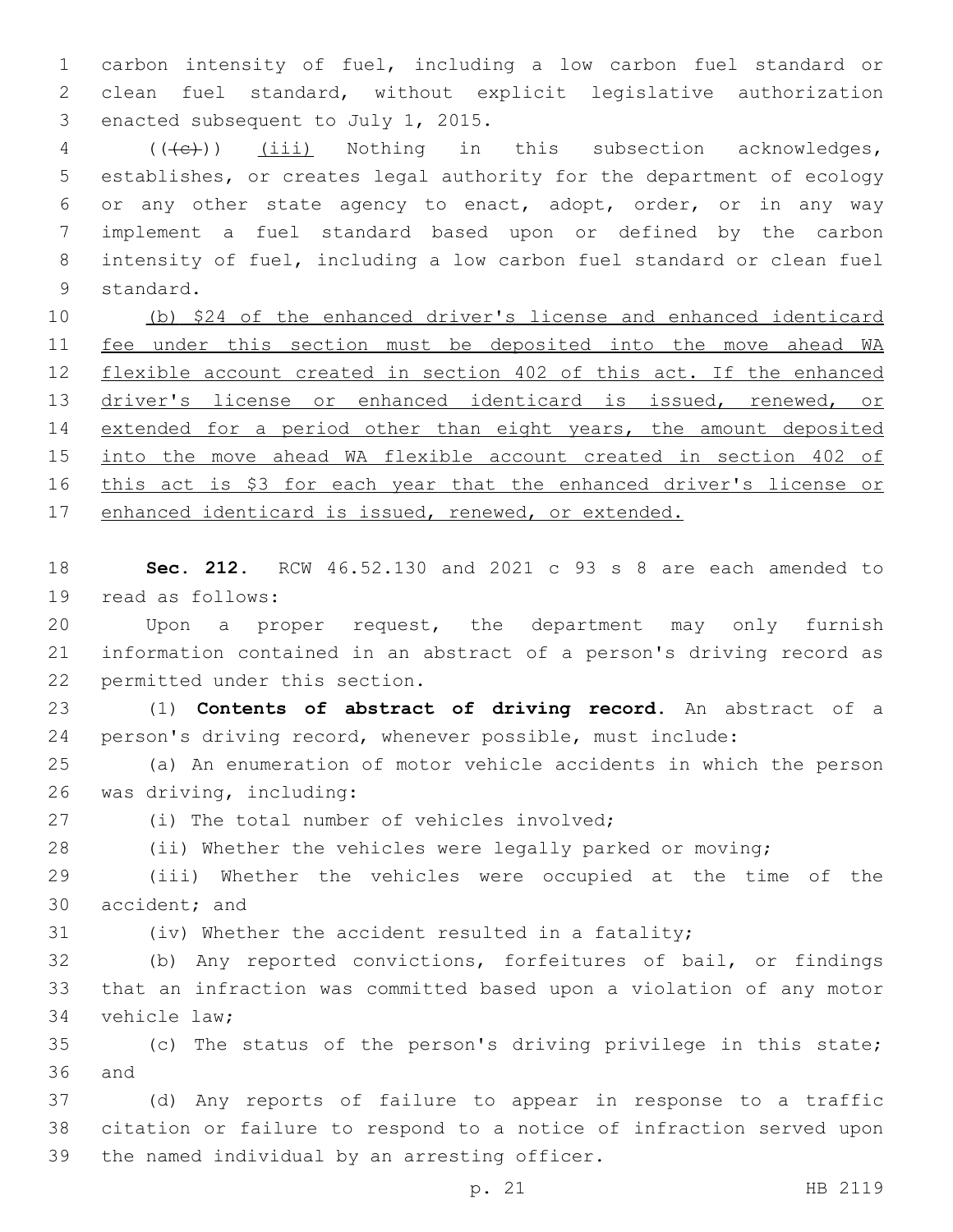(2) **Release of abstract of driving record.** Unless otherwise required in this section, the release of an abstract does not require a signed statement by the subject of the abstract. An abstract of a person's driving record may be furnished to the following persons or 5 entities:

 (a) **Named individuals.** (i) An abstract of the full driving record maintained by the department may be furnished to the individual named 8 in the abstract.

 (ii) Nothing in this section prevents a court from providing a copy of the driver's abstract to the individual named in the abstract or that named individual's attorney, provided that the named individual has a pending or open infraction or criminal case in that court. A pending case includes criminal cases that have not reached a disposition by plea, stipulation, trial, or amended charge. An open infraction or criminal case includes cases on probation, payment agreement or subject to, or in collections. Courts may charge a reasonable fee for the production and copying of the abstract for the 18 individual.

 (b) **Employers or prospective employers.** (i) An abstract of the full driving record maintained by the department may be furnished to an employer or prospective employer or agents acting on behalf of an employer or prospective employer of the named individual for purposes related to driving by the individual as a condition of employment or 24 otherwise at the direction of the employer.

 (ii) The department may provide employers or their agents a three-year insurance carrier driving record of existing employees only for the purposes of sharing the driving record with its insurance carrier for underwriting. Employers may not provide the employees' full driving records to its insurance carrier.

 (iii) An abstract of the full driving record maintained by the department may be furnished to an employer or prospective employer or the agent(s) acting on behalf of an employer or prospective employer of the named individual for purposes unrelated to driving by the individual when a driving record is required by federal or state law, or the employee or prospective employee will be handling heavy 36 equipment or machinery.

 (iv) Release of an abstract of the driving record of an employee or prospective employee requires a statement signed by: (A) The employee or prospective employee that authorizes the release of the record; and (B) the employer attesting that the information is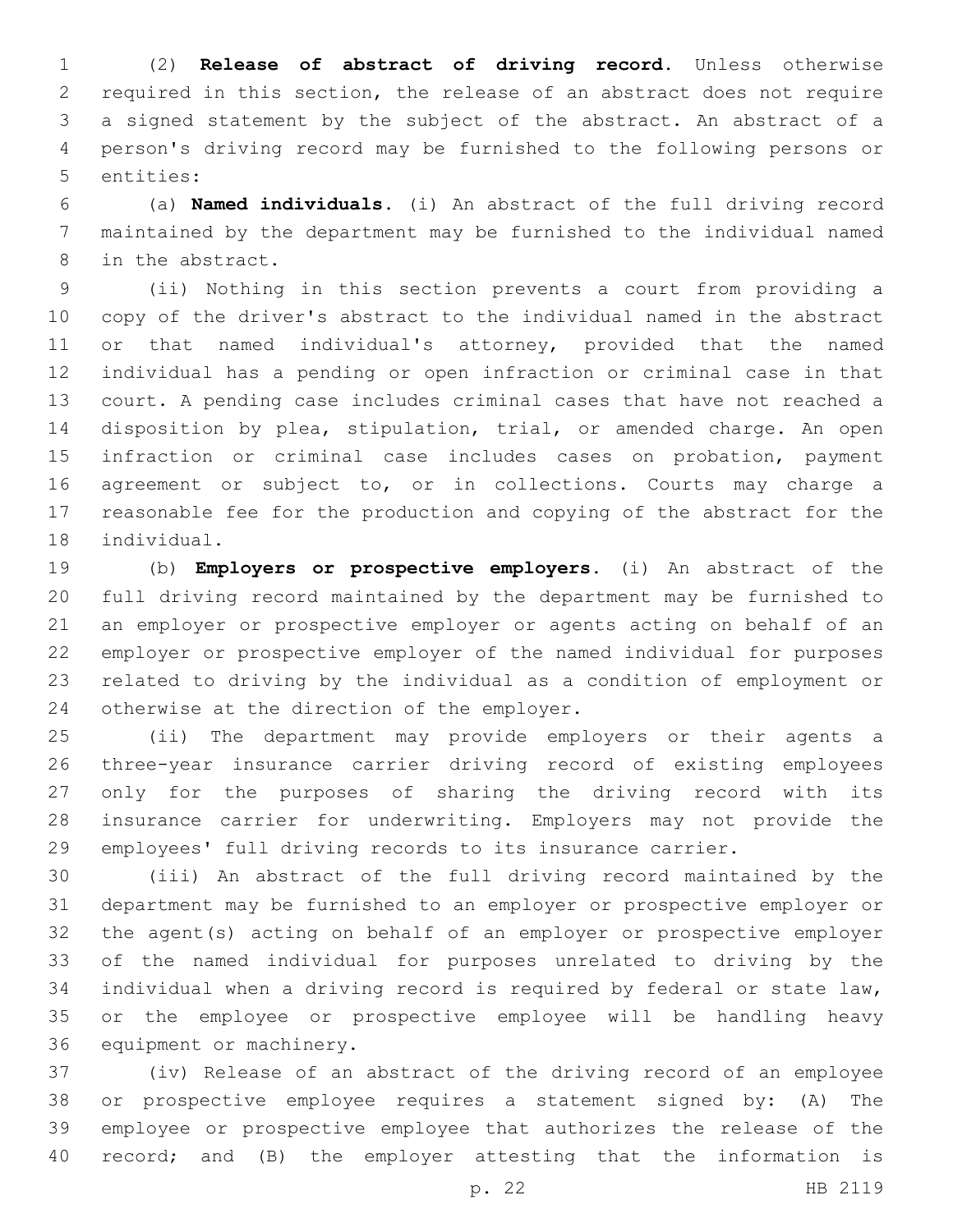necessary for employment purposes related to driving by the individual as a condition of employment or otherwise at the direction of the employer. If the employer or prospective employer authorizes agents to obtain this information on their behalf, this must be noted in the statement. The statement must also note that any information contained in the abstract related to an adjudication that is subject to a court order sealing the juvenile record of an employee or prospective employee may not be used by the employer or prospective employer, or an agent authorized to obtain this information on their behalf, unless required by federal regulation or law. The employer or prospective employer must afford the employee or prospective employee an opportunity to demonstrate that an adjudication contained in the abstract is subject to a court order sealing the juvenile record.

 (v) Upon request of the person named in the abstract provided under this subsection, and upon that same person furnishing copies of court records ruling that the person was not at fault in a motor vehicle accident, the department must indicate on any abstract provided under this subsection that the person was not at fault in 19 the motor vehicle accident.

 (vi) No employer or prospective employer, nor any agents of an employer or prospective employer, may use information contained in the abstract related to an adjudication that is subject to a court order sealing the juvenile record of an employee or prospective employee for any purpose unless required by federal regulation or law. The employee or prospective employee must furnish a copy of the court order sealing the juvenile record to the employer or prospective employer, or the agents of the employer or prospective employer, as may be required to ensure the application of this 29 subsection.

 (c) **Volunteer organizations.** (i) An abstract of the full driving record maintained by the department may be furnished to a volunteer organization or an agent for a volunteer organization for which the named individual has submitted an application for a position that would require driving by the individual at the direction of the 35 volunteer organization.

 (ii) Release of an abstract of the driving record of a prospective volunteer requires a statement signed by: (A) The prospective volunteer that authorizes the release of the record; and (B) the volunteer organization attesting that the information is necessary for purposes related to driving by the individual at the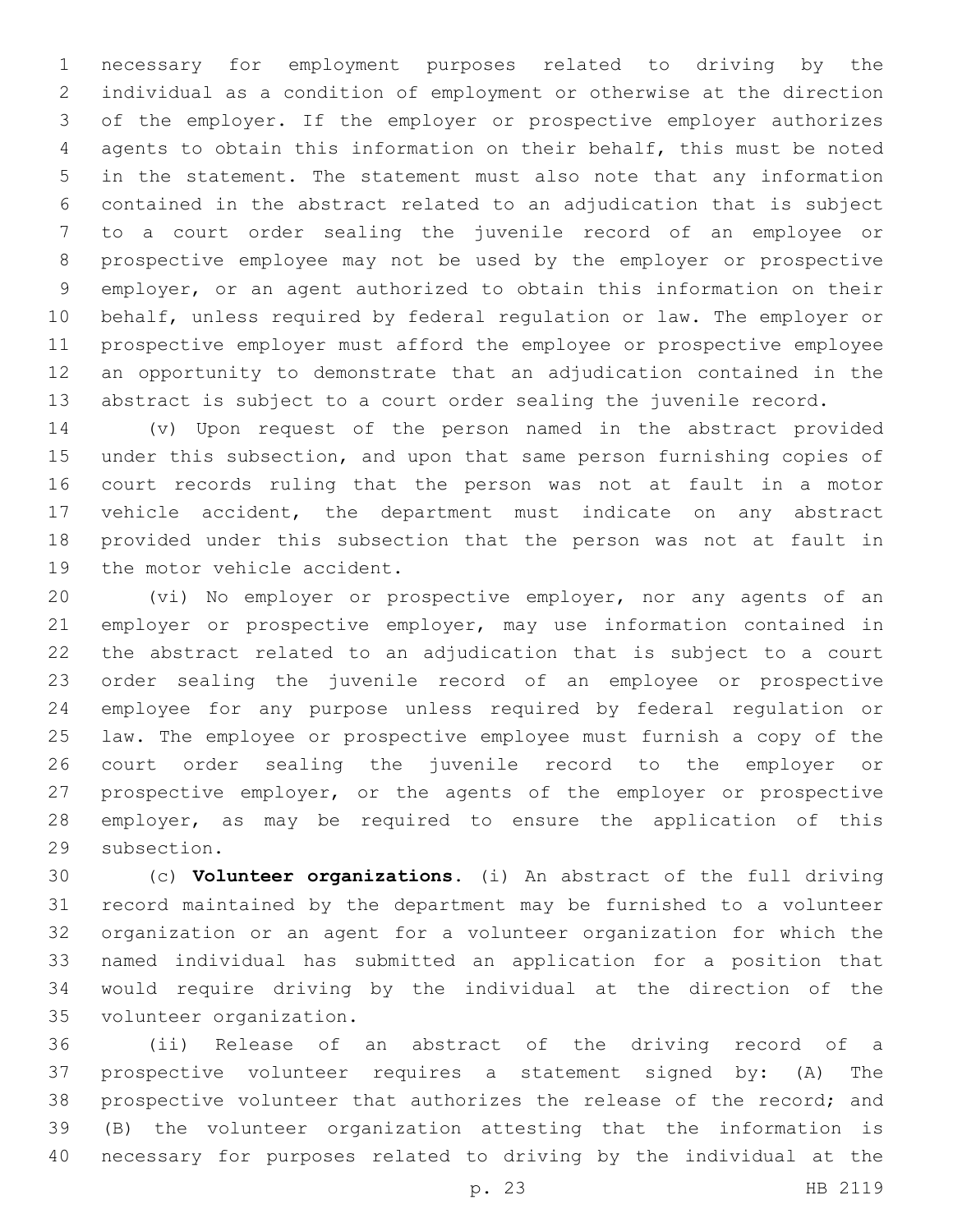direction of the volunteer organization. If the volunteer organization authorizes an agent to obtain this information on their 3 behalf, this must be noted in the statement.

 (d) **Transit authorities.** An abstract of the full driving record maintained by the department may be furnished to an employee or agents of a transit authority checking prospective or existing volunteer vanpool drivers for insurance and risk management needs.

 (e) **Insurance carriers.** (i) An abstract of the driving record maintained by the department covering the period of not more than the last three years may be furnished to an insurance company or its 11 agents:

 (A) That has motor vehicle or life insurance in effect covering 13 the named individual;

(B) To which the named individual has applied; or

 (C) That has insurance in effect covering the employer or a 16 prospective employer of the named individual.

(ii) The abstract provided to the insurance company must:

 (A) Not contain any information related to actions committed by law enforcement officers or firefighters, as both terms are defined in RCW 41.26.030, or by Washington state patrol officers, while driving official vehicles in the performance of their occupational duty, or by registered tow truck operators as defined in RCW 46.55.010 in the performance of their occupational duties while at the scene of a roadside impound or recovery so long as they are not issued a citation. This does not apply to any situation where the vehicle was used in the commission of a misdemeanor or felony;

 (B) Include convictions under RCW 46.61.5249 and 46.61.525, except that the abstract must report the convictions only as negligent driving without reference to whether they are for first or 30 second degree negligent driving; and

 (C) Exclude any deferred prosecution under RCW 10.05.060, except that if a person is removed from a deferred prosecution under RCW 10.05.090, the abstract must show the deferred prosecution as well as 34 the removal.

 (iii) Any policy of insurance may not be canceled, nonrenewed, denied, or have the rate increased on the basis of information regarding an accident included in the abstract of a driving record, unless the policyholder was determined to be at fault.

 (iv) Any insurance company or its agents, for underwriting purposes relating to the operation of commercial motor vehicles, may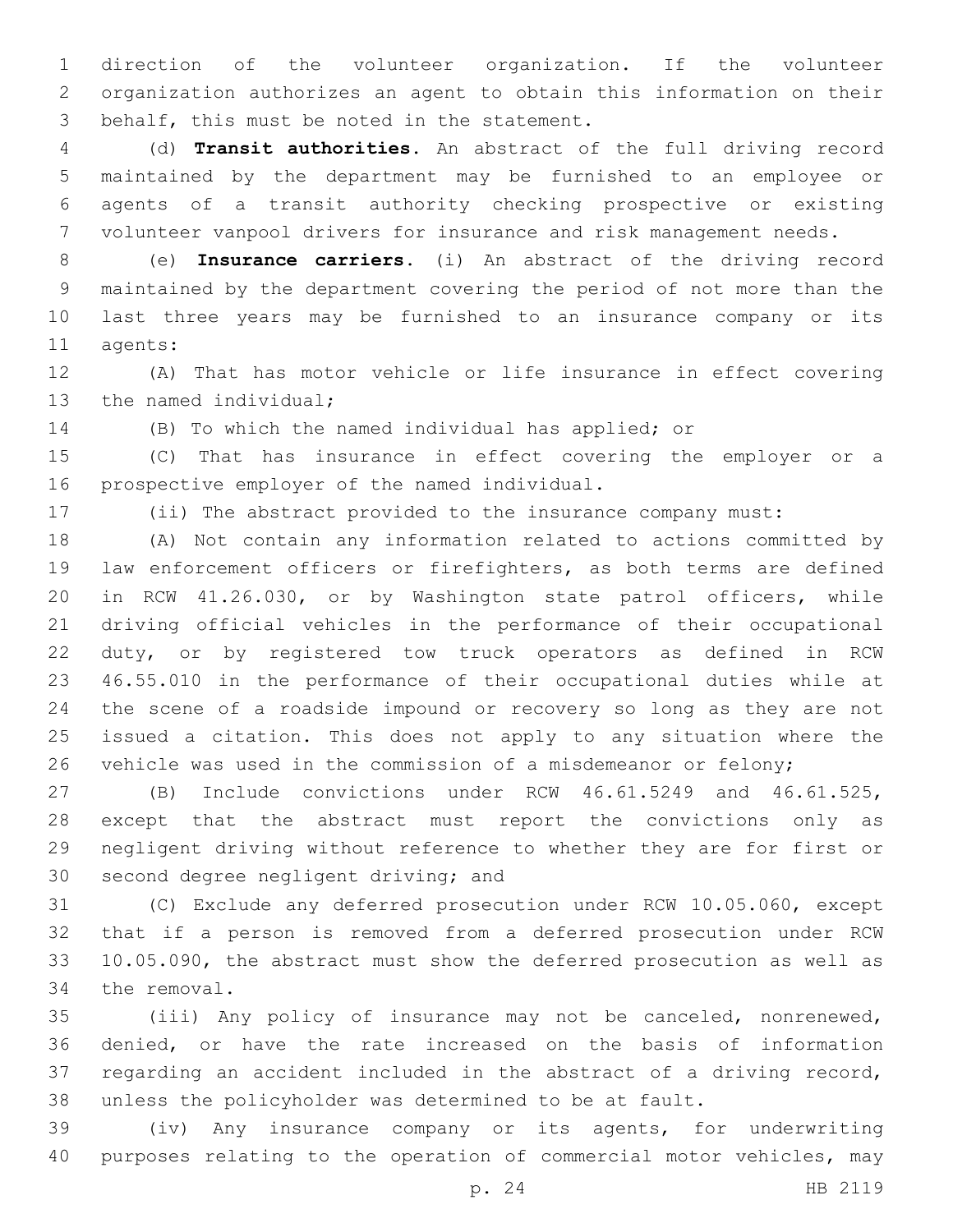not use any information contained in the abstract relative to any person's operation of motor vehicles while not engaged in such employment. Any insurance company or its agents, for underwriting purposes relating to the operation of noncommercial motor vehicles, may not use any information contained in the abstract relative to any person's operation of commercial motor vehicles. For the purposes of this subsection, "commercial motor vehicle" has the same meaning as 8 in RCW 46.25.010(6).

 (f) **Alcohol/drug assessment or treatment agencies.** An abstract of the driving record maintained by the department covering the period of not more than the last five years may be furnished to an alcohol/ drug assessment or treatment agency approved by the department of health to which the named individual has applied or been assigned for evaluation or treatment, for purposes of assisting employees in 15 making a determination as to what level of treatment, if any, is 16 appropriate, except that the abstract must:

 (i) Also include records of alcohol-related offenses, as defined in RCW 46.01.260(2), covering a period of not more than the last ten 19 years; and

 (ii) Indicate whether an alcohol-related offense was originally charged as a violation of either RCW 46.61.502 or 46.61.504.

 (g) **Attorneys—City attorneys, county prosecuting attorneys, and named individual's attorney of record.** An abstract of the full driving record maintained by the department, including whether a recorded violation is an alcohol-related offense, as defined in RCW 46.01.260(2), that was originally charged as a violation of either RCW 46.61.502 or 46.61.504, may be furnished to city attorneys, county prosecuting attorneys, or the named individual's attorney of 29 record. City attorneys, county prosecuting attorneys, or the named individual's attorney of record may provide the driving record to alcohol/drug assessment or treatment agencies approved by the department of social and health services to which the named individual has applied or been assigned for evaluation or treatment.

 (h) **State colleges, universities, or agencies, or units of local government.** An abstract of the full driving record maintained by the department may be furnished to (i) state colleges, universities, or agencies for employment and risk management purposes or (ii) units of local government authorized to self-insure under RCW 48.62.031, or their agents, for employment and risk management purposes. "Unit of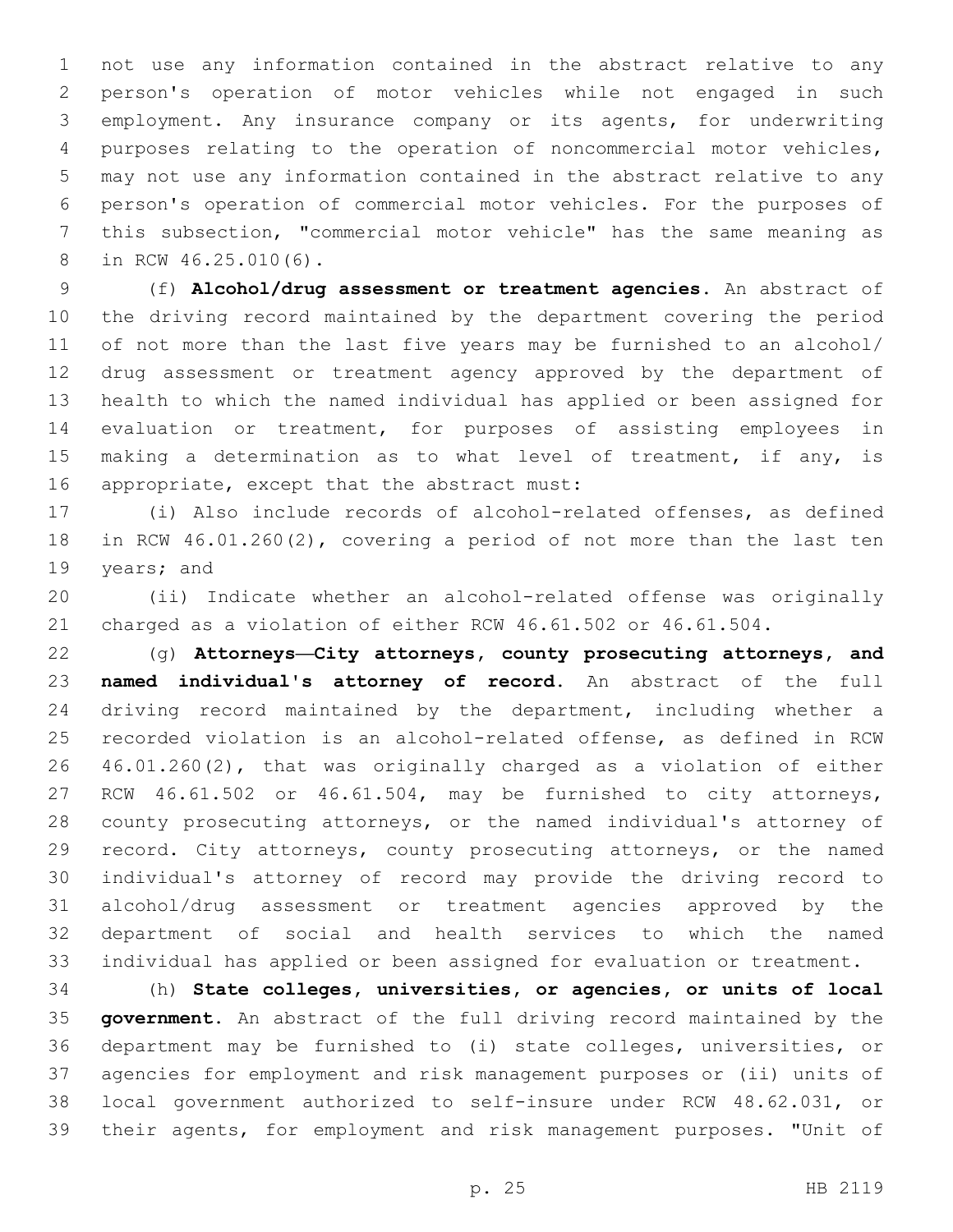local government" includes an insurance pool established under RCW 48.62.031.2

 (i) **Superintendent of public instruction.** (i) An abstract of the full driving record maintained by the department may be furnished to the superintendent of public instruction for review of public school bus driver records. The superintendent or superintendent's designee may discuss information on the driving record with an authorized representative of the employing school district for employment and 9 risk management purposes.

 (ii) The superintendent of public instruction is exempt from paying the fees related to the reviewing of records and the fee 12 required in subsection (5) of this section.

 (j) **State and federal agencies.** An abstract of the driving record maintained by the department may be furnished to state and federal 15 agencies, or their agents, in carrying out its functions.

 (k) **Transportation network companies.** An abstract of the full driving record maintained by the department may be furnished to a transportation network company or its agents acting on its behalf of the named individual for purposes related to driving by the individual as a condition of being a contracted driver.

 (l) **Research.** (i) The department may furnish driving record data to state agencies and bona fide scientific research organizations. The department may require review and approval by an institutional review board. For the purposes of this subsection, "research" means a planned and systematic sociological, psychological, epidemiological, biomedical, or other scientific investigation carried out by a state agency, or by a scientific research professional associated with a bona fide scientific research organization with an objective to contribute to scientific knowledge, the solution of social and health problems, or the evaluation of public benefit and service programs. This definition excludes methods of record analysis and data collection that are subjective, do not permit replication, and are 33 not designed to yield reliable and valid results.

 (ii) The state agency, or a scientific research professional associated with a bona fide scientific research organization, are exempt from paying the fees related to the reviewing of records and the fee required in subsection (5) of this section. However, the department may charge a cost-recovery fee for the actual cost of 39 providing the data.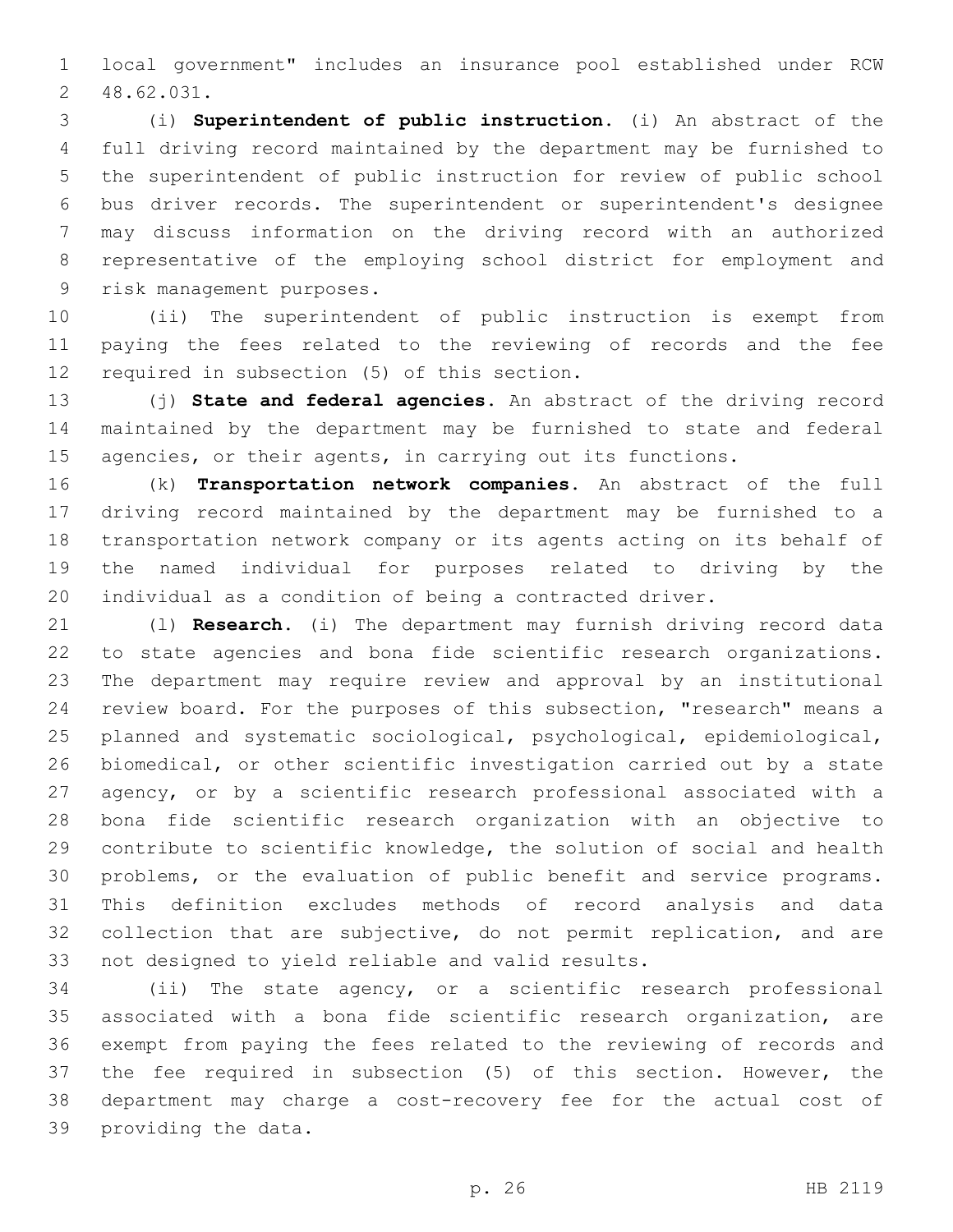(3) **Reviewing of driving records.** (a) In addition to the methods described herein, the director may enter into a contractual agreement for the purpose of reviewing the driving records of existing employees for changes to the record during specified periods of time. The department shall establish a fee for this service, which must be deposited in the highway safety fund. The fee for this service must be set at a level that does not result in a net revenue loss to the state. Any information provided under this subsection must be treated in the same manner and is subject to the same restrictions as driving 10 record abstracts.

 (b) The department may provide reviewing services to the 12 following entities:

(i) Employers for existing employees, or their agents;

 (ii) Transit authorities for current vanpool drivers, or their 15 agents;

 (iii) Insurance carriers for current policyholders, or their 17 agents;

 (iv) State colleges, universities, or agencies, or units of local 19 government, or their agents;

 (v) The office of the superintendent of public instruction for 21 school bus drivers statewide; and

(vi) Transportation network companies, or their agents.

 (4) **Release to third parties prohibited.** (a) Any person or entity receiving an abstract of a person's driving record under subsection (2)(b) through (l) of this section shall use the abstract exclusively for his, her, or its own purposes or as otherwise expressly permitted under this section, and shall not divulge any information contained 28 in the abstract to a third party.

 (b) The following release of records to third parties are hereby 30 authorized:

 (i) Employers may divulge driving records to regulatory bodies, as defined by the department by rule, such as the United States department of transportation and the federal motor carrier safety administration.34

 (ii) Employers may divulge a three-year driving record to their 36 insurance carrier for underwriting purposes.

 (iii) Employers may divulge driving records to contracted motor carrier consultants for the purposes of ensuring driver compliance 39 and risk management.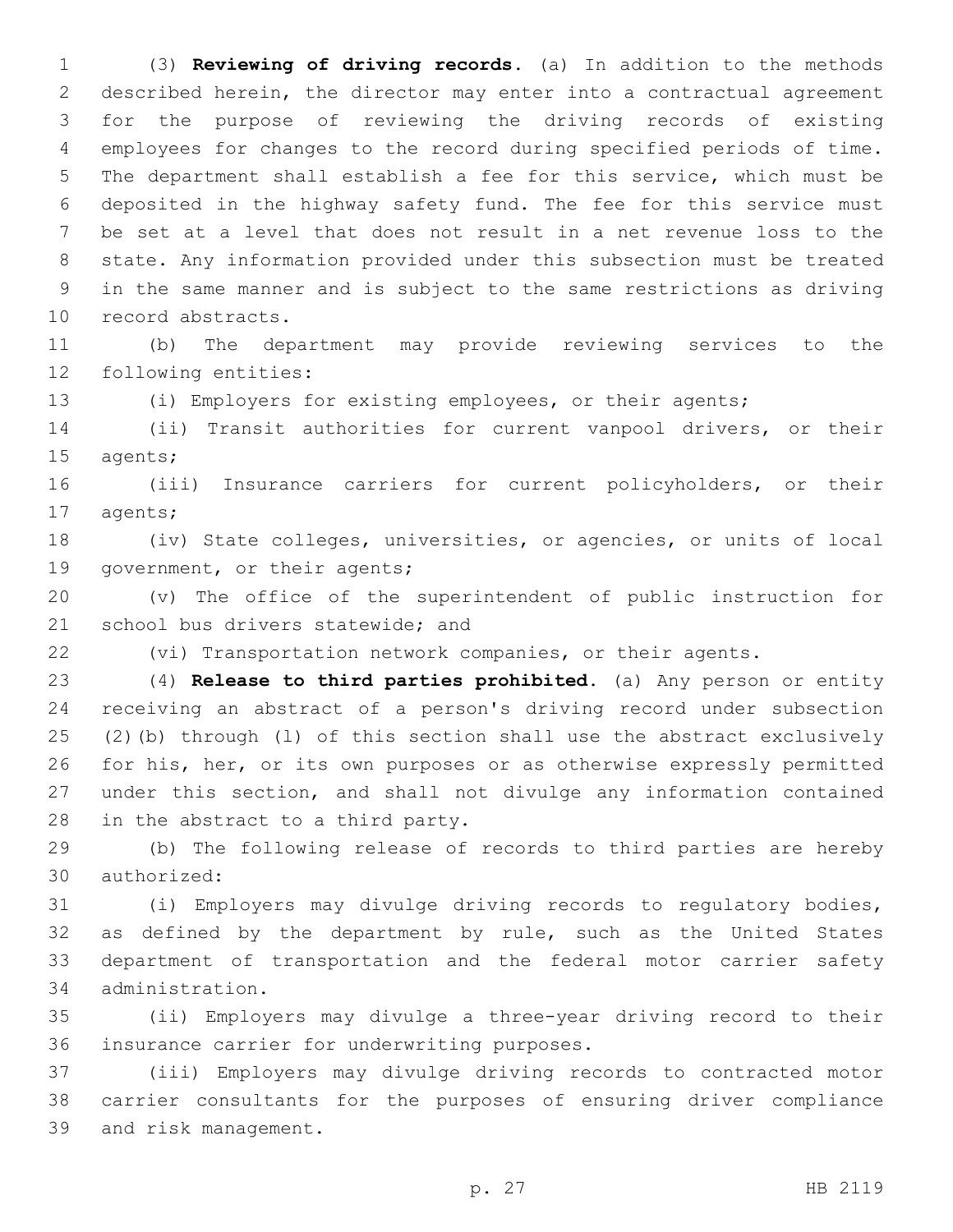(5) ((**Fee.**)) **Fees.** (a) The director shall collect a ((thirteen 2 dollar)) \$15 fee for each abstract of a person's driving record furnished by the department. After depositing \$2 of the driver's abstract fee in the move ahead WA flexible account created in section 402 of this act, the remainder shall be distributed as follows:

6  $(i)$  Fifty percent (( $ef$  the fee)) must be deposited in the highway 7 safety fund( $(\tau)$ ); and ( $(f$ ifty))

8 (ii) Fifty percent ((of the fee)) must be deposited according to 9 RCW 46.68.038.

 (b) Beginning July 1, 2029, the director shall collect an additional \$2 fee for each abstract of a person's driving record 12 furnished by the department. The \$2 additional driver's abstract fee must be deposited in the move ahead WA flexible account created in section 402 of this act.

 (6) **Violation.** (a) Any negligent violation of this section is a 16 gross misdemeanor.

 (b) Any intentional violation of this section is a class C 18 felony.

 (7) Effective July 1, 2019, the contents of a driving abstract pursuant to this section shall not include any information related to sealed juvenile records unless that information is required by 22 federal law or regulation.

 **Sec. 213.** RCW 46.17.015 and 2010 c 161 s 502 are each amended to read as follows:24

 (1) A person who applies for a vehicle registration or for any other right to operate a vehicle on the highways of this state shall 27 pay a ((twenty-five)) 25 cent license plate technology fee in addition to any other fees and taxes required by law. The license plate technology fee must be distributed under RCW 46.68.370.

 (2) A vehicle registered under RCW 46.16A.455 or 46.17.330 is not 31 subject to the license plate technology fee, except for a vehicle registered under RCW 46.16A.455(3).

 (3) The revenue from the license plate technology fee imposed on vehicles registered under RCW 46.16A.455(3) must be deposited in the move ahead WA account created in section 401 of this act.

 **Sec. 214.** RCW 46.17.025 and 2010 c 161 s 503 are each amended to 37 read as follows: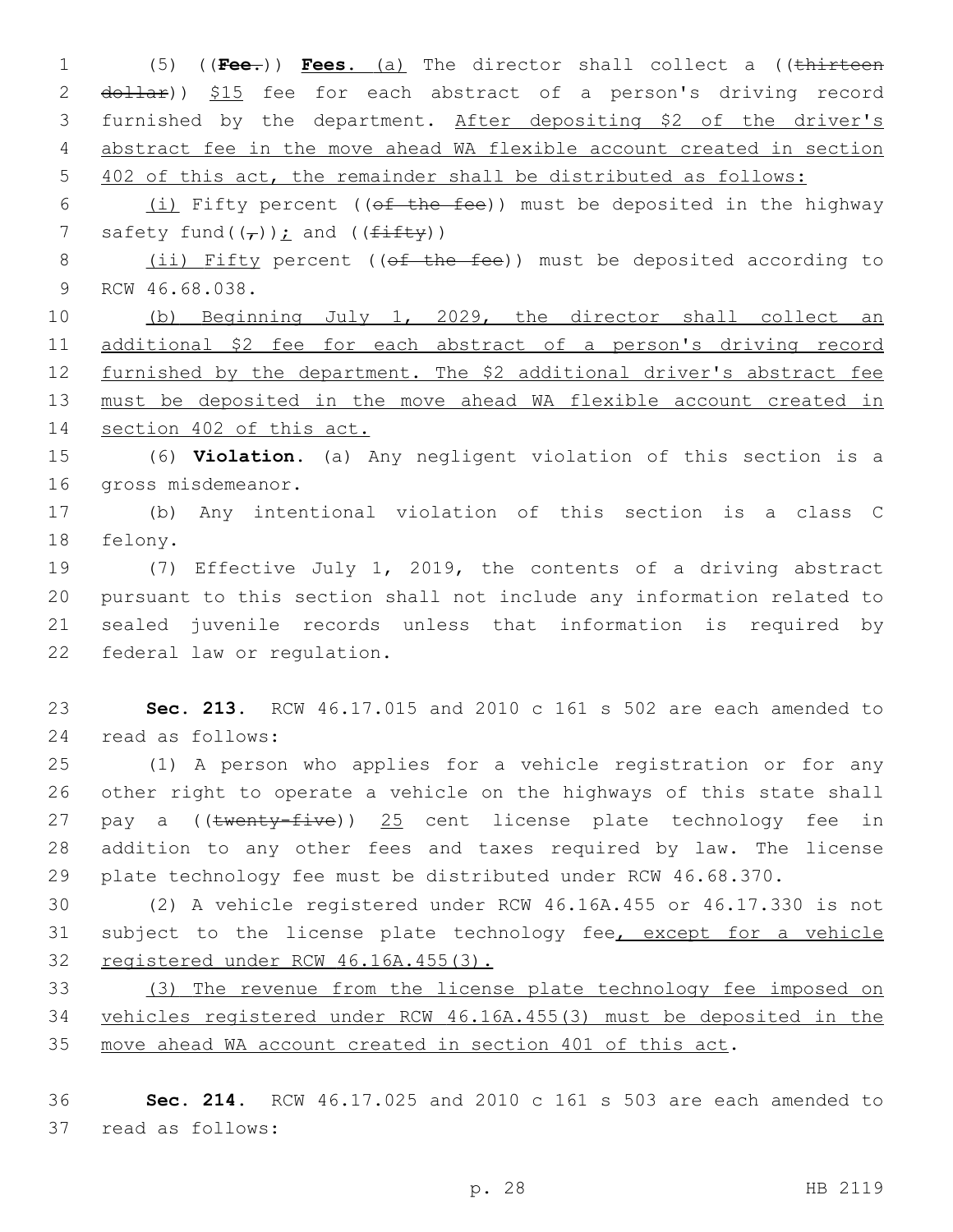(1) A person who applies for a vehicle registration or for any other right to operate a vehicle on the highways of this state shall 3 pay a (( $f$ ifty)) 50 cent license service fee in addition to any other fees and taxes required by law. The license service fee must be 5 distributed under RCW 46.68.220.

 (2) A vehicle registered under RCW 46.16A.455 or 46.17.330 is not subject to the license service fee, except for a vehicle registered under RCW 46.16A.455(3).

 (3) The revenue from the license service fee imposed on vehicles registered under RCW 46.16A.455(3) must be deposited in the move ahead WA account created in section 401 of this act.

 **Sec. 215.** RCW 46.20.200 and 2012 c 80 s 10 are each amended to 13 read as follows:

 (1) If an instruction permit, identicard, or a driver's license is lost or destroyed, the person to whom it was issued may obtain a duplicate of it upon furnishing proof of such fact satisfactory to 17 the department and payment of a fee of  $((\text{twenty-dollars}))$  \$20 to the 18 department.

 (2) A replacement permit, identicard, or driver's license may be obtained to change or correct material information upon payment of a 21 fee of  $((\text{ten}-\text{dollars}))$  \$20 and surrender of the permit, identicard, 22 or driver's license being replaced.

 **Sec. 216.** RCW 46.68.041 and 2020 c 330 s 18 are each amended to read as follows:24

 (1) Except as provided in ((subsection)) subsections (2) and (3) 26 of this section, the department ((shall)) must forward all funds accruing under the provisions of chapter 46.20 RCW together with a proper identifying, detailed report to the state treasurer who 29 ((shall)) must deposit such moneys to the credit of the highway 30 safety fund.

 (2) Fifty-six percent of each fee collected by the department 32 under RCW  $46.20.311$  (1)(e)(ii), (2)(b)(ii), and (3)(b) (( $\frac{4 \text{h} + 1}{2}$ ) must be deposited in the impaired driving safety account.

 (3) Fifty percent of the revenue from the fees imposed under RCW 46.20.200(2) must be deposited in the move ahead WA flexible account created in section 402 of this act.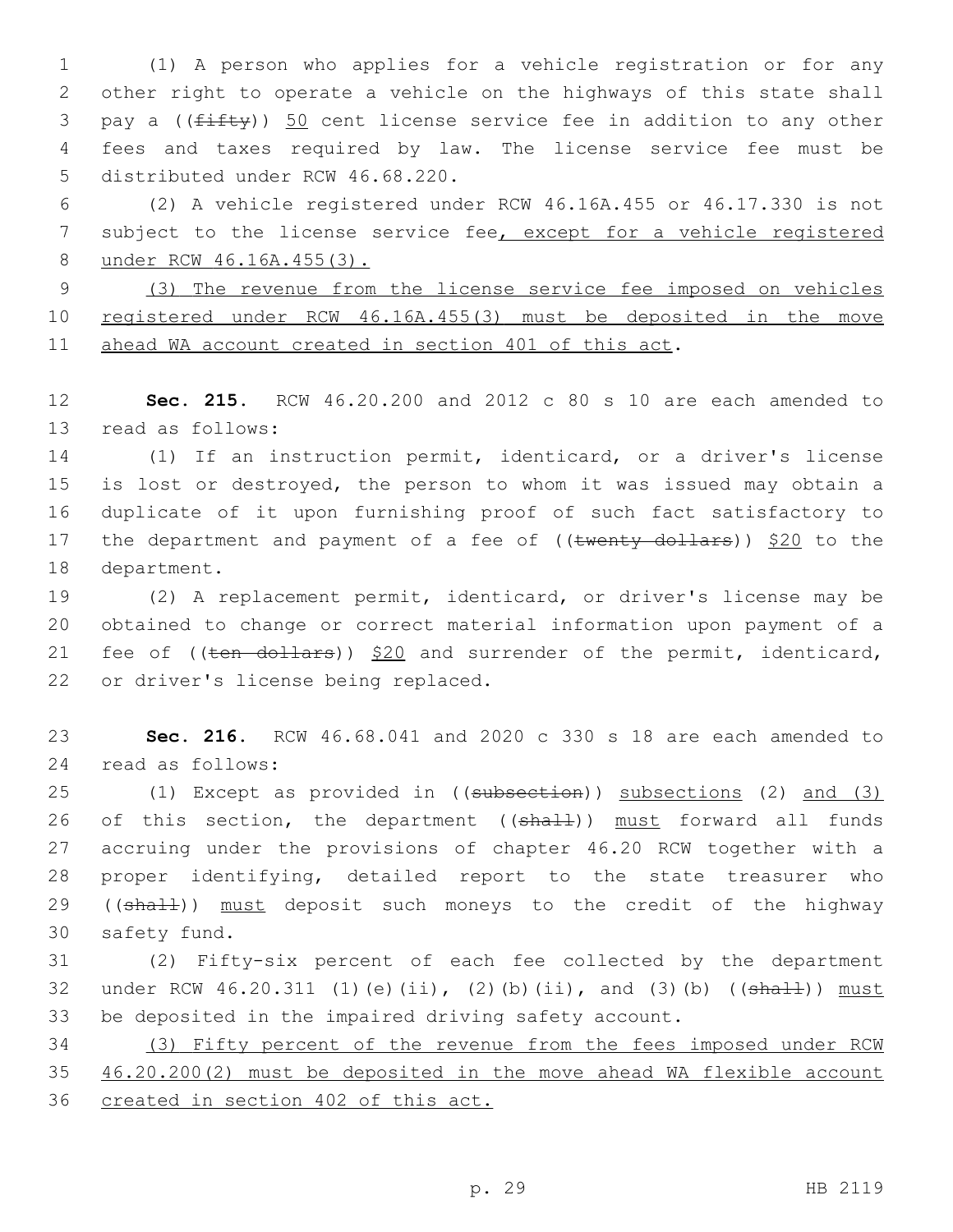**Sec. 217.** RCW 46.70.180 and 2017 c 41 s 1 are each amended to 2 read as follows:

Each of the following acts or practices is unlawful:

 (1) To cause or permit to be advertised, printed, displayed, published, distributed, broadcasted, televised, or disseminated in any manner whatsoever, any statement or representation with regard to the sale, lease, or financing of a vehicle which is false, deceptive, or misleading, including but not limited to the following:

 (a) That no down payment is required in connection with the sale of a vehicle when a down payment is in fact required, or that a vehicle may be purchased for a smaller down payment than is actually 12 required;

 (b) That a certain percentage of the sale price of a vehicle may be financed when such financing is not offered in a single document 15 evidencing the entire security transaction;

 (c) That a certain percentage is the amount of the service charge to be charged for financing, without stating whether this percentage 18 charge is a monthly amount or an amount to be charged per year;

 (d) That a new vehicle will be sold for a certain amount above or below cost without computing cost as the exact amount of the factory 21 invoice on the specific vehicle to be sold;

 (e) That a vehicle will be sold upon a monthly payment of a certain amount, without including in the statement the number of payments of that same amount which are required to liquidate the 25 unpaid purchase price.

 (2)(a)(i) To incorporate within the terms of any purchase and sale or lease agreement any statement or representation with regard to the sale, lease, or financing of a vehicle which is false, deceptive, or misleading, including but not limited to terms that include as an added cost to the selling price or capitalized cost of a vehicle an amount for licensing or transfer of title of that vehicle which is not actually due to the state, unless such amount has in fact been paid by the dealer prior to such sale.

34 (ii) However, an amount not to exceed ((one hundred fifty 35 dollars)) \$200 per vehicle sale or lease may be charged by a dealer to recover administrative costs for collecting motor vehicle excise taxes, licensing and registration fees and other agency fees, verifying and clearing titles, transferring titles, perfecting, releasing, or satisfying liens or other security interests, and other administrative and documentary services rendered by a dealer in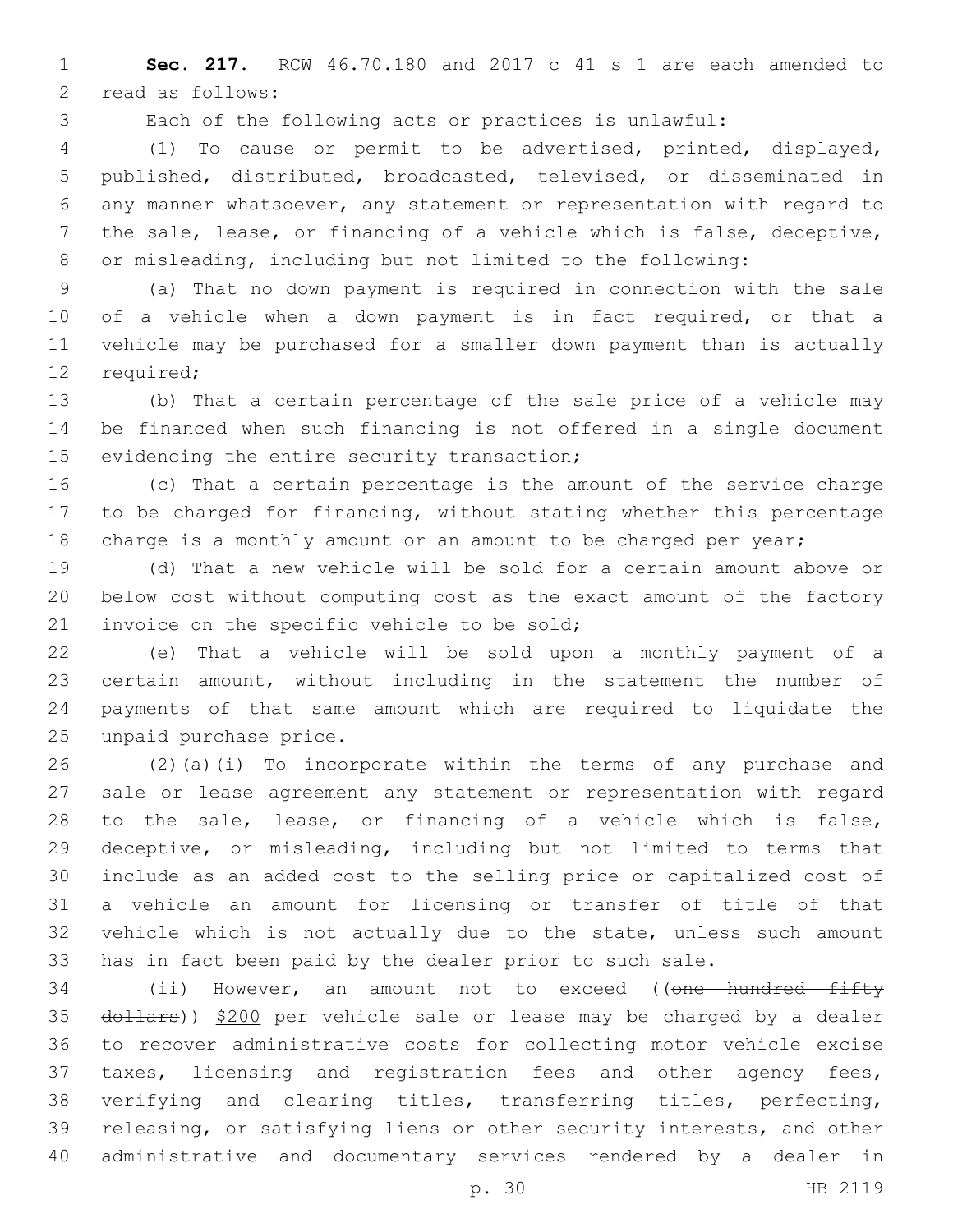connection with the sale or lease of a vehicle and in carrying out the requirements of this chapter or any other provisions of state law.3

 (b) A dealer may charge the documentary service fee in (a) of 5 this subsection under the following conditions:

 (i) The documentary service fee is disclosed in writing to a prospective purchaser or lessee before the execution of a purchase 8 and sale or lease agreement;

 (ii) The dealer discloses to the purchaser or lessee in writing that the documentary service fee is a negotiable fee. The disclosure must be written in a typeface that is at least as large as the typeface used in the standard text of the document that contains the disclosure and that is bold faced, capitalized, underlined, or otherwise set out from the surrounding material so as to be conspicuous. The dealer shall not represent to the purchaser or lessee that the fee or charge is required by the state to be paid by either the dealer or prospective purchaser or lessee;

 (iii) The documentary service fee is separately designated from the selling price or capitalized cost of the vehicle and from any 20 other taxes, fees, or charges; and

 (iv) Dealers disclose in any advertisement that a documentary 22 service fee in an amount up to ((one hundred fifty dollars)) \$200 may be added to the sale price or the capitalized cost.

 For the purposes of this subsection (2), the term "documentary service fee" means the optional amount charged by a dealer to provide 26 the services specified in (a) of this subsection.

 (3) To set up, promote, or aid in the promotion of a plan by which vehicles are to be sold or leased to a person for a consideration and upon further consideration that the purchaser or lessee agrees to secure one or more persons to participate in the plan by respectively making a similar purchase and in turn agreeing to secure one or more persons likewise to join in said plan, each 33 purchaser or lessee being given the right to secure money, credits, goods, or something of value, depending upon the number of persons 35 joining the plan.

 (4) To commit, allow, or ratify any act of "bushing" which is defined as follows: Entering into a written contract, written purchase order or agreement, retail installment sales agreement, note and security agreement, or written lease agreement, hereinafter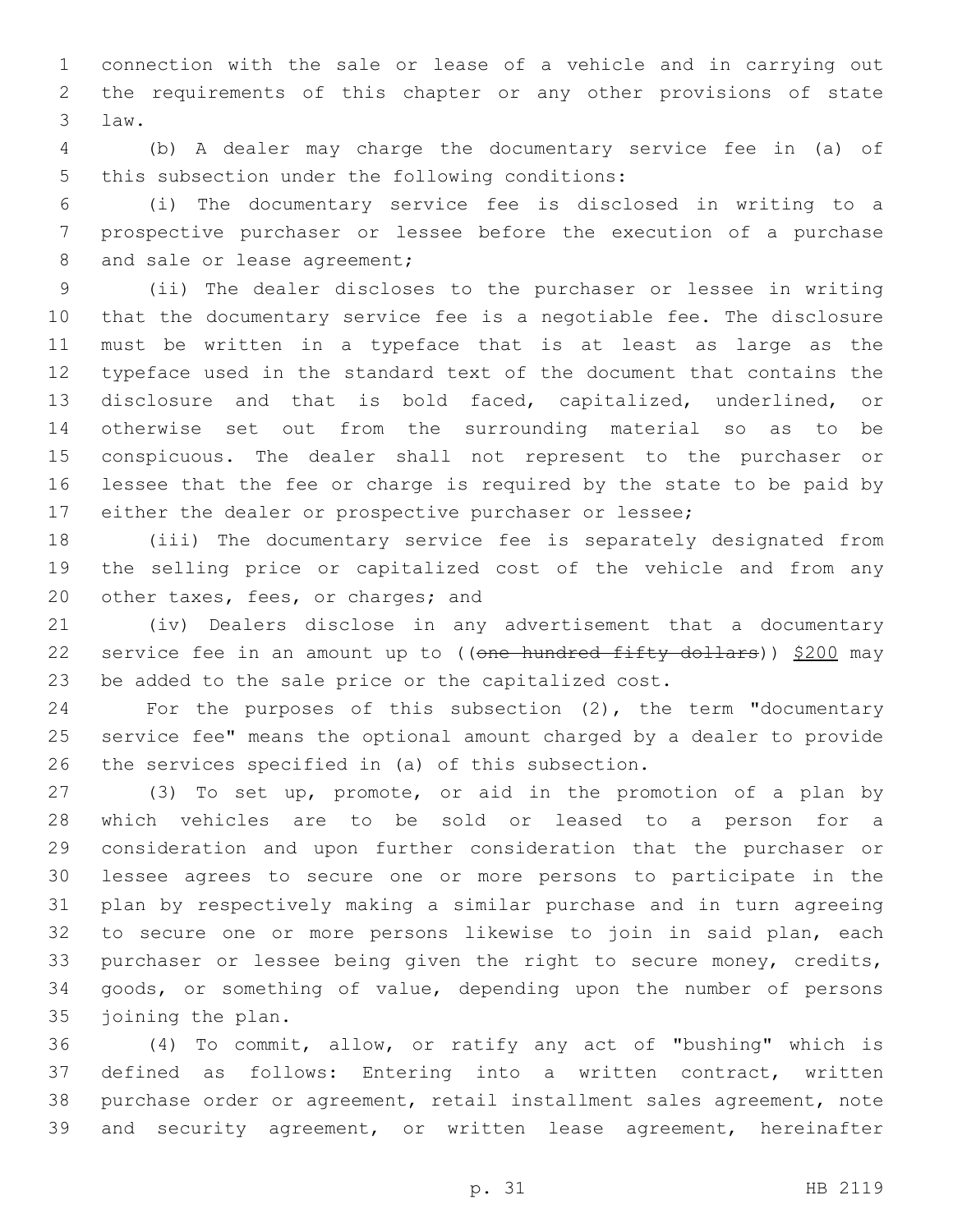collectively referred to as contract or lease, signed by the prospective buyer or lessee of a vehicle, which:2

 (a) Is subject to any conditions or the dealer's or his or her authorized representative's future acceptance, and the dealer fails or refuses within the "bushing" period, which is four calendar days, exclusive of Saturday, Sunday, or legal holiday, and prior to any further negotiations with said buyer or lessee to inform the buyer or lessee either: (i) That the dealer unconditionally accepts the contract or lease, having satisfied, removed, or waived all conditions to acceptance or performance, including, but not limited to, financing, assignment, or lease approval; or (ii) that the dealer rejects the contract or lease, thereby automatically voiding the contract or lease, as long as such voiding does not negate commercially reasonable contract or lease provisions pertaining to the return of the subject vehicle and any physical damage, excessive mileage after the demand for return of the vehicle, and attorneys' fees authorized by law, and tenders the refund of any initial payment or security made or given by the buyer or lessee, including, but not limited to, any down payment, and tenders return of the trade-in vehicle, key, other trade-in, or certificate of title to a trade-in. Tender may be conditioned on return of the subject vehicle if 22 previously delivered to the buyer or lessee.

 The provisions of this subsection (4)(a) do not impair, prejudice, or abrogate the rights of a dealer to assert a claim against the buyer or lessee for misrepresentation or breach of contract and to exercise all remedies available at law or in equity, including those under chapter 62A.9A RCW, if the dealer, bank, or other lender or leasing company discovers that approval of the contract or financing or approval of the lease was based upon material misrepresentations made by the buyer or lessee, including, but not limited to, misrepresentations regarding income, employment, or debt of the buyer or lessee, as long as the dealer, or his or her staff, has not, with knowledge of the material misrepresentation, aided, assisted, encouraged, or participated, directly or indirectly, in the misrepresentation. A dealer shall not be in violation of this subsection (4)(a) if the buyer or lessee made a material misrepresentation to the dealer, as long as the dealer, or his or her staff, has not, with knowledge of the material misrepresentation, aided, assisted, encouraged, or participated, directly or indirectly, 40 in the misrepresentation.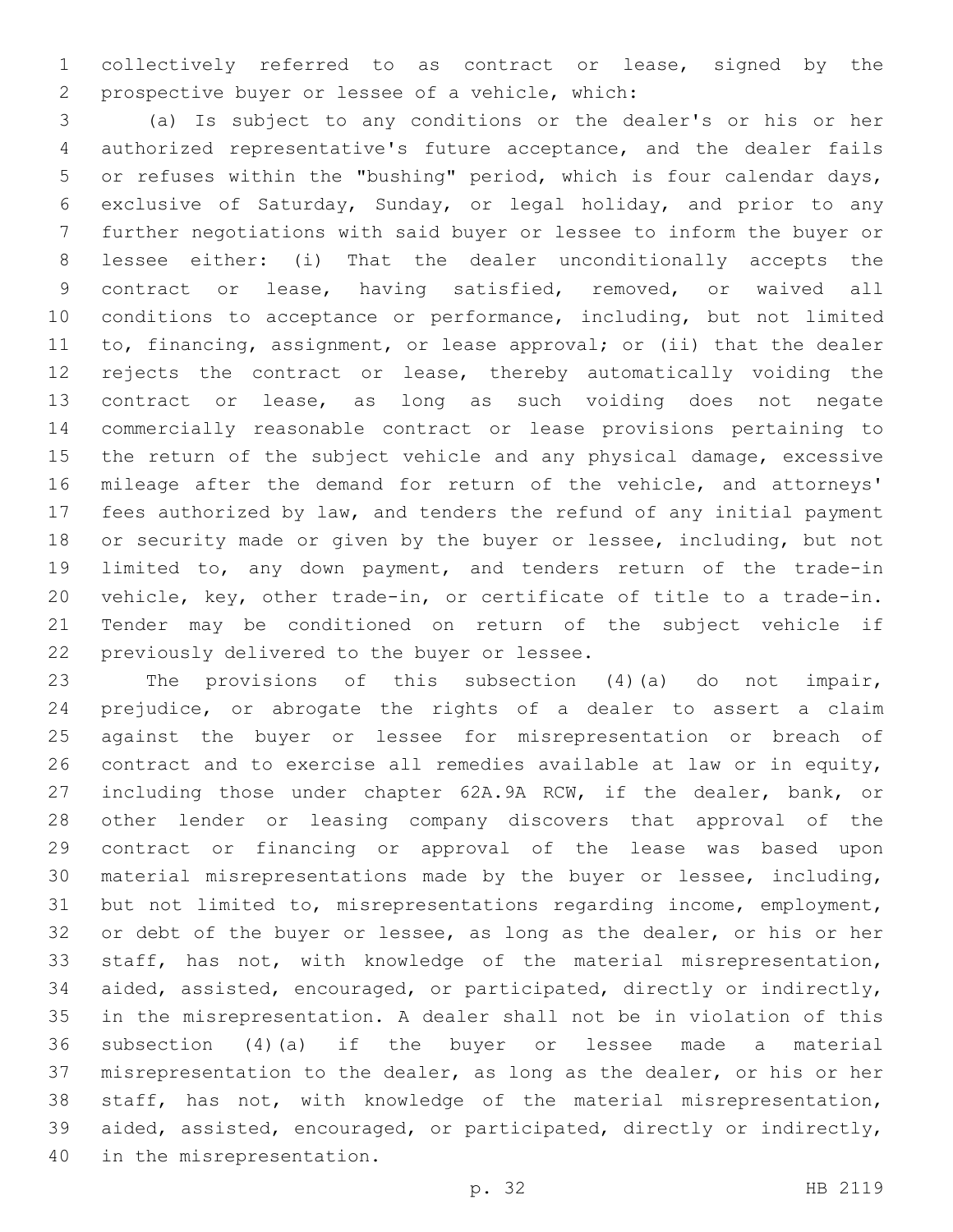A dealer may inform a buyer or lessee under this subsection (4)(a) regarding the unconditional acceptance or rejection of the contract, lease, or financing by sending an email message to the buyer's or lessee's supplied email address, by phone call, by leaving a voice message or sending a text message to a phone number provided by the buyer or lessee, by in-person oral communication, by mailing a letter by first-class mail if the buyer or lessee expresses a preference for a letter or declines to provide an email address and a phone number capable of receiving a free text message, or by another 10 means agreed to by the buyer or lessee or approved by the department, effective upon the execution, mailing, or sending of the communication and before expiration of the "bushing" period;

 (b) Permits the dealer to renegotiate a dollar amount specified as trade-in allowance on a vehicle delivered or to be delivered by 15 the buyer or lessee as part of the purchase price or lease, for any 16 reason except:

 (i) Failure to disclose that the vehicle's certificate of title has been branded for any reason, including, but not limited to, status as a rebuilt vehicle as provided in RCW 46.12.540 and 46.12.560; or20

 (ii) Substantial physical damage or latent mechanical defect occurring before the dealer took possession of the vehicle and which could not have been reasonably discoverable at the time of the taking 24 of the order, offer, or contract; or

 (iii) Excessive additional miles or a discrepancy in the mileage. 26 "Excessive additional miles" means the addition of ((five hundred)) 27 500 miles or more, as reflected on the vehicle's odometer, between the time the vehicle was first valued by the dealer for purposes of determining its trade-in value and the time of actual delivery of the vehicle to the dealer. "A discrepancy in the mileage" means (A) a discrepancy between the mileage reflected on the vehicle's odometer and the stated mileage on the signed odometer statement; or (B) a discrepancy between the mileage stated on the signed odometer statement and the actual mileage on the vehicle; or

 (c) Fails to comply with the obligation of any written warranty or guarantee given by the dealer requiring the furnishing of services 37 or repairs within a reasonable time.

 (5) To commit any offense relating to odometers, as such offenses are defined in RCW 46.37.540, 46.37.550, 46.37.560, and 46.37.570. A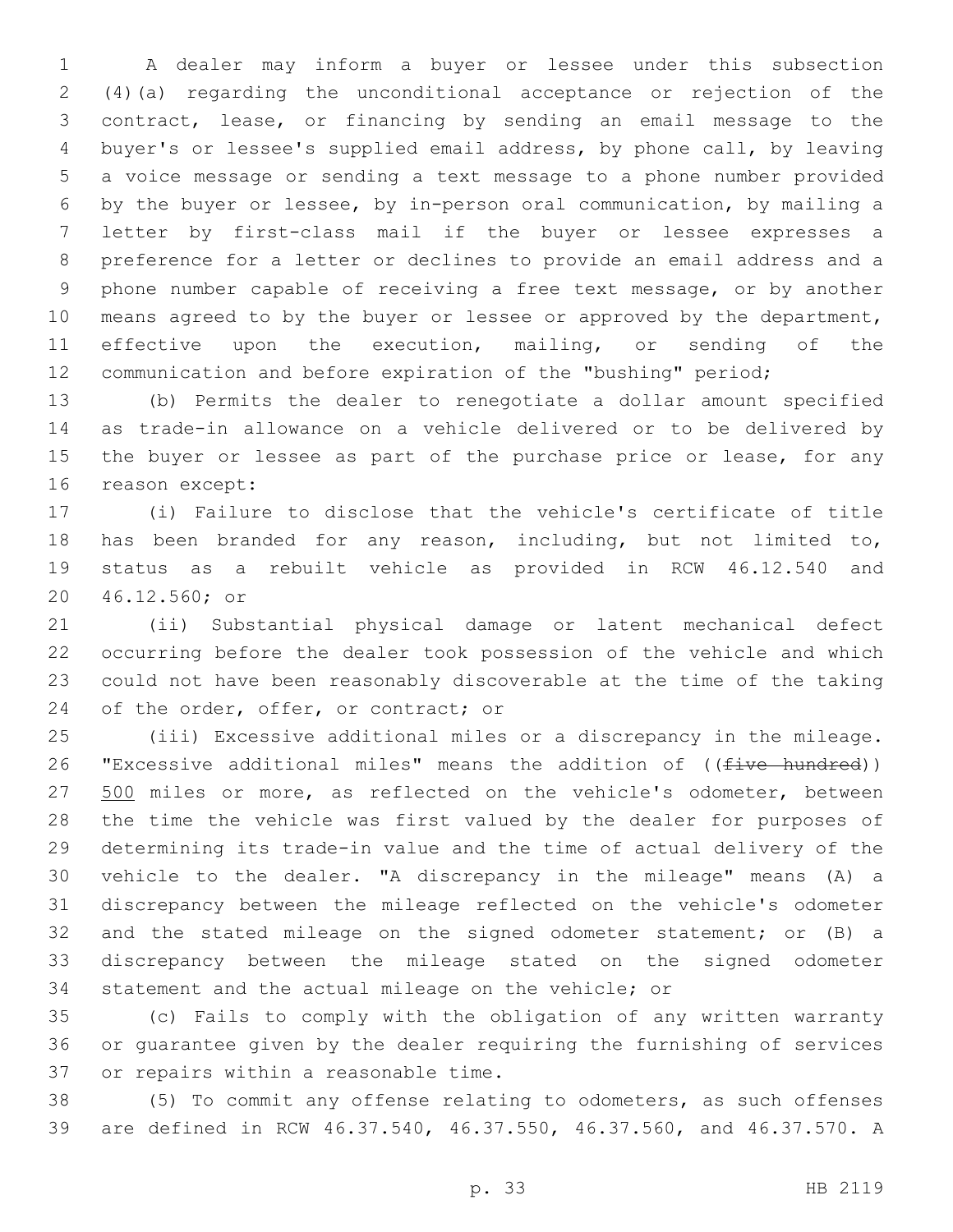violation of this subsection is a class C felony punishable under 2 chapter 9A.20 RCW.

 (6) For any vehicle dealer or vehicle salesperson to refuse to furnish, upon request of a prospective purchaser or lessee, for vehicles previously registered to a business or governmental entity, the name and address of the business or governmental entity.

 (7) To commit any other offense under RCW 46.37.423, 46.37.424, or 46.37.425.8

 (8) To commit any offense relating to a dealer's temporary license permit, including but not limited to failure to properly 11 complete each such permit, or the issuance of more than one such permit on any one vehicle. However, a dealer may issue a second temporary permit on a vehicle if the following conditions are met:

 (a) The lienholder fails to deliver the vehicle title to the 15 dealer within the required time period;

16 (b) The dealer has satisfied the lien; and

 (c) The dealer has proof that payment of the lien was made within two calendar days, exclusive of Saturday, Sunday, or a legal holiday, after the sales contract has been executed by all parties and all conditions and contingencies in the sales contract have been met or 21 otherwise satisfied.

 (9) For a dealer, salesperson, or mobile home manufacturer, having taken an instrument or cash "on deposit" from a purchaser or lessee prior to the delivery of the bargained-for vehicle, to commingle the "on deposit" funds with assets of the dealer, salesperson, or mobile home manufacturer instead of holding the "on deposit" funds as trustee in a separate trust account until the purchaser or lessee has taken delivery of the bargained-for vehicle. Delivery of a manufactured home shall be deemed to occur in accordance with RCW 46.70.135(5). Failure, immediately upon receipt, to endorse "on deposit" instruments to such a trust account, or to set aside "on deposit" cash for deposit in such trust account, and failure to deposit such instruments or cash in such trust account by the close of banking hours on the day following receipt thereof, shall be evidence of intent to commit this unlawful practice: PROVIDED, HOWEVER, That a motor vehicle dealer may keep a separate trust account which equals his or her customary total customer deposits for vehicles for future delivery. For purposes of this section, "on deposit" funds received from a purchaser of a manufactured home means those funds that a seller requires a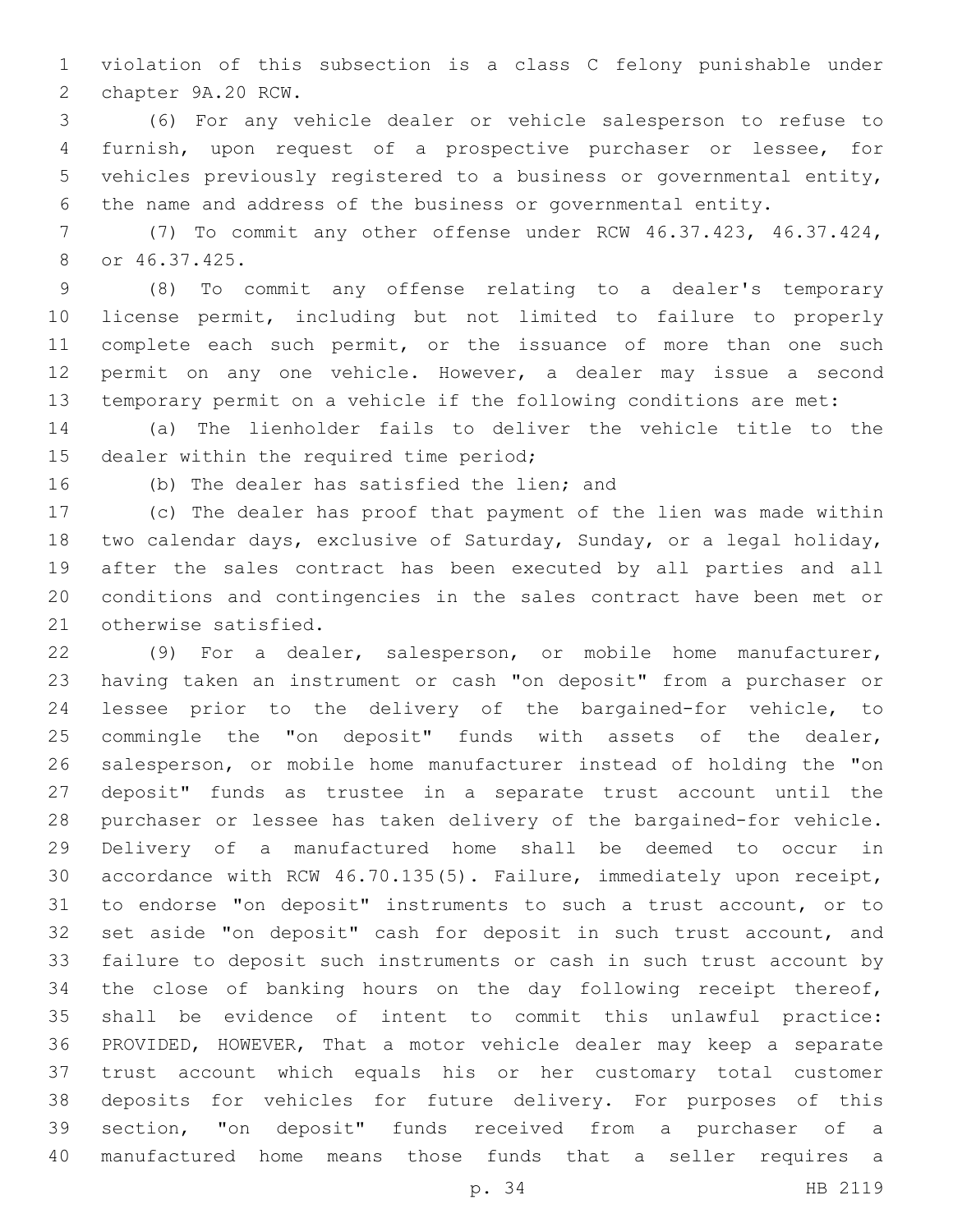purchaser to advance before ordering the manufactured home, but does not include any loan proceeds or moneys that might have been paid on 3 an installment contract.

 (10) For a dealer or manufacturer to fail to comply with the obligations of any written warranty or guarantee given by the dealer or manufacturer requiring the furnishing of goods and services or repairs within a reasonable period of time, or to fail to furnish to a purchaser or lessee, all parts which attach to the manufactured unit including but not limited to the undercarriage, and all items specified in the terms of a sales or lease agreement signed by the 11 seller and buyer or lessee.

 (11) For a vehicle dealer to pay to or receive from any person, firm, partnership, association, or corporation acting, either directly or through a subsidiary, as a buyer's agent for consumers, 15 any compensation, fee, purchase moneys or funds that have been deposited into or withdrawn out of any account controlled or used by any buyer's agent, gratuity, or reward in connection with the 18 purchase, sale, or lease of a new motor vehicle.

 (12) For a buyer's agent, acting directly or through a subsidiary, to pay to or to receive from any motor vehicle dealer any compensation, fee, gratuity, or reward in connection with the purchase, sale, or lease of a new motor vehicle. In addition, it is unlawful for any buyer's agent to engage in any of the following acts 24 on behalf of or in the name of the consumer:

 (a) Receiving or paying any purchase moneys or funds into or out 26 of any account controlled or used by any buyer's agent;

 (b) Signing any vehicle purchase orders, sales contracts, leases, odometer statements, or title documents, or having the name of the buyer's agent appear on the vehicle purchase order, sales contract, 30 lease, or title; or

 (c) Signing any other documentation relating to the purchase, sale, lease, or transfer of any new motor vehicle.

 It is unlawful for a buyer's agent to use a power of attorney obtained from the consumer to accomplish or effect the purchase, sale, lease, or transfer of ownership documents of any new motor vehicle by any means which would otherwise be prohibited under (a) through (c) of this subsection. However, the buyer's agent may use a power of attorney for physical delivery of motor vehicle license 39 plates to the consumer.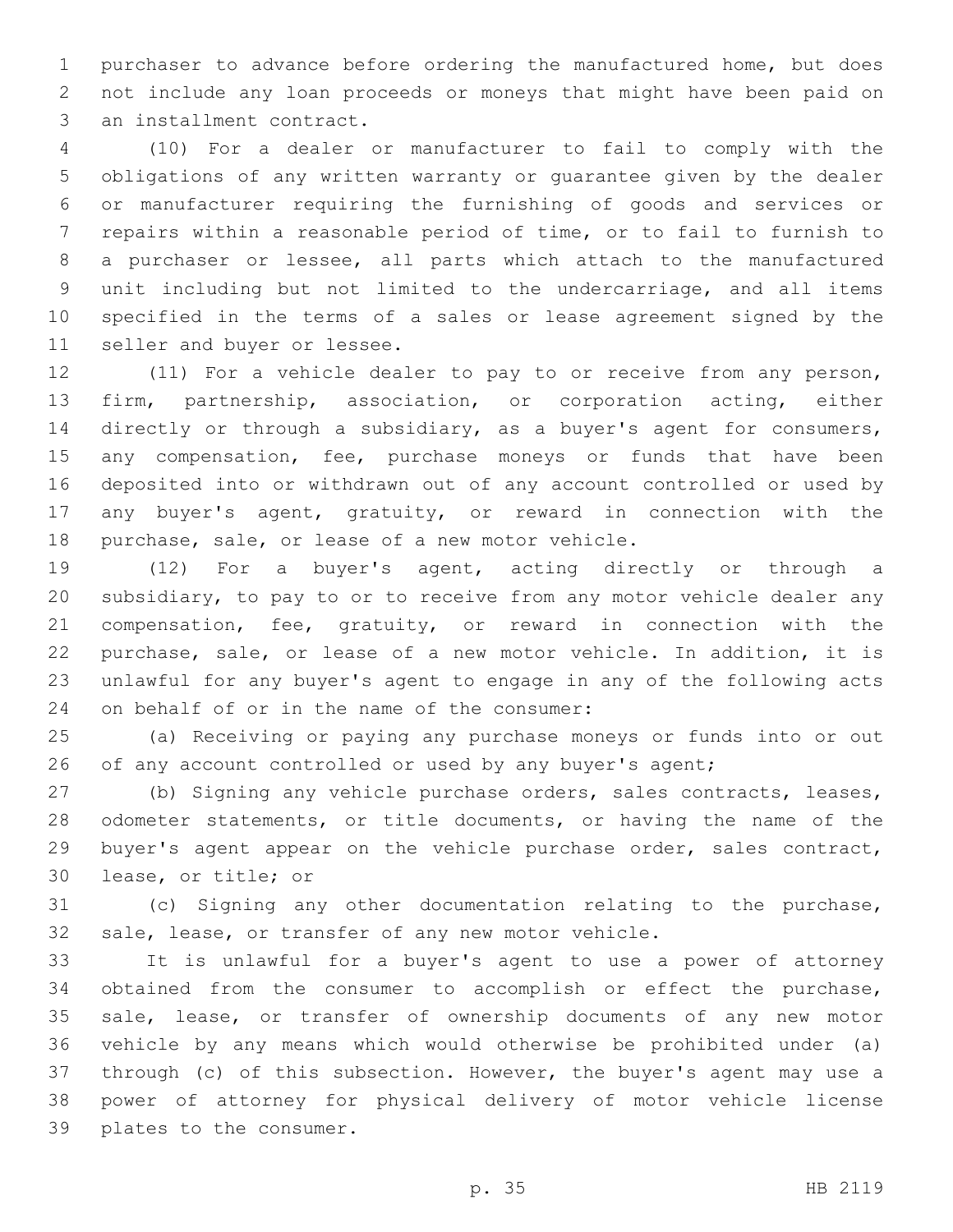Further, it is unlawful for a buyer's agent to engage in any false, deceptive, or misleading advertising, disseminated in any manner whatsoever, including but not limited to making any claim or statement that the buyer's agent offers, obtains, or guarantees the lowest price on any motor vehicle or words to similar effect.

 (13) For a buyer's agent to arrange for or to negotiate the purchase, or both, of a new motor vehicle through an out-of-state dealer without disclosing in writing to the customer that the new vehicle would not be subject to chapter 19.118 RCW. This subsection also applies to leased vehicles. In addition, it is unlawful for any buyer's agent to fail to have a written agreement with the customer that: (a) Sets forth the terms of the parties' agreement; (b) discloses to the customer the total amount of any fees or other compensation being paid by the customer to the buyer's agent for the 15 agent's services; and (c) further discloses whether the fee or any 16 portion of the fee is refundable.

 (14) Being a manufacturer, other than a motorcycle manufacturer 18 governed by chapter 46.93 RCW, to:

 (a) Coerce or attempt to coerce any vehicle dealer to order or accept delivery of any vehicle or vehicles, parts or accessories, or any other commodities which have not been voluntarily ordered by the vehicle dealer: PROVIDED, That recommendation, endorsement, exposition, persuasion, urging, or argument are not deemed to 24 constitute coercion;

 (b) Cancel or fail to renew the franchise or selling agreement of any vehicle dealer doing business in this state without fairly compensating the dealer at a fair going business value for his or her capital investment which shall include but not be limited to tools, equipment, and parts inventory possessed by the dealer on the day he or she is notified of such cancellation or termination and which are still within the dealer's possession on the day the cancellation or termination is effective, if: (i) The capital investment has been entered into with reasonable and prudent business judgment for the purpose of fulfilling the franchise; and (ii) the cancellation or nonrenewal was not done in good faith. Good faith is defined as the duty of each party to any franchise to act in a fair and equitable manner towards each other, so as to guarantee one party freedom from coercion, intimidation, or threats of coercion or intimidation from the other party: PROVIDED, That recommendation, endorsement,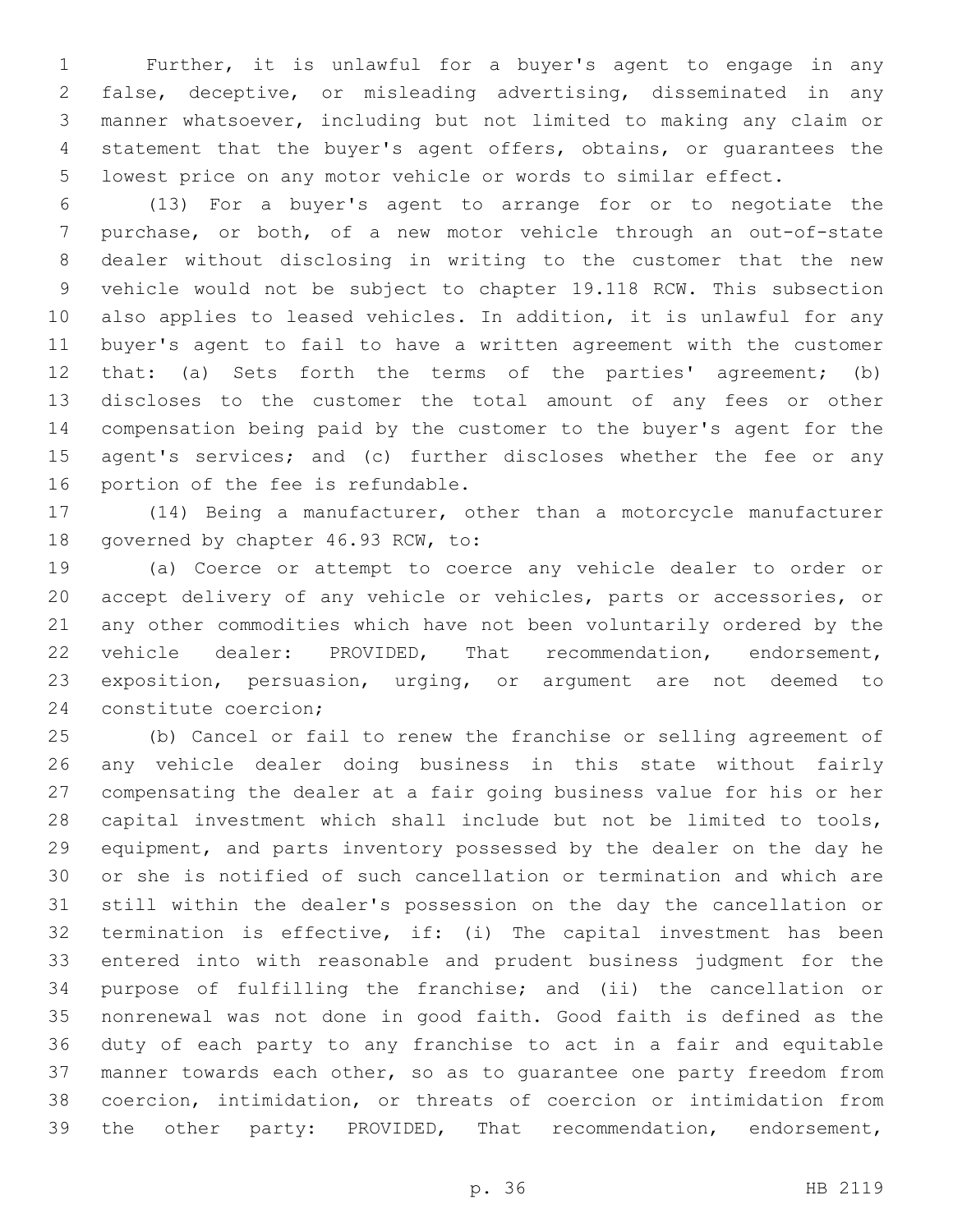exposition, persuasion, urging, or argument are not deemed to 2 constitute a lack of good faith;

 (c) Encourage, aid, abet, or teach a vehicle dealer to sell or lease vehicles through any false, deceptive, or misleading sales or financing practices including but not limited to those practices 6 declared unlawful in this section;

 (d) Coerce or attempt to coerce a vehicle dealer to engage in any practice forbidden in this section by either threats of actual 9 cancellation or failure to renew the dealer's franchise agreement;

 (e) Refuse to deliver any vehicle publicly advertised for immediate delivery to any duly licensed vehicle dealer having a franchise or contractual agreement for the retail sale or lease of new and unused vehicles sold or distributed by such manufacturer within sixty days after such dealer's order has been received in writing unless caused by inability to deliver because of shortage or curtailment of material, labor, transportation, or utility services, 17 or by any labor or production difficulty, or by any cause beyond the 18 reasonable control of the manufacturer;

 (f) To provide under the terms of any warranty that a purchaser or lessee of any new or unused vehicle that has been sold or leased, distributed for sale or lease, or transferred into this state for resale or lease by the vehicle manufacturer may only make any warranty claim on any item included as an integral part of the 24 vehicle against the manufacturer of that item.

 Nothing in this section may be construed to impair the obligations of a contract or to prevent a manufacturer, distributor, representative, or any other person, whether or not licensed under this chapter, from requiring performance of a written contract entered into with any licensee hereunder, nor does the requirement of such performance constitute a violation of any of the provisions of this section if any such contract or the terms thereof requiring performance, have been freely entered into and executed between the contracting parties. This paragraph and subsection (14)(b) of this section do not apply to new motor vehicle manufacturers governed by 35 chapter 46.96 RCW.

 (15) Unlawful transfer of an ownership interest in a motor 37 vehicle as defined in RCW 19.116.050.

 (16) To knowingly and intentionally engage in collusion with a registered owner of a vehicle to repossess and return or resell the vehicle to the registered owner in an attempt to avoid a suspended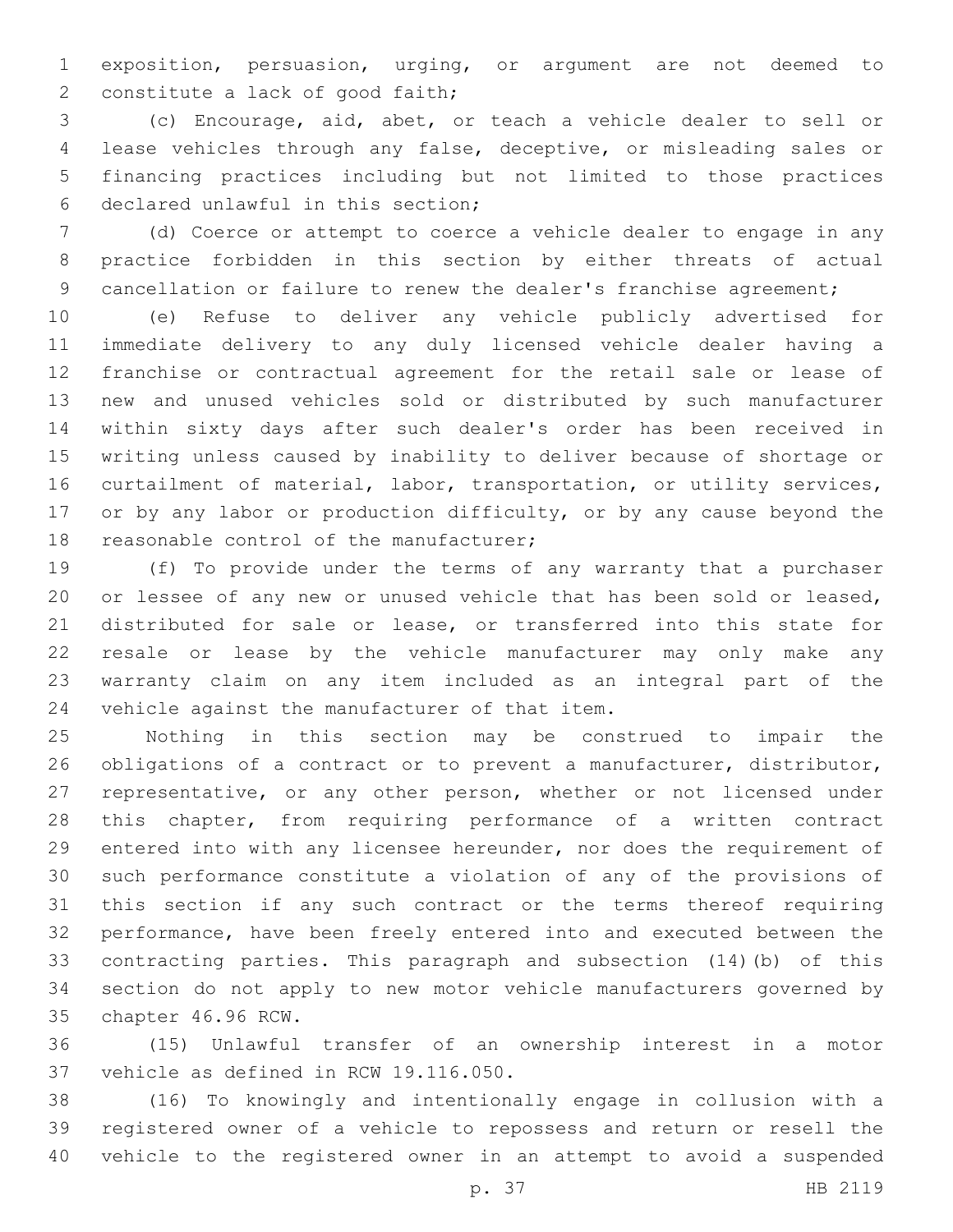license impound under chapter 46.55 RCW. However, compliance with chapter 62A.9A RCW in repossessing, selling, leasing, or otherwise disposing of the vehicle, including providing redemption rights to 4 the debtor, is not a violation of this section.

 (17)(a) For a dealer to enter into a new motor vehicle sales contract without disclosing in writing to a buyer of the new motor vehicle, or to a dealer in the case of an unregistered motor vehicle, any known damage and repair to the new motor vehicle if the damage exceeds five percent of the manufacturer's suggested retail price as calculated at the dealer's authorized warranty rate for labor and 11 parts, or ((one thousand dollars)) \$1,000, whichever amount is greater. A manufacturer or new motor vehicle dealer is not required to disclose to a dealer or buyer that glass, tires, bumpers, or cosmetic parts of a new motor vehicle were damaged at any time if the damaged item has been replaced with original or comparable equipment. A replaced part is not part of the cumulative damage required to be 17 disclosed under this subsection.

 (b) A manufacturer is required to provide the same disclosure to a dealer of any known damage or repair as required in (a) of this 20 subsection.

 (c) If disclosure of any known damage or repair is not required under this section, a buyer may not revoke or rescind a sales contract due to the fact that the new motor vehicle was damaged and 24 repaired before completion of the sale.

(d) As used in this section:25

 (i) "Cosmetic parts" means parts that are attached by and can be replaced in total through the use of screws, bolts, or other fasteners without the use of welding or thermal cutting, and includes 29 windshields, bumpers, hoods, or trim panels.

 (ii) "Manufacturer's suggested retail price" means the retail 31 price of the new motor vehicle suggested by the manufacturer, and includes the retail delivered price suggested by the manufacturer for each accessory or item of optional equipment physically attached to the new motor vehicle at the time of delivery to the new motor vehicle dealer that is not included within the retail price suggested 36 by the manufacturer for the new motor vehicle.

## **Part III**

## **General Fund and Other Related Support**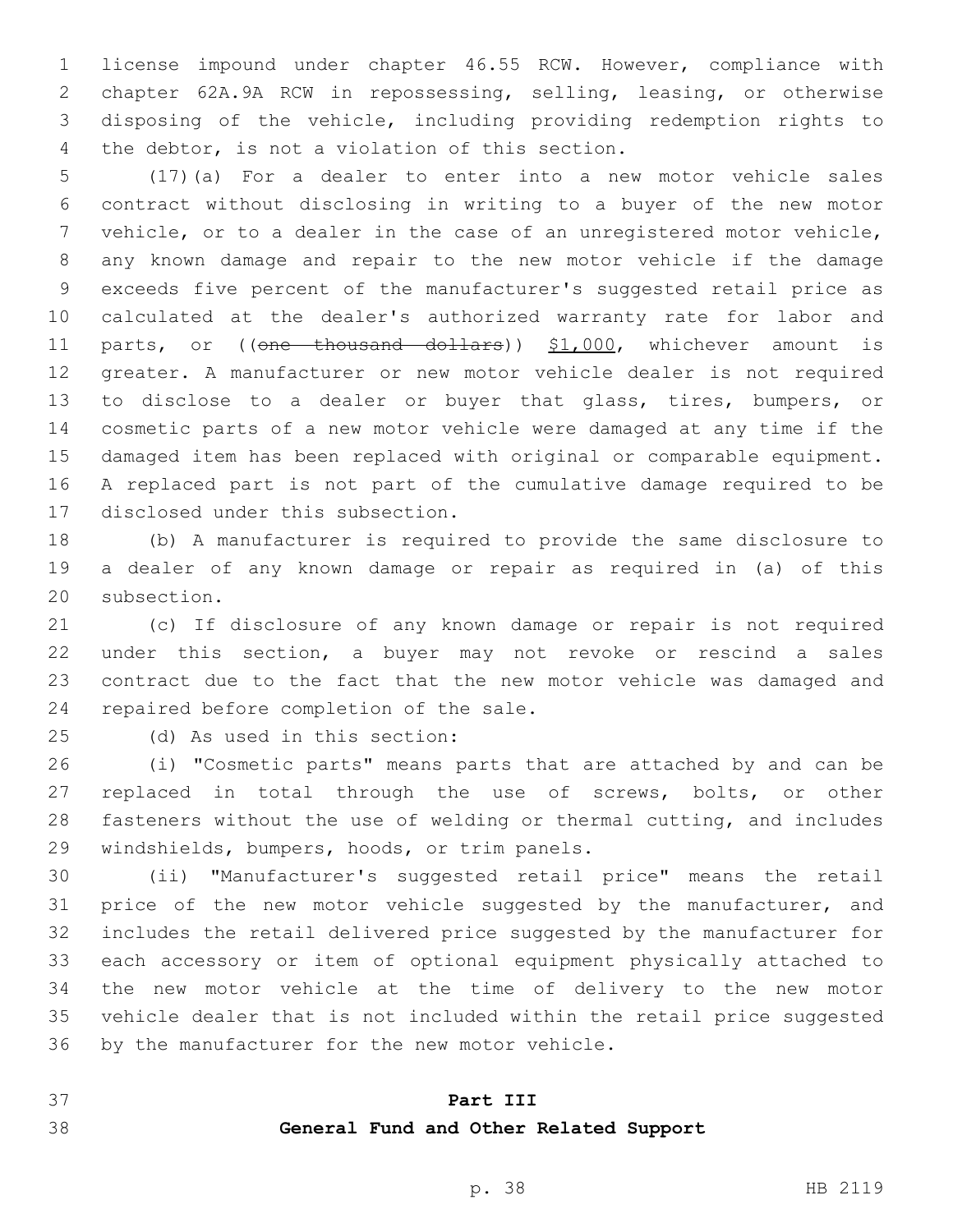1 **Sec. 301.** RCW 82.32.385 and 2020 c 219 s 703 are each amended to 2 read as follows:

 (1) Beginning September 2019 and ending December 2019, by the last day of September and December, the state treasurer must transfer from the general fund to the connecting Washington account created in RCW 46.68.395 ((thirteen million six hundred eighty thousand 7 dollars)) \$13,680,000.

8 (2) Beginning March 2020 and ending June 2021, by the last day of 9 September, December, March, and June of each year, the state 10 treasurer must transfer from the general fund to the multimodal 11 transportation account created in RCW 47.66.070 ((thirteen million 12 six hundred eighty thousand dollars) ) \$13,680,000.

13 (3) Beginning September 2021 and ending June 2023, by the last 14 day of September, December, March, and June of each year, the state 15 treasurer must transfer from the general fund to the connecting 16 Washington account created in RCW 46.68.395 ((thirteen million eight 17 hundred five thousand dollars) ) \$13,805,000.

18 (4) Beginning September 2023 and ending June 2025, by the last 19 day of September, December, March, and June of each year, the state 20 treasurer must transfer from the general fund to the connecting 21 Washington account created in RCW 46.68.395 ((thirteen million nine 22 hundred eighty-seven thousand dollars)) \$13,987,000.

23 (5) Beginning September 2025 and ending June 2027, by the last 24 day of September, December, March, and June of each year, the state 25 treasurer must transfer from the general fund to the connecting 26 Washington account created in RCW 46.68.395 ((eleven million six 27 hundred fifty-eight thousand dollars)) \$11,658,000.

28 (6) Beginning September 2027 and ending June 2029, by the last 29 day of September, December, March, and June of each year, the state 30 treasurer must transfer from the general fund to the connecting 31 Washington account created in RCW 46.68.395 ((seven million five 32 hundred sixty-four thousand dollars) ) \$7,564,000.

33 (7) Beginning September 2029 and ending June 2031, by the last 34 day of September, December, March, and June of each year, the state 35 treasurer must transfer from the general fund to the connecting 36 Washington account created in RCW 46.68.395 ((four million fifty-six 37 thousand dollars)) \$4,056,000.

38 (8) For fiscal year 2026 through fiscal year 2038, the state 39 treasurer must transfer from the general fund to the move ahead WA 40 flexible account created in section 402 of this act \$31,000,000 each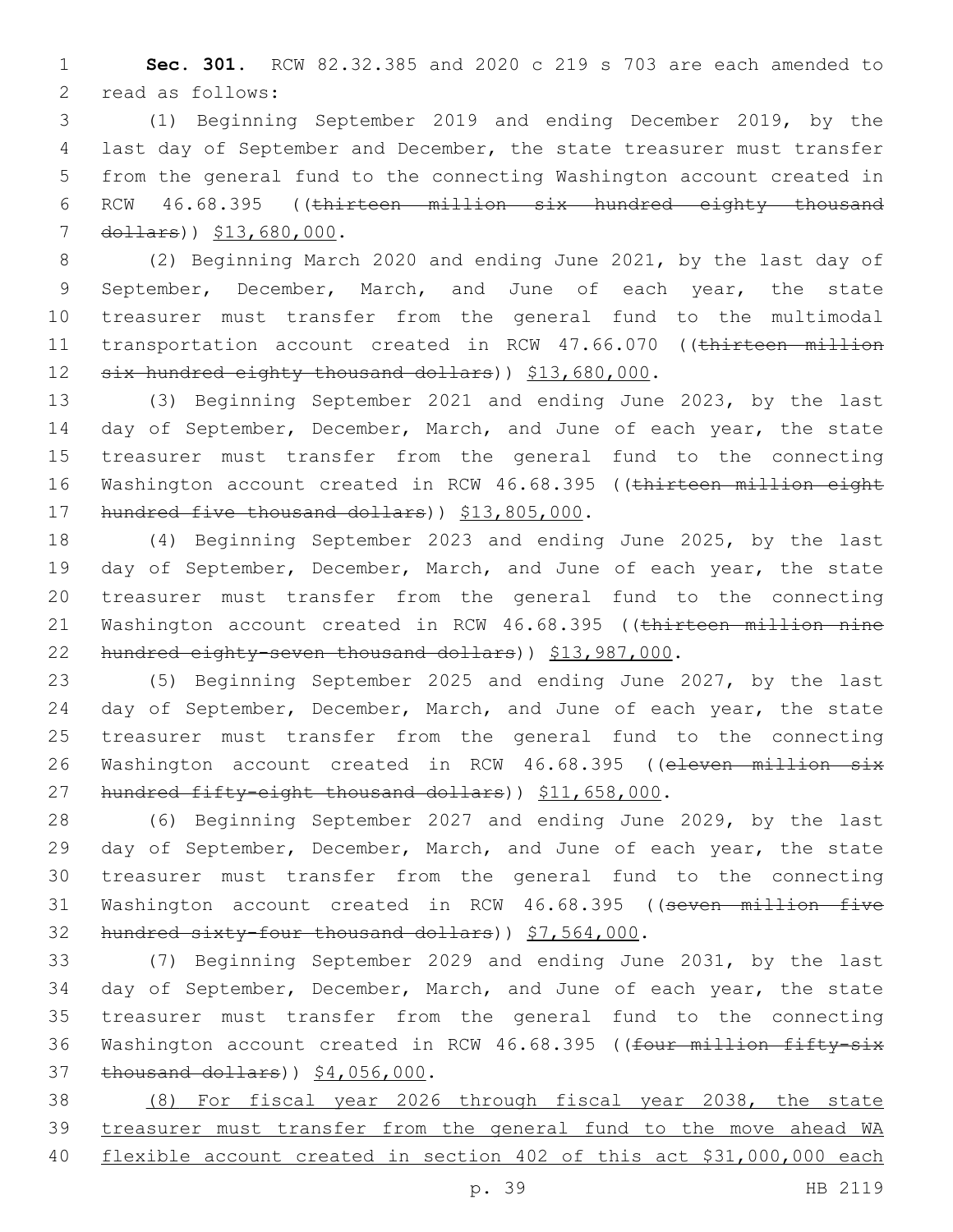|        | 1 fiscal year in four equal quarterly transfers. This amount represents |  |  |  |  |  |
|--------|-------------------------------------------------------------------------|--|--|--|--|--|
|        | 2 the estimated state sales and use tax generated from new              |  |  |  |  |  |
|        | 3 transportation projects and activities funded as a result of this     |  |  |  |  |  |
| 4 act. |                                                                         |  |  |  |  |  |

 **Sec. 302.** RCW 82.08.993 and 2021 c 171 s 2 are each amended to read as follows:6

 (1)(a) Subject to the limitations in this subsection, beginning July 1, 2022, with sales made or lease agreements signed on or after 9 this date until the expiration of this section,  $((f\text{iff}\psi))$  50 percent of the tax levied by RCW 82.08.020 does not apply to sales or leases 11 of new electric passenger cars, light duty trucks, and medium duty passenger vehicles, that are powered by a fuel cell.

 (b)(i) By the end of the fifth working day of each month, until the expiration of the exemption as described in (c) of this subsection, the department must determine the cumulative number of vehicles that have claimed the exemption as described in (a) of this 17 subsection.

 (ii) The department of licensing must collect and provide, upon request, information in a form or manner as required by the department to determine the number of exemptions that have been 21 claimed.

 (c) The exemption under this section expires after the last day of the calendar month immediately following the month the department determines that the total number of vehicles exempt under (a) of this subsection reaches 650. All leased vehicles that qualified for the exemption before the expiration of the exemption must continue to receive the exemption as described under (a) of this subsection on lease payments due through the remainder of the lease.

 (d) The department must provide notification on its website monthly on the amount of exemptions that have been applied for, the amount issued, and the amount remaining before the limit described in (c) of this subsection has been reached, and, once that limit has been reached, the date the exemption expires pursuant to (c) of this 34 subsection.

 (e) A person may not claim the exemption under this subsection if the person claims the exemption under RCW 82.08.9999 or 82.12.9999.

 (f) The per vehicle exemption must be based on the sales price for purchased vehicles and fair market value at the inception of the 39 lease for leased vehicles.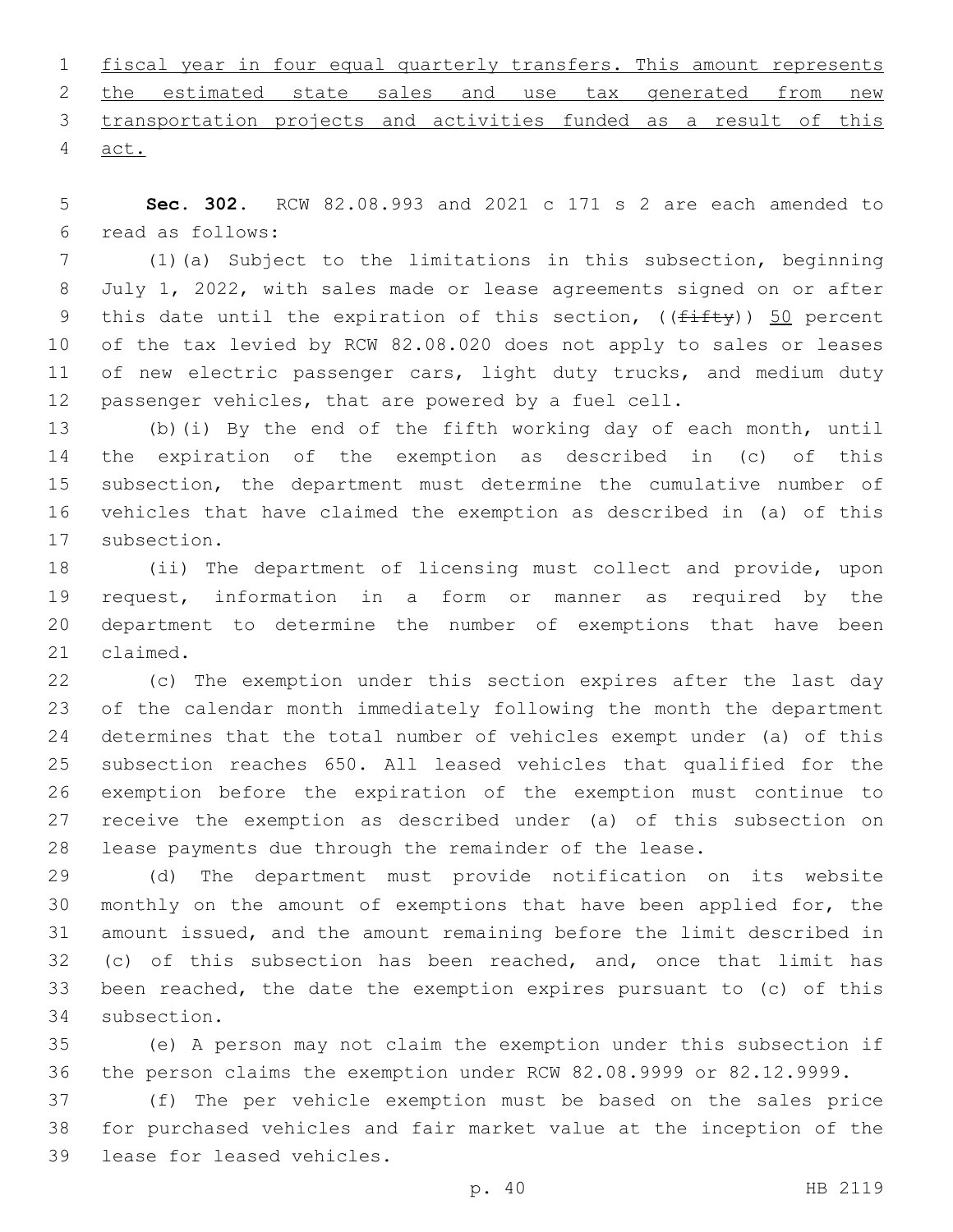(2)(a) Subject to the limitations in this subsection (2), beginning July 1, 2022, with sales made or lease agreements signed on or after this date until the expiration of this section, the entire tax levied by RCW 82.08.020 does not apply to the sale or lease of used electric passenger cars, light duty trucks, and medium duty passenger vehicles, that are powered by a fuel cell.

 (b) The per vehicle exemption must be based on the sales price for purchased vehicles and fair market value at the inception of the lease for leased vehicles. However, the maximum value amount eligible for the exemption under (a) of this subsection is the lesser of 11 either ((sixteen thousand dollars)) \$16,000 or the fair market value 12 of the vehicle.

 (c) A person may not claim the exemption under this subsection (2) if the person claims the exemption under RCW 82.08.9999 or 15 82.12.9999.

 (3)(a) For qualifying vehicles sold by a person licensed to do business in the state of Washington, the seller must keep records necessary for the department to verify eligibility under this section. The seller reporting the exemption must also submit itemized information to the department for all vehicles for which an exemption is claimed that must include the following: Vehicle make; vehicle 22 model; model year; whether the vehicle has been sold or leased; date 23 of sale or start date of lease; length of lease; sales price for purchased vehicles and fair market value at the inception of the lease for leased vehicles; and the total amount qualifying for the incentive claimed for each vehicle, in addition to the future monthly amount to be claimed for each leased vehicle. This information must be provided in a form and manner prescribed by the department.

 (b) For vehicles purchased from (i) a seller that is not licensed to do business in the state of Washington, or (ii) a private party, the buyer must keep records necessary for the department to verify eligibility under this section. The buyer claiming the exemption must also submit itemized information to the department for all vehicles for which an exemption is claimed that must include the following: Vehicle make; vehicle model; model year; date of sale; sales price; and the total amount qualifying for the incentive claimed for each vehicle. This information must be provided in a form and manner 38 prescribed by the department.

 (4)(a) The department of licensing must maintain and publish a list of all vehicle models qualifying for the tax exemptions under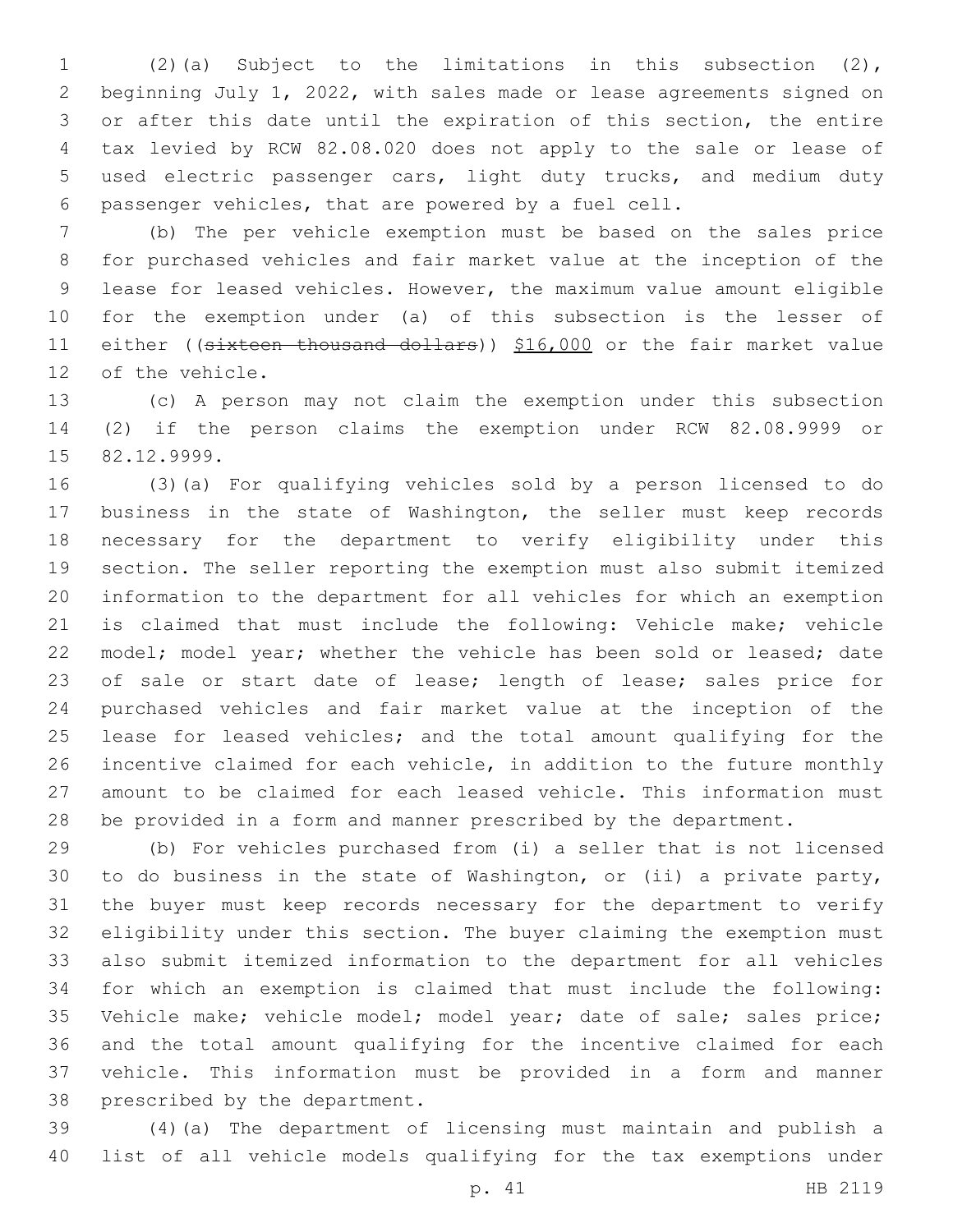this section and RCW 82.12.817 until the expiration of this section, and is authorized to issue final rulings on vehicle model 3 qualification for these criteria.

 (b) The department of revenue retains responsibility for determining whether a vehicle meets the applicable qualifying criterion under subsections (1) and (2) of this section.

 (5) ((On the last day of July, October, January, and April of 8 each year, the state treasurer, based upon information provided by 9 the department, must transfer from the electric vehicle account to the general fund a sum equal to the dollar amount that would otherwise have been deposited into the general fund during the prior fiscal quarter but for the exemptions provided in this section. Information provided by the department to the state treasurer must be 14 based on the best available data, except that the department may 15 provide estimates of taxes exempted under this section until such time as retailers are able to report such exempted amounts on their tax returns.

 $(6)$ )) By the last day of August 2023, and annually thereafter until this section expires, based on the best available data, the department must report the following information to the transportation committees of the legislature: The cumulative number of fuel cell electric vehicles that qualified for the exemptions under this section and RCW 82.12.817 by month of purchase or lease start and vehicle make and model; the dollar amount of all state retail sales and use taxes exempted on or after the qualification period start date, under this section and RCW 82.12.817; and estimates of the future costs of leased vehicles that qualified for the exemptions under this section and RCW 82.12.817.

 $((+7+))$  (6)(a) Sales of vehicles delivered to the buyer after the expiration of this section, or leased vehicles for which the lease agreement was signed after the expiration of this section, do not 32 qualify for the exemptions under this section.

 (b) All leased vehicles that qualified for the exemption under this section before the expiration of this section must continue to receive the exemption on any lease payments due through the remainder 36 of the lease.

 $(1+8)$ )  $(7)$  For the purposes of this section:

 (a) "Fair market value" has the same meaning as "value of the 39 article used" in RCW 82.12.010.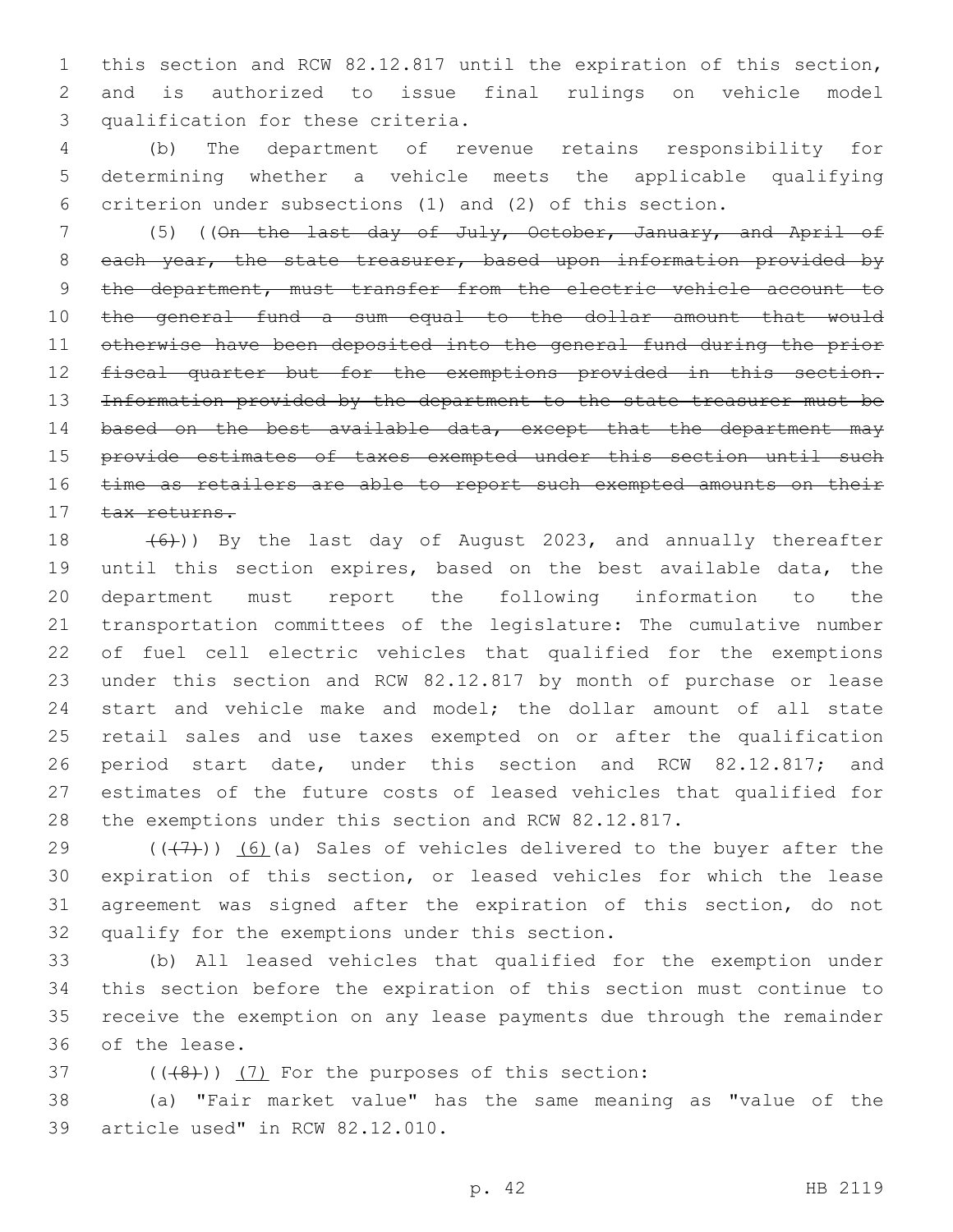(b) "Fuel cell" means a technology that uses an electrochemical reaction to generate electric energy by combining atoms of hydrogen 3 and oxygen in the presence of a catalyst.

 (c) "New vehicle" has the same meaning as "new motor vehicle" in 5 RCW 46.04.358.

 (d) "Selling price" and "sales price" have the same meaning as in 7 RCW 82.08.010.

(e) "Used vehicle" has the same meaning as in RCW 46.04.660.

9 (((49))) (8) This section expires June 30, 2029.

 **Sec. 303.** RCW 82.12.817 and 2021 c 171 s 3 are each amended to read as follows:11

 (1) Subject to the limitations in this subsection and RCW 82.08.993(1)(c), beginning July 1, 2022, with sales made or lease agreements signed on or after this date until the expiration of this 15 section, (( $f$ ifty)) 50 percent of the tax levied by RCW 82.12.020 does not apply to sales or leases of new electric passenger cars, light duty trucks, and medium duty passenger vehicles, that are powered by 18 a fuel cell.

 (2)(a) Subject to the limitations in this subsection (2), beginning July 1, 2022, with sales made or lease agreements signed on or after this date until the expiration of this section, the entire tax levied by RCW 82.12.020 does not apply to the sale or lease of used electric passenger cars, light duty trucks, and medium duty passenger vehicles, that are powered by a fuel cell.

 (b) The per vehicle exemption must be based on the sales price for purchased vehicles and fair market value at the inception of the lease for leased vehicles. However, the maximum value amount eligible for the exemption under (a) of this subsection is the lesser of 29 either ((sixteen thousand dollars)) \$16,000 or the fair market value 30 of the vehicle.

 (c) A person may not claim the exemption under this subsection (2) if the person claims the exemption under RCW 82.08.9999 or 82.12.9999.33

 (3) The buyer must keep records necessary for the department to verify eligibility under this section. The buyer claiming the exemption must also submit itemized information to the department for all vehicles for which an exemption is claimed that must include the following: Vehicle make; vehicle model; model year; whether the vehicle has been sold or leased; date of sale or start date of lease;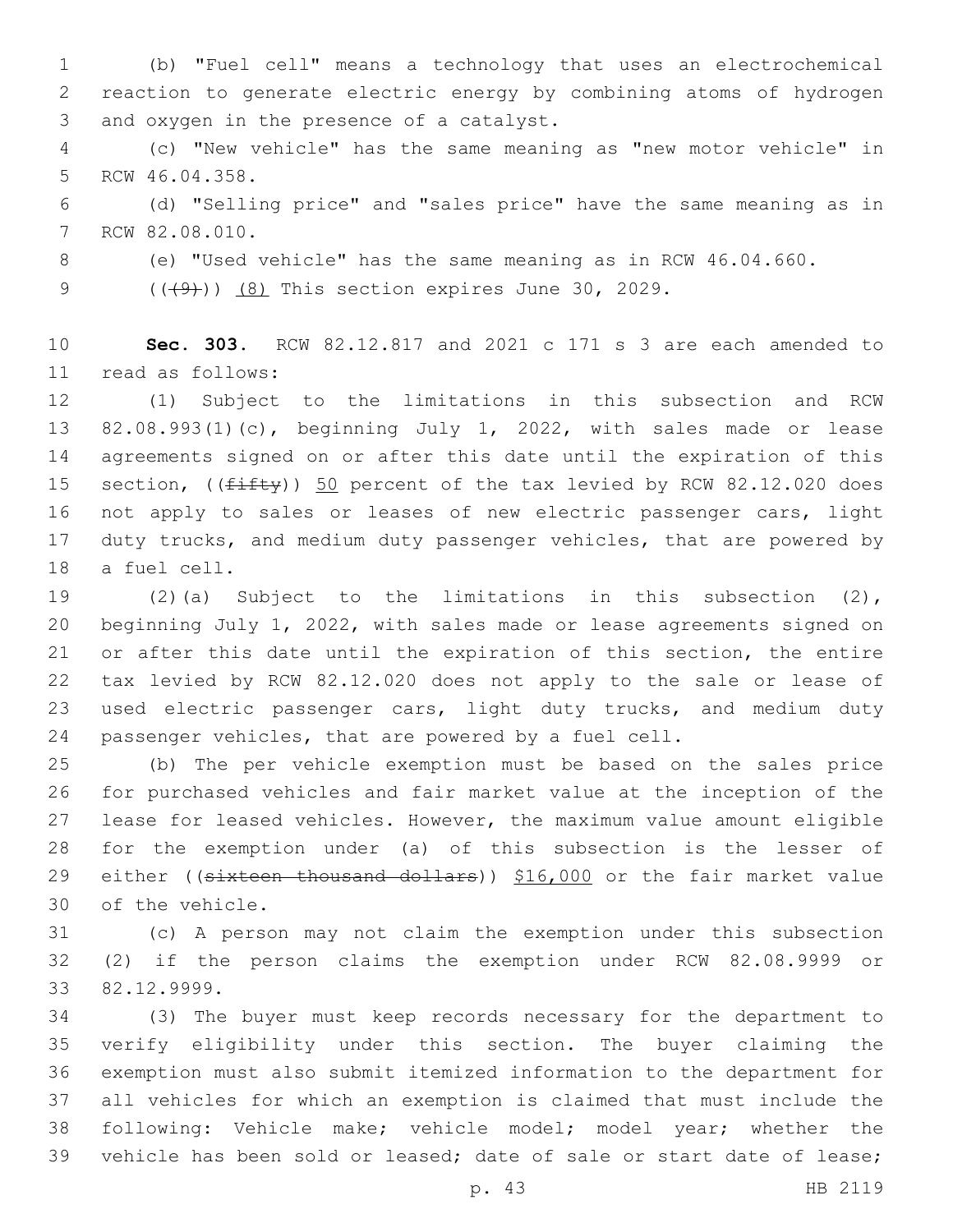length of lease; sales price for purchased vehicles and fair market value at the inception of the lease for leased vehicles; and the total amount qualifying for the incentive claimed for each vehicle, in addition to the future monthly amount to be claimed for each leased vehicle. This information must be provided in a form and 6 manner prescribed by the department.

 (4) ((On the last day of July, October, January, and April of 8 each year, the state treasurer, based upon information provided by 9 the department, must transfer from the electric vehicle account to the general fund a sum equal to the dollar amount that would otherwise have been deposited into the general fund during the prior fiscal quarter but for the exemptions provided in this section. Information provided by the department to the state treasurer must be 14 based on the best available data.

 $(5)$ ))(a) Sales of vehicles delivered to the buyer after the expiration of this section, or leased vehicles for which the lease agreement was signed after the expiration of this section, do not 18 qualify for the exemptions under this section.

 (b) All leased vehicles that qualified for the exemption under this section before the expiration of this section must continue to receive the exemption on any lease payments due through the remainder 22 of the lease.

23  $((\overline{6}))$   $(5)$  The definitions in RCW 82.08.993 apply to this 24 section.

 $(47)$  (( $(47)$ )) (6) This section expires June 30, 2029.

 **Sec. 304.** RCW 82.08.9999 and 2021 c 145 s 13 are each amended to 27 read as follows:

 (1) Beginning August 1, 2019, with sales made or lease agreements signed on or after the qualification period start date:

 (a) The tax levied by RCW 82.08.020 does not apply as provided in (b) of this subsection to sales or leases of new or used passenger cars, light duty trucks, and medium duty passenger vehicles that:

(i) Are exclusively powered by a clean alternative fuel; or

 (ii) Use at least one method of propulsion that is capable of being reenergized by an external source of electricity and are 36 capable of traveling at least ((thirty)) 30 miles using only battery 37 power; and

 (iii)(A) Have a vehicle selling price plus trade-in property of 39 like kind for purchased vehicles that: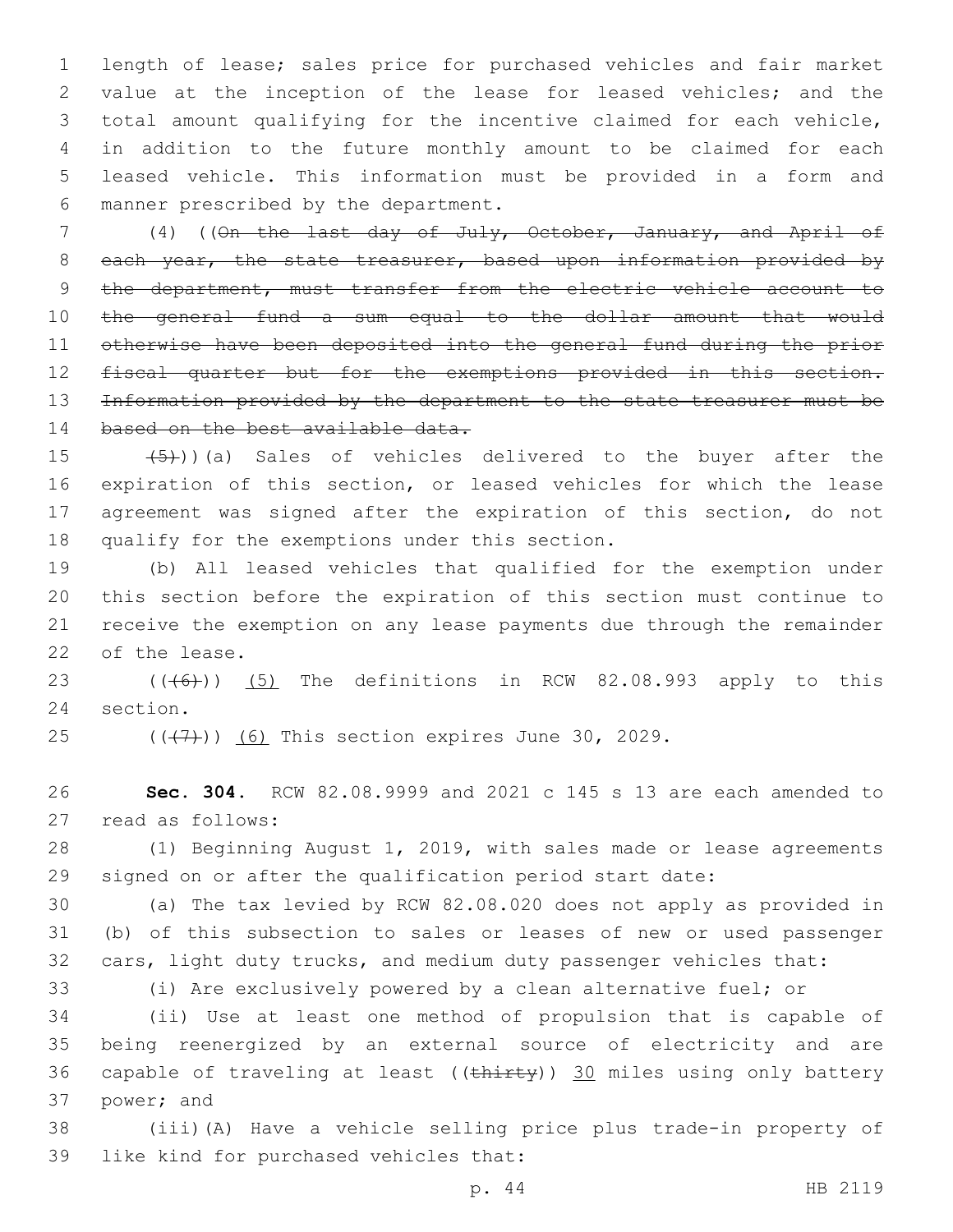1 (I) For a vehicle that is a new vehicle at the time of the 2 purchase date or the date the lease agreement was signed, does not 3 exceed ((forty-five thousand dollars)) \$45,000; or

4 (II) For a vehicle that is a used vehicle at the time of the 5 purchase date or the date the lease agreement was signed, does not 6 exceed ((thirty thousand dollars))  $$30,000$ ; or

7 (B) Have a fair market value at the inception of the lease for 8 leased vehicles that:

9 (I) For a vehicle that is a new vehicle at the time of the 10 purchase date or the date the lease agreement was signed, does not 11 exceed ((forty-five thousand dollars)) \$45,000; or

12 (II) For a vehicle that is a used vehicle at the time of the 13 purchase date or the date the lease agreement was signed, does not 14 exceed ((thirty thousand dollars)) \$30,000;

15 (b)(i) The exemption in this section is applicable for up to the 16 amounts specified in (b)(ii) or (iii) of this subsection of:

17 (A) The total amount of the vehicle's selling price, for sales 18 made; or

 (B) The total lease payments made plus any additional selling price of the leased vehicle if the original lessee purchases the leased vehicle before the qualification period end date, for lease 22 agreements signed.

23 (ii) Based on the purchase date or the date the lease agreement 24 was signed of the vehicle if the vehicle is a new vehicle at the time 25 of the purchase date or the date the lease agreement was signed:

26 (A) From the qualification period start date until July 31, 2021, 27 the maximum amount eligible under (b)(i) of this subsection is 28 ((twenty-five thousand dollars)) \$25,000;

29 (B) From August 1, 2021, until July 31, 2023, the maximum amount 30 eligible under (b)(i) of this subsection is ((twenty thousand 31 dollars)) \$20,000;

32 (C) From August 1, 2023, until July 31, 2025, the maximum amount 33 eligible under (b)(i) of this subsection is ((fifteen thousand 34 dollars)) \$15,000.

35 (iii) If the vehicle is a used vehicle at the time of the 36 purchase date or the date the lease agreement was signed, the maximum 37 amount eligible under (b)(i) of this subsection is ((sixteen thousand 38 dollars)) \$16,000.

39 (2) The seller must keep records necessary for the department to 40 verify eligibility under this section. A person claiming the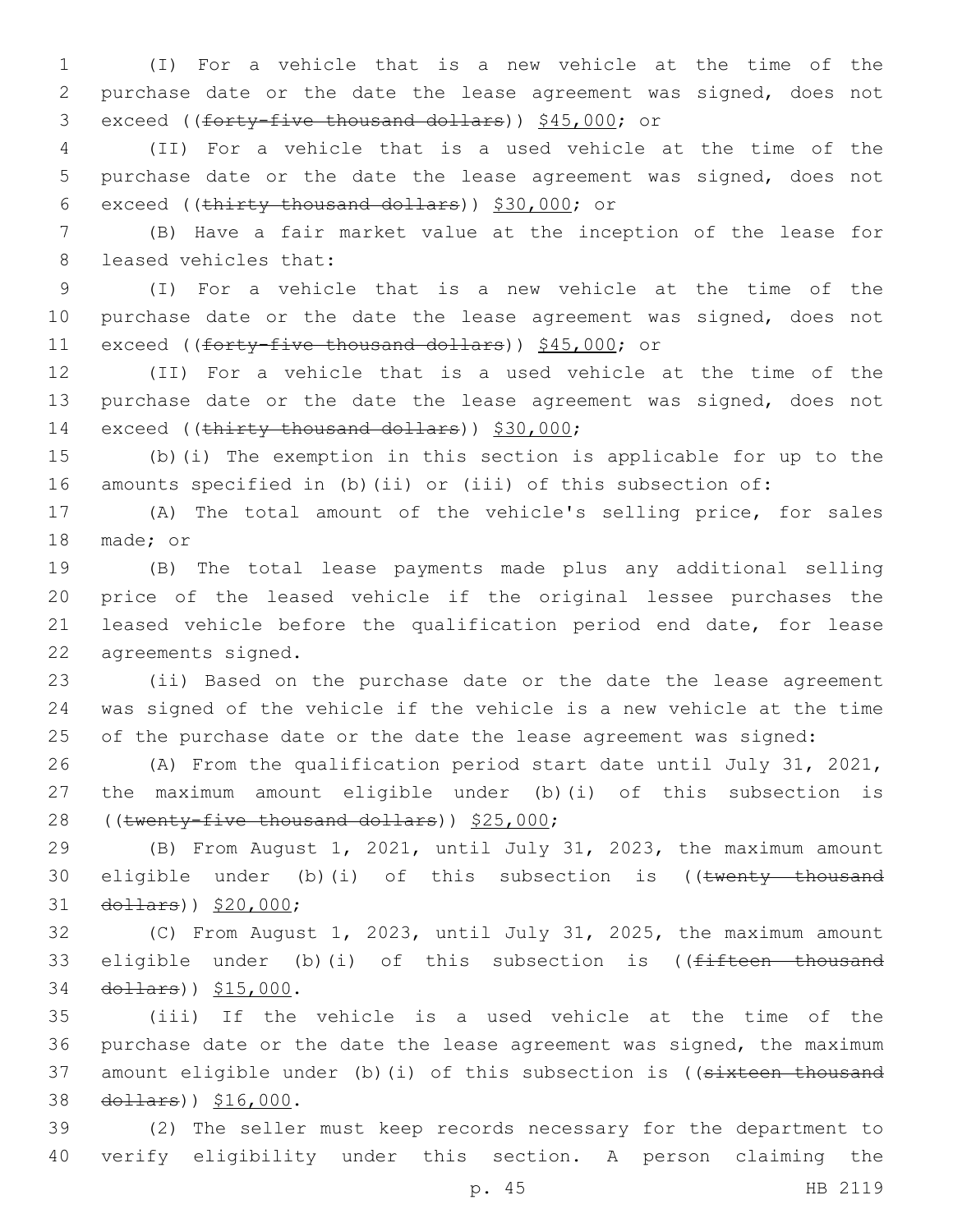exemption must also submit itemized information to the department for all vehicles for which an exemption is claimed that must include the following: Vehicle make; vehicle model; model year; whether the vehicle has been sold or leased; date of sale or start date of lease; length of lease; sales price for purchased vehicles and fair market value at the inception of the lease for leased vehicles; and the total amount qualifying for the incentive claimed for each vehicle, in addition to the future monthly amount to be claimed for each leased vehicle. This information must be provided in a form and 10 manner prescribed by the department.

 (3)(a) The department of licensing must maintain and publish a list of all vehicle models qualifying for the tax exemptions under this section or RCW 82.12.9999 until the expiration date of this section, and is authorized to issue final rulings on vehicle model qualification for these criteria. A seller is not responsible for repayment of the tax exemption under this section and RCW 82.12.9999 for a vehicle if the department of licensing's published list of qualifying vehicle models on the purchase date or the date the lease agreement was signed includes the vehicle model and the department of licensing subsequently removes the vehicle model from the published list, and, if applicable, the vehicle meets the qualifying criterion under subsection (1)(a)(iii)(B) of this section and RCW 23 82.12.9999(1)(a)(iii)(B).

 (b) The department of revenue retains responsibility for determining whether a vehicle meets the applicable qualifying criterion under subsection (1)(a)(iii)(B) of this section and RCW 27 82.12.9999(1)(a)(iii)(B).

28 (4) ((On the last day of January, April, July, and October of 29 each year, the state treasurer, based upon information provided by the department, must transfer from the electric vehicle account to the general fund a sum equal to the dollar amount that would otherwise have been deposited into the general fund during the prior 33 calendar quarter but for the exemption provided in this section. Information provided by the department to the state treasurer must be 35 based on the best available data, except that the department may provide estimates of taxes exempted under this section until such 37 time as retailers are able to report such exempted amounts on their 38 tax returns.

39  $(5)$ )) By the last day of October 2019, and every six months thereafter until this section expires, based on the best available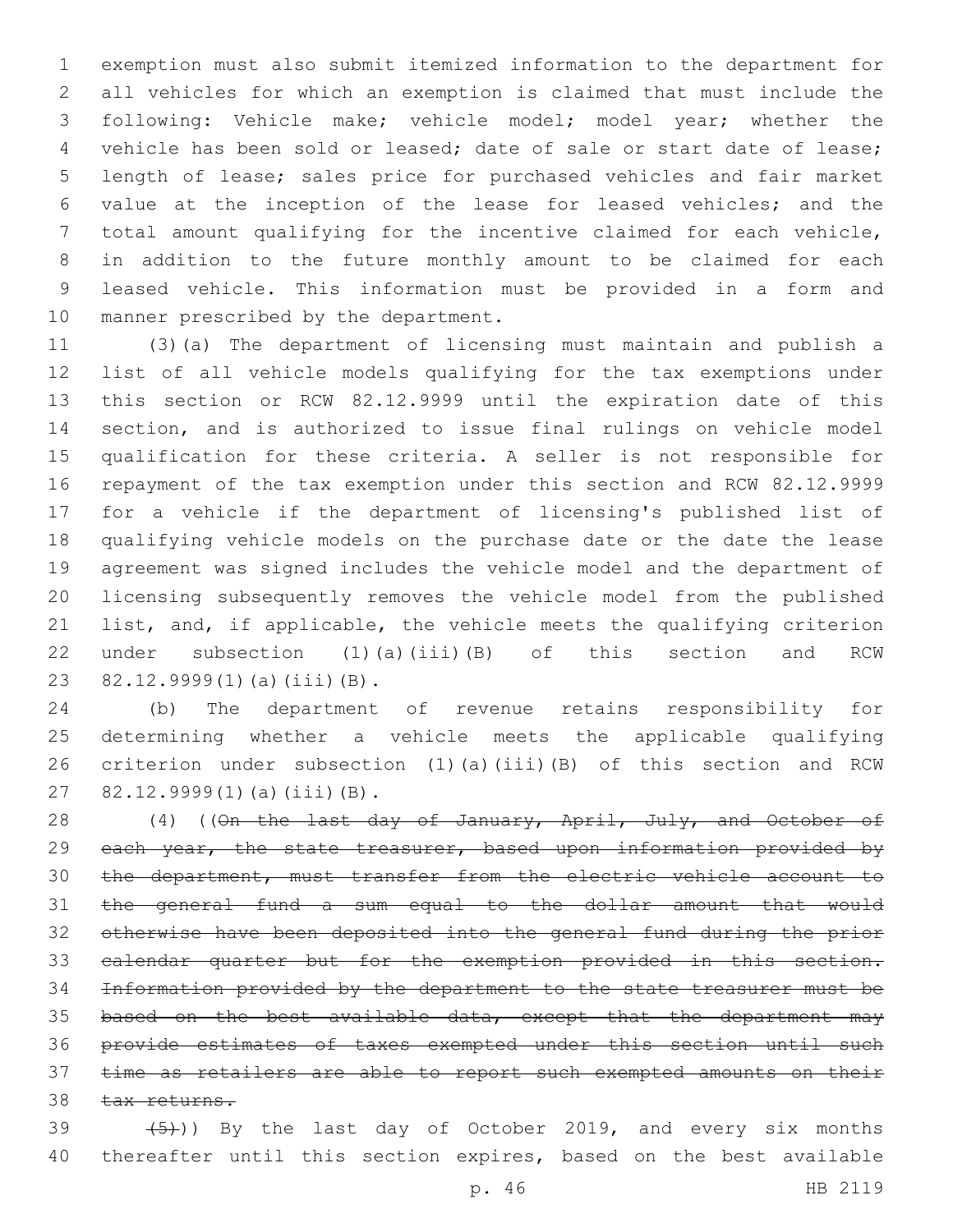data, the department must report the following information to the transportation committees of the legislature: The cumulative number of vehicles that qualified for the exemption under this section and RCW 82.12.9999 by month of purchase or lease start and vehicle make and model; the dollar amount of all state retail sales and use taxes exempted on or after the qualification period start date, under this section and RCW 82.12.9999; and estimates of the future costs of leased vehicles that qualified for the exemption under this section 9 and RCW 82.12.9999.

10  $((+6))$  (5) The definitions in this subsection apply throughout this section unless the context clearly requires otherwise.

 (a) "Clean alternative fuel" means natural gas, propane, hydrogen, or electricity, when used as a fuel in a motor vehicle that meets the California motor vehicle emission standards in Title 13 of the California Code of Regulations, effective January 1, 2019, and the rules of the Washington state department of ecology.

 (b) "Fair market value" has the same meaning as "value of the 18 article used" in RCW 82.12.010.

 (c) "New vehicle" has the same meaning as "new motor vehicle" in 20 RCW 46.04.358.

(d) "Qualification period end date" means August 1, 2025.

(e) "Qualification period start date" means August 1, 2019.

(f) "Used vehicle" has the same meaning as in RCW 46.04.660.

 $((\langle 7\rangle))$  (6)(a) Sales of vehicles delivered to the buyer or leased vehicles for which the lease agreement was signed after the qualification period end date do not qualify for the exemption under 27 this section.

 (b) All leased vehicles that qualified for the exemption under this section before the qualification period end date must continue to receive the exemption as described under subsection (1)(b) of this section on any lease payments due through the remainder of the lease 32 before August 1, 2028.

33  $((+8))$   $(7)$  This section expires August 1, 2028.

34  $((\langle 9 \rangle)(8)$  This section is supported by the revenues generated in RCW 46.17.324, and therefore takes effect only if RCW 46.17.324 is 36 enacted by June 30, 2019.

 **Sec. 305.** RCW 82.12.9999 and 2019 c 287 s 10 are each amended to 38 read as follows: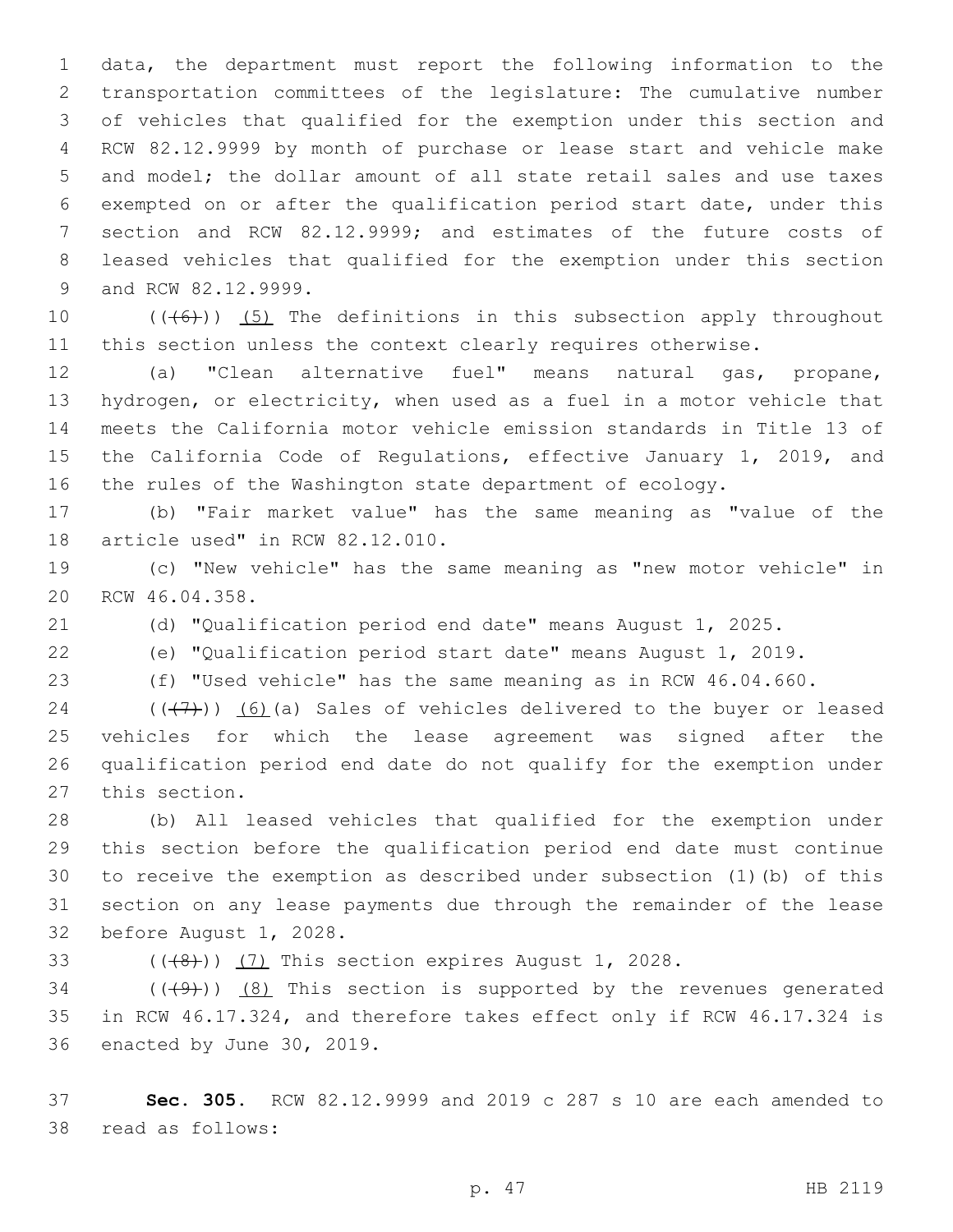(1) Beginning August 1, 2019, beginning with sales made or lease agreements signed on or after the qualification period start date:

 (a) The provisions of this chapter do not apply as provided in (b) of this subsection in respect to the use of new or used passenger cars, light duty trucks, and medium duty passenger vehicles that:

(i) Are exclusively powered by a clean alternative fuel; or

 (ii) Use at least one method of propulsion that is capable of being reenergized by an external source of electricity and are 9 capable of traveling at least ((thirty)) 30 miles using only battery 10 power; and

 (iii)(A) Have a fair market value at the time use tax is imposed 12 for purchased vehicles that:

 (I) For a vehicle that is a new vehicle at the time of the purchase date or the date the lease agreement was signed, does not 15 exceed ((forty-five thousand dollars)) \$45,000; or

 (II) For a vehicle that is a used vehicle at the time of the purchase date or the date the lease agreement was signed, does not 18 exceed ((thirty thousand dollars)) \$30,000; or

 (B) Have a fair market value at the inception of the lease for 20 leased vehicles that:

 (I) For a vehicle that is a new vehicle at the time of the purchase date or the date the lease agreement was signed, does not 23 exceed ((forty-five thousand dollars)) \$45,000; or

 (II) For a vehicle that is a used vehicle at the time of the 25 purchase date or the date the lease agreement was signed, does not 26 exceed ((thirty thousand dollars)) \$30,000;

 (b)(i) The exemption in this section is only applicable for up to the amounts specified in (b)(ii) or (iii) of this subsection of:

 (A) The total amount of the vehicle's purchase price, for sales 30 made; or

 (B) The total lease payments made plus any additional purchase price of the leased vehicle if the original lessee purchases the leased vehicle before the qualification period end date, for lease 34 agreements signed.

 (ii) Based on the purchase date or the date the lease agreement was signed of the vehicle if the vehicle is a new vehicle at the time of the purchase date or the date the lease agreement was signed:

 (A) From the qualification period start date until July 31, 2021, the maximum amount eligible under (b)(i) of this subsection is 40 ((twenty-five thousand dollars)) \$25,000;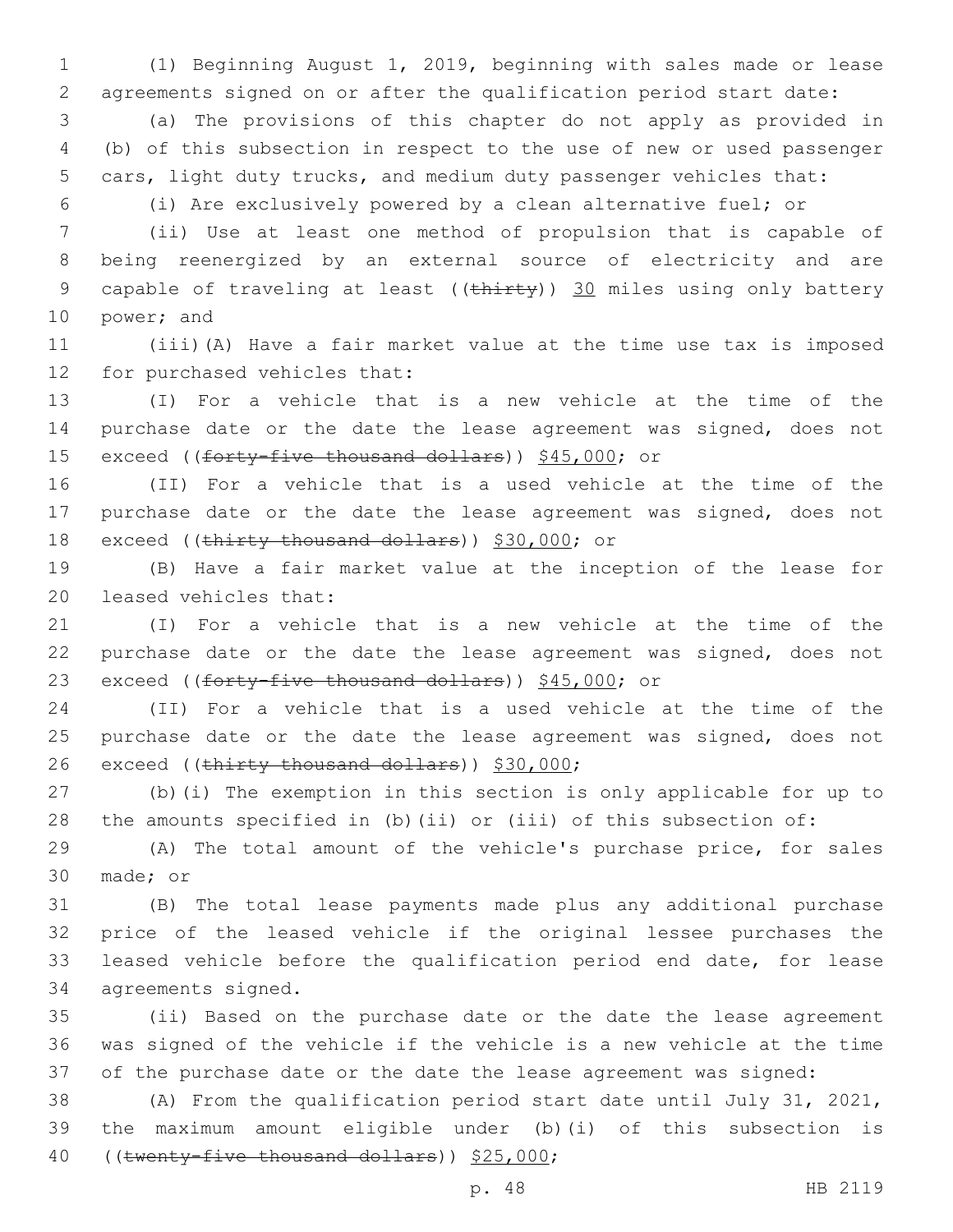(B) From August 1, 2021, until July 31, 2023, the maximum amount 2 eligible under (b)(i) of this subsection is ((twenty thousand 3 dollars)) \$20,000;

 (C) From August 1, 2023, until July 31, 2025, the maximum amount 5 eligible under (b)(i) of this subsection is ((<del>fifteen thousand</del> 6  $d$ ollars))  $$15,000$ .

 (iii) If the vehicle is a used vehicle at the time of the purchase date or the date the lease agreement was signed, the maximum 9 amount eligible under (b)(i) of this subsection is ((sixteen thousand 10 dollars)) \$16,000.

 (2)(a) The seller must keep records necessary for the department to verify eligibility under this section, except as provided in (b) of this subsection. A person claiming the exemption must also submit itemized information to the department for all vehicles for which an exemption is claimed that must include the following: Vehicle make; vehicle model; model year; whether the vehicle has been sold or leased; date of sale or start date of lease; length of lease; fair market value of the vehicle; and the total amount qualifying for the incentive claimed for each vehicle, in addition to the future monthly amount to be claimed for each leased vehicle. This information must be provided in a form and manner prescribed by the department.

 (b) (a) of this subsection applies only if the seller or person claiming the exemption is a vehicle dealer, as defined under RCW 46.70.011. When the seller is not a vehicle dealer, the department of licensing must establish a process for granting the tax exemption under this section for use tax otherwise collected at the time the ownership of a vehicle is transferred when the vehicle qualifies for the use tax exemption under subsection (1)(a) of this section, and must provide any information required under (a) of this subsection that it obtains as part of the vehicle titling and registration process for these vehicles to the department on at least a quarterly 32 basis.

33 (3) ((On the last day of January, April, July, and October of 34 each year, the state treasurer, based upon information provided by the department, must transfer from the electric vehicle account to the general fund a sum equal to the dollar amount that would otherwise have been deposited into the general fund during the prior calendar quarter but for the exemption provided in this section. Information provided by the department to the state treasurer must be 40 based on the best available data.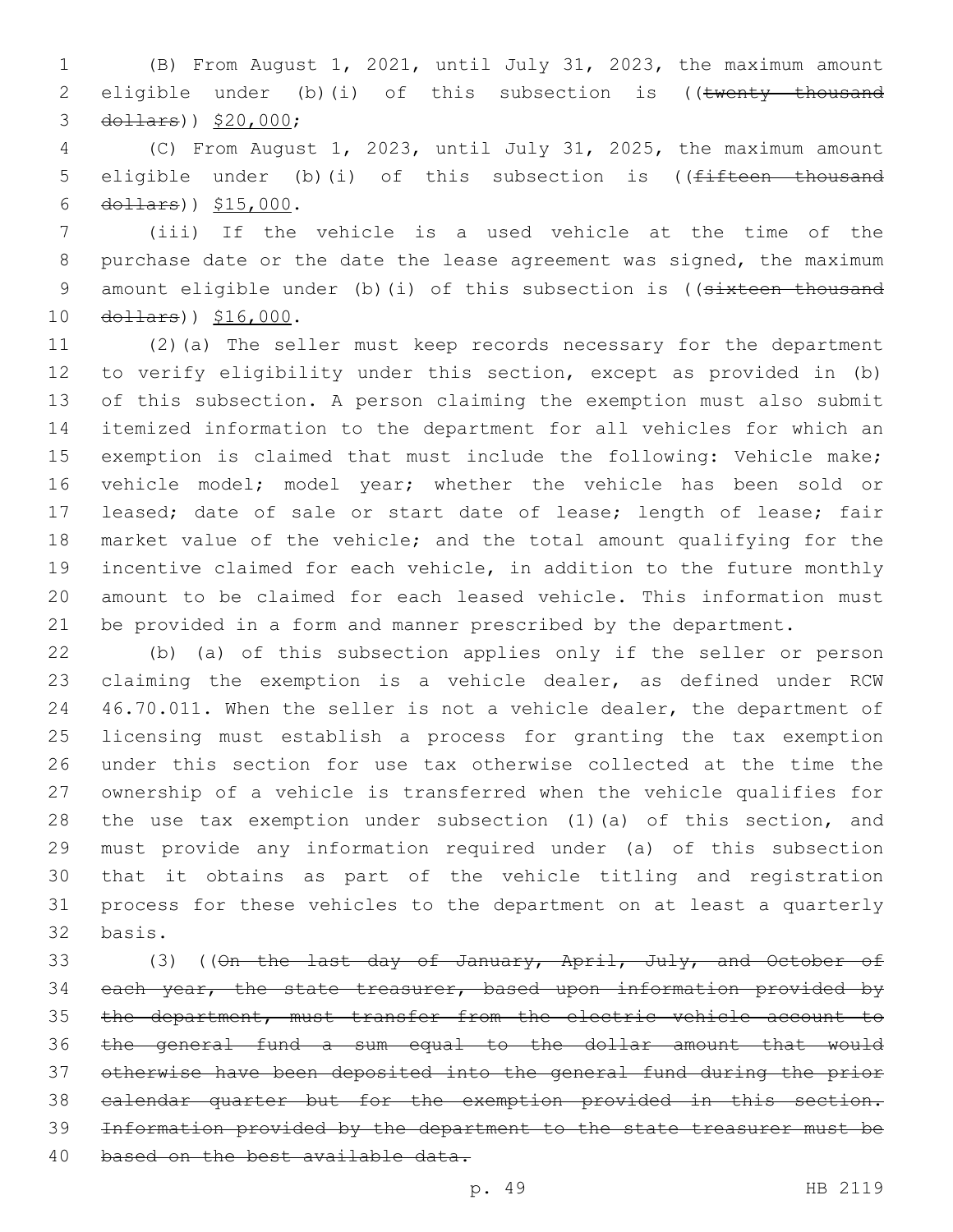(4)))(a) Vehicles purchased or leased vehicles for which the lease agreement was signed after the qualification period end date do 3 not qualify for the exemption under this section.

 (b) All leased vehicles that qualified for the exemption under this section before the qualification period end date must continue to receive the exemption as described under subsection (1)(b) of this section on any lease payments due through the remainder of the lease 8 before August 1, 2028.

9  $((\overline{5}))$   $(4)$  The definitions in RCW 82.08.9999 apply to this 10 section.

11  $((+6))$   $(5)$  This section is supported by the revenues generated in RCW 46.17.324, and therefore takes effect only if RCW 46.17.324 is 13 enacted by June 30, 2019.

14  $((\langle 7 \rangle)(6)$  This section expires August 1, 2028.

 **Sec. 306.** RCW 82.04.4496 and 2019 c 287 s 8 are each amended to 16 read as follows:

 (1)(a)(i) A person who is taxable under this chapter is allowed a credit against the tax imposed in this chapter according to the gross vehicle weight rating of the vehicle and the incremental cost of the vehicle purchased above the purchase price of a comparable conventionally fueled vehicle. The credit is limited, as set forth in the table below, to the lesser of the incremental cost amount or the maximum credit amount per vehicle purchased, and subject to a maximum 24 annual credit amount per vehicle class.

| 25 | Gross Vehicle Weight    | <b>Incremental Cost Amount</b> | Maximum Credit Amount | Maximum Annual Credit |
|----|-------------------------|--------------------------------|-----------------------|-----------------------|
| 26 |                         |                                | Per Vehicle           | Per Vehicle Class     |
| 27 | Up to $14,000$ pounds   | 75% of incremental cost        | \$25,000              | \$2,000,000           |
| 28 | 14,001 to 26,500 pounds | 75% of incremental cost        | \$50,000              | \$2,000,000           |
| 29 | Above 26,500 pounds     | 75% of incremental cost        | \$100,000             | \$2,000,000           |

 (ii) A person who is taxable under this chapter is allowed a 31 credit against the tax imposed in this chapter for up to  $((f\text{iff}\psi))$  50 percent of the cost to purchase alternative fuel vehicle infrastructure, tangible personal property that will become a component of alternative fuel vehicle infrastructure, and installation and construction of alternative fuel vehicle infrastructure, but excluding the cost of property acquisition and site improvement related to the installation of alternative fuel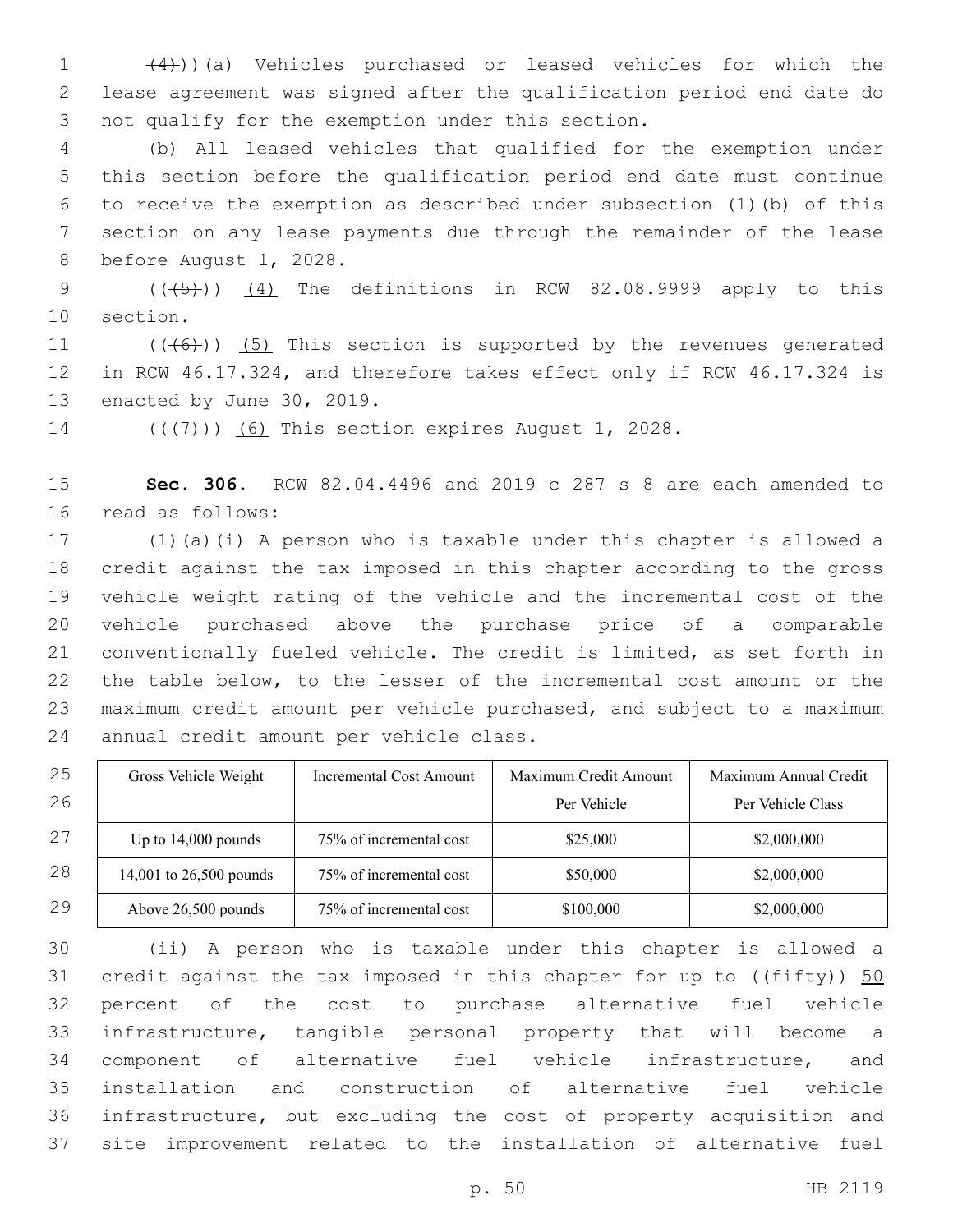vehicle infrastructure. The credit is subject to a maximum annual 2 credit amount of ((two million dollars)) \$2,000,000.

 (b) On September 1st of each year, any unused credits from any category identified in (a) of this subsection must be made available to applicants applying for credits under any other category identified in (a) of this subsection, subject to the maximum annual and total credit amounts identified in this subsection. The credit established in this section and RCW 82.16.0496 is subject to a 9 maximum annual credit amount of ((six million dollars)) \$6,000,000, 10 and a maximum total credit amount of ((thirty-two and one-half million dollars)) \$32,500,000 since the credit became available on 12 July 15, 2015.

 (c) The credit provided in (a)(i) of this subsection is available for the lease of a vehicle. The credit amount for a leased vehicle is equal to the credit in (a)(i) of this subsection multiplied by the lease reduction factor. The person claiming the credit for a leased vehicle must be the lessee as identified in the lease contract.

 (2) A person who is taxable under this chapter is allowed, subject to the maximum annual credit per category in subsection (1)(a) of this section, a credit against the tax imposed in this 21 chapter for the lesser of ((twenty-five thousand dollars)) \$25,000 or 22 ( $(fiff(y))$  50 percent of the costs of converting a commercial vehicle to be principally powered by a clean alternative fuel with a United States environmental protection agency certified conversion.

 (3) The total credits under subsection (1)(a)(i) of this section 26 may not exceed the lesser of ((two hundred fifty thousand dollars)) 27 \$250,000 or ((twenty-five)) 25 vehicles per person per calendar year.

 (4) A person may not receive credit under this section for amounts claimed as credits under chapter 82.16 RCW.

(5) Credits are available on a first-in-time basis.

 (a) The department must disallow any credits, or portion thereof, that would cause the total amount of credits claimed under this 33 section, and RCW 82.16.0496, during any calendar year to exceed ((six million dollars)) \$6,000,000. The department must provide notification on its website monthly on the amount of credits that have been applied for, the amount issued, and the amount remaining before the statewide annual limit is reached. In addition, the department must provide written notice to any person who has applied to claim tax credits in excess of the limitation in this subsection.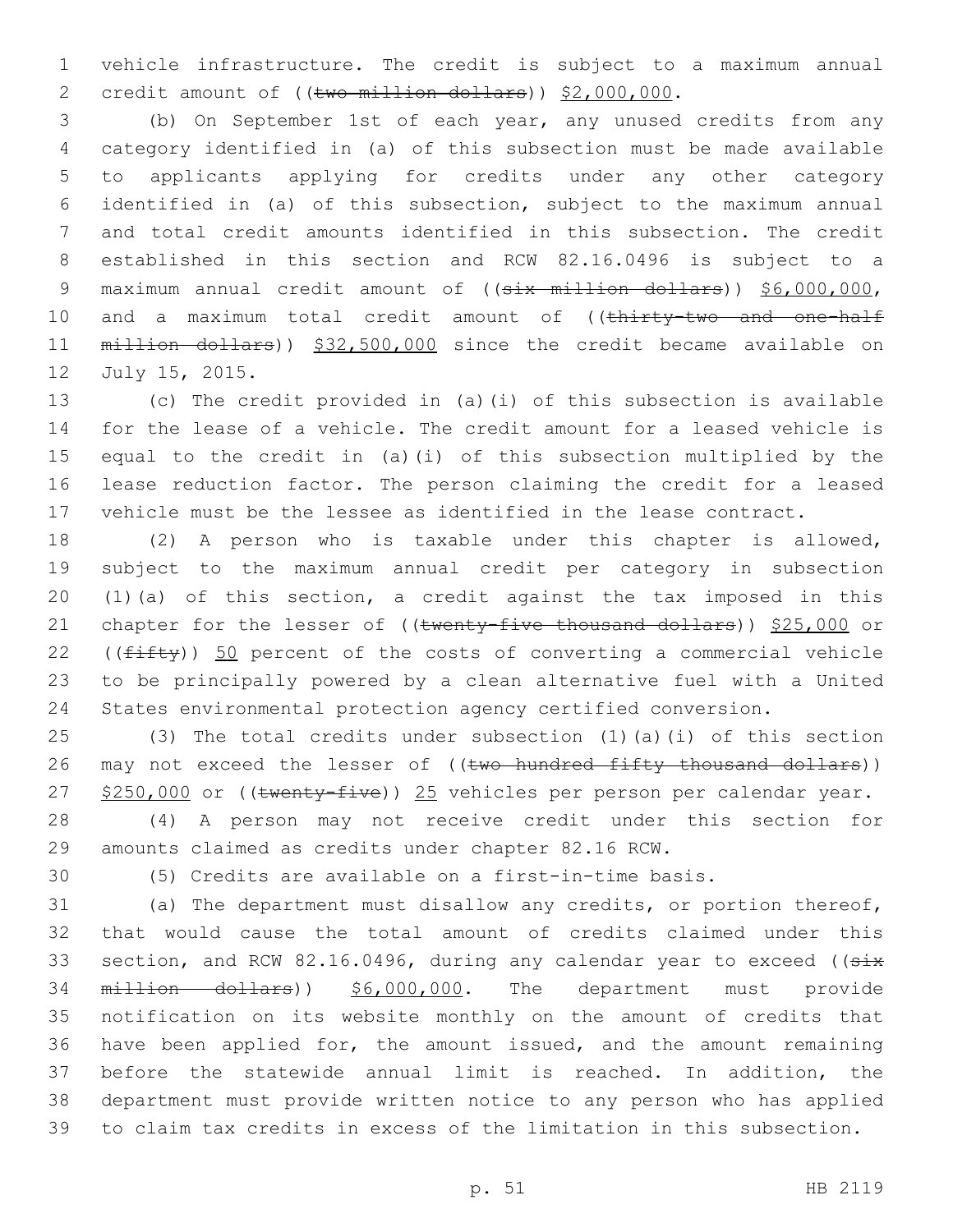(b) The department must disallow any credits, or portion thereof, that would cause the total amount of credits claimed beginning July 3 15, 2015, under this section and RCW 82.16.0496 to exceed ((thirty-4 two and one-half million dollars)) \$32,500,000. The department must provide notification on its website monthly on the total amount of credits that have been applied for, the amount issued, and the amount remaining before the statewide limit is reached. In addition, the department must provide written notice to any person who has applied to claim tax credits in excess of the limitation in this subsection.

 (6) For the purposes of the limits provided in this section, a credit must be counted against such limits for the calendar year in 12 which the credit is earned.

 (7) To claim a credit under this section a person must electronically file with the department all returns, forms, and any other information required by the department, in an electronic format as provided or approved by the department. No refunds may be granted 17 for credits under this section.

 (8) To claim a credit under this section, the person applying 19 must:

(a) Complete an application for the credit which must include:

 (i) The name, business address, and tax identification number of 22 the applicant;

 (ii) A quote or unexecuted copy of the purchase requisition or order for the vehicle, infrastructure, infrastructure components, infrastructure construction, or infrastructure installation;

 (iii) The type of alternative fuel to be used by the vehicle or 27 supported by the infrastructure;

 (iv) The incremental cost of the alternative fuel system for 29 vehicle credits;

 (v) The anticipated delivery date of the vehicle, the anticipated delivery date of the infrastructure or infrastructure components, the anticipated construction completion date of the infrastructure, or the anticipated installation completion date of the infrastructure;

 (vi) The estimated annual fuel use of the vehicle in the anticipated duties or the estimated annual fuel to be supplied by the 36 infrastructure;

(vii) The gross weight of each vehicle for vehicle credits;

 (viii) For leased vehicles, a copy of the lease contract that includes the gross capitalized cost, residual value, and name of the 40 lessee; and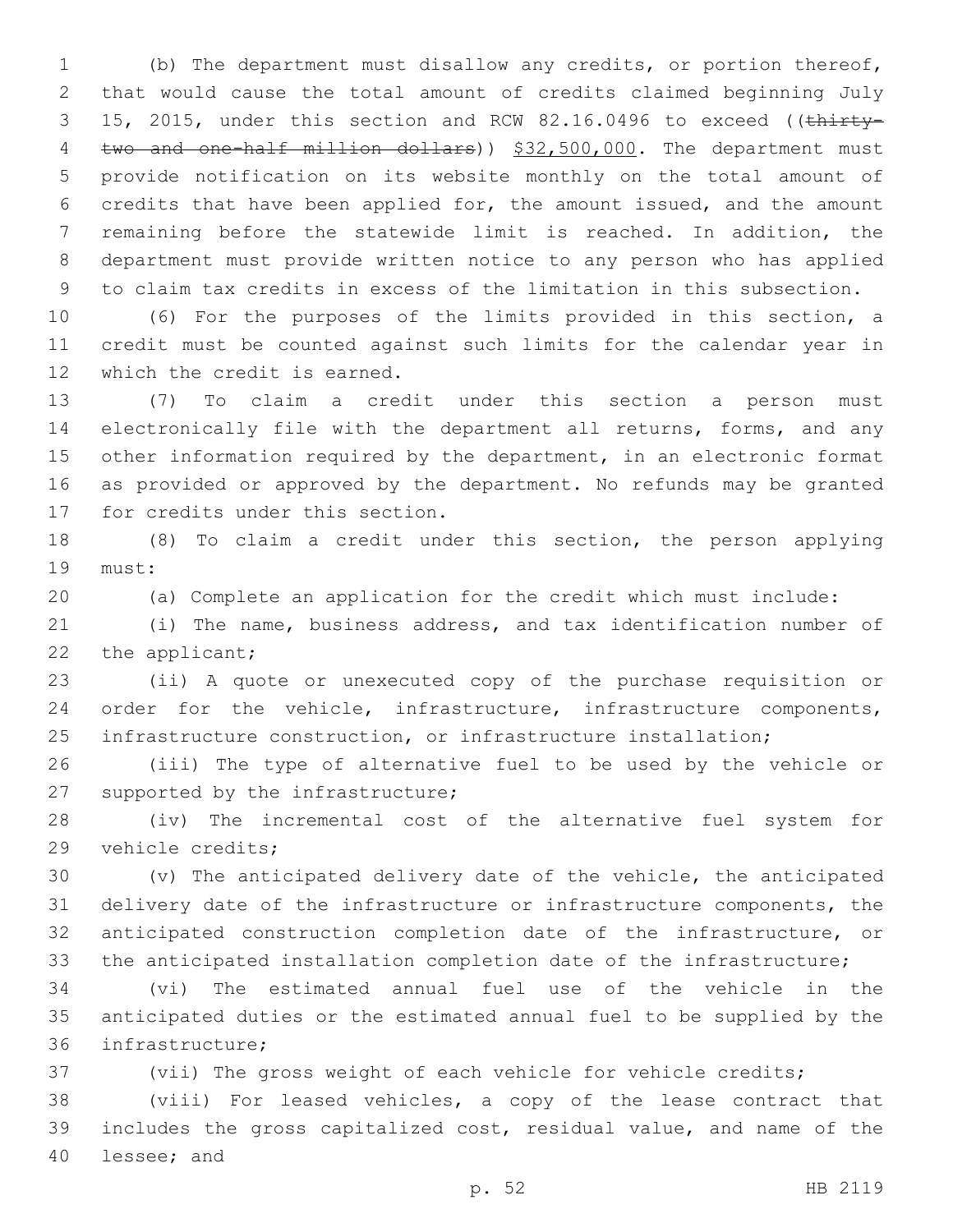(ix) Any other information deemed necessary by the department to support administration or reporting of the program.

 (b) Within ((fifteen)) 15 days of notice of credit availability from the department, provide notice of intent to claim the credit 5 including:

 (i) A copy of the order for the vehicle or infrastructure-related item, including the total cost for the vehicle or infrastructure-8 related item:

 (ii) The anticipated delivery date of the vehicle or infrastructure or infrastructure component, which must be within one 11 year of acceptance of the credit;

 (iii) The anticipated construction or installation completion date of the infrastructure, which must be within two years of 14 acceptance of the credit; and

 (iv) Any other information deemed necessary by the department to support administration or reporting of the program.

17 (c) Provide final documentation within ((thirty)) 30 days of receipt of the vehicle or infrastructure or infrastructure components or of completion of construction or installation of the 20 infrastructure, including:

 (i) A copy of the final invoice for the vehicle or 22 infrastructure-related items;

 (ii) A copy of the factory build sheet or equivalent 24 documentation;

(iii) The vehicle identification number of each vehicle;

 (iv) The incremental cost of the alternative fuel system for 27 vehicle credits;

 (v) Attestations signed by both the seller and purchaser of each vehicle attesting that the incremental cost of the alternative fuel system includes only the costs necessary for the vehicle to run on 31 alternative fuel and no other vehicle options, equipment, or costs; 32 and

 (vi) Any other information deemed necessary by the department to support administration or reporting of the program.

 (9) A person applying for credit under subsection (8) of this section may apply for multiple vehicles on the same application, but the application must include the required information for each vehicle included in the application. A separate application is required for infrastructure-related items, but all infrastructure-related items at a single location may be included in a single

p. 53 HB 2119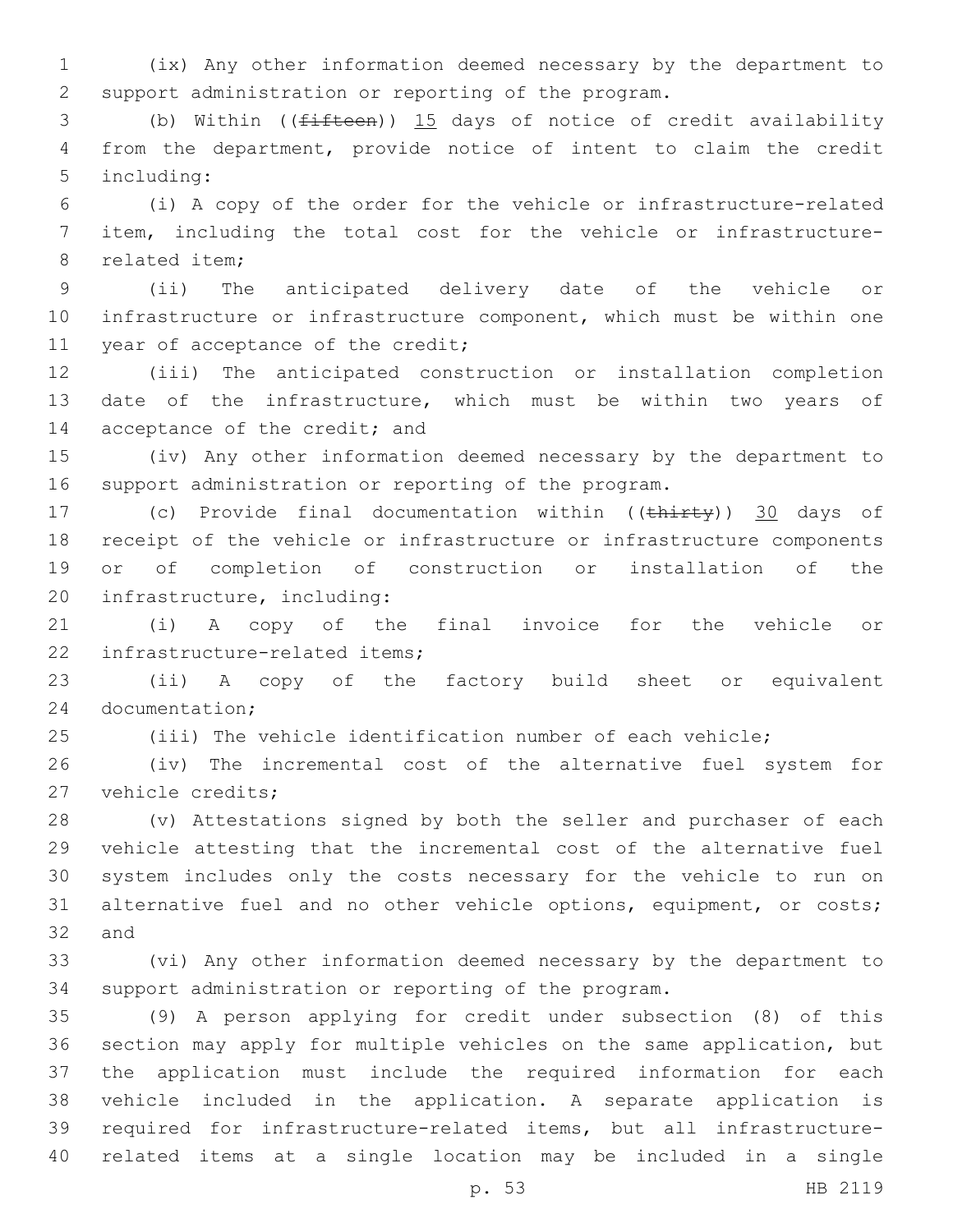application provided the required information for each infrastructure-related item is included in the application.

 (10) To administer the credits, the department must, at a minimum:4

 (a) Provide notification on its website monthly of the amount of credits that have been applied for, claimed, and the amount remaining before the statewide annual limit and total limit are reached;

8 (b) Within ((<del>fifteen</del>)) 15 days of receipt of the application, notify persons applying of the availability of tax credits in the year in which the vehicles or infrastructure applied for are anticipated to be delivered, constructed, or installed;

12 (c) Within ((<del>fifteen</del>)) 15 days of receipt of the notice of intent to claim the tax credit, notify the applicant of the approval, 14 denial, or missing information in their notice; and

15 (d) Within ((<del>fifteen</del>)) 15 days of receipt of final documentation, review the documentation and notify the person applying of the 17 acceptance of their final documentation.

 (11) If a person fails to supply the information as required in subsection (8) of this section, the department must deny the 20 application.

 (12)(a) Taxpayers are only eligible for a credit under this 22 section based on:

 (i) Sales or leases of new commercial vehicles and qualifying used commercial vehicles with propulsion units that are principally 25 powered by a clean alternative fuel;

 (ii) Costs to modify a commercial vehicle, including sales of tangible personal property incorporated into the vehicle and labor or service expenses incurred in modifying the vehicle, to be principally 29 powered by a clean alternative fuel; or

 (iii) Sales of alternative fuel vehicle infrastructure or infrastructure components, or the cost of construction or installation of alternative fuel vehicle infrastructure.

 (b) A credit is earned when the purchaser or the lessee takes receipt of the qualifying commercial vehicle or infrastructure- related item, the vehicle conversion is complete, or the construction or installation of the infrastructure is complete.

 (13) A credit earned during one calendar year may be carried over to be credited against taxes incurred in the subsequent calendar 39 year, but may not be carried over a second year.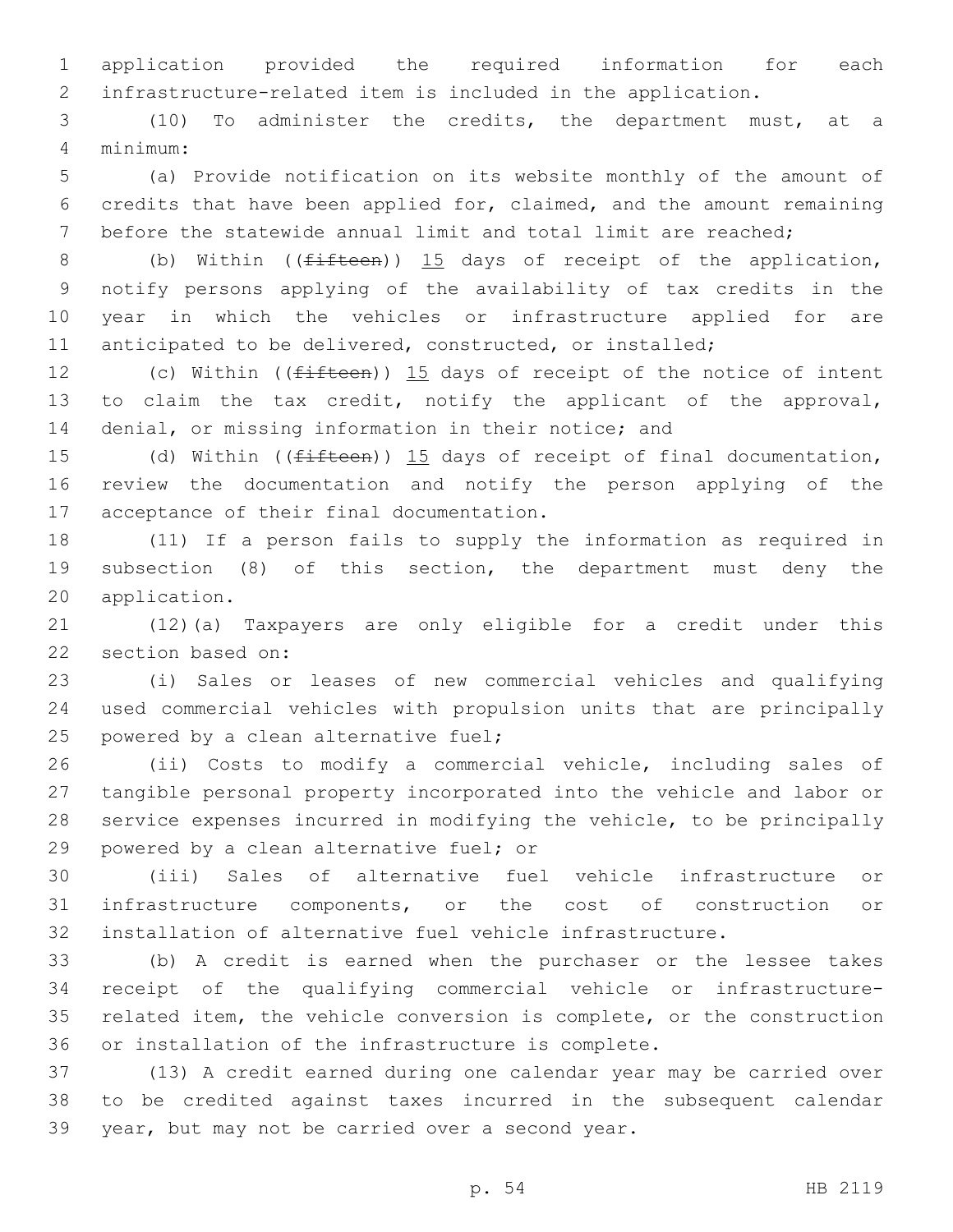(14)(((a) Beginning November 25, 2015, and on the 25th of February, May, August, and November of each year thereafter, the department must notify the state treasurer of the amount of credits taken under this section as reported on returns filed with the department during the preceding calendar quarter ending on the last day of December, March, June, and September, respectively.

 (b) On the last day of March, June, September, and December of 8 each year, the state treasurer, based upon information provided by the department, must transfer a sum equal to the dollar amount of the credit provided under this section from the multimodal transportation 11 account to the general fund.

12 (15)) The department must conduct outreach to interested parties to obtain input on how best to streamline the application process required for the credit made available in this section and RCW 82.16.0496 to further adoption of alternative fuel technologies in commercial vehicle fleets, and must incorporate the findings resulting from this outreach effort into the rules and practices it adopts to implement and administer this section and RCW 82.16.0496 to 19 the extent permitted under law.

20  $((+16))$   $(15)$  The definitions in this subsection apply throughout 21 this section unless the context clearly requires otherwise.

 (a) "Alternative fuel vehicle infrastructure" means structures, machinery, and equipment necessary and integral to support a clean 24 alternative fuel vehicle.

 (b) "Auto transportation company" means any corporation or person owning, controlling, operating, or managing any motor propelled vehicle, used in the business of transporting persons for compensation over public highways within the state of Washington, between fixed points or over a regular route. For the purposes of this section, "auto transportation company" also includes the following categories of providers irrespective of whether they provide service between fixed points or over a regular route: "Private, nonprofit transportation provider" as defined in RCW 81.66.010, "charter party carrier" as defined in RCW 81.70.020, and paratransit service providers who primarily provide special needs transportation to individuals with disabilities and the elderly.

 (c) "Clean alternative fuel" means electricity, dimethyl ether, hydrogen, methane, natural gas, liquefied natural gas, compressed 39 natural gas, or propane.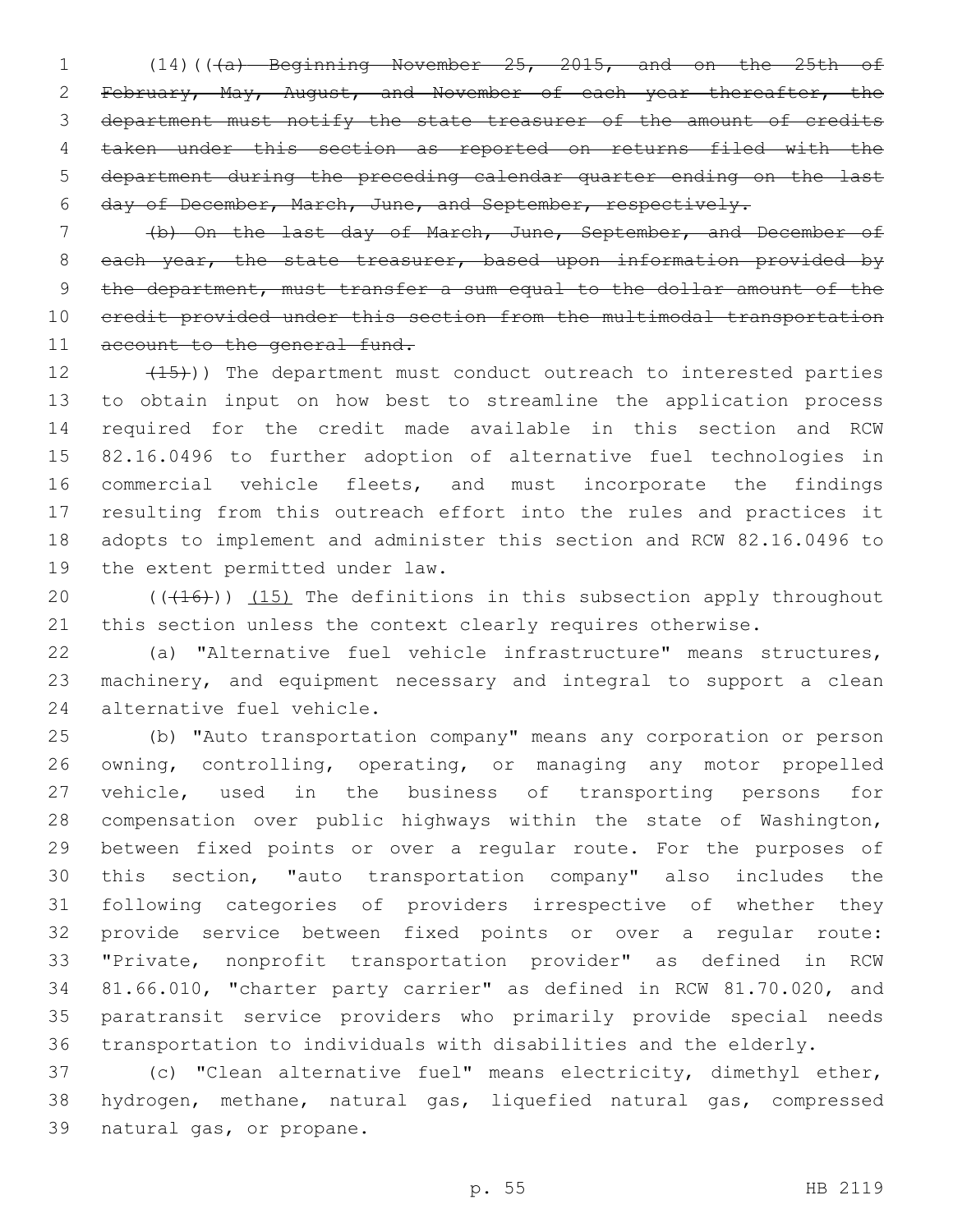(d) "Commercial vehicle" means any commercial vehicle that is purchased by a private business and that is used exclusively in the provision of commercial services or the transportation of commodities, merchandise, produce, refuse, freight, animals, or passengers, and that is displaying a Washington state license plate. All commercial vehicles that provide transportation to passengers must be operated by an auto transportation company.

 (e) "Gross capitalized cost" means the agreed upon value of the commercial vehicle and including any other items a person pays over 10 the lease term that are included in such cost.

 (f) "Lease reduction factor" means the vehicle gross capitalized cost less the residual value, divided by the gross capitalized cost.

(g) "Qualifying used commercial vehicle" means vehicles that:

14 (i) Have an odometer reading of less than ((four hundred fifty 15 thousand)) 450,000 miles;

16 (ii) Are less than (( $t$ en)) 10 years past their original date of 17 manufacture;

 (iii) Were modified after the initial purchase with a United States environmental protection agency certified conversion that would allow the propulsion units to be principally powered by a clean 21 alternative fuel; and

(iv) Are being sold for the first time after modification.

 (h) "Residual value" means the lease-end value of the vehicle as 24 determined by the lessor, at the end of the lease term included in 25 the lease contract.

 $((+17))$   $(16)$  Credits may be earned under this section from January 1, 2016, until the maximum total credit amount in subsection (1)(b) of this section is reached, except for credits for leased vehicles, which may be earned from July 1, 2016, until the maximum total credit amount in subsection (1)(b) of this section is reached.

 **Sec. 307.** RCW 82.16.0496 and 2019 c 287 s 13 are each amended to 32 read as follows:

 (1)(a)(i) A person who is taxable under this chapter is allowed a credit against the tax imposed in this chapter according to the gross vehicle weight rating of the vehicle and the incremental cost of the vehicle purchased above the purchase price of a comparable conventionally fueled vehicle. The credit is limited, as set forth in the table below, to the lesser of the incremental cost amount or the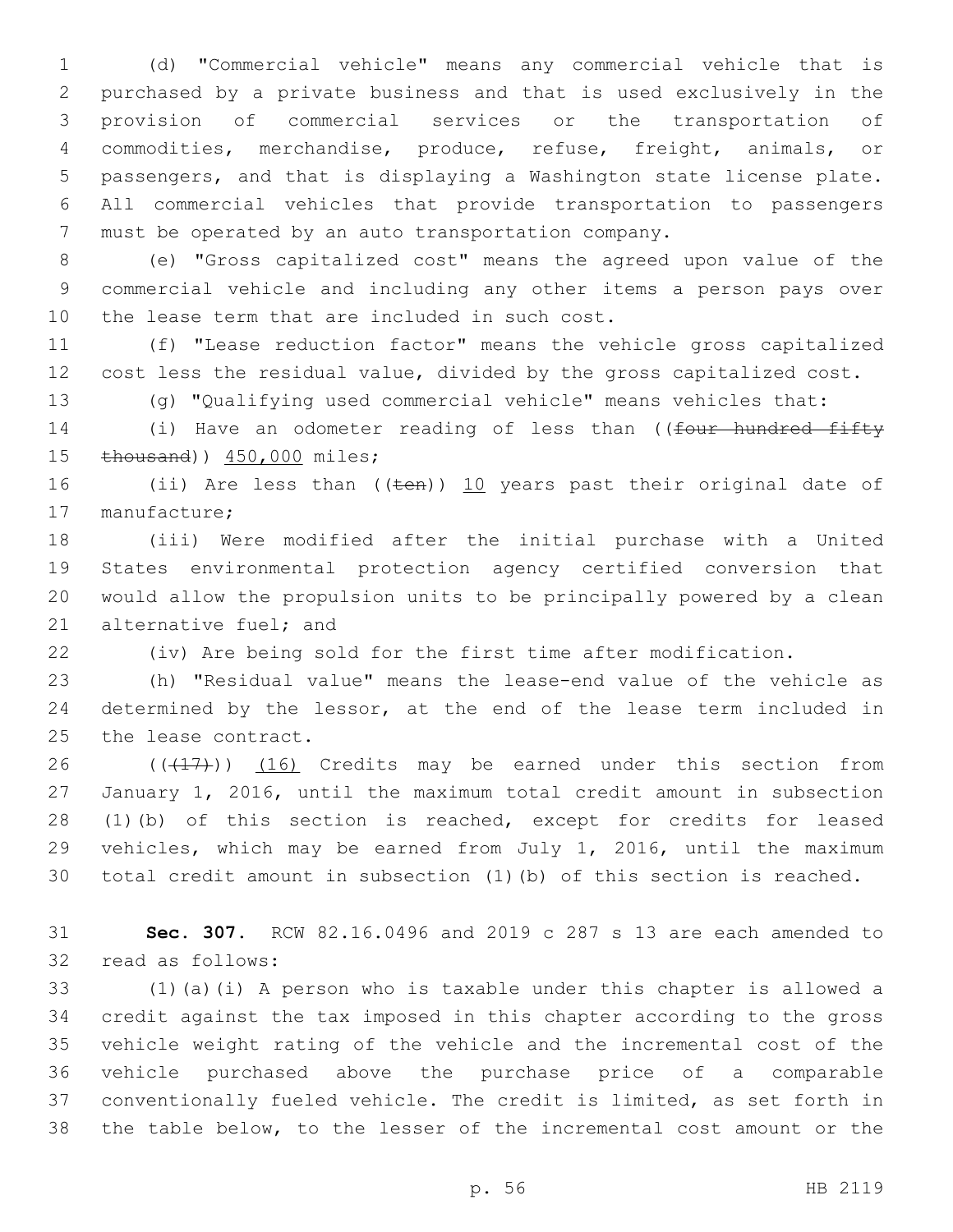maximum credit amount per vehicle purchased, and subject to a maximum 2 annual credit amount per vehicle class.

|   | Gross Vehicle Weight    | Incremental Cost Amount | Maximum Credit Amount | Maximum Annual Credit |
|---|-------------------------|-------------------------|-----------------------|-----------------------|
| 4 |                         |                         | Per Vehicle           | Per Vehicle Class     |
| 5 | Up to $14,000$ pounds   | 75% of incremental cost | \$25,000              | \$2,000,000           |
| 6 | 14,001 to 26,500 pounds | 75% of incremental cost | \$50,000              | \$2,000,000           |
|   | Above 26,500 pounds     | 75% of incremental cost | \$100,000             | \$2,000,000           |

 (ii) A person who is taxable under this chapter is allowed a 9 credit against the tax imposed in this chapter for up to  $((f\text{iff}\psi))$  50 percent of the cost to purchase alternative fuel vehicle infrastructure, tangible personal property that will become a component of alternative fuel vehicle infrastructure, and installation and construction of alternative fuel vehicle infrastructure, but excluding the cost of property acquisition and site improvement related to the installation of alternative fuel vehicle infrastructure. The credit is subject to a maximum annual 17 credit amount of ((two million dollars)) \$2,000,000.

 (b) On September 1st of each year, any unused credits from any category identified in (a) of this subsection must be made available to applicants applying for credits under any other category identified in (a) of this subsection, subject to the maximum annual and total credit amounts identified in this subsection. The credit established in this section and RCW 82.04.4496 is subject to a 24 maximum annual credit amount of ((six million dollars)) \$6,000,000, 25 and a maximum total credit amount of ((thirty-two and one-half million dollars)) \$32,500,000 beginning July 15, 2015.

 (c) The credit provided in (a)(i) of this subsection is available for the lease of a vehicle. The credit amount for a leased vehicle is equal to the credit in (a)(i) of this subsection multiplied by the lease reduction factor. The person claiming the credit for a leased vehicle must be the lessee as identified in the lease contract.

 (2) A person who is taxable under this chapter is allowed, subject to the maximum annual credit per category in subsection (1)(a) of this section, a credit against the tax imposed in this 35 chapter for the lesser of ((twenty-five thousand dollars)) \$25,000 or 36 ( $(fiff(y))$  50 percent of the costs of converting a commercial vehicle to be principally powered by a clean alternative fuel with a United States environmental protection agency certified conversion.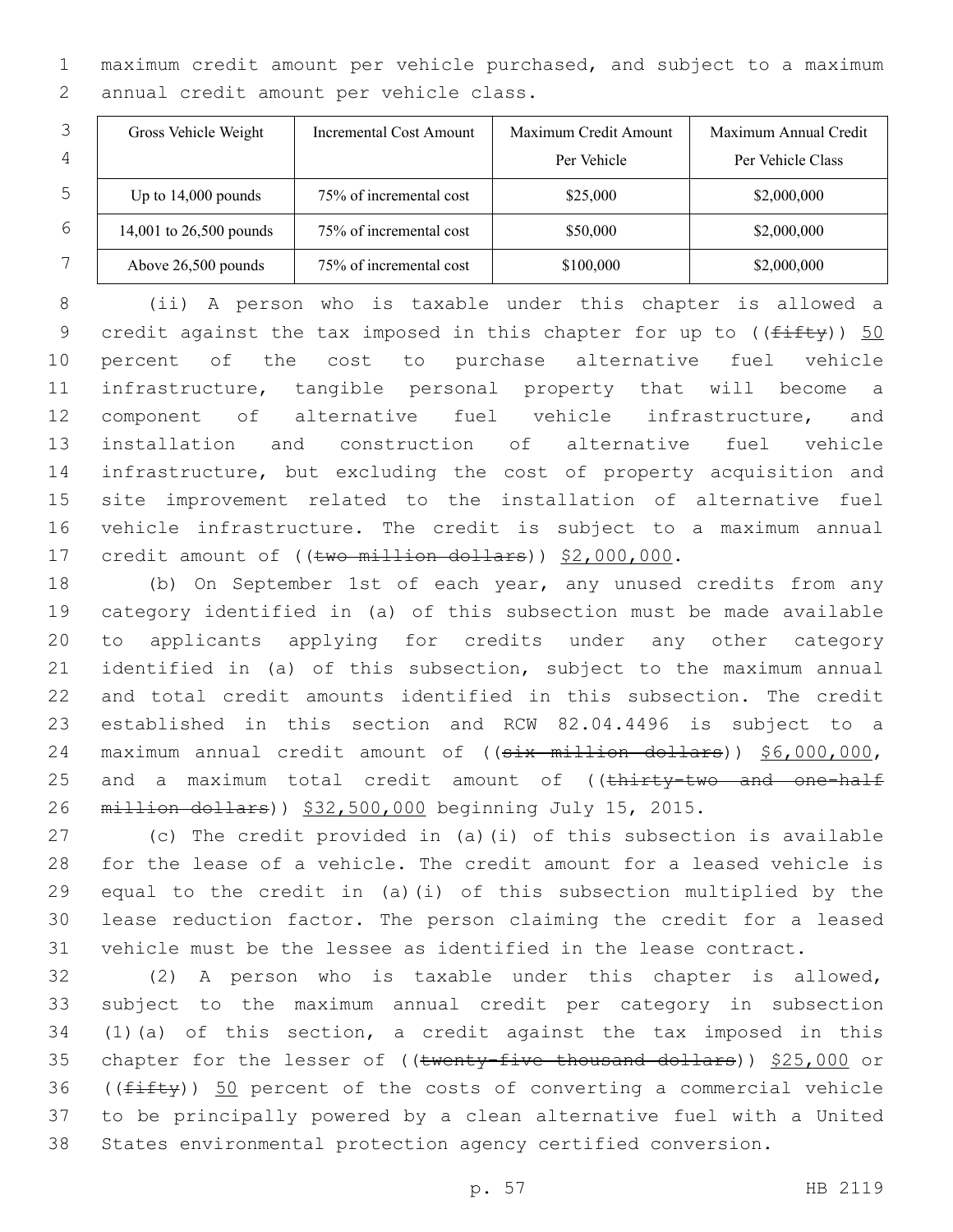(3) The total credits under subsection (1)(a)(i) of this section 2 may not exceed the lesser of ((two hundred fifty thousand dollars)) 3 \$250,000 or ((twenty-five)) 25 vehicles per person per calendar year.

 (4) A person may not receive credit under this section for amounts claimed as credits under chapter 82.04 RCW.

(5) Credits are available on a first-in-time basis.

 (a) The department must disallow any credits, or portion thereof, that would cause the total amount of credits claimed under this 9 section, and RCW 82.04.4496, during any calendar year to exceed ((six 10 million dollars)) \$6,000,000. The department must provide notification on its website monthly on the amount of credits that 12 have been applied for, the amount issued, and the amount remaining before the statewide annual limit is reached. In addition, the department must provide written notice to any person who has applied to claim tax credits in excess of the limitation in this subsection.

 (b) The department must disallow any credits, or portion thereof, that would cause the total amount of credits claimed beginning July 18 15, 2015, under this section and RCW 82.04.4496 to exceed ((thirty-19 two and one-half million dollars)) \$32,500,000. The department must provide notification on its website monthly on the total amount of 21 credits that have been applied for, the amount issued, and the amount remaining before the statewide limit is reached. In addition, the department must provide written notice to any person who has applied to claim tax credits in excess of the limitation in this subsection.

 (6) For the purposes of the limits provided in this section, a credit must be counted against such limits for the calendar year in 27 which the credit is earned.

 (7) To claim a credit under this section a person must electronically file with the department all returns, forms, and any other information required by the department, in an electronic format as provided or approved by the department. No refunds may be granted 32 for credits under this section.

 (8) To claim a credit under this section, the person applying 34 must:

(a) Complete an application for the credit which must include:

 (i) The name, business address, and tax identification number of 37 the applicant;

 (ii) A quote or unexecuted copy of the purchase requisition or order for the vehicle, infrastructure, infrastructure components, infrastructure construction, or infrastructure installation;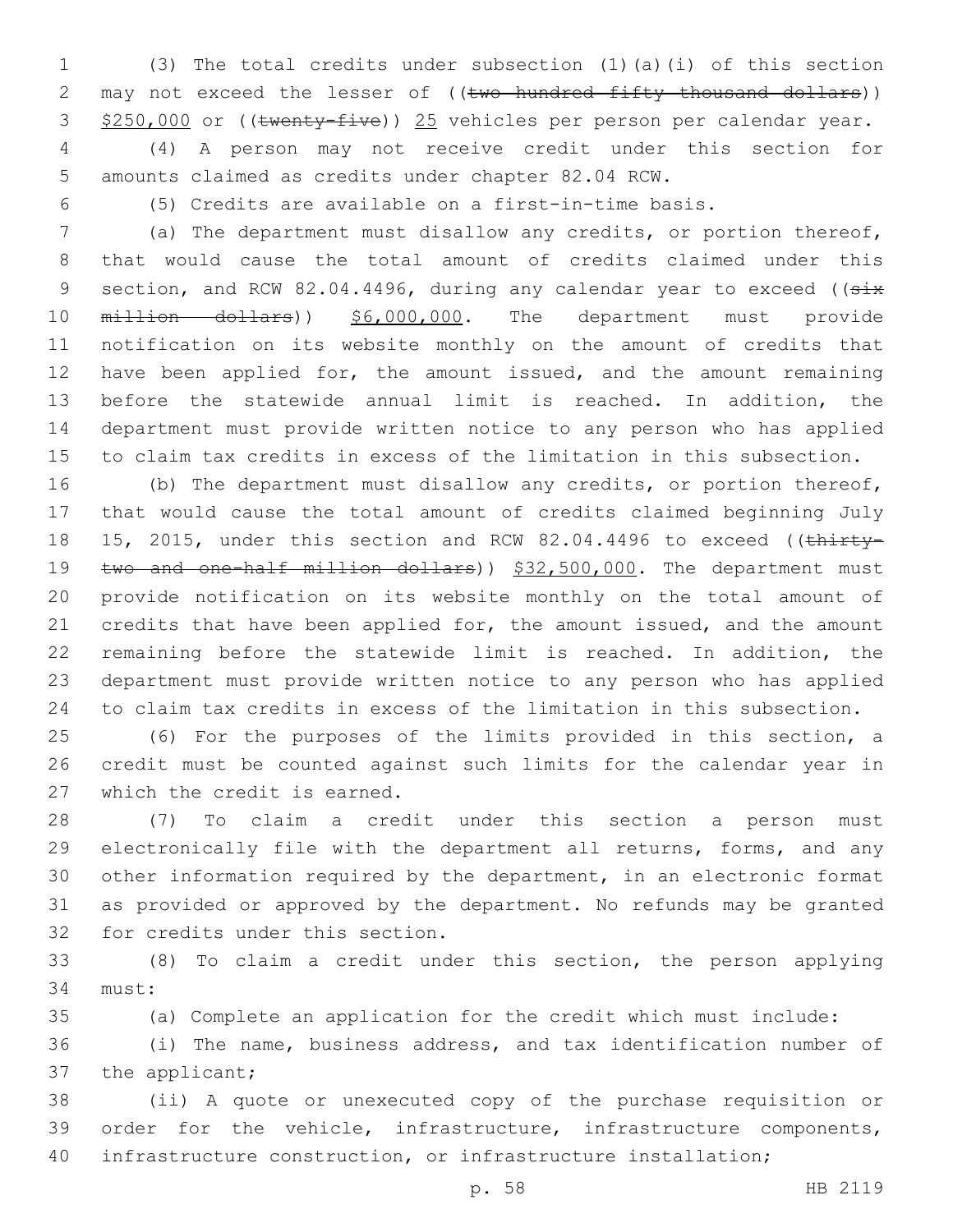(iii) The type of alternative fuel to be used by the vehicle or 2 supported by the infrastructure;

 (iv) The incremental cost of the alternative fuel system for vehicle credits;4

 (v) The anticipated delivery date of the vehicle, the anticipated delivery date of the infrastructure or infrastructure components, the anticipated construction completion date of the infrastructure, or 8 the anticipated installation completion date of the infrastructure;

 (vi) The estimated annual fuel use of the vehicle in the anticipated duties or the estimated annual fuel to be supplied by the 11 infrastructure;

(vii) The gross weight of each vehicle for vehicle credits;

 (viii) For leased vehicles, a copy of the lease contract that includes the gross capitalized cost, residual value, and name of the 15 lessee; and

 (ix) Any other information deemed necessary by the department to support administration or reporting of the program.

18 (b) Within ((fifteen)) 15 days of notice of credit availability from the department, provide notice of intent to claim the credit 20 including:

 (i) A copy of the order for the vehicle or infrastructure-related item, including the total cost for the vehicle or infrastructure-23 related item:

 (ii) The anticipated delivery date of the vehicle or infrastructure or infrastructure component, which must be within one 26 year of acceptance of the credit;

 (iii) The anticipated construction or installation completion date of the infrastructure, which must be within two years of 29 acceptance of the credit; and

 (iv) Any other information deemed necessary by the department to support administration or reporting of the program.

32 (c) Provide final documentation within ((thirty)) 30 days of receipt of the vehicle or infrastructure or infrastructure components or of completion of construction or installation of the 35 infrastructure, including:

 (i) A copy of the final invoice for the vehicle or 37 infrastructure-related items;

 (ii) A copy of the factory build sheet or equivalent 39 documentation;

(iii) The vehicle identification number of each vehicle;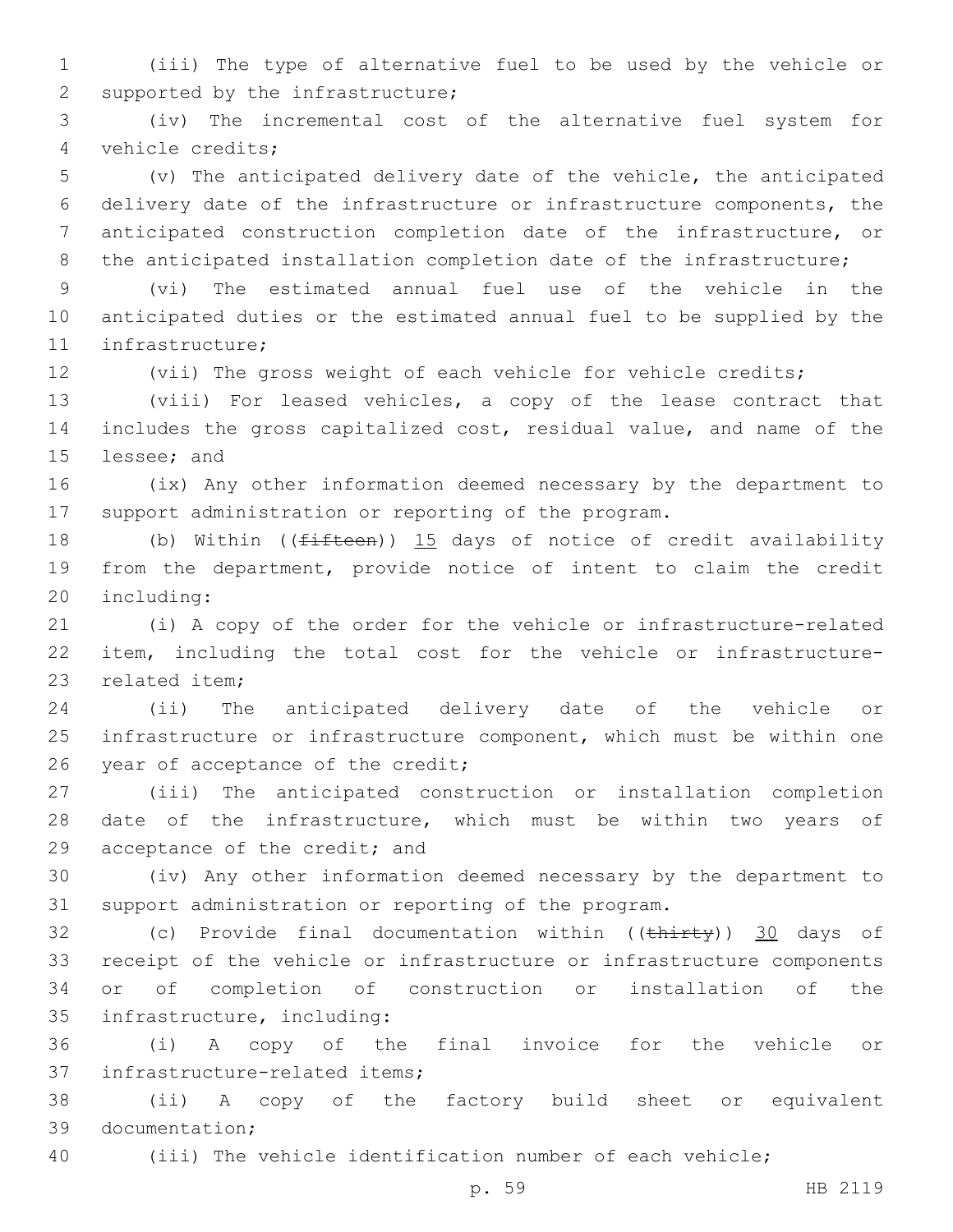(iv) The incremental cost of the alternative fuel system for 2 vehicle credits;

 (v) Attestations signed by both the seller and purchaser of the vehicle attesting that the incremental cost of the alternative fuel system includes only the costs necessary for the vehicle to run on alternative fuel and no other vehicle options, equipment, or costs; 7 and

 (vi) Any other information deemed necessary by the department to support administration or reporting of the program.

 (9) A person applying for credit under subsection (8) of this section may apply for multiple vehicles on the same application, but the application must include the required information for each vehicle included in the application. A separate application is required for infrastructure-related items, but all infrastructure- related items at a single location may be included in a single application provided the required information for each infrastructure-related item is included in the application.

 (10) To administer the credits, the department must, at a 19 minimum:

 (a) Provide notification on its website monthly of the amount of credits that have been applied for, claimed, and the amount remaining before the statewide annual limit and total limit are reached;

23 (b) Within ((fifteen)) 15 days of receipt of the application, notify persons applying of the availability of tax credits in the year in which the vehicles or infrastructure applied for are anticipated to be delivered, constructed, or installed;

27 (c) Within ( $(fifteen)$ )  $15$  days of receipt of the notice of intent 28 to claim the tax credit, notify the applicant of the approval, denial, or missing information in their notice; and

30 (d) Within ((<del>fifteen</del>)) 15 days of receipt of final documentation, review the documentation and notify the person applying of the 32 acceptance of their final documentation.

 (11) If a person fails to supply the information as required in subsection (8) of this section, the department must deny the 35 application.

 (12)(a) Taxpayers are only eligible for a credit under this 37 section based on:

 (i) Sales or leases of new commercial vehicles and qualifying used commercial vehicles with propulsion units that are principally 40 powered by a clean alternative fuel;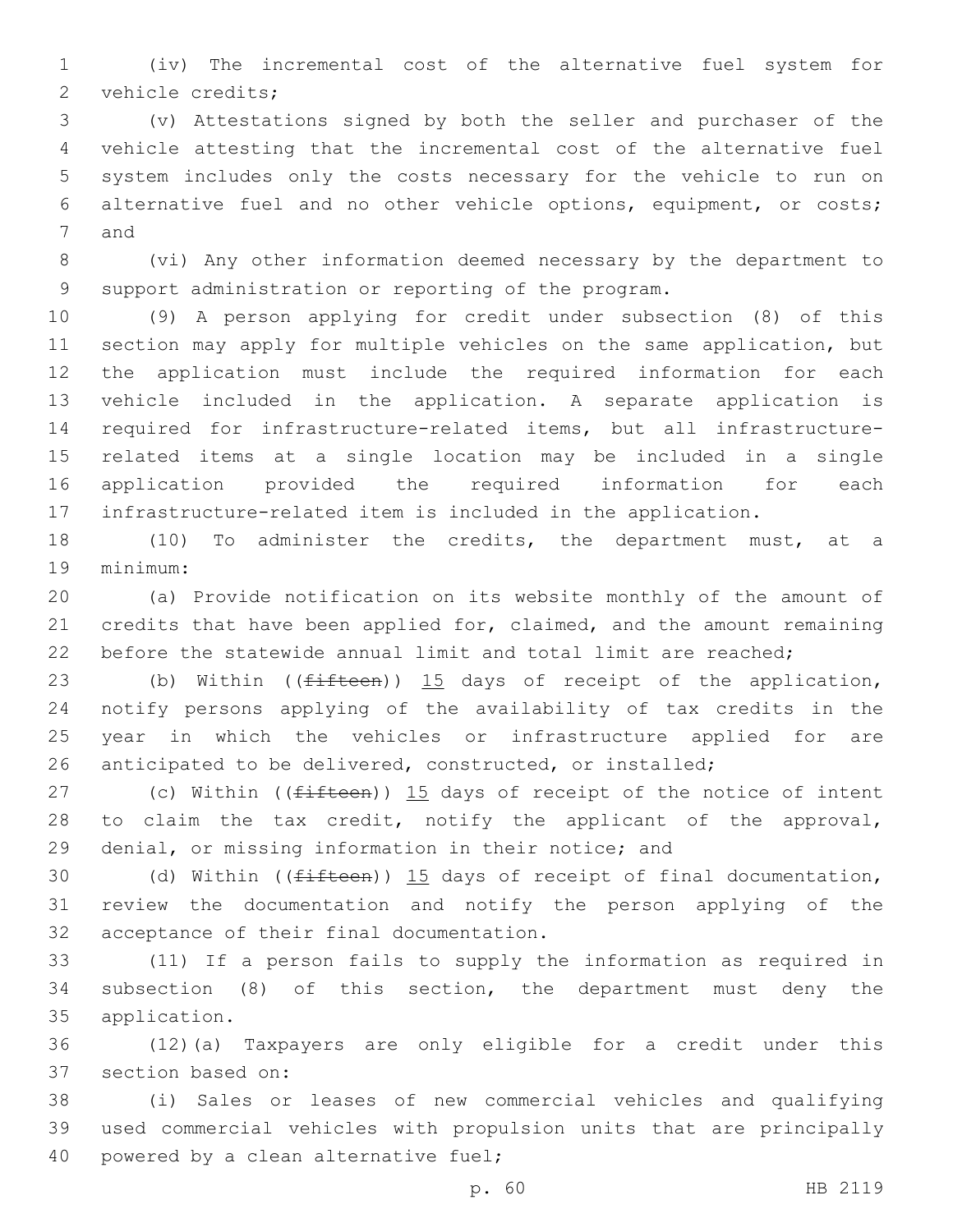(ii) Costs to modify a commercial vehicle, including sales of tangible personal property incorporated into the vehicle and labor or service expenses incurred in modifying the vehicle, to be principally 4 powered by a clean alternative fuel; or

 (iii) Sales of alternative fuel vehicle infrastructure or infrastructure components, or the cost of construction or installation of alternative fuel vehicle infrastructure.

 (b) A credit is earned when the purchaser or the lessee takes receipt of the qualifying commercial vehicle or infrastructure- related item, the vehicle conversion is complete, or the construction or installation of the infrastructure is complete.

(13) The definitions in RCW 82.04.4496 apply to this section.

 (14) A credit earned during one calendar year may be carried over to be credited against taxes incurred in the subsequent calendar 15 year, but may not be carried over a second year.

16 (15)(((a) Beginning November 25, 2015, and on the 25th of 17 February, May, August, and November of each year thereafter, the 18 department must notify the state treasurer of the amount of credits taken under this section as reported on returns filed with the department during the preceding calendar quarter ending on the last 21 day of December, March, June, and September, respectively.

 (b) On the last day of March, June, September, and December of 23 each year, the state treasurer, based upon information provided by the department, must transfer a sum equal to the dollar amount of the credit provided under this section from the multimodal transportation 26 account to the general fund.

 $(16)$ ) Credits may be earned under this section from January 1, 2016, until the maximum total credit amount in subsection (1)(b) of this section is reached, except for credits for leased vehicles, which may be earned from July 1, 2016, until the maximum total credit amount in subsection (1)(b) of this section is reached.

 **Sec. 308.** RCW 82.08.816 and 2019 c 287 s 11 are each amended to 33 read as follows:

(1) The tax imposed by RCW 82.08.020 does not apply to:

 (a) The sale of batteries or fuel cells for electric vehicles, including batteries or fuel cells sold as a component of an electric 37 bus at the time of the vehicle's sale;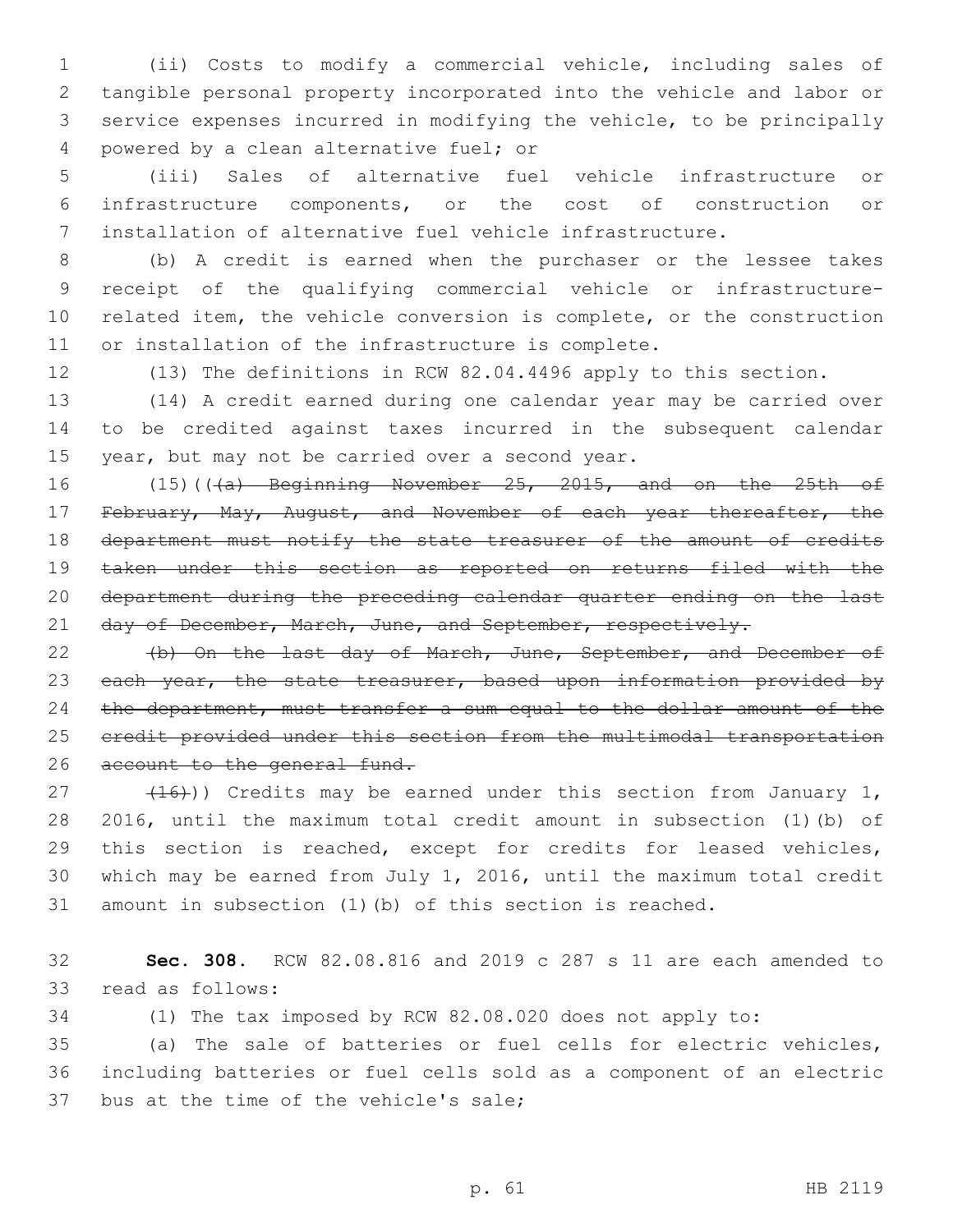(b) The sale of or charge made for labor and services rendered in respect to installing, repairing, altering, or improving electric 3 vehicle batteries or fuel cells;

 (c) The sale of or charge made for labor and services rendered in respect to installing, constructing, repairing, or improving battery or fuel cell electric vehicle infrastructure, including hydrogen 7 fueling stations;

 (d) The sale of tangible personal property that will become a component of battery or fuel cell electric vehicle infrastructure 10 during the course of installing, constructing, repairing, or improving battery or fuel cell electric vehicle infrastructure; and

12 (e) The sale of zero emissions buses.

 (2) Sellers may make tax exempt sales under this section only if the buyer provides the seller with an exemption certificate in a form and manner prescribed by the department. The seller must retain a 16 copy of the certificate for the seller's files.

17 (3) ((On the last day of January, April, July, and October of 18 each year, the state treasurer, based upon information provided by 19 the department, must transfer from the multimodal transportation account to the general fund a sum equal to the dollar amount that would otherwise have been deposited into the general fund during the prior calendar quarter but for the exemption provided in this section. Information provided by the department to the state 24 treasurer must be based on the best available data, except that the department may provide estimates of taxes exempted under this section until such time as retailers are able to report such exempted amounts 27 on their tax returns.

28  $(4)$ )) The definitions in this subsection apply throughout this section unless the context clearly requires otherwise.

 (a) "Battery charging station" means an electrical component assembly or cluster of component assemblies designed specifically to charge batteries within electric vehicles, which meet or exceed any standards, codes, and regulations set forth by chapter 19.28 RCW and consistent with rules adopted under RCW 19.27.540.

 (b) "Battery exchange station" means a fully automated facility that will enable an electric vehicle with a swappable battery to enter a drive lane and exchange the depleted battery with a fully charged battery through a fully automated process, which meets or exceeds any standards, codes, and regulations set forth by chapter 19.28 RCW and consistent with rules adopted under RCW 19.27.540.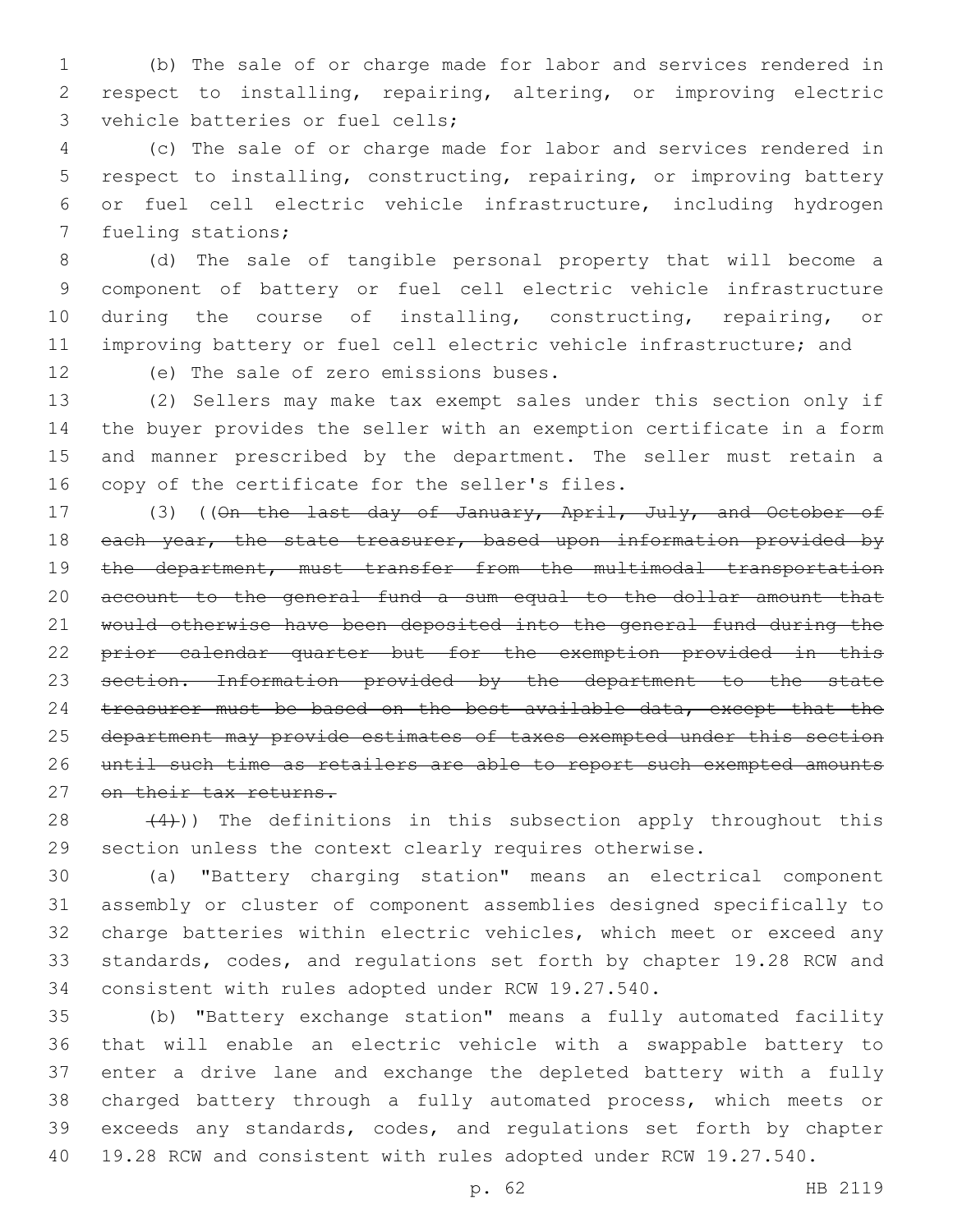(c) "Electric vehicle infrastructure" means structures, machinery, and equipment necessary and integral to support a battery or fuel cell electric vehicle, including battery charging stations, rapid charging stations, battery exchange stations, fueling stations that provide hydrogen for fuel cell electric vehicles, and renewable 6 hydrogen production facilities.

 (d) "Rapid charging station" means an industrial grade electrical outlet that allows for faster recharging of electric vehicle batteries through higher power levels, which meets or exceeds any standards, codes, and regulations set forth by chapter 19.28 RCW and consistent with rules adopted under RCW 19.27.540.

 (e) "Renewable hydrogen" means hydrogen produced using renewable resources both as the source for hydrogen and the source for the 14 energy input into the production process.

 (f) "Renewable resource" means (i) water; (ii) wind; (iii) solar energy; (iv) geothermal energy; (v) renewable natural gas; (vi) renewable hydrogen; (vii) wave, ocean, or tidal power; (viii) biodiesel fuel that is not derived from crops raised on land cleared from old growth or first growth forests; or (ix) biomass energy.

 (g) "Zero emissions bus" means a bus that emits no exhaust gas from the onboard source of power, other than water vapor.

22  $((\overline{5}))(\overline{4})$  This section expires July 1, 2025.

 **Sec. 309.** RCW 82.12.816 and 2019 c 287 s 12 are each amended to 24 read as follows:

 (1) The tax imposed by RCW 82.12.020 does not apply to the use of:26

 (a) Electric vehicle batteries or fuel cells, including batteries or fuel cells sold as a component of an electric bus at the time of 29 the vehicle's sale;

 (b) Labor and services rendered in respect to installing, repairing, altering, or improving electric vehicle batteries or fuel 32 cells;

 (c) Tangible personal property that will become a component of battery or fuel cell electric vehicle infrastructure during the course of installing, constructing, repairing, or improving battery 36 or fuel cell electric vehicle infrastructure; and

(d) Zero emissions buses.37

 (2) The definitions in this subsection apply throughout this section unless the context clearly requires otherwise.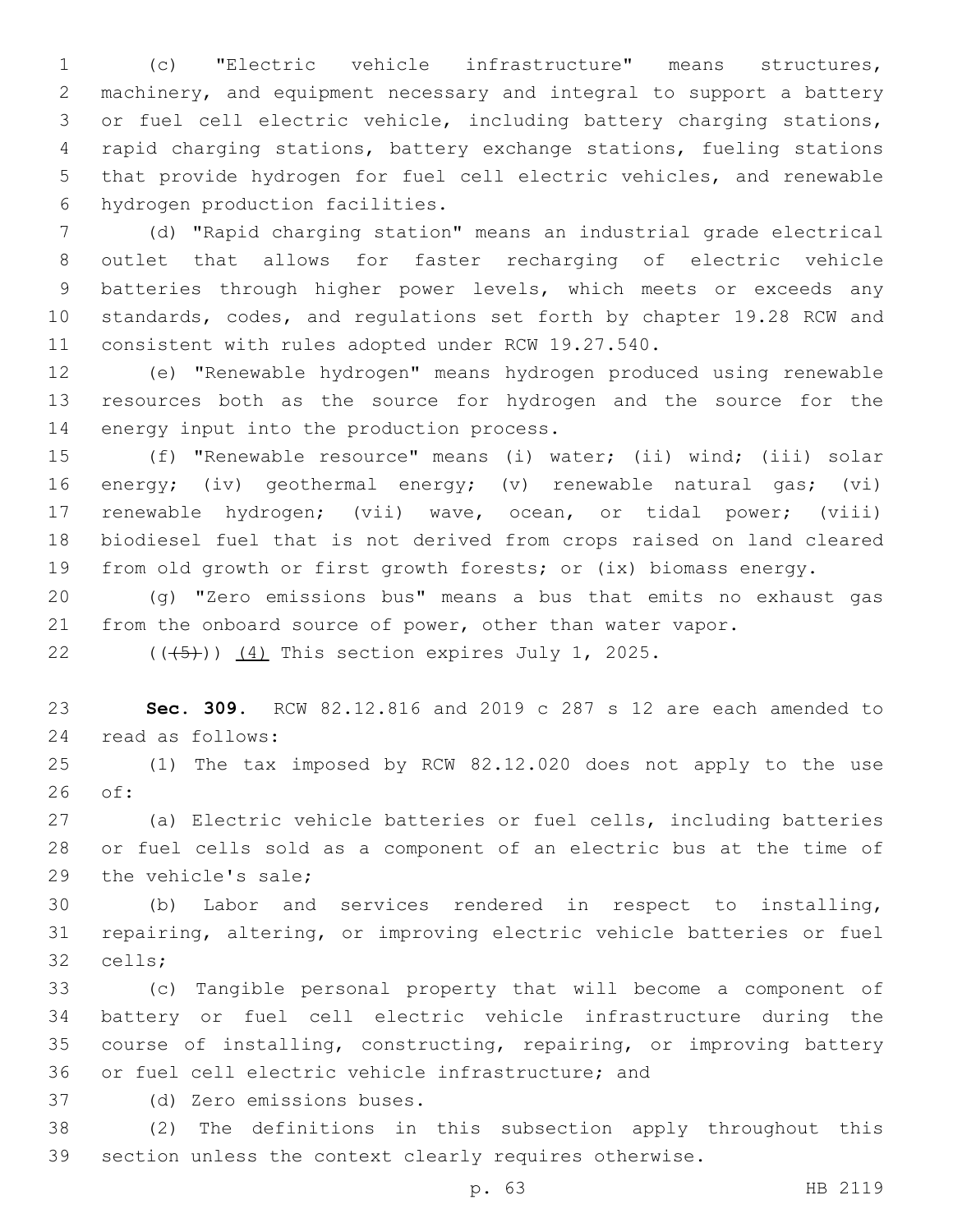(a) "Battery charging station" means an electrical component assembly or cluster of component assemblies designed specifically to charge batteries within electric vehicles, which meet or exceed any standards, codes, and regulations set forth by chapter 19.28 RCW and 5 consistent with rules adopted under RCW 19.27.540.

 (b) "Battery exchange station" means a fully automated facility that will enable an electric vehicle with a swappable battery to enter a drive lane and exchange the depleted battery with a fully charged battery through a fully automated process, which meets or exceeds any standards, codes, and regulations set forth by chapter 19.28 RCW and consistent with rules adopted under RCW 19.27.540.

 (c) "Electric vehicle infrastructure" means structures, machinery, and equipment necessary and integral to support a battery 14 or fuel cell electric vehicle, including battery charging stations, rapid charging stations, battery exchange stations, fueling stations that provide hydrogen for fuel cell electric vehicles, and renewable 17 hydrogen production facilities.

 (d) "Rapid charging station" means an industrial grade electrical outlet that allows for faster recharging of electric vehicle batteries through higher power levels, which meets or exceeds any standards, codes, and regulations set forth by chapter 19.28 RCW and consistent with rules adopted under RCW 19.27.540.

 (e) "Renewable hydrogen" means hydrogen produced using renewable resources both as the source for hydrogen and the source for the 25 energy input into the production process.

 (f) "Renewable resource" means (i) water; (ii) wind; (iii) solar energy; (iv) geothermal energy; (v) renewable natural gas; (vi) renewable hydrogen; (vii) wave, ocean, or tidal power; (viii) biodiesel fuel that is not derived from crops raised on land cleared from old growth or first growth forests; or (ix) biomass energy.

 (g) "Zero emissions bus" means a bus that emits no exhaust gas from the onboard source of power, other than water vapor.

33 (3) ((On the last day of January, April, July, and October of 34 each year, the state treasurer, based upon information provided by the department, must transfer from the multimodal transportation account to the general fund a sum equal to the dollar amount that would otherwise have been deposited into the general fund during the prior calendar quarter but for the exemption provided in this section. Information provided by the department to the state 40 treasurer must be based on the best available data, except that the

p. 64 HB 2119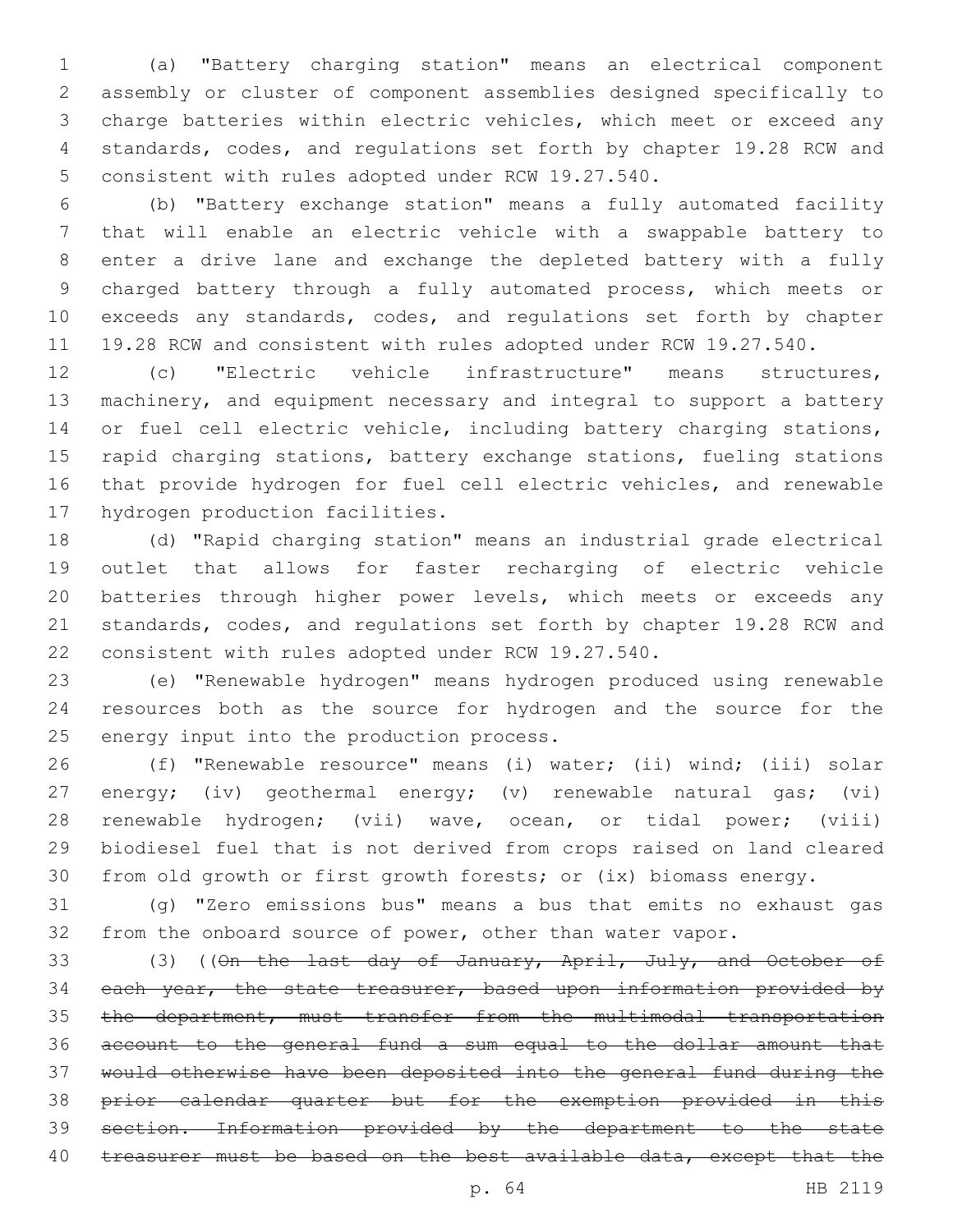department may provide estimates of taxes exempted under this section

until such time as retailers are able to report such exempted amounts

3 on their tax returns.

 $(4)$ )) This section expires July 1, 2025.

 **Sec. 310.** RCW 82.70.040 and 2016 c 32 s 3 are each amended to read as follows:6

 (1)(a) The department must keep a running total of all credits allowed under RCW 82.70.020 during each fiscal year. The department may not allow any credits that would cause the total amount allowed 10 to exceed ((two million seven hundred fifty thousand dollars)) 11 \$2,750,000 in any fiscal year.

 (b) If the total amount of credit applied for by all applicants in any year exceeds the limit in this subsection, the department must ratably reduce the amount of credit allowed for all applicants so that the limit in this subsection is not exceeded. If a credit is reduced under this subsection, the amount of the reduction may not be carried forward and claimed in subsequent fiscal years.

 (2)(a) Tax credits under RCW 82.70.020 may not be claimed in excess of the amount of tax otherwise due under chapter 82.04 or 20 82.16 RCW.

 (b) Through June 30, 2005, a person with taxes equal to or in excess of the credit under RCW 82.70.020, and therefore not subject to the limitation in (a) of this subsection, may elect to defer tax credits for a period of not more than three years after the year in which the credits accrue. For credits approved by the department through June 30, 2015, the approved credit may be carried forward and used for tax reporting periods through December 31, 2016. Credits approved after June 30, 2015, must be used for tax reporting periods within the calendar year for which they are approved by the department and may not be carried forward to subsequent tax reporting periods. Credits carried forward as authorized by this subsection are subject to the limitation in subsection (1)(a) of this section for the fiscal year for which the credits were originally approved.

 (3) No person may be approved for tax credits under RCW 82.70.020 in excess of ((one hundred thousand dollars)) \$100,000 in any fiscal year. This limitation does not apply to credits carried forward from prior years under subsection (2)(b) of this section.

(4) No person may claim tax credits after June 30, 2024.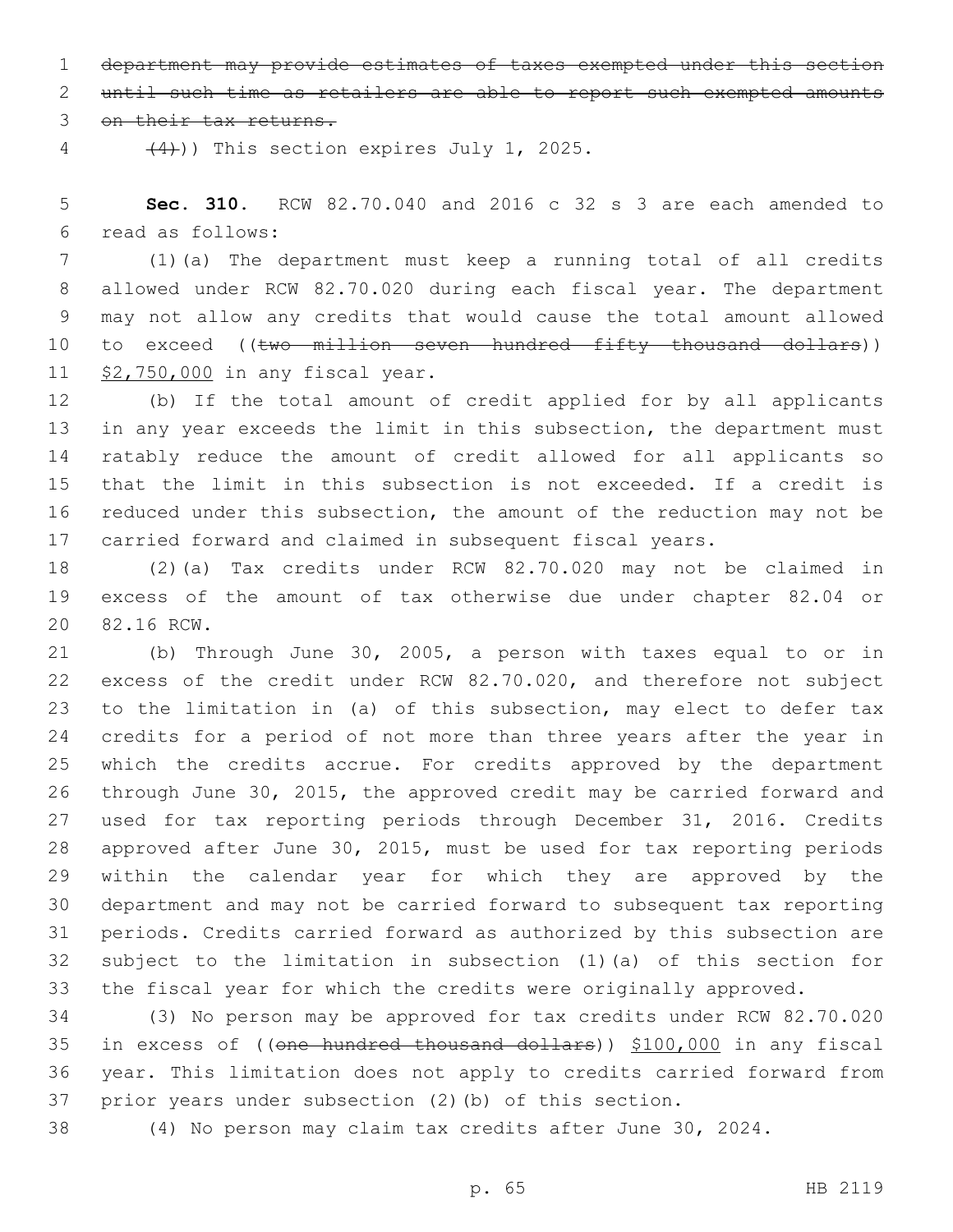1 (((5) No person is eligible for tax credits under RCW 82.70.020 2 if the additional revenues for the multimodal transportation account 3 created by chapter 361, Laws of 2003 are terminated.))

4 **Sec. 311.** RCW 82.70.050 and 2015 3rd sp.s. c 44 s 415 are each 5 amended to read as follows:

6 ( $(\frac{1}{1})$ ) The director must on the 25th of February, May, August, 7 and November of each year advise the state treasurer of the amount of 8 credit taken under RCW 82.70.020 during the preceding calendar 9 quarter ending on the last day of December, March, June, and 10 September, respectively.

11 (((2) On the last day of March, June, September, and December of 12 each year, the state treasurer, based upon information provided by 13 the department, must deposit to the general fund a sum equal to the 14 dollar amount of the credit provided under RCW 82.70.020 from the 15 multimodal transportation account.

16  $(3)$  This section expires January 1, 2025.)

17 **Sec. 312.** RCW 82.21.030 and 2021 c 333 s 705 are each amended to 18 read as follows:

 (1)(a) A tax is imposed on the privilege of possession of hazardous substances in this state. Except as provided in (b) of this subsection, the rate of the tax is seven-tenths of one percent multiplied by the wholesale value of the substance. Moneys collected under this subsection (1)(a) must be deposited in the model toxics 24 control capital account.

 (b) Beginning July 1, 2019, the rate of the tax on petroleum products is one dollar and nine cents per barrel. The tax collected under this subsection (1)(b) on petroleum products must be deposited as follows, after first depositing the tax as provided in (c) of this subsection, except that during the 2021-2023 biennium the deposit as provided in (c) of this subsection may be prorated equally across 31 each month of the biennium:

32 (i) Sixty percent to the model toxics control operating account 33 created under RCW 70A.305.180;

34 (ii) Twenty-five percent to the model toxics control capital 35 account created under RCW 70A.305.190; and

36 (iii) Fifteen percent to the model toxics control stormwater 37 account created under RCW 70A.305.200.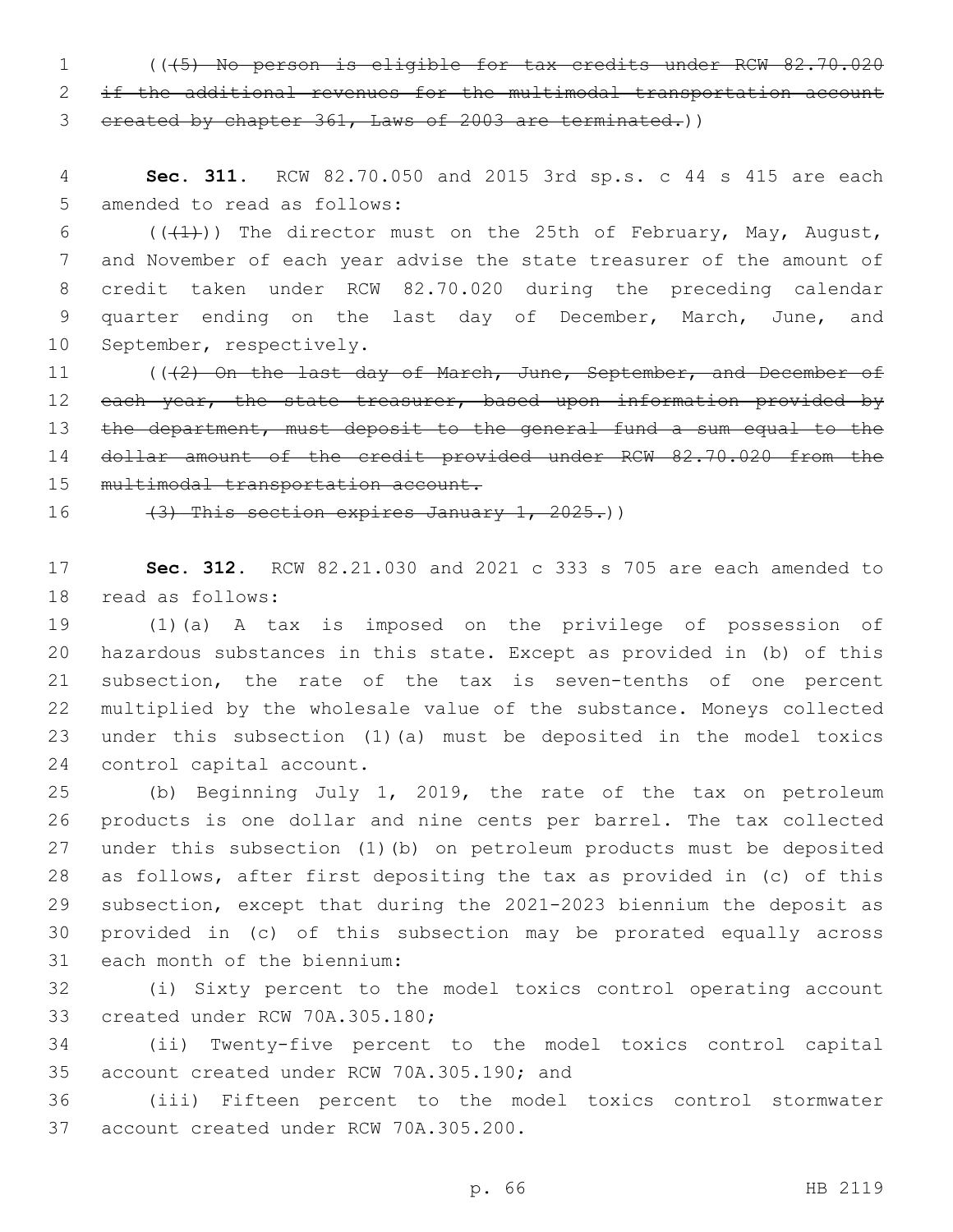(c) Until the beginning of the ensuing biennium after the 2 enactment of an additive transportation funding act, ((fifty million dollars)) \$50,000,000 per biennium to the motor vehicle fund to be used exclusively for transportation stormwater activities and projects. For purposes of this subsection, "additive transportation funding act" means an act enacted after June 30, 2023, in which the combined total of new revenues deposited into the motor vehicle fund 8 and the multimodal transportation account exceed ((two billion 9 dollars)) \$2,000,000,000 per biennium attributable solely to an increase in revenue from the enactment of the act.

 (d) The department must compile a list of petroleum products that are not easily measured on a per barrel basis. Petroleum products identified on the list are subject to the rate under (a) of this subsection in lieu of the volumetric rate under (b) of this subsection. The list will be made in a form and manner prescribed by the department and must be made available on the department's internet website. In compiling the list, the department may accept technical assistance from persons that sell, market, or distribute petroleum products and consider any other resource the department 20 finds useful in compiling the list.

 (2) Chapter 82.32 RCW applies to the tax imposed in this chapter. The tax due dates, reporting periods, and return requirements applicable to chapter 82.04 RCW apply equally to the tax imposed in 24 this chapter.

 (3) Beginning July 1, 2020, and every July 1st thereafter, the rate specified in subsection (1)(b) of this section must be adjusted to reflect the percentage change in the implicit price deflator for nonresidential structures as published by the United States department of commerce, bureau of economic analysis for the most recent ((twelve-month)) 12-month period ending December 31st of the 31 prior year.

- 
- 

## **Part IV**

## **Account Creation, Local Options, and Other Provisions**

 NEW SECTION. **Sec. 401.** A new section is added to chapter 46.68 36 RCW to read as follows:

 The move ahead WA account is created in the motor vehicle fund. Moneys in the account may be spent only after appropriation.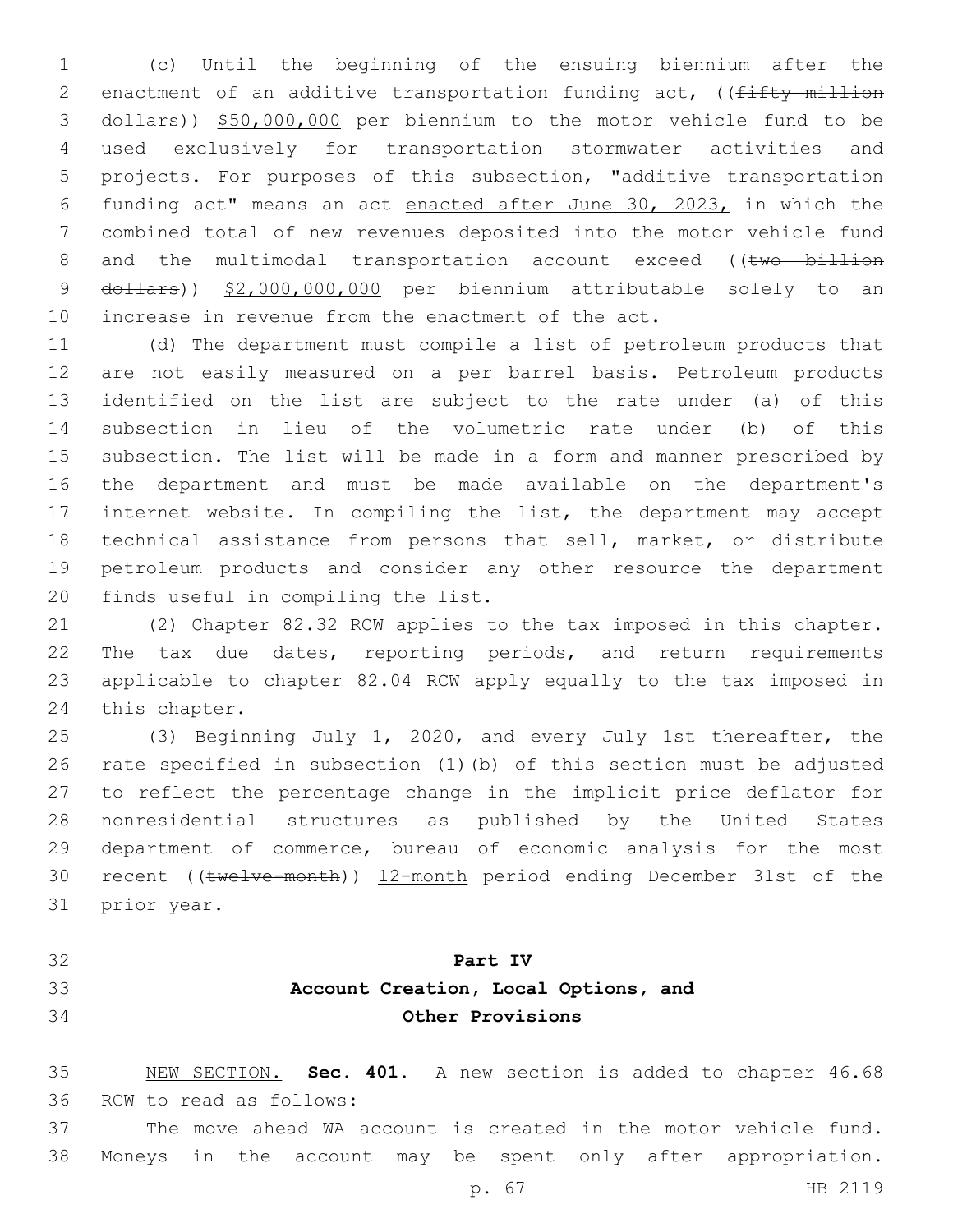Expenditures from the account must be used only for projects or improvements identified as move ahead WA projects or improvements in an omnibus transportation appropriations act, including any principal and interest on bonds authorized for the projects or improvements.

 NEW SECTION. **Sec. 402.** A new section is added to chapter 46.68 6 RCW to read as follows:

 The move ahead WA flexible account is created in the state treasury. Moneys in the account may be spent only after appropriation. Expenditures from the account may be used only for transportation projects, programs, or activities identified as move ahead WA flexible projects, programs, or activities in an omnibus 12 transportation appropriations act.

 **Sec. 403.** RCW 43.84.092 and 2021 c 199 s 504 are each amended to 14 read as follows:

 (1) All earnings of investments of surplus balances in the state treasury shall be deposited to the treasury income account, which account is hereby established in the state treasury.

 (2) The treasury income account shall be utilized to pay or receive funds associated with federal programs as required by the federal cash management improvement act of 1990. The treasury income account is subject in all respects to chapter 43.88 RCW, but no appropriation is required for refunds or allocations of interest earnings required by the cash management improvement act. Refunds of interest to the federal treasury required under the cash management improvement act fall under RCW 43.88.180 and shall not require appropriation. The office of financial management shall determine the amounts due to or from the federal government pursuant to the cash management improvement act. The office of financial management may direct transfers of funds between accounts as deemed necessary to implement the provisions of the cash management improvement act, and this subsection. Refunds or allocations shall occur prior to the distributions of earnings set forth in subsection (4) of this 33 section.

 (3) Except for the provisions of RCW 43.84.160, the treasury income account may be utilized for the payment of purchased banking services on behalf of treasury funds including, but not limited to, depository, safekeeping, and disbursement functions for the state treasury and affected state agencies. The treasury income account is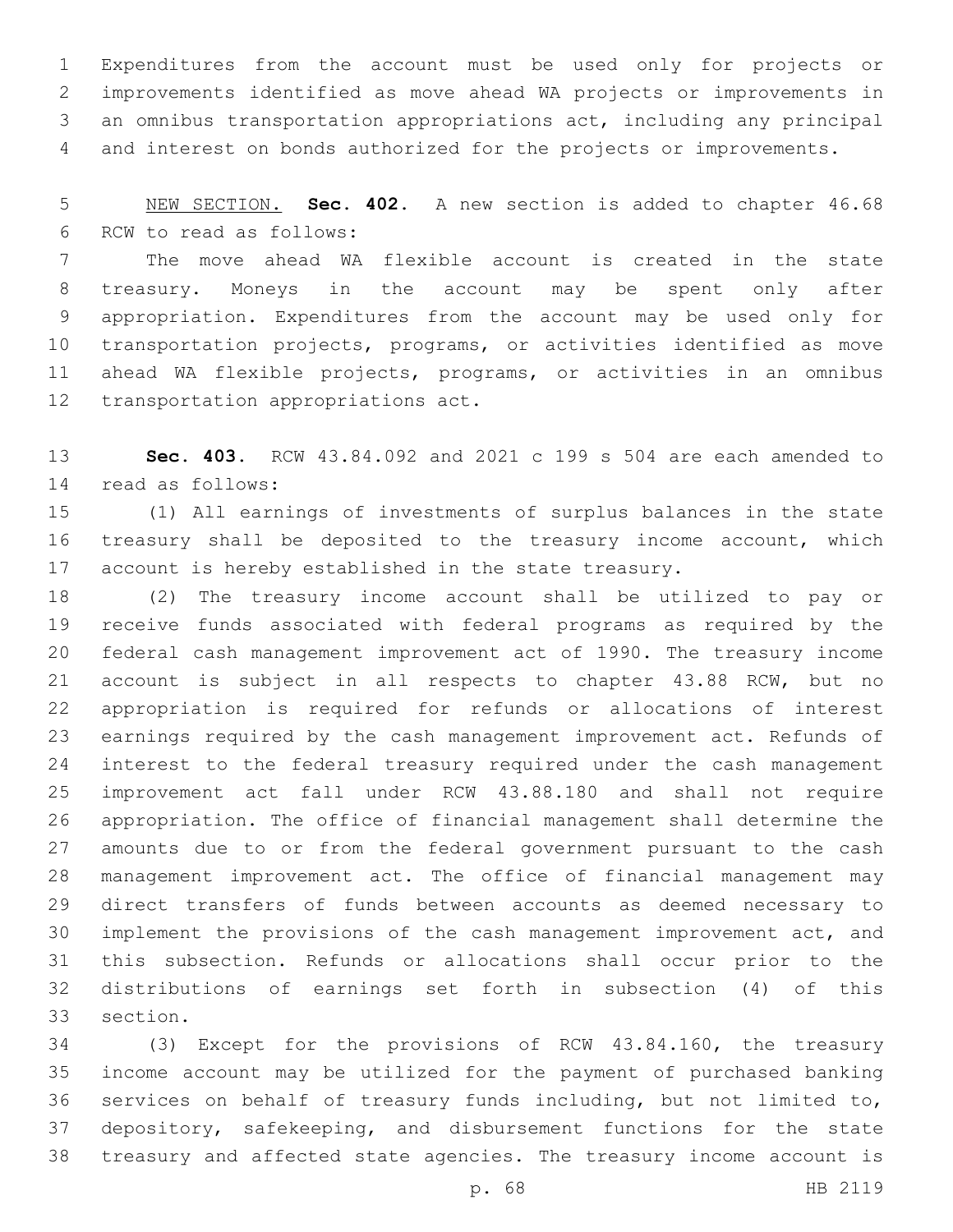subject in all respects to chapter 43.88 RCW, but no appropriation is required for payments to financial institutions. Payments shall occur prior to distribution of earnings set forth in subsection (4) of this section.4

 (4) Monthly, the state treasurer shall distribute the earnings credited to the treasury income account. The state treasurer shall credit the general fund with all the earnings credited to the 8 treasury income account except:

 (a) The following accounts and funds shall receive their proportionate share of earnings based upon each account's and fund's average daily balance for the period: The abandoned recreational vehicle disposal account, the aeronautics account, the Alaskan Way viaduct replacement project account, the ambulance transport fund, the brownfield redevelopment trust fund account, the budget stabilization account, the capital vessel replacement account, the capitol building construction account, the Central Washington University capital projects account, the charitable, educational, penal and reformatory institutions account, the Chehalis basin account, the Chehalis basin taxable account, the cleanup settlement 20 account, the climate active transportation account, the climate 21 transit programs account, the Columbia river basin water supply development account, the Columbia river basin taxable bond water supply development account, the Columbia river basin water supply revenue recovery account, the common school construction fund, the community forest trust account, the connecting Washington account, the county arterial preservation account, the county criminal justice assistance account, the deferred compensation administrative account, the deferred compensation principal account, the department of licensing services account, the department of retirement systems expense account, the developmental disabilities community services account, the diesel idle reduction account, the drinking water assistance account, the administrative subaccount of the drinking water assistance account, the early learning facilities development account, the early learning facilities revolving account, the Eastern Washington University capital projects account, the education construction fund, the education legacy trust account, the election account, the electric vehicle account, the energy freedom account, the energy recovery act account, the essential rail assistance account, The Evergreen State College capital projects account, the 40 fair start for kids account, the ferry bond retirement fund, the

p. 69 HB 2119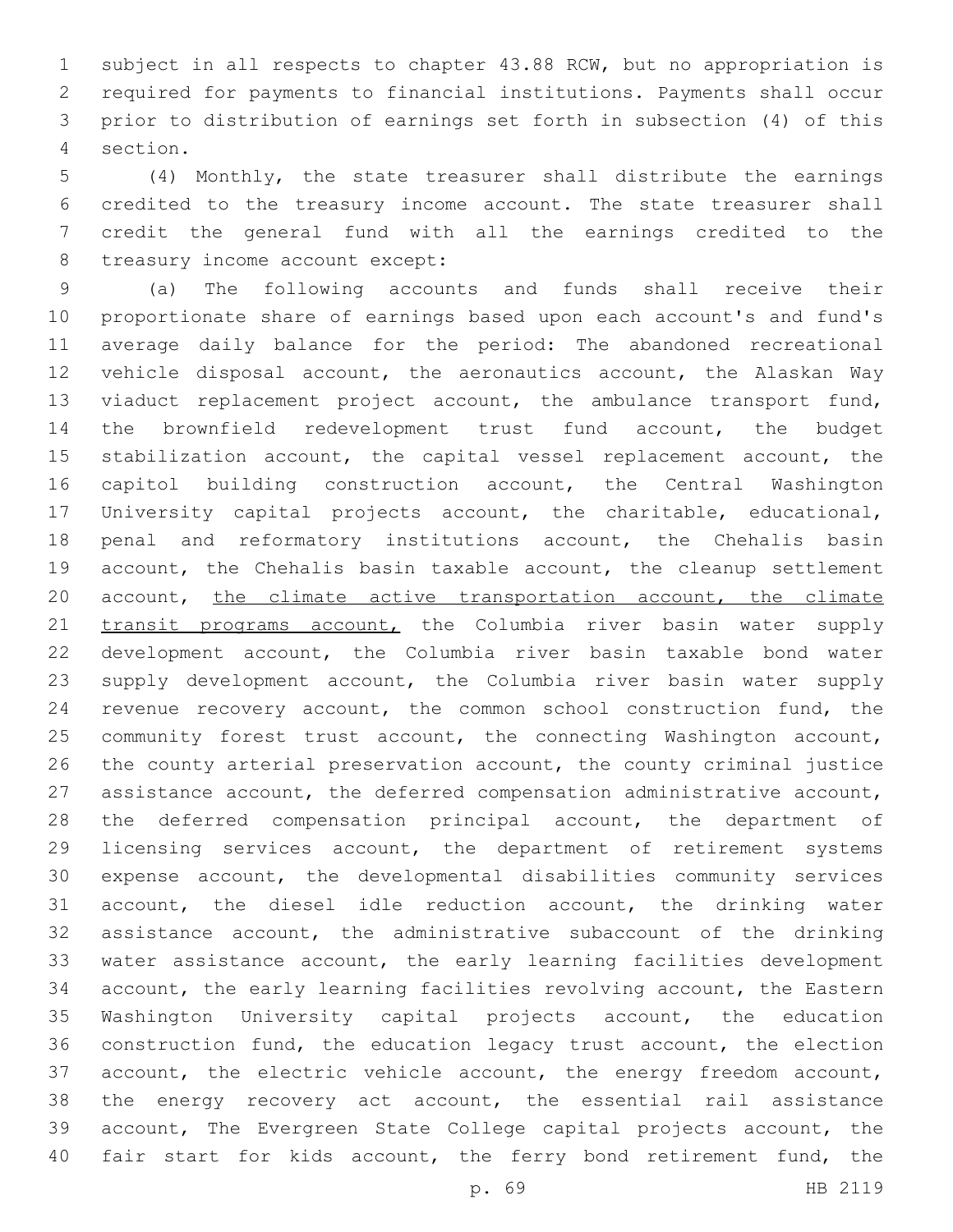fish, wildlife, and conservation account, the freight mobility investment account, the freight mobility multimodal account, the grade crossing protective fund, the public health services account, the state higher education construction account, the higher education construction account, the higher education retirement plan supplemental benefit fund, the highway bond retirement fund, the highway infrastructure account, the highway safety fund, the hospital safety net assessment fund, the Interstate 405 and state route number 167 express toll lanes account, the judges' retirement account, the judicial retirement administrative account, the judicial retirement principal account, the limited fish and wildlife account, the local leasehold excise tax account, the local real estate excise tax 13 account, the local sales and use tax account, the marine resources stewardship trust account, the medical aid account, the money- purchase retirement savings administrative account, the money- purchase retirement savings principal account, the motor vehicle 17 fund, the motorcycle safety education account, the move ahead WA 18 account, the move ahead WA flexible account, the multimodal transportation account, the multiuse roadway safety account, the municipal criminal justice assistance account, the oyster reserve land account, the pension funding stabilization account, the perpetual surveillance and maintenance account, the pilotage account, the pollution liability insurance agency underground storage tank revolving account, the public employees' retirement system plan 1 account, the public employees' retirement system combined plan 2 and plan 3 account, the public facilities construction loan revolving account, the public health supplemental account, the public works assistance account, the Puget Sound capital construction account, the Puget Sound ferry operations account, the Puget Sound Gateway facility account, the Puget Sound taxpayer accountability account, the real estate appraiser commission account, the recreational vehicle account, the regional mobility grant program account, the resource management cost account, the rural arterial trust account, the rural mobility grant program account, the rural Washington loan fund, the sexual assault prevention and response account, the site closure account, the skilled nursing facility safety net trust fund, the small city pavement and sidewalk account, the special category C account, the special wildlife account, the state investment board expense account, the state investment board commingled trust fund 40 accounts, the state patrol highway account, the state reclamation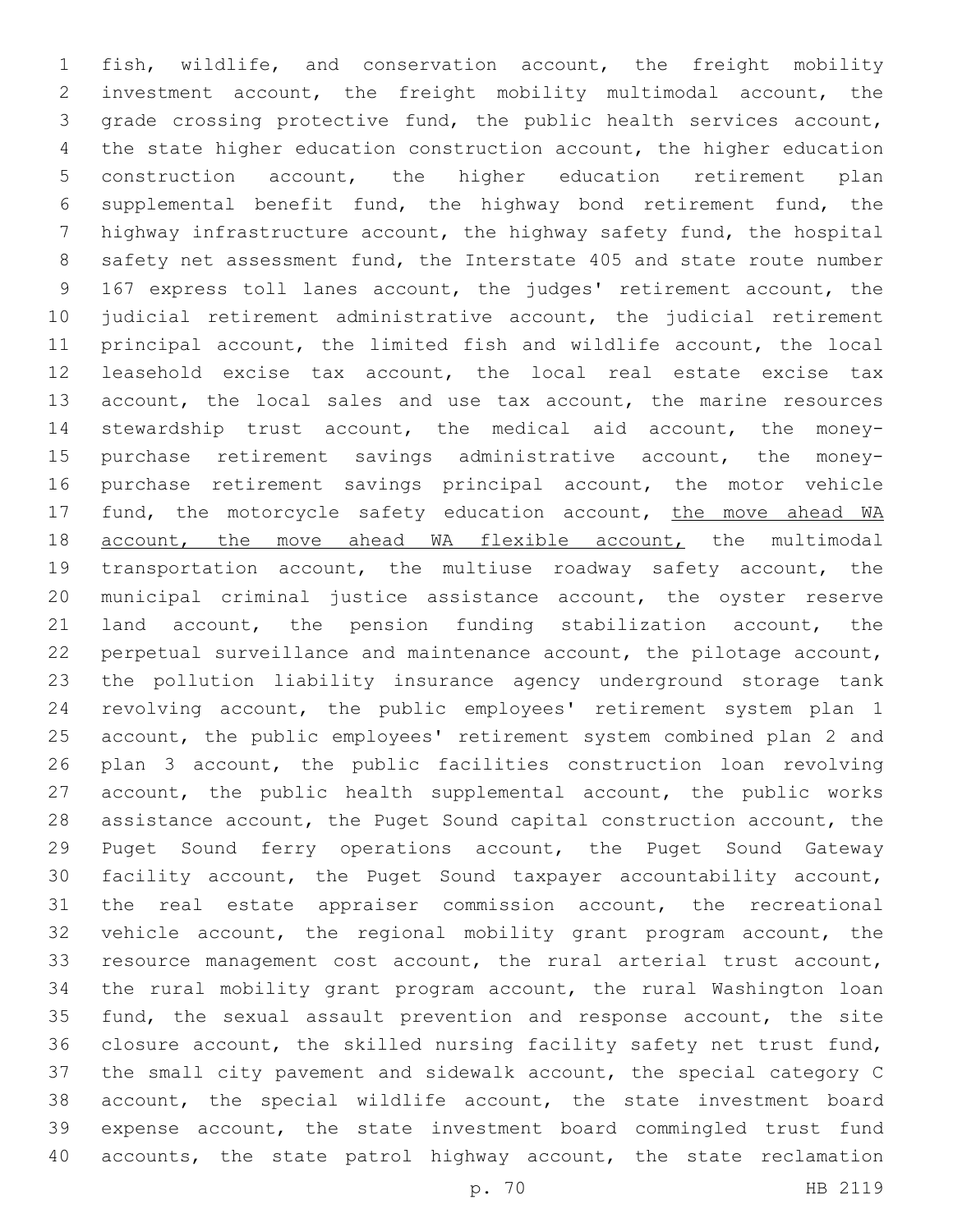revolving account, the state route number 520 civil penalties account, the state route number 520 corridor account, the statewide broadband account, the statewide tourism marketing account, the supplemental pension account, the Tacoma Narrows toll bridge account, the teachers' retirement system plan 1 account, the teachers' retirement system combined plan 2 and plan 3 account, the tobacco prevention and control account, the tobacco settlement account, the toll facility bond retirement account, the transportation 2003 account (nickel account), the transportation equipment fund, the transportation future funding program account, the transportation improvement account, the transportation improvement board bond retirement account, the transportation infrastructure account, the transportation partnership account, the traumatic brain injury 14 account, the University of Washington bond retirement fund, the University of Washington building account, the voluntary cleanup account, the volunteer firefighters' and reserve officers' relief and pension principal fund, the volunteer firefighters' and reserve officers' administrative fund, the vulnerable roadway user education account, the Washington judicial retirement system account, the Washington law enforcement officers' and firefighters' system plan 1 retirement account, the Washington law enforcement officers' and firefighters' system plan 2 retirement account, the Washington public safety employees' plan 2 retirement account, the Washington school employees' retirement system combined plan 2 and 3 account, the 25 Washington state patrol retirement account, the Washington State University building account, the Washington State University bond retirement fund, the water pollution control revolving administration 28 account, the water pollution control revolving fund, the Western Washington University capital projects account, the Yakima integrated plan implementation account, the Yakima integrated plan implementation revenue recovery account, and the Yakima integrated plan implementation taxable bond account. Earnings derived from investing balances of the agricultural permanent fund, the normal school permanent fund, the permanent common school fund, the scientific permanent fund, and the state university permanent fund shall be allocated to their respective beneficiary accounts.

 (b) Any state agency that has independent authority over accounts or funds not statutorily required to be held in the state treasury that deposits funds into a fund or account in the state treasury pursuant to an agreement with the office of the state treasurer shall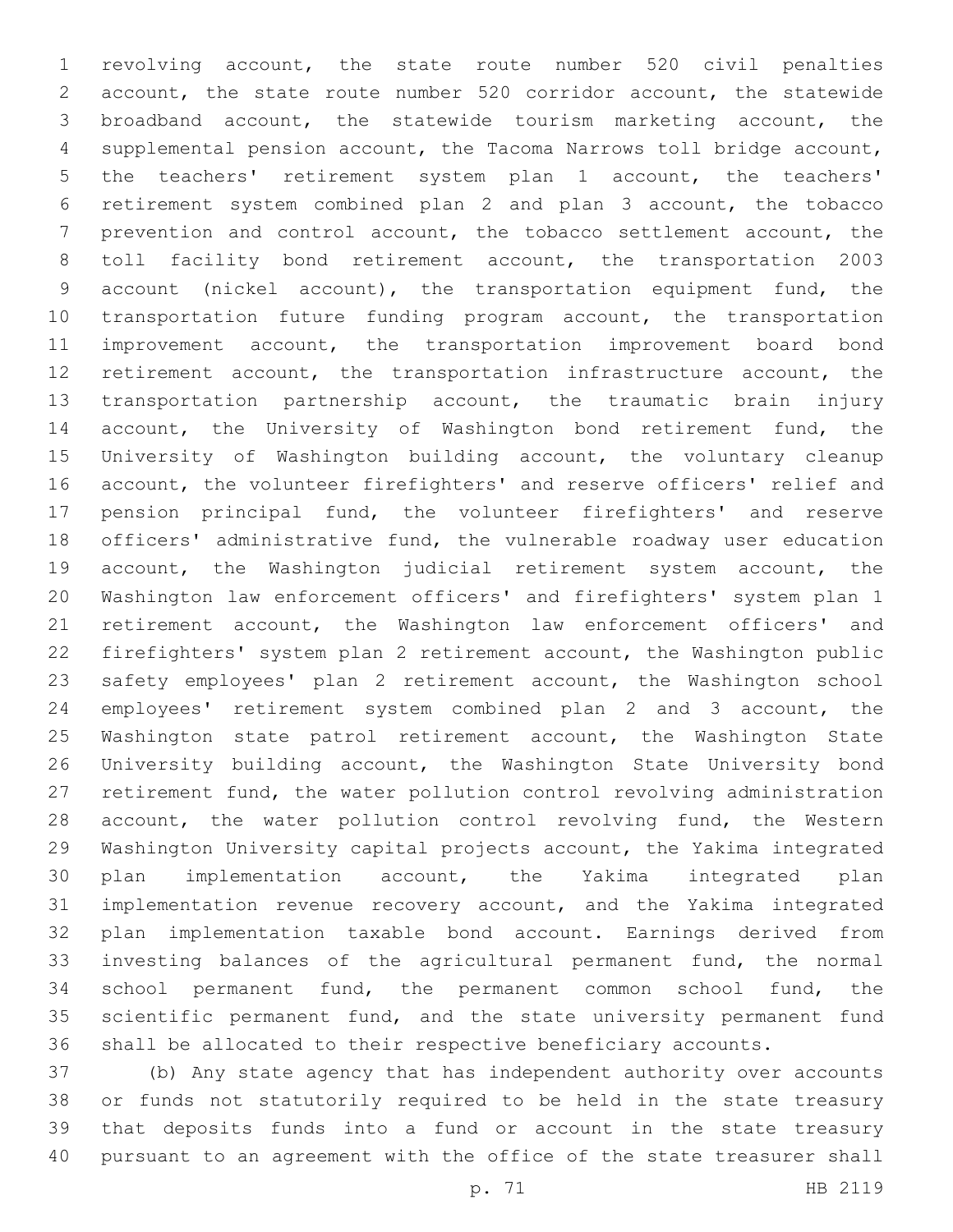receive its proportionate share of earnings based upon each account's 2 or fund's average daily balance for the period.

 (5) In conformance with Article II, section 37 of the state Constitution, no treasury accounts or funds shall be allocated earnings without the specific affirmative directive of this section.

 **Sec. 404.** RCW 43.84.092 and 2021 c 199 s 505 are each amended to 7 read as follows:

 (1) All earnings of investments of surplus balances in the state treasury shall be deposited to the treasury income account, which account is hereby established in the state treasury.

 (2) The treasury income account shall be utilized to pay or receive funds associated with federal programs as required by the federal cash management improvement act of 1990. The treasury income account is subject in all respects to chapter 43.88 RCW, but no appropriation is required for refunds or allocations of interest earnings required by the cash management improvement act. Refunds of interest to the federal treasury required under the cash management improvement act fall under RCW 43.88.180 and shall not require appropriation. The office of financial management shall determine the amounts due to or from the federal government pursuant to the cash management improvement act. The office of financial management may direct transfers of funds between accounts as deemed necessary to implement the provisions of the cash management improvement act, and this subsection. Refunds or allocations shall occur prior to the distributions of earnings set forth in subsection (4) of this 26 section.

 (3) Except for the provisions of RCW 43.84.160, the treasury income account may be utilized for the payment of purchased banking services on behalf of treasury funds including, but not limited to, depository, safekeeping, and disbursement functions for the state treasury and affected state agencies. The treasury income account is subject in all respects to chapter 43.88 RCW, but no appropriation is required for payments to financial institutions. Payments shall occur prior to distribution of earnings set forth in subsection (4) of this 35 section.

 (4) Monthly, the state treasurer shall distribute the earnings credited to the treasury income account. The state treasurer shall credit the general fund with all the earnings credited to the 39 treasury income account except: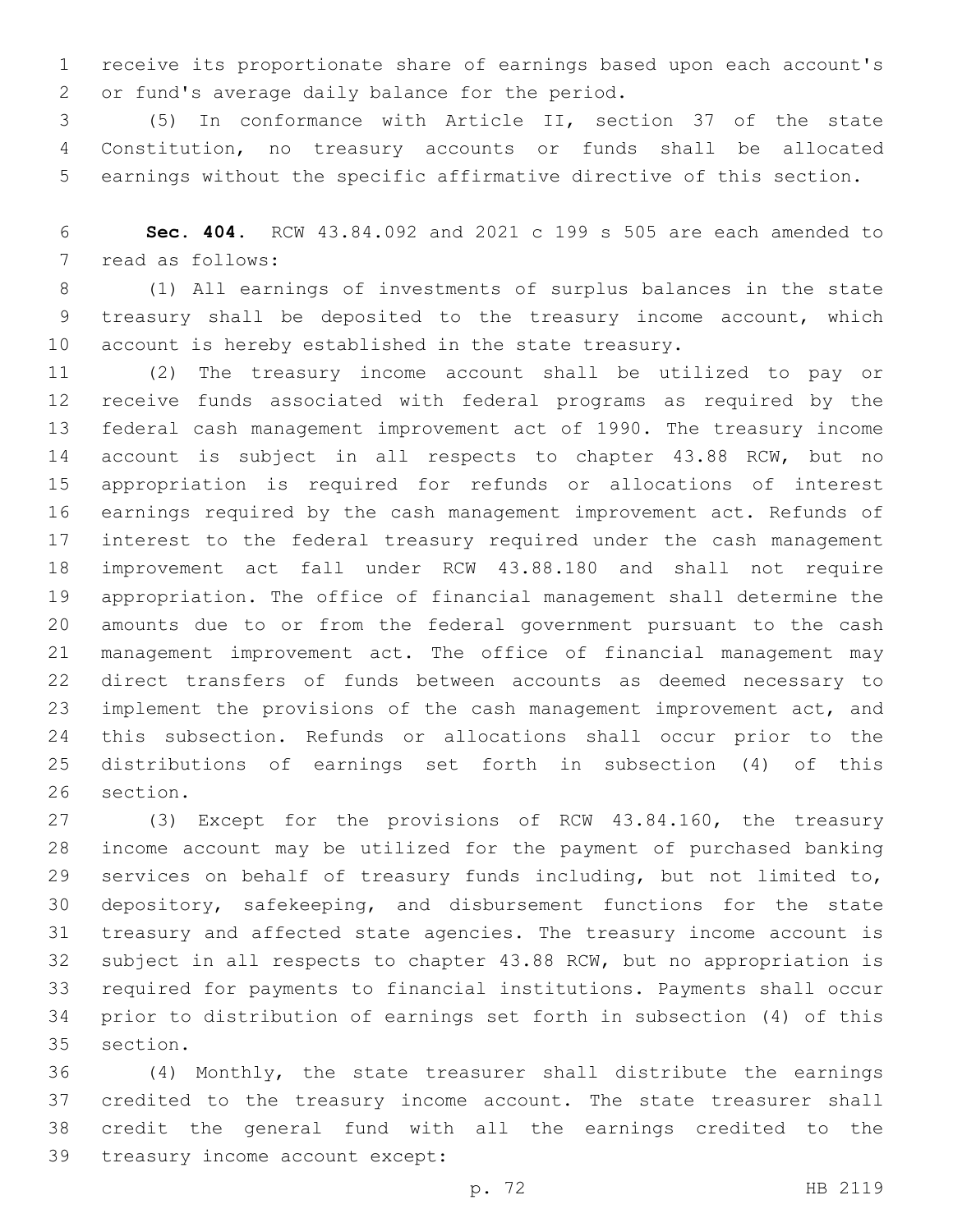(a) The following accounts and funds shall receive their proportionate share of earnings based upon each account's and fund's average daily balance for the period: The abandoned recreational vehicle disposal account, the aeronautics account, the Alaskan Way viaduct replacement project account, the brownfield redevelopment trust fund account, the budget stabilization account, the capital vessel replacement account, the capitol building construction account, the Central Washington University capital projects account, the charitable, educational, penal and reformatory institutions account, the Chehalis basin account, the Chehalis basin taxable 11 account, the cleanup settlement account, the climate active 12 transportation account, the climate transit programs account, the Columbia river basin water supply development account, the Columbia river basin taxable bond water supply development account, the 15 Columbia river basin water supply revenue recovery account, the common school construction fund, the community forest trust account, the connecting Washington account, the county arterial preservation account, the county criminal justice assistance account, the deferred compensation administrative account, the deferred compensation principal account, the department of licensing services account, the department of retirement systems expense account, the developmental disabilities community services account, the diesel idle reduction account, the drinking water assistance account, the administrative subaccount of the drinking water assistance account, the early learning facilities development account, the early learning facilities revolving account, the Eastern Washington University 27 capital projects account, the education construction fund, the 28 education legacy trust account, the election account, the electric vehicle account, the energy freedom account, the energy recovery act account, the essential rail assistance account, The Evergreen State College capital projects account, the fair start for kids account, the ferry bond retirement fund, the fish, wildlife, and conservation account, the freight mobility investment account, the freight mobility multimodal account, the grade crossing protective fund, the 35 public health services account, the state higher education construction account, the higher education construction account, the higher education retirement plan supplemental benefit fund, the highway bond retirement fund, the highway infrastructure account, the highway safety fund, the hospital safety net assessment fund, the Interstate 405 and state route number 167 express toll lanes account,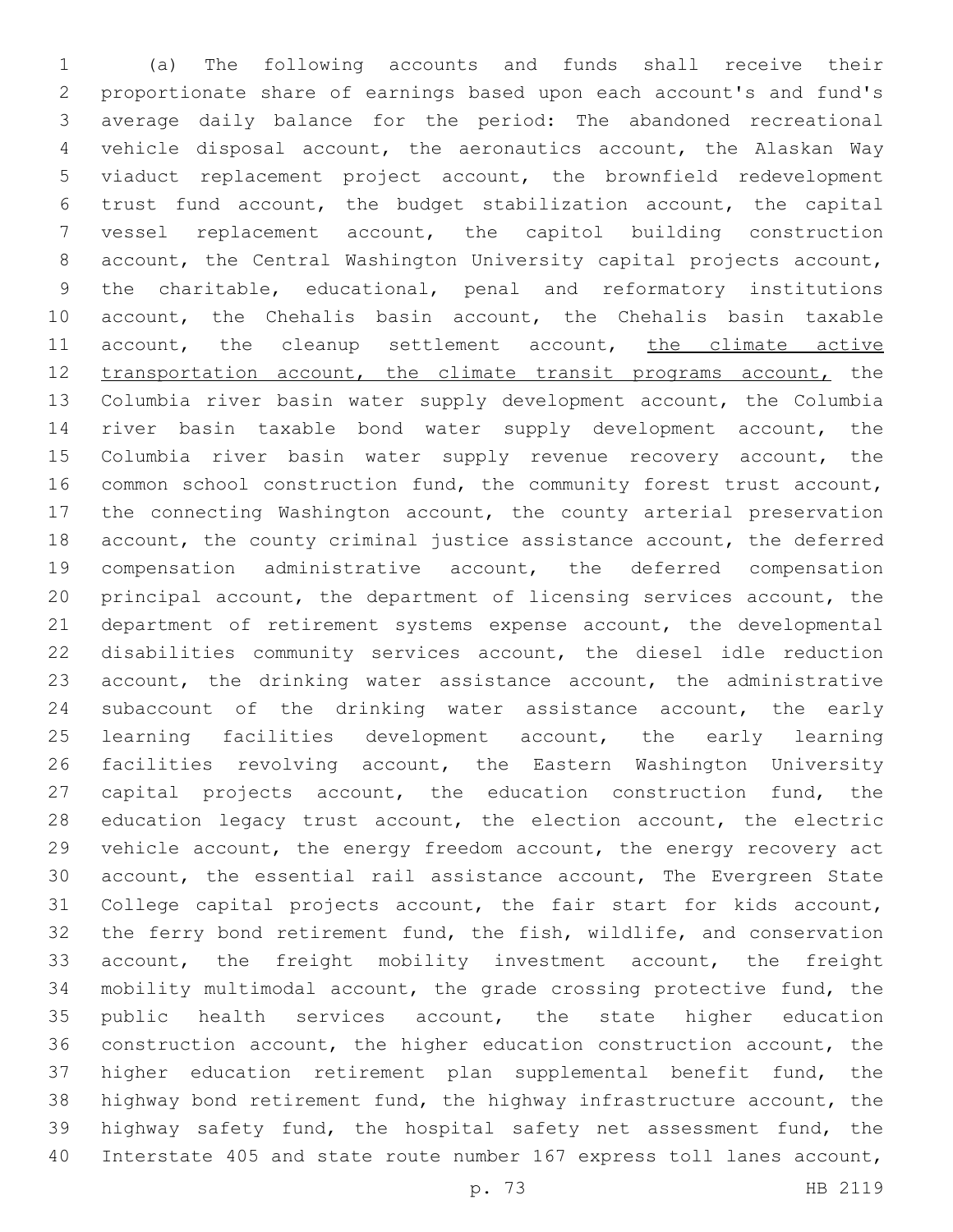the judges' retirement account, the judicial retirement administrative account, the judicial retirement principal account, the limited fish and wildlife account, the local leasehold excise tax account, the local real estate excise tax account, the local sales and use tax account, the marine resources stewardship trust account, the medical aid account, the money-purchase retirement savings administrative account, the money-purchase retirement savings principal account, the motor vehicle fund, the motorcycle safety education account, the move ahead WA account, the move ahead WA 10 flexible account, the multimodal transportation account, the multiuse roadway safety account, the municipal criminal justice assistance account, the oyster reserve land account, the pension funding stabilization account, the perpetual surveillance and maintenance account, the pilotage account, the pollution liability insurance agency underground storage tank revolving account, the public employees' retirement system plan 1 account, the public employees' retirement system combined plan 2 and plan 3 account, the public 18 facilities construction loan revolving account, the public health supplemental account, the public works assistance account, the Puget Sound capital construction account, the Puget Sound ferry operations account, the Puget Sound Gateway facility account, the Puget Sound taxpayer accountability account, the real estate appraiser commission account, the recreational vehicle account, the regional mobility grant program account, the resource management cost account, the rural arterial trust account, the rural mobility grant program account, the rural Washington loan fund, the sexual assault prevention and response account, the site closure account, the skilled nursing facility safety net trust fund, the small city pavement and sidewalk account, the special category C account, the special wildlife account, the state investment board expense account, the state investment board commingled trust fund accounts, the state patrol highway account, the state reclamation revolving account, the state route number 520 civil penalties account, the state route number 520 corridor account, the statewide broadband account, the statewide tourism marketing account, the supplemental pension account, the Tacoma Narrows toll bridge account, the teachers' retirement system plan 1 account, the teachers' retirement system combined plan 2 and plan 3 account, the tobacco prevention and control account, the tobacco settlement account, the toll facility bond retirement account, the transportation 2003 account (nickel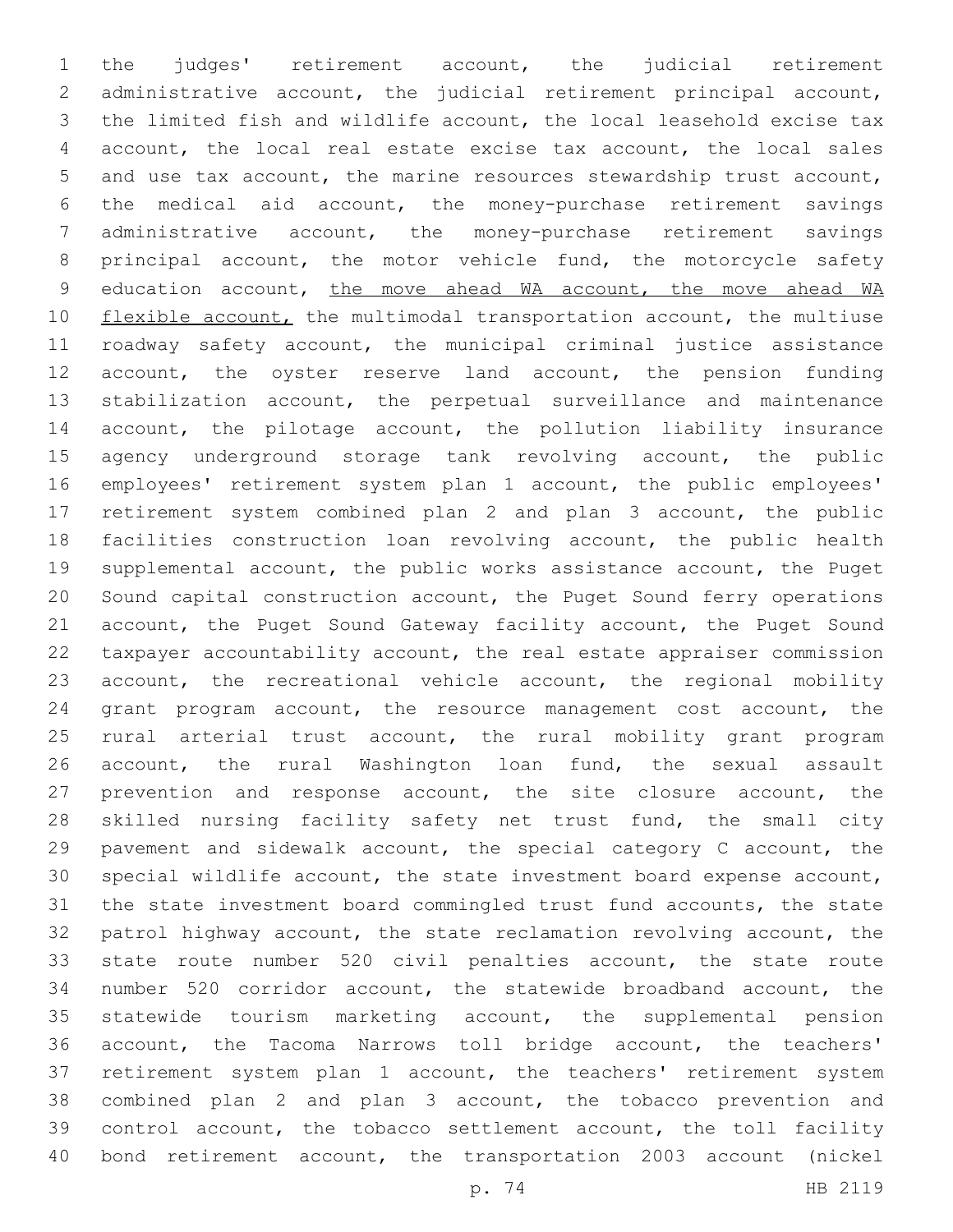account), the transportation equipment fund, the transportation future funding program account, the transportation improvement account, the transportation improvement board bond retirement account, the transportation infrastructure account, the transportation partnership account, the traumatic brain injury account, the University of Washington bond retirement fund, the University of Washington building account, the voluntary cleanup account, the volunteer firefighters' and reserve officers' relief and pension principal fund, the volunteer firefighters' and reserve officers' administrative fund, the vulnerable roadway user education 11 account, the Washington judicial retirement system account, the Washington law enforcement officers' and firefighters' system plan 1 retirement account, the Washington law enforcement officers' and firefighters' system plan 2 retirement account, the Washington public safety employees' plan 2 retirement account, the Washington school employees' retirement system combined plan 2 and 3 account, the Washington state patrol retirement account, the Washington State University building account, the Washington State University bond retirement fund, the water pollution control revolving administration account, the water pollution control revolving fund, the Western Washington University capital projects account, the Yakima integrated plan implementation account, the Yakima integrated plan implementation revenue recovery account, and the Yakima integrated plan implementation taxable bond account. Earnings derived from investing balances of the agricultural permanent fund, the normal school permanent fund, the permanent common school fund, the scientific permanent fund, and the state university permanent fund shall be allocated to their respective beneficiary accounts.

 (b) Any state agency that has independent authority over accounts or funds not statutorily required to be held in the state treasury that deposits funds into a fund or account in the state treasury pursuant to an agreement with the office of the state treasurer shall receive its proportionate share of earnings based upon each account's 34 or fund's average daily balance for the period.

 (5) In conformance with Article II, section 37 of the state Constitution, no treasury accounts or funds shall be allocated earnings without the specific affirmative directive of this section.

 **Sec. 405.** RCW 82.47.020 and 1991 c 173 s 1 are each amended to 39 read as follows: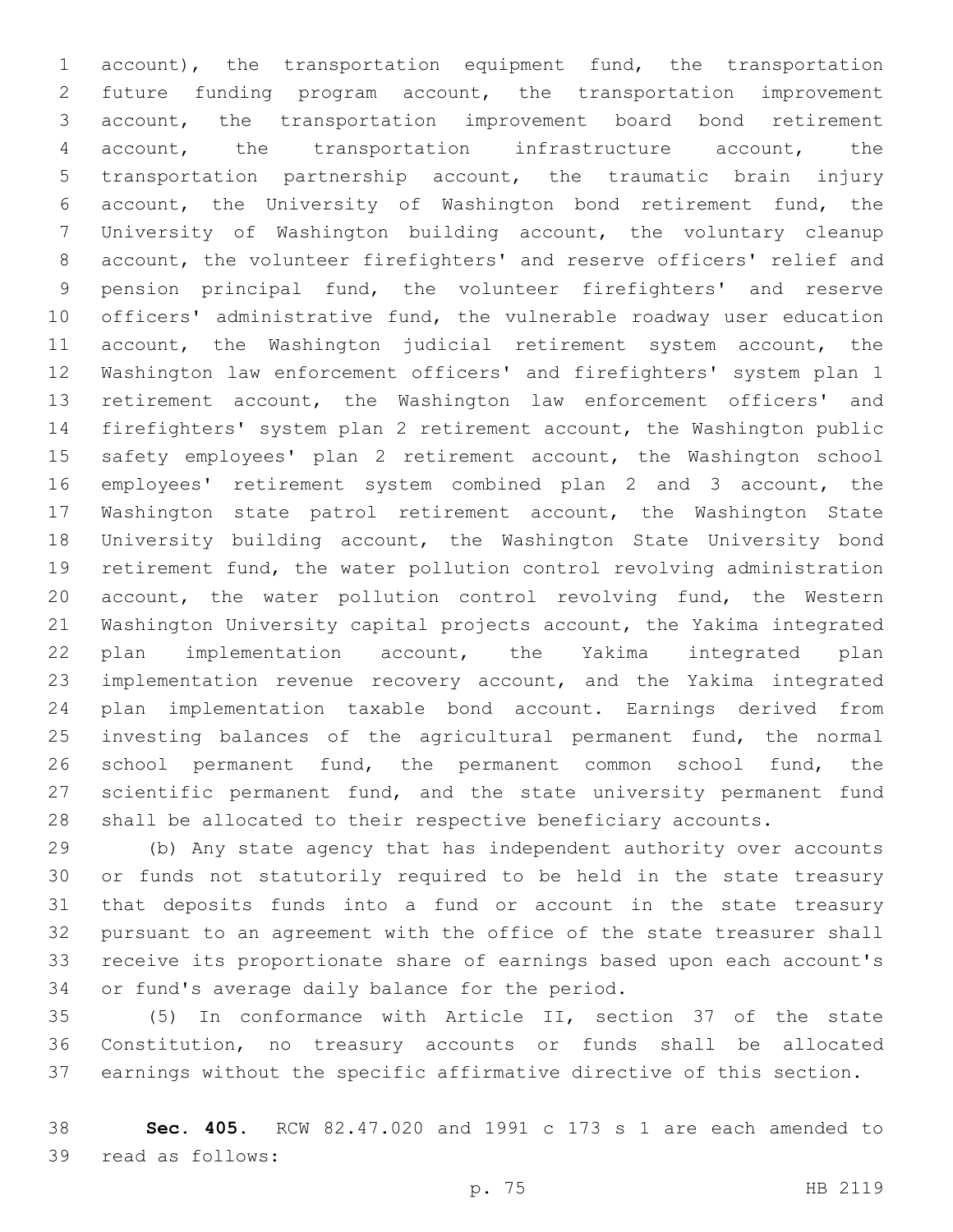(1) The legislative authority of a border area jurisdiction may, by resolution for the purposes authorized in this chapter and by approval of a majority of the registered voters of the jurisdiction voting on the proposition at a general or special election, fix and impose an excise tax on the retail sale of motor vehicle fuel and special fuel within the jurisdiction. An election held under this 7 section must be held not more than  $((\text{true+ve}))$  12 months before the date on which the proposed tax is to be levied. The ballot setting 9 forth the proposition ((shall)) must state the tax rate that is 10 proposed. The rate of such tax ((shall be in increments of one-tenth 11 of a cent per gallon and shall)) may not exceed ((one cent)) two cents per gallon for ballot propositions submitted in calendar year 13 2022. For ballot propositions submitted after calendar year 2022, this two cents per gallon maximum tax rate may be adjusted to reflect 15 the percentage change in the implicit price deflator for personal consumption expenditures for the United States as published by the 17 bureau of economic analysis of the federal department of commerce, for the period of time between calendar year 2022 and when the tax is 19 placed on the ballot for voter approval.

 (2) The tax imposed in this section shall be collected and paid to the jurisdiction but once in respect to any motor vehicle fuel or special fuel. This tax shall be in addition to any other tax 23 authorized or imposed by law.

 (3) For purposes of this chapter, the term "border area 25 jurisdictions" means all cities and towns within  $($ ( $t$ en))  $\underline{10}$  miles of an international border crossing and any transportation benefit district established under RCW 36.73.020 which has within its 28 boundaries an international border crossing.

 **Sec. 406.** RCW 35.21.870 and 2014 c 216 s 306 are each amended to 30 read as follows:

 (1) No city or town may impose a tax on the privilege of conducting an electrical energy, natural gas, steam energy, or telephone business at a rate which exceeds six percent unless the rate is first approved by a majority of the voters of the city or town voting on such a proposition, except as allowed under subsection 36 (5) of this section.

 (2)(a) If a city or town is imposing a rate of tax under subsection (1) of this section in excess of six percent on April 20, 1982, the city or town must decrease the rate to a rate of six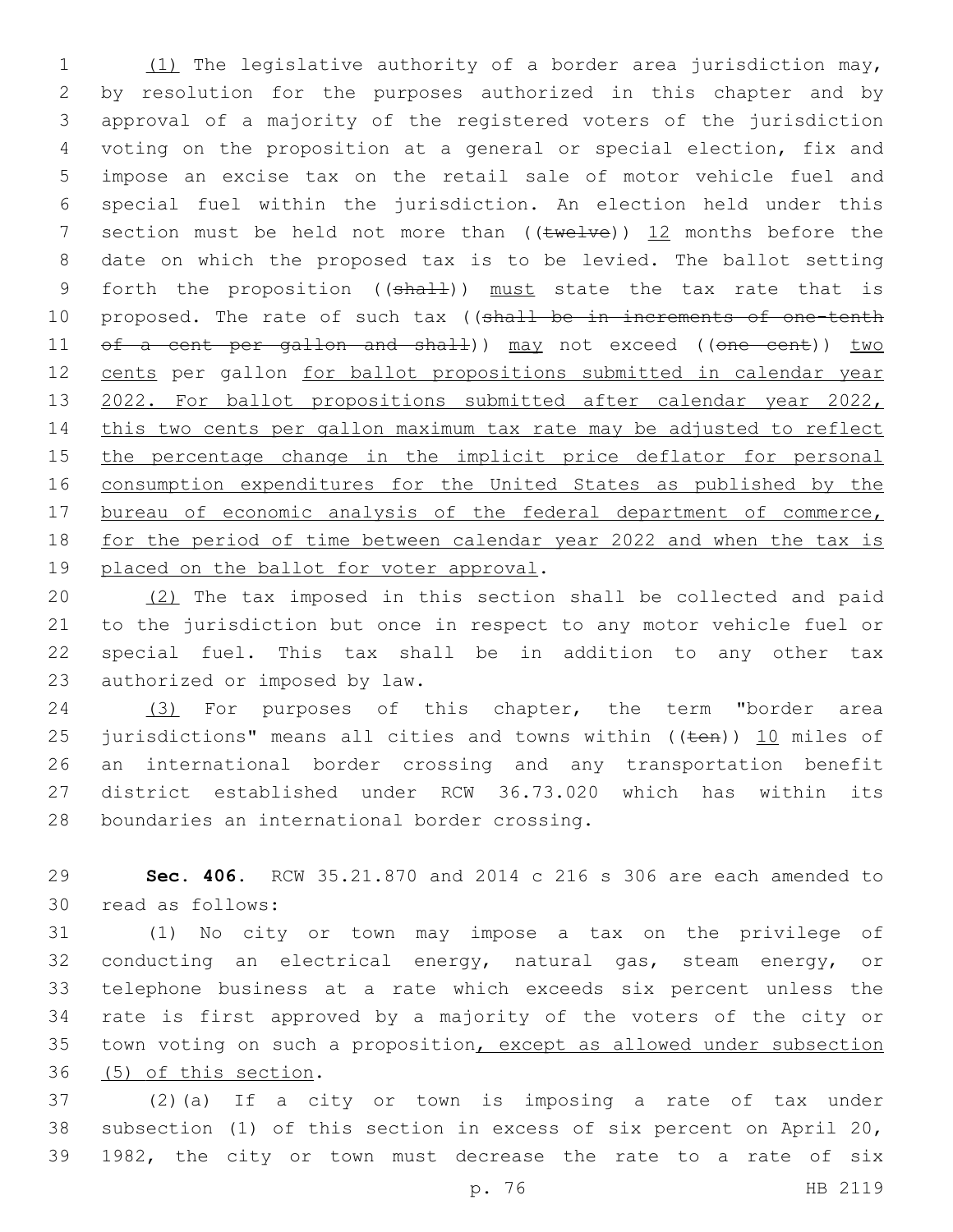percent or less by reducing the rate each year on or before November 1st by ordinances to be effective on January 1st of the succeeding year, by an amount equal to one-tenth the difference between the tax 4 rate on April 20, 1982, and six percent.

 (b) Nothing in this subsection prohibits a city or town from reducing its rates by amounts greater than the amounts required in 7 this subsection.

 (3) Voter approved rate increases under subsection (1) of this section may not be included in the computations under this 10 subsection.

 (4) No city or town may impose a tax on the privilege of conducting a natural gas business with respect to sales that are exempt from the tax imposed under chapter 82.16 RCW as provided in RCW 82.16.310 at a rate higher than its business and occupation tax 15 rate on the sale of tangible personal property or, if the city or town does not impose a business and occupation tax on the sale of tangible personal property, at a rate greater than .002.

 (5)(a) A city or town may impose a tax of up to two percent, which may be in addition to the amount imposed pursuant to subsection (1) of this section, on the privilege of conducting a natural gas, 21 steam energy, or telephone business.

 (b) The proceeds of any tax imposed pursuant to this subsection (5) must be used exclusively for transportation improvements, which must be contained in the transportation plan of the state, a regional 25 transportation planning organization, city, or county. A project may include, but is not limited to, investment in new or existing highways of statewide significance, principal arterials of regional 28 significance, high capacity transportation, public transportation, and other transportation projects and programs of regional or statewide significance including transportation demand management. 31 Projects may also include, but are not limited to, the operation, preservation, and maintenance of these facilities or programs.

 **Sec. 407.** RCW 36.73.065 and 2015 3rd sp.s. c 44 s 309 are each 34 amended to read as follows:

 (1) Except as provided in subsection (4) of this section, taxes, fees, charges, and tolls may not be imposed by a district without approval of a majority of the voters in the district voting on a proposition at a general or special election. The proposition must include a specific description of: (a) The transportation improvement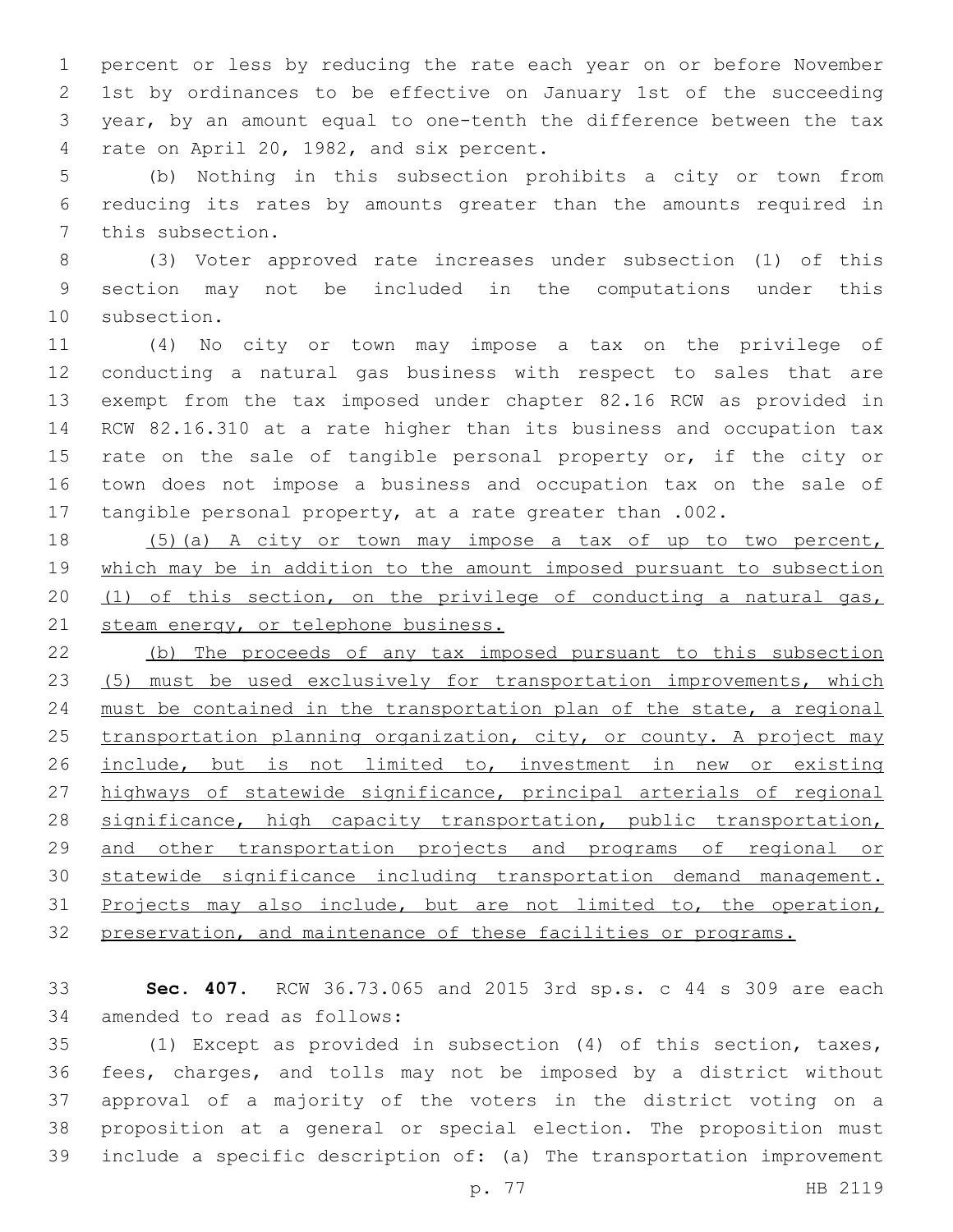or improvements proposed by the district; (b) any rebate program proposed to be established under RCW 36.73.067; and (c) the proposed taxes, fees, charges, and the range of tolls imposed by the district to raise revenue to fund the improvement or improvements or rebate 5 program, as applicable.

6 (2) Voter approval under this section must be accorded 7 substantial weight regarding the validity of a transportation 8 improvement as defined in RCW 36.73.015.

 (3) A district may not increase any taxes, fees, charges, or range of tolls imposed or change a rebate program under this chapter once the taxes, fees, charges, tolls, or rebate program takes effect, 12 except:

13 (a) If authorized by the district voters pursuant to RCW 14 36.73.160;

15 (b) With respect to a change in a rebate program, a material 16 change policy adopted pursuant to RCW 36.73.160 is followed and the 17 change does not reduce the percentage level or rebate amount;

18 (c) For up to ((forty dollars)) \$40 of the vehicle fee authorized 19 in RCW 82.80.140 by the governing board of the district if a vehicle 20 fee of  $((\text{twenty dollars}))$  \$20 has been imposed for at least  $((\text{twenty-})$ 21  $four)$ ) 24 months;  $((or)$ 

22 (d) For up to  $(\text{fifty dollars})$  \$50 of the vehicle fee authorized 23 in RCW 82.80.140 by the governing board of the district if a vehicle 24 fee of ((forty dollars)) \$40 has been imposed for at least ((twenty- $25$   $four)$ )  $24$  months and a district has met the requirements of 26 subsection (6) of this section; or

27 (e) For up to three-tenths of one percent of the selling price, 28 in the case of a sales tax, or value of the article used, in the case 29 of a use tax, pursuant to the sales and use tax authorized in RCW 82.14.0455.30

 (4)(a) A district that includes all the territory within the boundaries of the jurisdiction, or jurisdictions, establishing the district may impose by a majority vote of the governing board of the 34 district the following fees, taxes, and charges:

35 (i) Up to ((twenty dollars)) \$20 of the vehicle fee authorized in 36 RCW 82.80.140;

37 (ii) Up to ((<del>forty dollars</del>)) \$40 of the vehicle fee authorized in 38 RCW 82.80.140 if a vehicle fee of  $((\text{twenty dollars}))$  \$20 has been 39 imposed for at least (( $t$ wenty-four)) 24 months;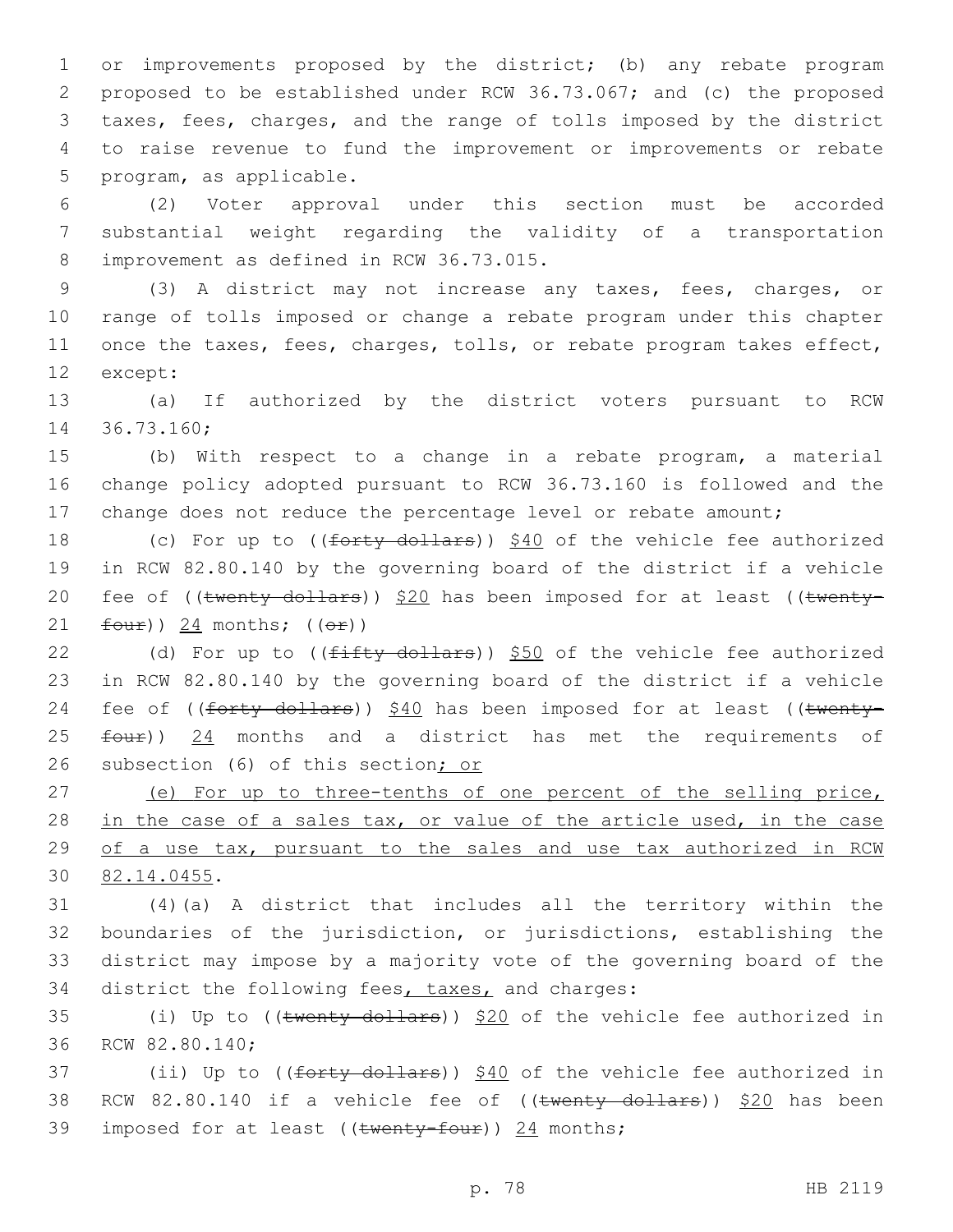1 (iii) Up to ((fifty dollars)) \$50 of the vehicle fee authorized 2 in RCW 82.80.140 if a vehicle fee of forty dollars has been imposed 3 for at least (( $t$ wenty-four))  $24$  months and a district has met the 4 requirements of subsection (6) of this section; (( $\Theta$ ))

5 (iv) A fee or charge in accordance with RCW 36.73.120; or

6 (v) Up to one-tenth of one percent of the sales and use tax in 7 accordance with RCW 82.14.0455.

 (b) The vehicle fee authorized in (a) of this subsection may only be imposed for a passenger-only ferry transportation improvement if the vehicle fee is first approved by a majority of the voters within 11 the jurisdiction of the district.

12 (c)(i) A district solely comprised of a city or cities may not 13 impose the fees or charges identified in (a) of this subsection 14 within ((one hundred eighty)) 180 days after July 22, 2007, unless 15 the county in which the city or cities reside, by resolution, 16 declares that it will not impose the fees or charges identified in 17 (a) of this subsection within the ((one hundred eighty-day)) 180-day 18 period; or

 (ii) A district solely comprised of a city or cities identified in RCW 36.73.020(6)(b) may not impose the fees or charges until after May 22, 2008, unless the county in which the city or cities reside, by resolution, declares that it will not impose the fees or charges identified in (a) of this subsection through May 22, 2008.

24 (5) If the interlocal agreement in RCW 82.80.140(2)(a) cannot be 25 reached, a district that includes only the unincorporated territory 26 of a county may impose by a majority vote of the governing body of 27 the district up to: (a) ( $(\text{Twenty dollars})$ )  $$20$  of the vehicle fee 28 authorized in RCW 82.80.140, (b) ((forty dollars)) \$40 of the vehicle 29 fee authorized in RCW 82.80.140 if a fee of ((twenty dollars)) \$20 30 has been imposed for at least  $((\text{twenty-four}))$  24 months, or (c) 31 ((fifty dollars)) \$50 of the vehicle fee authorized in RCW 82.80.140 32 if a vehicle fee of  $((forty - dollars))$  \$40 has been imposed for at 33 least ((twenty-four)) 24 months and a district has met the 34 requirements of subsection (6) of this section.

 (6) If a district intends to impose a vehicle fee of more than 36 ((forty dollars)) \$40 by a majority vote of the governing body of the district, the governing body must publish notice of this intention, in one or more newspapers of general circulation within the district, by April 1st of the year in which the vehicle fee is to be imposed. 40 If within ((ninety)) 90 days of the date of publication a petition is

p. 79 HB 2119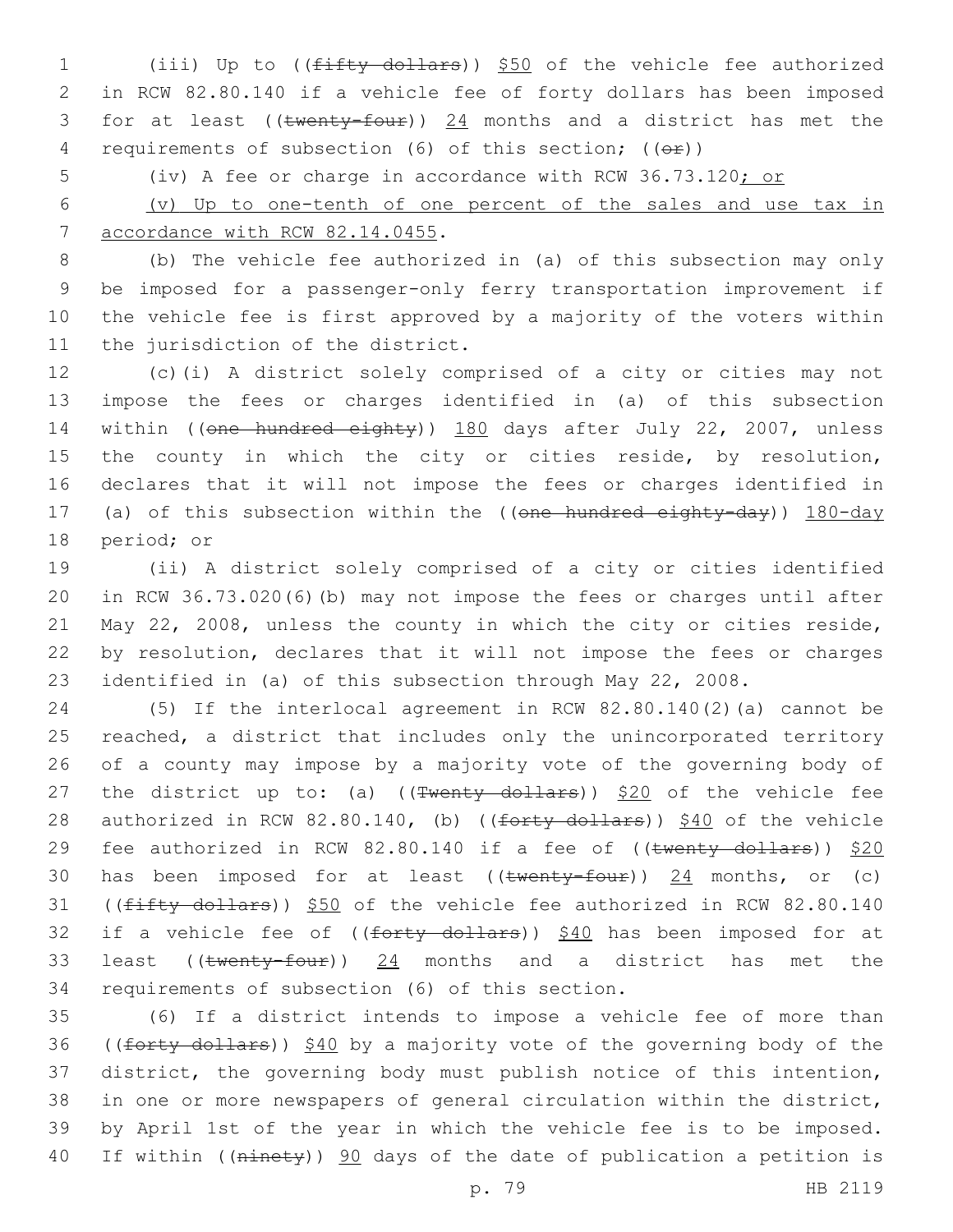filed with the county auditor containing the signatures of eight percent of the number of voters registered and voting in the district for the office of the governor at the last preceding gubernatorial election, the county auditor must canvass the signatures in the same manner as prescribed in RCW 29A.72.230 and certify their sufficiency to the governing body within two weeks. The proposition to impose the vehicle fee must then be submitted to the voters of the district at a special election, called for this purpose, no later than the date on which a primary election would be held under RCW 29A.04.311. The vehicle fee may then be imposed only if approved by a majority of the 11 voters of the district voting on the proposition.

 **Sec. 408.** RCW 82.14.0455 and 2010 c 105 s 3 are each amended to 13 read as follows:

 (1) Subject to the provisions in RCW 36.73.065, a transportation benefit district under chapter 36.73 RCW may fix and impose a sales and use tax in accordance with the terms of this chapter. The tax authorized in this section is in addition to any other taxes authorized by law and shall be collected from those persons who are taxable by the state under chapters 82.08 and 82.12 RCW upon the occurrence of any taxable event within the boundaries of the 21 district. The rate of tax shall not exceed ((two-tenths)) three-22 tenths of one percent of the selling price in the case of a sales tax, or value of the article used, in the case of a use tax. Except as provided in subsection (2) of this section, the tax may not be 25 imposed for a period exceeding  $((\text{ten}))$  10 years. This tax, if not imposed under the conditions of subsection (2) of this section, may 27 be extended for a period not exceeding  $((\text{ten}))$  10 years with an 28 affirmative vote of the voters voting at the election or a majority 29 vote of the governing board of the district. The governing board of the district may only fix, impose, or extend a sales and use tax of up to one-tenth of one percent of the selling price in the case of a 32 sales tax, or value of the article used, in the case of a use tax.

 (2) The voter-approved sales tax initially imposed under this section after July 1, 2010, may be imposed for a period exceeding 35 (( $t_{en}$ )) 10 years if the moneys received under this section are dedicated for the repayment of indebtedness incurred in accordance 37 with the requirements of chapter 36.73 RCW.

 (3) Money received from the tax imposed under this section must be spent in accordance with the requirements of chapter 36.73 RCW.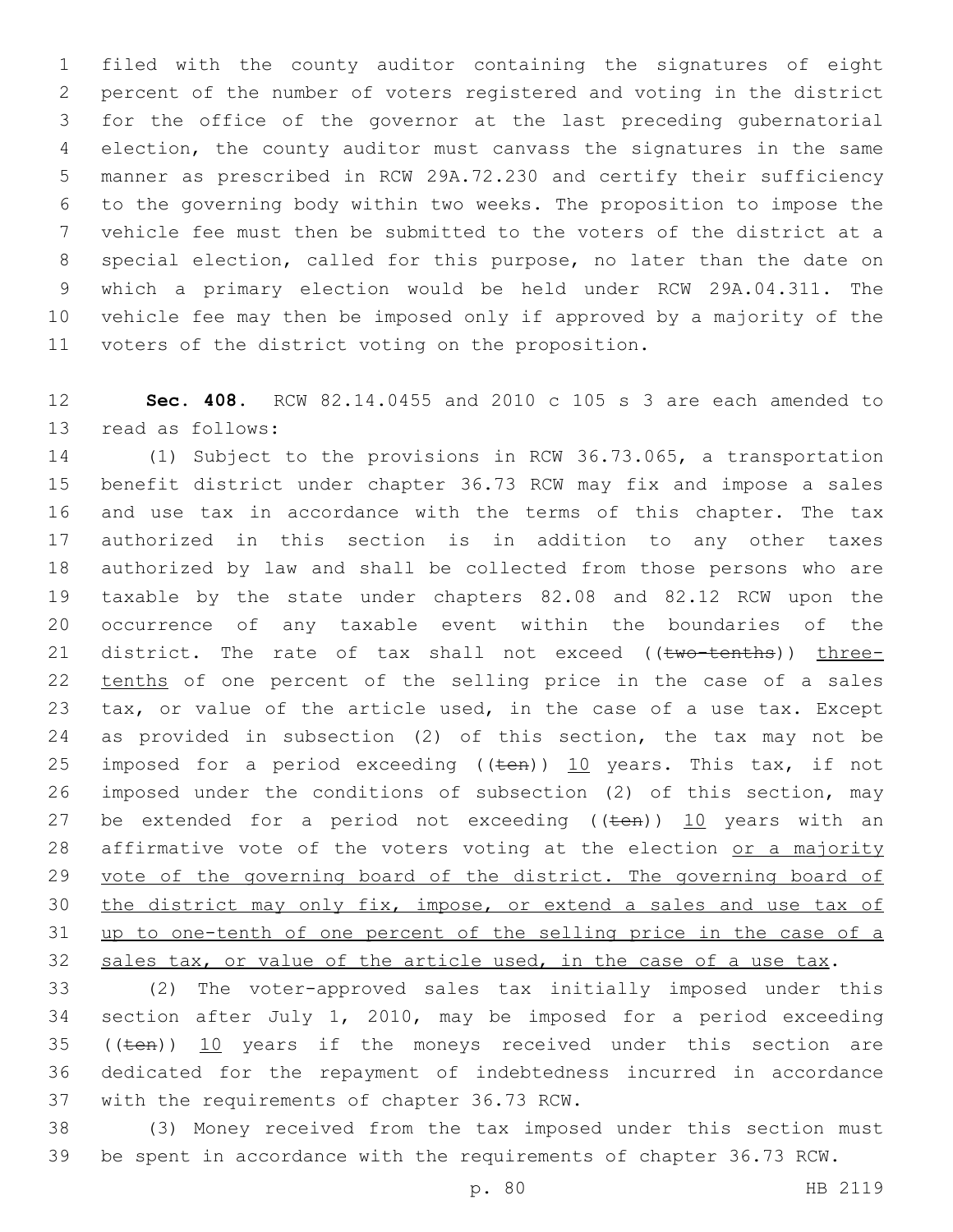NEW SECTION. **Sec. 409.** A new section is added to chapter 2 70A.535 RCW to read as follows:

 (1) The department shall adopt rules that establish standards that reduce carbon intensity in transportation fuels used in Washington. The standards established by the rules must be based on the carbon intensity of gasoline and gasoline substitutes and the carbon intensity of diesel and diesel substitutes. The standards:

 (a) Must reduce the overall, aggregate carbon intensity of 9 transportation fuels used in Washington;

 (b) May only require carbon intensity reductions at the aggregate level of all transportation fuels and may not require a reduction in carbon intensity to be achieved by any individual type of 13 transportation fuel;

 (c) Must assign a compliance obligation to fuels whose carbon intensity exceeds the standards adopted by the department, consistent 16 with the requirements of RCW 70A.535.030; and

 (d) Must assign credits that can be used to satisfy or offset compliance obligations to fuels whose carbon intensity is below the standards adopted by the department and that elect to participate in the program, consistent with the requirements of RCW 70A.535.030.

 (2) The clean fuels program adopted by the department must be 22 designed such that:

 (a) Regulated parties generate deficits and may reconcile the deficits, and thus comply with the clean fuels program standards for 25 a compliance period, by obtaining and retiring credits;

 (b) Regulated parties and credit generators may generate credits 27 for fuels used as substitutes or alternatives for gasoline or diesel;

 (c) Regulated parties, credit generators, and credit aggregators 29 shall have opportunities to trade credits; and

 (d) Regulated parties shall be allowed to carry over to the next compliance period a small deficit without penalty.

 (3) The department shall, throughout a compliance period, regularly monitor the availability of fuels needed for compliance 34 with the clean fuels program.

 (4)(a) Under the clean fuels program, the department shall monthly calculate the volume-weighted average price of credits and, no later than the last day of the month immediately following the month for which the calculation is completed, post the formula and the nonaggregated data the department used for the calculation and the results of the calculation on the department's website.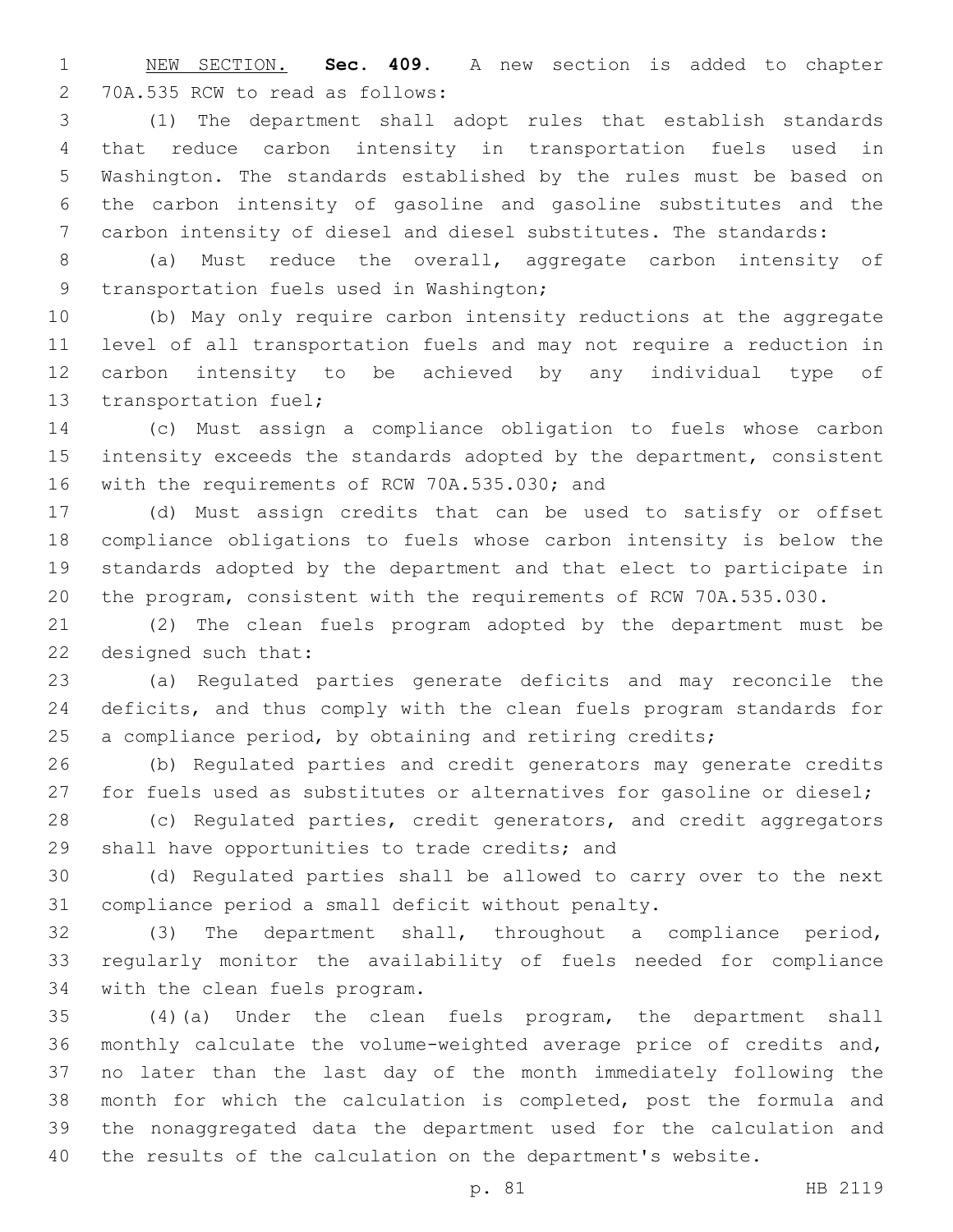(b) In completing the calculation required by this subsection, the department may exclude from the data set credit transfers without a price or other credit transfers made for a price that falls two standard deviations outside of the mean credit price for the month. Data posted on the department's website under this section may not include any individually identifiable information or information that 7 would constitute a trade secret.

 (5)(a) Except as provided in this section, the rules adopted under this section must reduce the greenhouse gas emissions attributable to each unit of the fuels to 20 percent below 2017 11 levels by 2038 based on the following schedule:

(i) No more than 0.5 percent each year in 2023 and 2024;

 (ii) No more than an additional one percent each year beginning 14 in 2025 through 2027;

 (iii) No more than an additional 1.5 percent each year beginning 16 in 2028 through 2031; and

17 (iv) No change in 2032 and 2033.

 (b) The rules must establish a start date for the clean fuels 19 program of no later than January 1, 2023.

 (6) Beginning with the program year beginning in calendar year 2028, the department may not increase the carbon intensity reductions required by the applicable clean fuels program standard adopted by the department under subsection (5) of this section beyond a 10 percent reduction in carbon intensity until the department 25 demonstrates that the following have occurred:

 (a) At least a 15 percent net increase in the volume of in-state liquid biofuel production and the use of feedstocks grown or produced 28 within the state relative to the start of the program; and

 (b) At least one new or expanded biofuel production facility representing an increase in production capacity or producing, in total, in excess of 60,000,000 gallons of biofuels per year has or have received after July 1, 2021, all necessary siting, operating, and environmental permits post all timely and applicable appeals. As part of the threshold of 60,000,000 gallons of biofuel under this subsection, at least one new facility producing at least 10,000,000 gallons per year must have received all necessary siting, operating, and environmental permits. Timely and applicable appeals must be 38 determined by the attorney general's office.

 (7) Beginning with the program year beginning in calendar year 2031, the department may not increase the carbon intensity reductions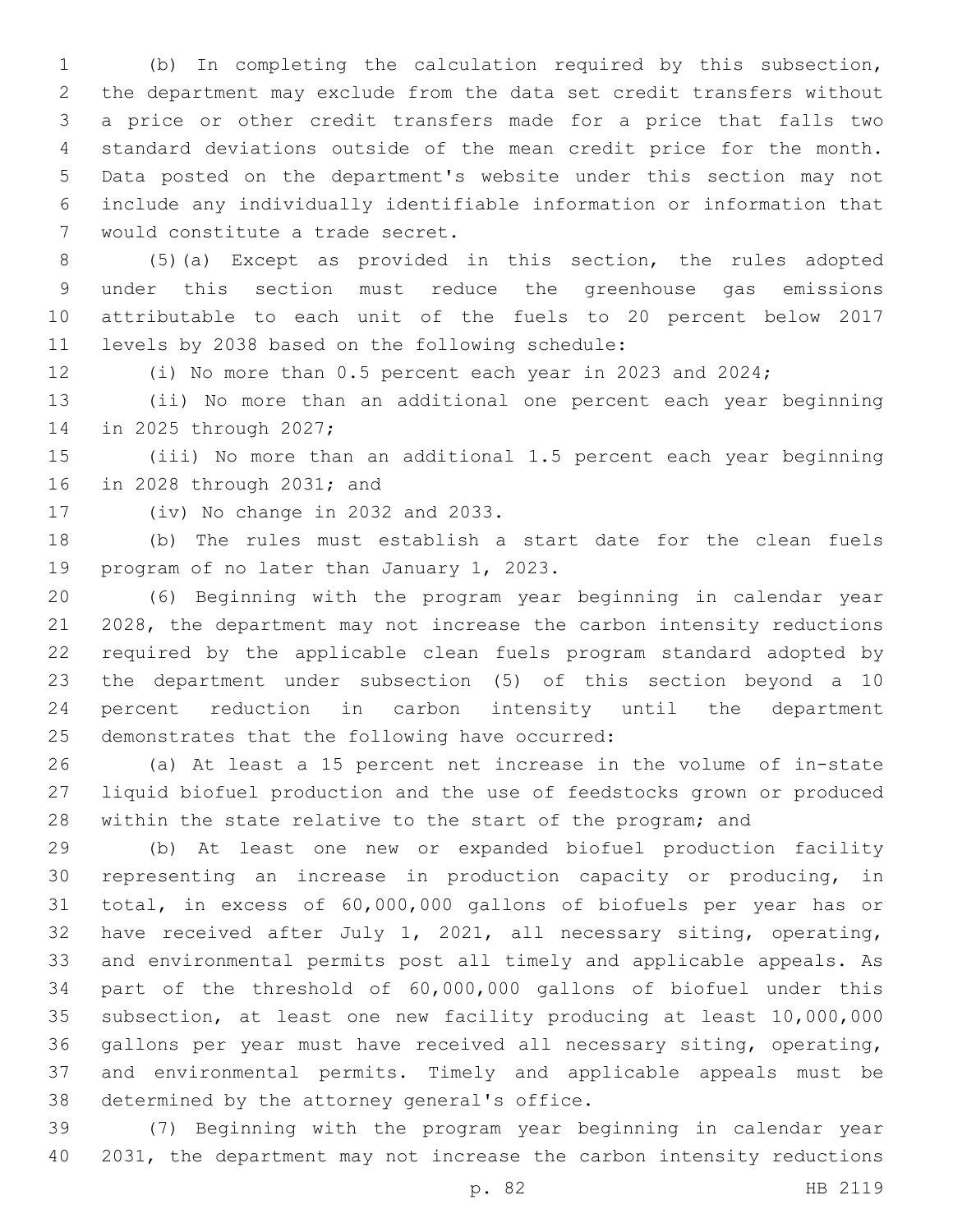required by the applicable clean fuels program standard adopted by the department under subsection (5) of this section beyond a 10 3 percent reduction in carbon intensity until the:

 (a) Joint legislative audit and review committee report required 5 in RCW 70A.535.140 has been completed; and

 (b) 2033 regular legislative session has adjourned, in order to allow an opportunity for the legislature to amend the requirements of this chapter in light of the report required in (a) of this 9 subsection.

 (8) Transportation fuels exported from Washington are not subject to the greenhouse gas emissions reduction requirements in this 12 section.

 (9) To the extent the requirements of this chapter conflict with the requirements of chapter 19.112 RCW, the requirements of this 15 chapter prevail.

 **Sec. 410.** RCW 70A.535.010 and 2021 c 317 s 2 are each amended to 17 read as follows:

 The definitions in this section apply throughout this chapter 19 unless the context clearly indicates otherwise.

 (1) "Carbon dioxide equivalents" has the same meaning as defined 21 in RCW 70A.45.010.

 (2) "Carbon intensity" means the quantity of life-cycle greenhouse gas emissions, per unit of fuel energy, expressed in grams of carbon dioxide equivalent per megajoule (gCO2e/MJ).

 (3) "Clean fuels program" means the requirements established 26 under this chapter.

 (4) "Cost" means an expense connected to the manufacture, distribution, or other aspects of the provision of a transportation 29 fuel product.

 (5) "Credit" means a unit of measure generated when a transportation fuel with a carbon intensity that is less than the 32 applicable standard adopted by the department under ((RCW 70A.535.020)) section 409 of this act is produced, imported, or dispensed for use in Washington, such that one credit is equal to one metric ton of carbon dioxide equivalents. A credit may also be generated through other activities consistent with this chapter.

 (6) "Deficit" means a unit of measure generated when a transportation fuel with a carbon intensity that is greater than the 39 applicable standard adopted by the department under ((RCW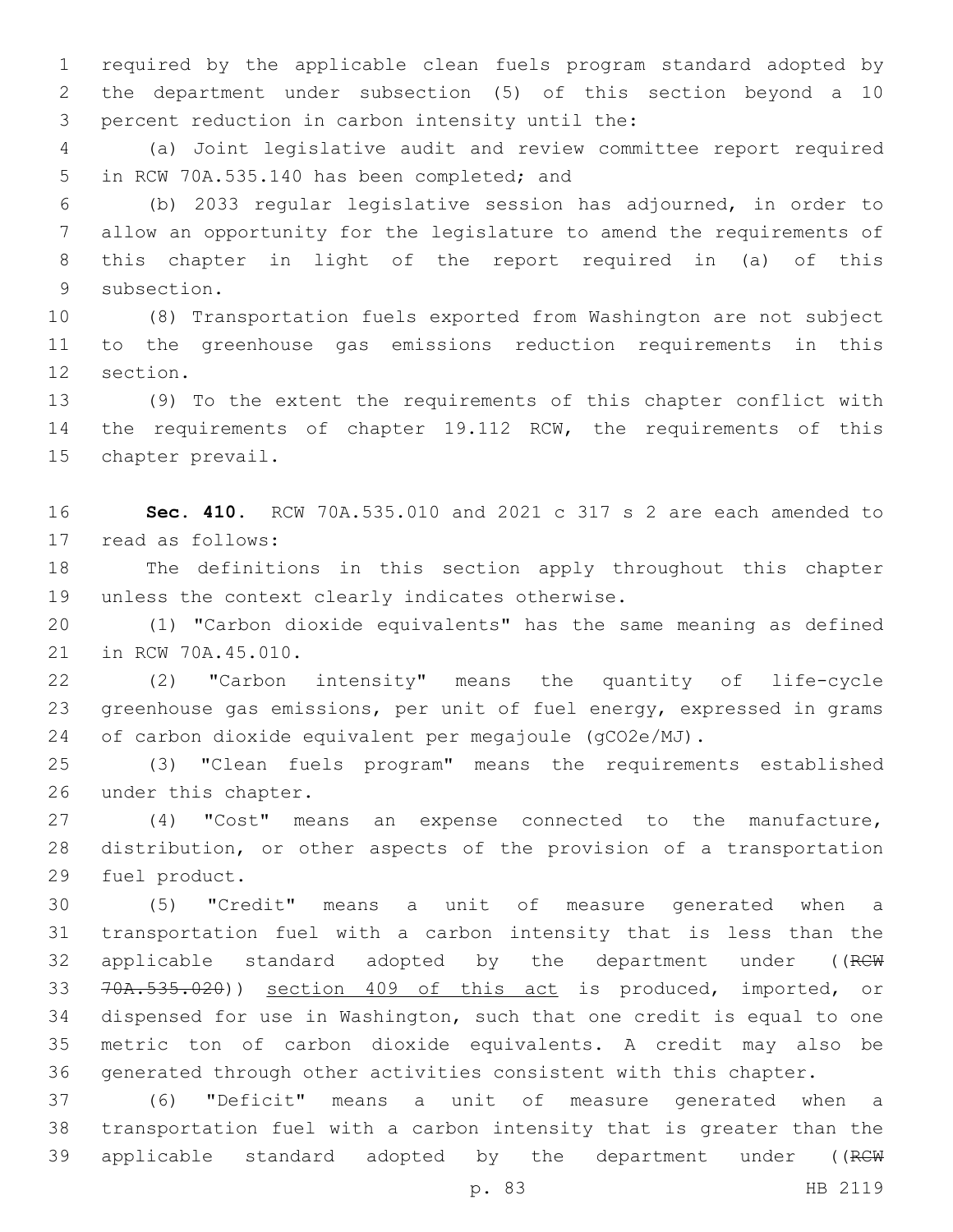70A.535.020)) section 409 of this act is produced, imported, or dispensed for use in Washington, such that one deficit is equal to 3 one metric ton of carbon dioxide equivalents.

(7) "Department" means the department of ecology.

 (8) "Electric utility" means a consumer-owned utility or investor-owned utility, as those terms are defined in RCW 19.29A.010.

 (9) "Greenhouse gas" has the same meaning as defined in RCW 70A.45.010.8

 (10) "Military tactical vehicle" means a motor vehicle owned by the United States department of defense or the United States military services and that is used in combat, combat support, combat service support, tactical or relief operations, or training for such 13 operations.

 (11) "Motor vehicle" has the same meaning as defined in RCW 15 46.04.320.

 (12) "Price" means the amount of payment or compensation provided as consideration for a specified quantity of transportation fuel by a 18 consumer or end user of the transportation fuel.

 (13) "Regulated party" means a producer or importer of any amount of a transportation fuel that is ineligible to generate credits under 21 this chapter.

 (14)(a) "Tactical support equipment" means equipment using a portable engine, including turbines, that meets military specifications, owned by the United States military services or its 25 allies, and that is used in combat, combat support, combat service support, tactical or relief operations, or training for such 27 operations.

 (b) "Tactical support equipment" includes, but is not limited to, engines associated with portable generators, aircraft start carts, 30 heaters, and lighting carts.

 (15) "Transportation fuel" means electricity and any liquid or gaseous fuel sold, supplied, offered for sale, or used for the propulsion of a motor vehicle or that is intended for use for 34 transportation purposes.

 **Sec. 411.** RCW 70A.535.030 and 2021 c 317 s 4 are each amended to read as follows:36

 The rules adopted by the department to achieve the greenhouse gas 38 emissions reductions per unit of fuel energy specified in ((RCW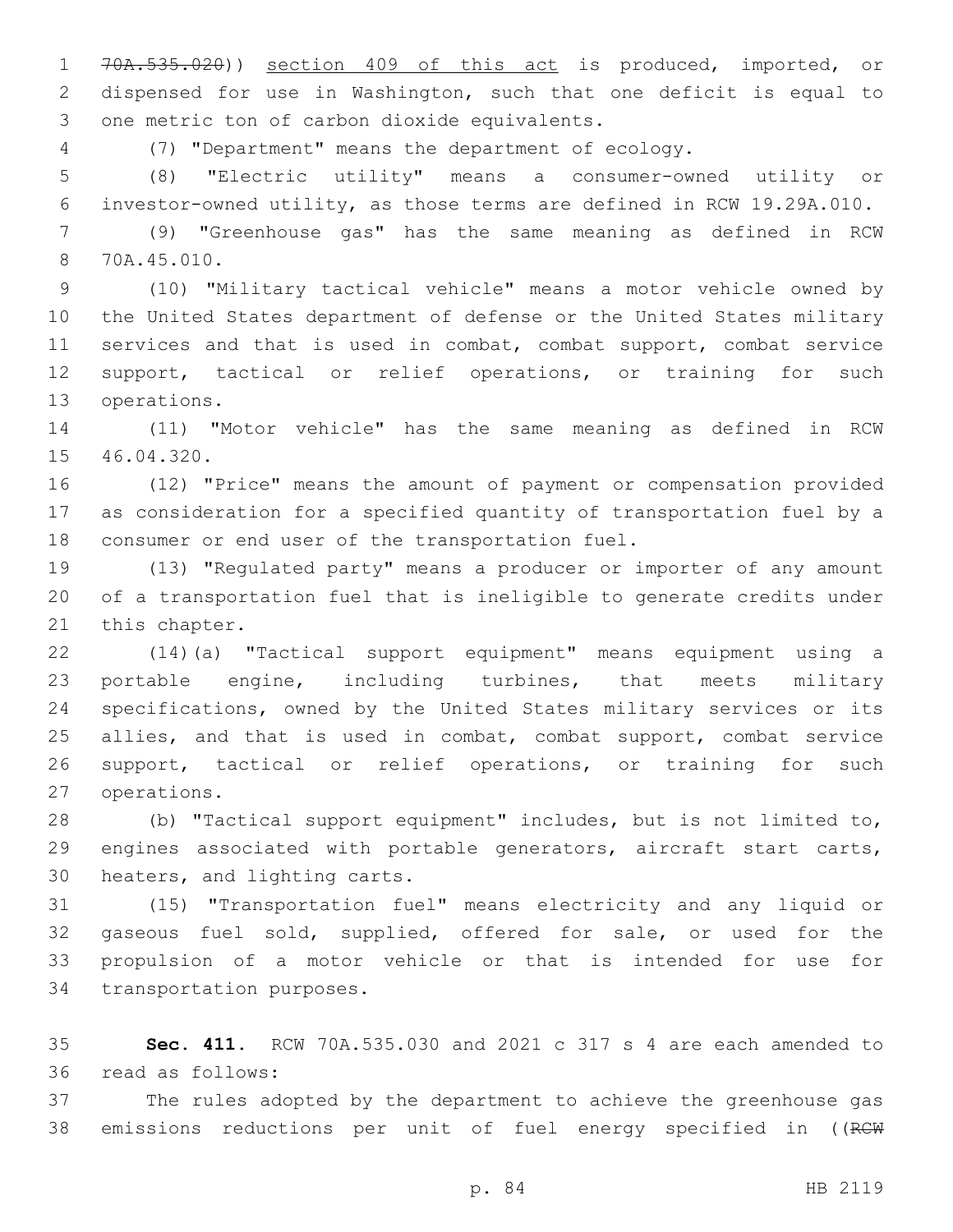70A.535.020)) section 409 of this act must include, but are not 2 limited to, the following:

 (1) Standards for greenhouse gas emissions attributable to the transportation fuels throughout their life cycles, including but not limited to emissions from the production, storage, transportation, and combustion of transportation fuels and from changes in land use associated with transportation fuels and any permanent greenhouse gas 8 sequestration activities.

 (a) The rules adopted by the department under this subsection (1) 10 may:

 (i) Include provisions to address the efficiency of a fuel as used in a powertrain as compared to a reference fuel;

 (ii) Consider carbon intensity calculations for transportation fuels developed by national laboratories or used by similar programs 15 in other states; and

 (iii) Consider changes in land use and any permanent greenhouse gas sequestration activities associated with the production of any 18 type of transportation fuel.

 (b) The rules adopted by the department under this subsection (1) 20 must:

 (i) Neutrally consider the life-cycle emissions associated with transportation fuels with respect to the political jurisdiction in which the fuels originated and may not discriminate against fuels on the basis of having originated in another state or jurisdiction. Nothing in this subsection may be construed to prohibit inclusion or assessment of emissions related to fuel production, storage, transportation, or combustion or associated changes in land use in 28 determining the carbon intensity of a fuel;

 (ii) Measure greenhouse gas emissions associated with electricity and hydrogen based on a mix of generation resources specific to each electric utility participating in the clean fuels program. The department may apply an asset-controlling supplier emission factor certified or approved by a similar program to reduce the greenhouse gas emissions associated with transportation fuels in another state;

 (iii) Include mechanisms for certifying electricity that has a carbon intensity of zero. This electricity must include, at minimum, 37 electricity:

 (A) For which a renewable energy credit or other environmental 39 attribute has been retired or used; and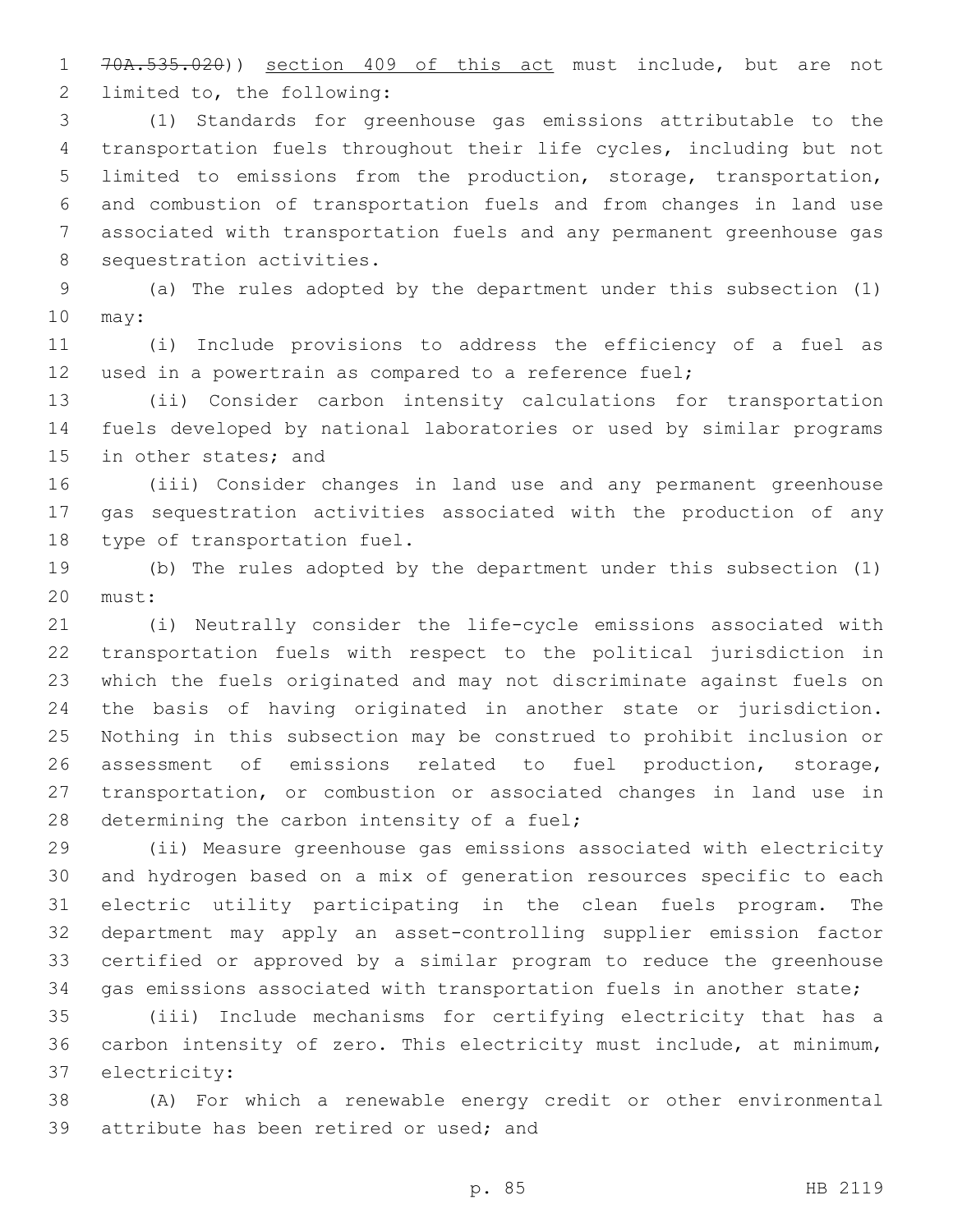(B) Produced using a zero emission resource including, but not limited to, solar, wind, geothermal, or the industrial combustion of biomass consistent with RCW 70A.45.020(3), that is directly supplied as a transportation fuel by the generator of the electricity to a metered customer for electric vehicle charging or refueling;

 (iv) Allow the generation of credits associated with electricity with a carbon intensity lower than that of standard adopted by the department. The department may not require electricity to have a carbon intensity of zero in order to be eligible to generate credits 10 from use as a transportation fuel; and

 (v) Include procedures for setting and adjusting the amounts of greenhouse gas emissions per unit of fuel energy that is assigned to 13 transportation fuels under this subsection.

 (c) If the department determines that it is necessary for purposes of accurately measuring greenhouse gas emissions associated with transportation fuels, the department may require transportation fuel suppliers to submit data or information to be used for purposes of calculating greenhouse gas emissions that is different from or additional to the greenhouse gas emissions data reported under RCW 20 70A.15.2200(5)(a)(iii).

 (d) If the department determines that it is necessary for purposes of accurately measuring greenhouse gas emissions associated with electricity supplied to retail customers or hydrogen production facilities by an electric utility, the department may require electric utilities participating in the clean fuels program to submit data or information to be used for purposes of calculating greenhouse gas emissions that is different from or additional to the fuel mix disclosure information submitted under chapter 19.29A RCW. To the extent practicable, rules adopted by the department may allow data requested of utilities to be submitted in a form and manner consistent with other required state or federal data submissions;

 (2) Provisions allowing for the achievement of limits on the 33 greenhouse gas emissions intensity of transportation fuels in ((RCW 70A.535.020)) section 409 of this act to be achieved by any combination of credit generating activities capable of meeting such standards. Where such provisions would not produce results counter to the emission reduction goals of the program or prove administratively burdensome for the department, the rules should provide each participant in the clean fuels program with the opportunity to demonstrate appropriate carbon intensity values taking into account

p. 86 HB 2119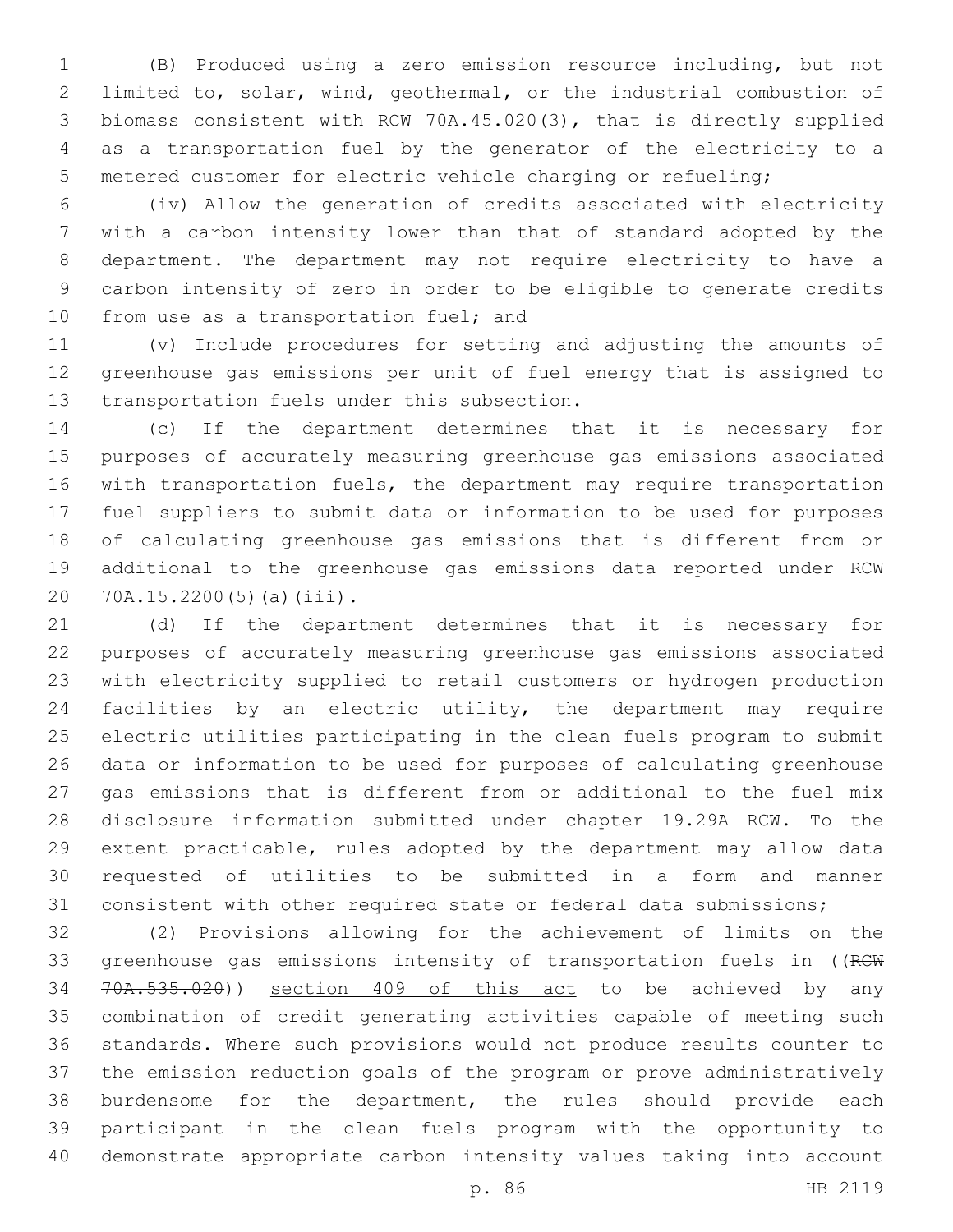both emissions from production facilities and elsewhere in the production cycle, including changes in land use and permanent 3 greenhouse gas sequestration activities;

 (3)(a) Methods for assigning compliance obligations and methods for tracking tradable credits. The department may assign the generation of a credit when a fuel with associated life-cycle greenhouse gas emissions that are lower than the applicable per-unit 8 standard adopted by the department under ((RCW 70A.535.020)) section 409 of this act is produced, imported, or dispensed for use in Washington, or when specified activities are undertaken that support the reduction of greenhouse gas emissions associated with 12 transportation in Washington;

 (b) Mechanisms that allow credits to be traded and to be banked 14 for future compliance periods; and

 (c) Procedures for verifying the validity of credits and deficits 16 generated under the clean fuels program;

 (4) Mechanisms to elect to participate in the clean fuels program for persons associated with the supply chains of transportation fuels that are eligible to generate credits consistent with subsection (3) of this section, including producers, importers, distributors, users, 21 or retailers of such fuels, and electric vehicle manufacturers;

 (5) Mechanisms for persons associated with the supply chains of transportation fuels that are used for purposes that are exempt from the clean fuels program compliance obligations including, but not limited to, fuels used by aircraft, vessels, railroad locomotives, and other exempt fuels specified in RCW 70A.535.040, to elect to participate in the clean fuels program by earning credits for the production, import, distribution, use, or retail of exempt fuels with associated life-cycle greenhouse gas emissions lower than the per- unit standard established in ((RCW 70A.535.020)) section 409 of this 31 act;

 (6) Mechanisms that allow for the assignment of credits to an electric utility for electricity used within its utility service area, at minimum, for residential electric vehicle charging or 35 fueling;

(7) Cost containment mechanisms.36

 (a) Cost containment mechanisms must include the credit clearance market specified in subsection (8) of this section and may also 39 include, but are not limited to: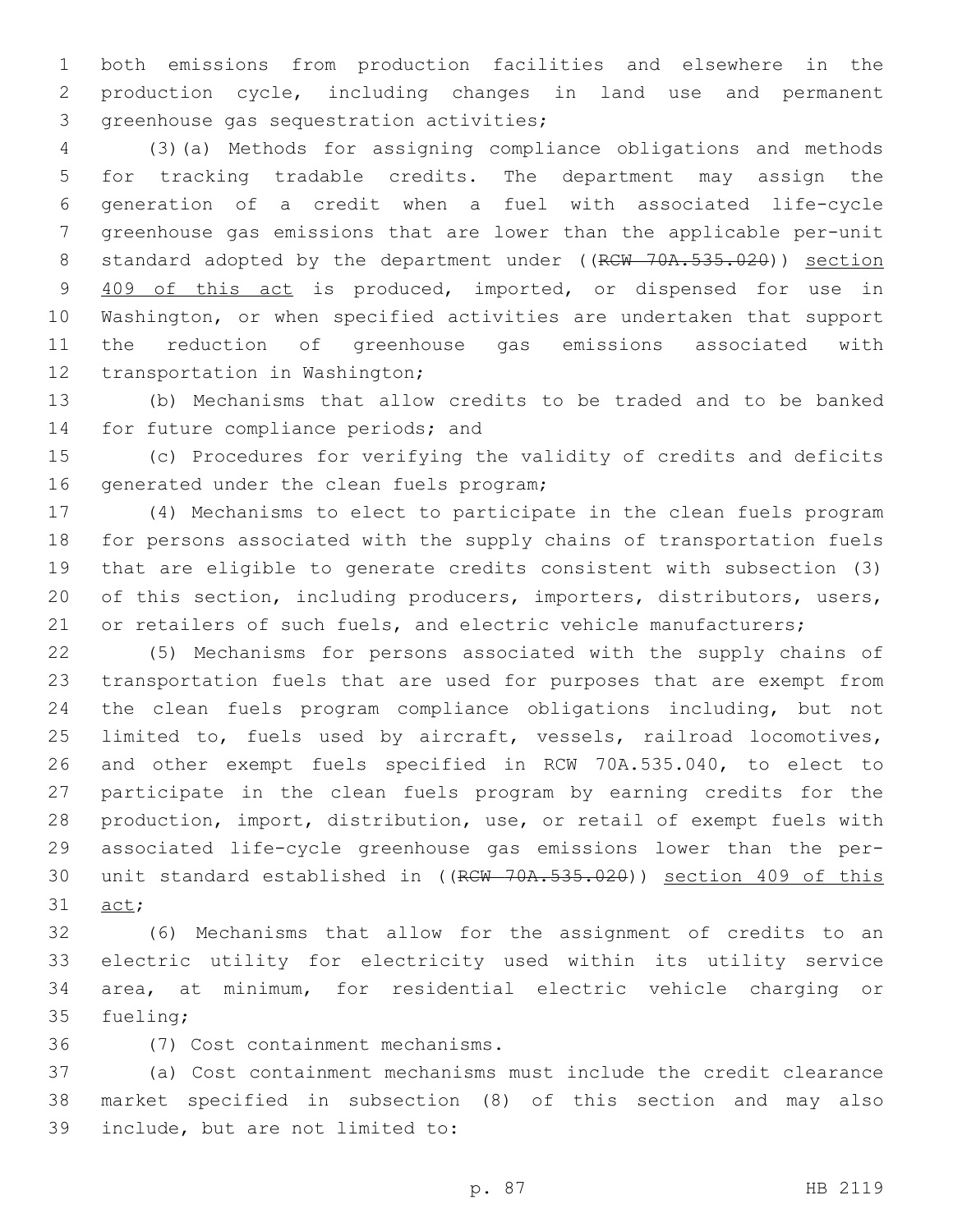(i) Procedures similar to the credit clearance market required in subsection (8) of this section that provide a means of compliance with the clean fuels program requirements in the event that a regulated person has not been able to acquire sufficient volumes of 5 credits at the end of a compliance period; or

 (ii) Similar procedures that ensure that credit prices do not significantly exceed credit prices in other jurisdictions that have adopted similar programs to reduce the carbon intensity of 9 transportation fuels.

 (b) Any cost containment mechanisms must be designed to provide financial disincentive for regulated persons to rely on the cost containment mechanism for purposes of program compliance instead of seeking to generate or acquire sufficient credits under the program.

 (c) The department shall harmonize the program's cost containment mechanisms with the cost containment rules in the states specified in 16 RCW 70A.535.060(1).

 (d) The department shall consider mechanisms such as the establishment of a credit price cap or other alternative cost containment measures if deemed necessary to harmonize market credit costs with those in the states specified in RCW 70A.535.060(1);

 (8)(a)(i) A credit clearance market for any compliance period in which at least one regulated party reports that the regulated party has a net deficit balance at the end of the compliance period, after retirement of all credits held by the regulated party, that is greater than a small deficit. A regulated party described by this subsection is required to participate in the credit clearance market.

 (ii) If a regulated party has a small deficit at the end of a compliance period, the regulated party shall notify the department that it will achieve compliance with the clean fuels program during the compliance period by either: (A) Participating in a credit clearance market; or (B) carrying forward the small deficit.

 (b) For the purposes of administering a credit clearance market 33 required by this section, the department shall:

 (i) Allow any regulated party, credit generator, or credit aggregator that holds excess credits at the end of the compliance period to voluntarily participate in the credit clearance market as a seller by pledging a specified number of credits for sale in the 38 market;

 (ii) Require each regulated party participating in the credit 40 clearance market as purchaser of credits to: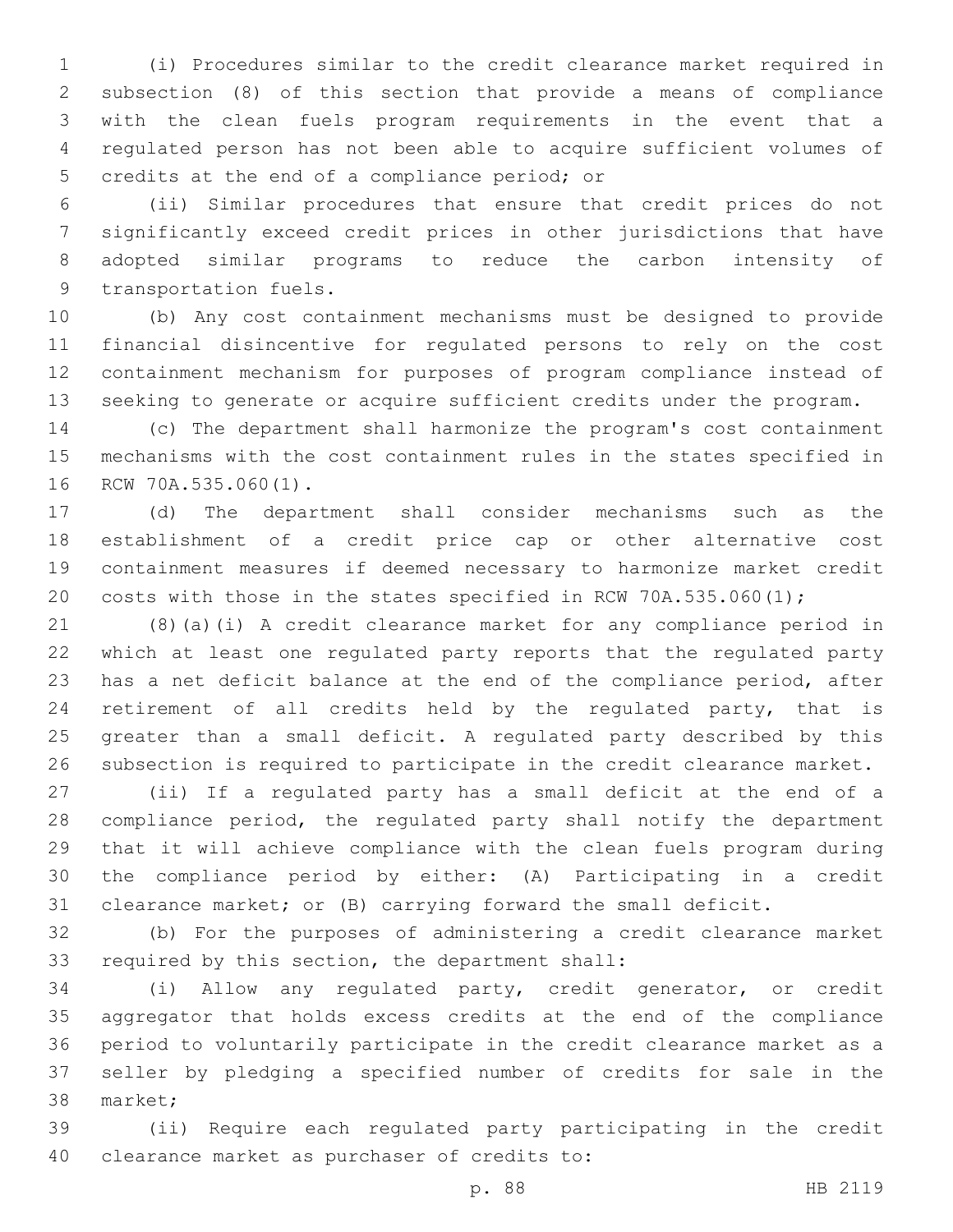(A) Have retired all credits in the regulated party's possession prior to participating in the credit clearance market; and

 (B) Purchase the specified number of the total pledged credits that the department has determined are that regulated party's pro 5 rata share of the pledged credits;

(iii) Require all sellers to:6

 (A) Agree to sell pledged credits at a price no higher than a 8 maximum price for credits;

 (B) Accept all offers to purchase pledged credits at the maximum 10 price for credits; and

 (C) Agree to withhold any pledged credits from sale in any transaction outside of the credit clearance market until the end of the credit clearance market, or if no credit clearance market is held 14 in a given year, then until the date on which the department 15 announces it will not be held.

 (c)(i) The department shall set a maximum price for credits in a credit clearance market, consistent with states that have adopted similar clean fuels programs, not to exceed \$200 in 2018 dollars for 2023.19

 (ii) For 2024 and subsequent years, the maximum price may exceed \$200 in 2018 dollars, but only to the extent that a greater maximum price for credits is necessary to annually adjust for inflation, beginning on January 1, 2024, pursuant to the increase, if any, from the preceding calendar year in the consumer price index for all urban 25 consumers, west region (all items), as published by the bureau of labor statistics of the United States department of labor.

 (d) A regulated party that has a net deficit balance after the 28 close of a credit clearance market:

 (i) Must carry over the remaining deficits into the next 30 compliance period; and

 (ii) May not be subject to interest greater than five percent, penalties, or assertions of noncompliance that accrue based on the 33 carryover of deficits under this subsection.

 (e) If a regulated party has been required under (a) of this subsection to participate as a purchaser in two consecutive credit clearance markets and continues to have a net deficit balance after the close of the second consecutive credit clearance market, the department shall complete, no later than two months after the close of the second credit clearance market, an analysis of the root cause of an inability of the regulated party to retire the remaining

p. 89 HB 2119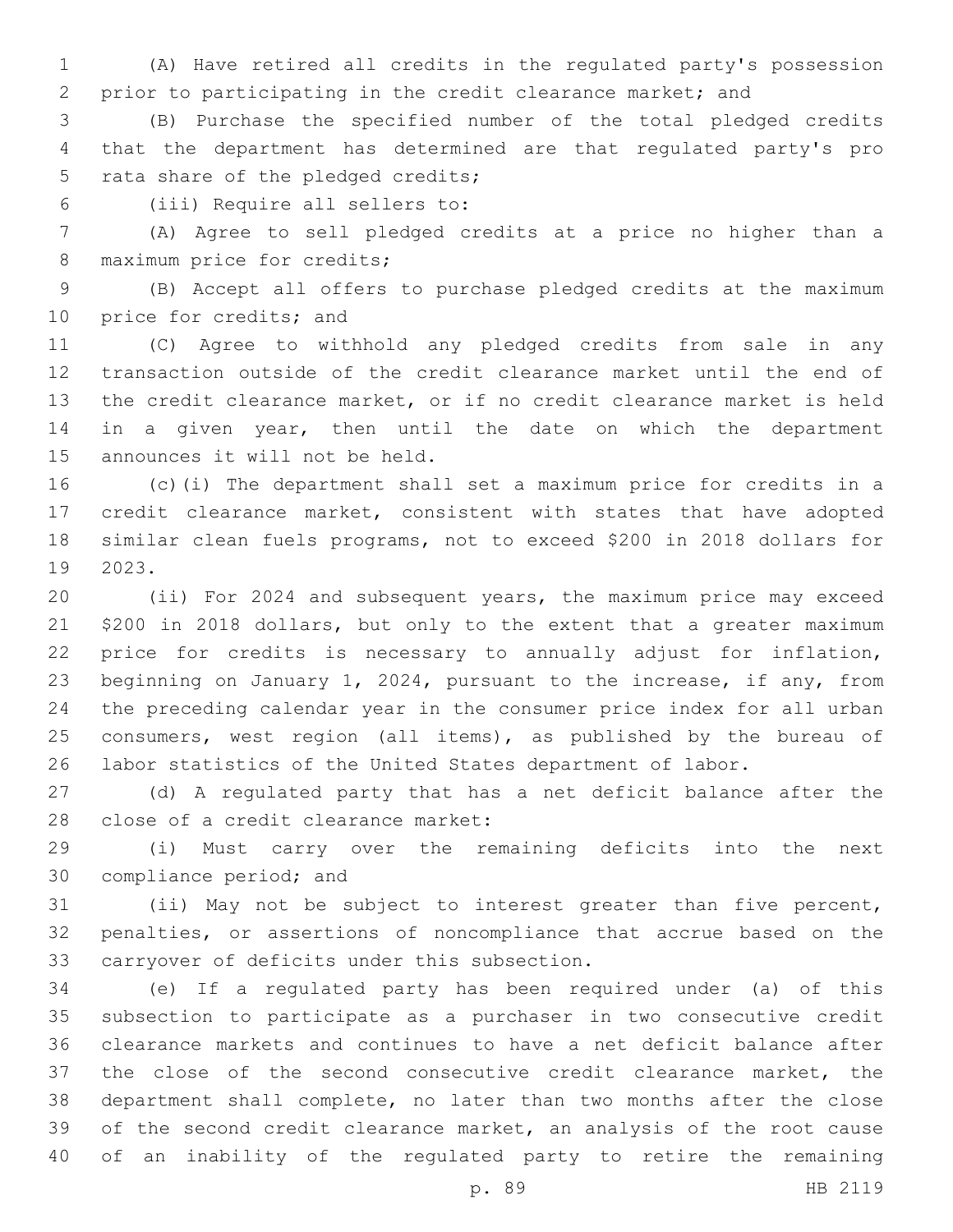deficits. The department may recommend and implement any remedy that the department determines is necessary to address the root cause identified in the analysis including, but not limited to, issuing a deferral, provided that the remedy implemented does not:

5 (i) Require a regulated party to purchase credits for an amount 6 that exceeds the maximum price for credits in the most recent credit 7 clearance market; or

8 (ii) Compel a person to sell credits.

 (f) If credits sold in a credit clearance market are subsequently invalidated as a result of fraud or any other form of noncompliance 11 on the part of the generator of the credit, the department may not pursue civil penalties against, or require credit replacement by, the regulated party that purchased the credits unless the regulated party was a party to the fraud or other form of noncompliance.

15 (g) The department may not disclose the deficit balances or pro 16 rata share purchase requirements of a regulated party that 17 participates in the credit clearance market;

 (9) Authority for the department to designate an entity to aggregate and use unclaimed credits associated with persons that elect not to participate in the clean fuels program under subsection 21 (4) of this section.

22 **Sec. 412.** RCW 70A.535.040 and 2021 c 317 s 5 are each amended to 23 read as follows:

24 (1) The rules adopted under RCW ((70A.535.020 and)) 70A.535.030 25 and section 409 of this act must include exemptions for, at minimum, 26 the following transportation fuels:

27 (a) Fuels used in volumes below thresholds adopted by the 28 department;

29 (b) Fuels used for the propulsion of all aircraft, vessels, and 30 railroad locomotives; and

31 (c) Fuels used for the operation of military tactical vehicles 32 and tactical support equipment.

33 (2)(a) The rules adopted under RCW ((70A.535.020 and)) 34 70A.535.030 and section 409 of this act must exempt the following 35 transportation fuels from greenhouse gas emissions intensity 36 reduction requirements until January 1, 2028:

37 (i) Special fuel used off-road in vehicles used primarily to 38 transport logs;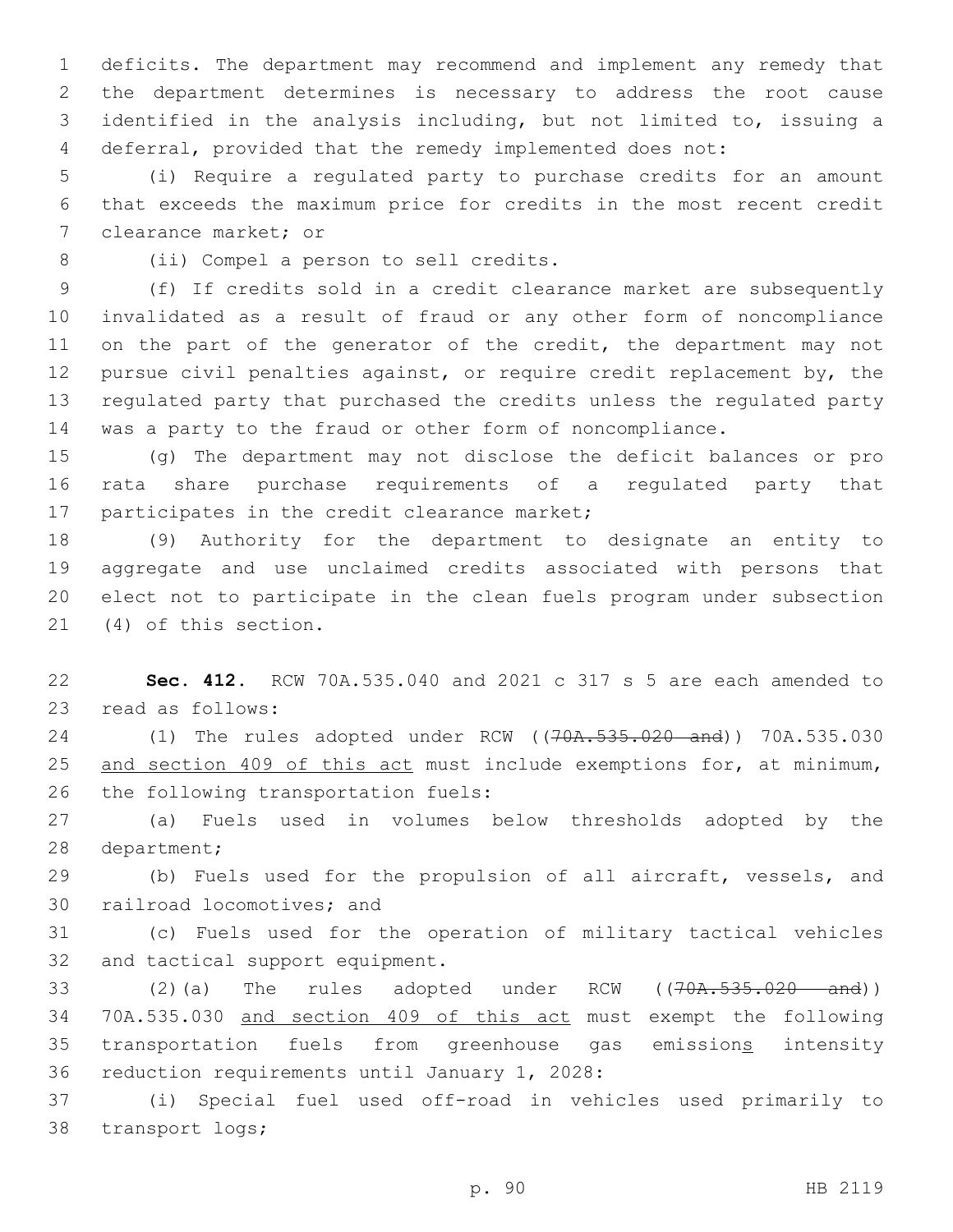(ii) Dyed special fuel used in vehicles that are not designed primarily to transport persons or property, that are not designed to be primarily operated on highways, and that are used primarily for construction work including, but not limited to, mining and timber 5 harvest operations; and

 (iii) Dyed special fuel used for agricultural purposes exempt 7 from chapter 82.38 RCW.

 (b) Prior to January 1, 2028, fuels identified in this subsection (2) are eligible to generate credits, consistent with subsection (5) of this section. Beginning January 1, 2028, the fuels identified in 11 this subsection (2) are subject to the greenhouse gas emissions intensity reduction requirements applicable to transportation fuels 13 specified in ((RCW 70A.535.020)) section 409 of this act.

 (3) The department may adopt rules to specify the standards for persons to qualify for the exemptions provided in this section. The department may implement the exemptions under subsection (2) of this section to align with the implementation of exemptions for similar 18 fuels exempt from chapter 82.38 RCW.

 (4) The rules adopted under RCW ((70A.535.020 and)) 70A.535.030 and section 409 of this act may include exemptions in addition to those described in subsections (1) and (2) of this section, but only 22 if such exemptions are necessary, with respect to the relationship between the program and similar greenhouse gas emissions requirements 24 or low carbon fuel standards, in order to avoid:

(a) Mismatched incentives across programs;25

26 (b) Fuel shifting between markets; or

(c) Other results that are counter to the intent of this chapter.

 (5) Nothing in this chapter precludes the department from 29 adopting rules under RCW ((70A.535.020 and)) 70A.535.030 and section 409 of this act that allow the generation of credits associated with electric or alternative transportation infrastructure that existed prior to July 25, 2021, or to the start date of program requirements. The department must apply the same baseline years to credits associated with electric or alternative transportation infrastructure that apply to gasoline and diesel liquid fuels in any market-based program enacted by the legislature that establishes a cap on 37 greenhouse gas emissions.

 **Sec. 413.** RCW 70A.535.050 and 2021 c 317 s 6 are each amended to 39 read as follows: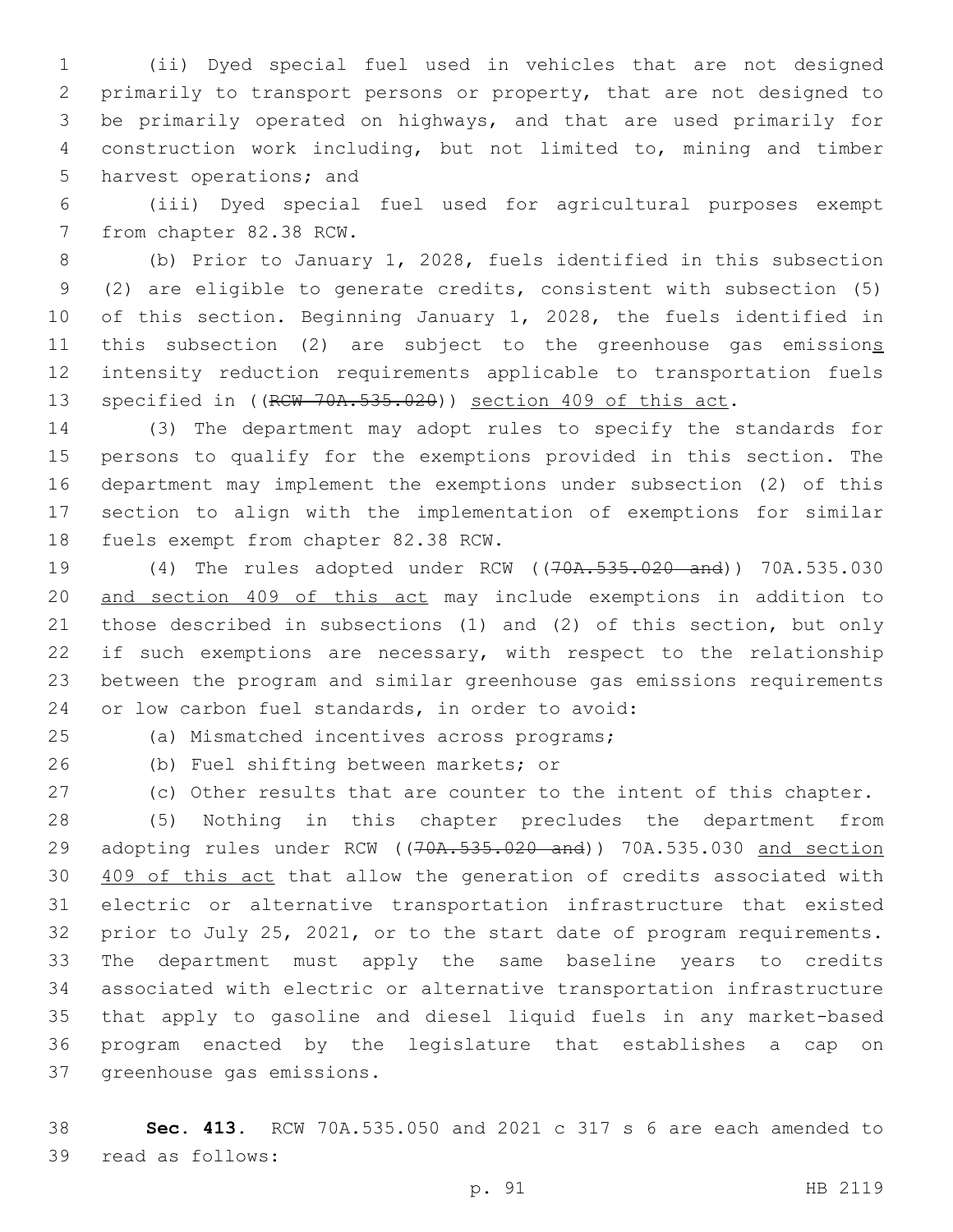(1) The rules adopted under RCW ((70A.535.020 and)) 70A.535.030 and section 409 of this act may allow the generation of credits from activities that support the reduction of greenhouse gas emissions associated with transportation in Washington, including but not 5 limited to:

 (a) Carbon capture and sequestration projects, including but not 7 limited to:

 (i) Innovative crude oil production projects that include carbon 9 capture and sequestration;

 (ii) Project-based refinery greenhouse gas mitigation including, but not limited to, process improvements, renewable hydrogen use, and 12 carbon capture and sequestration; or

13 (iii) Direct air capture projects;

 (b) Investments and activities that support deployment of machinery and equipment used to produce gaseous and liquid fuels from 16 nonfossil feedstocks, and derivatives thereof;

 (c) The fueling of battery or fuel cell electric vehicles by a commercial, nonprofit, or public entity that is not an electric utility, which may include, but is not limited to, the fueling of vehicles using electricity certified by the department to have a 21 carbon intensity of zero; and

 (d) The use of smart vehicle charging technology that results in the fueling of an electric vehicle during times when the carbon intensity of grid electricity is comparatively low.

25 (2)(a) The rules adopted under RCW ((70A.535.020 and)) 70A.535.030 and section 409 of this act must allow the generation of credits based on capacity for zero emission vehicle refueling infrastructure, including DC fast charging infrastructure and 29 hydrogen refueling infrastructure.

 (b) The rules adopted under RCW ((70A.535.020 and)) 70A.535.030 and section 409 of this act may allow the generation of credits from the provision of low carbon fuel infrastructure not specified in (a) 33 of this subsection.

 (3) The rules adopted under RCW ((70A.535.020 and)) 70A.535.030 35 and section 409 of this act must allow the generation of credits from state transportation investments funded in an omnibus transportation appropriations act for activities and projects that reduce greenhouse gas emissions and decarbonize the transportation sector. These include, but are not limited to: (a) Electrical grid and hydrogen fueling infrastructure investments; (b) ferry operating and capital

p. 92 HB 2119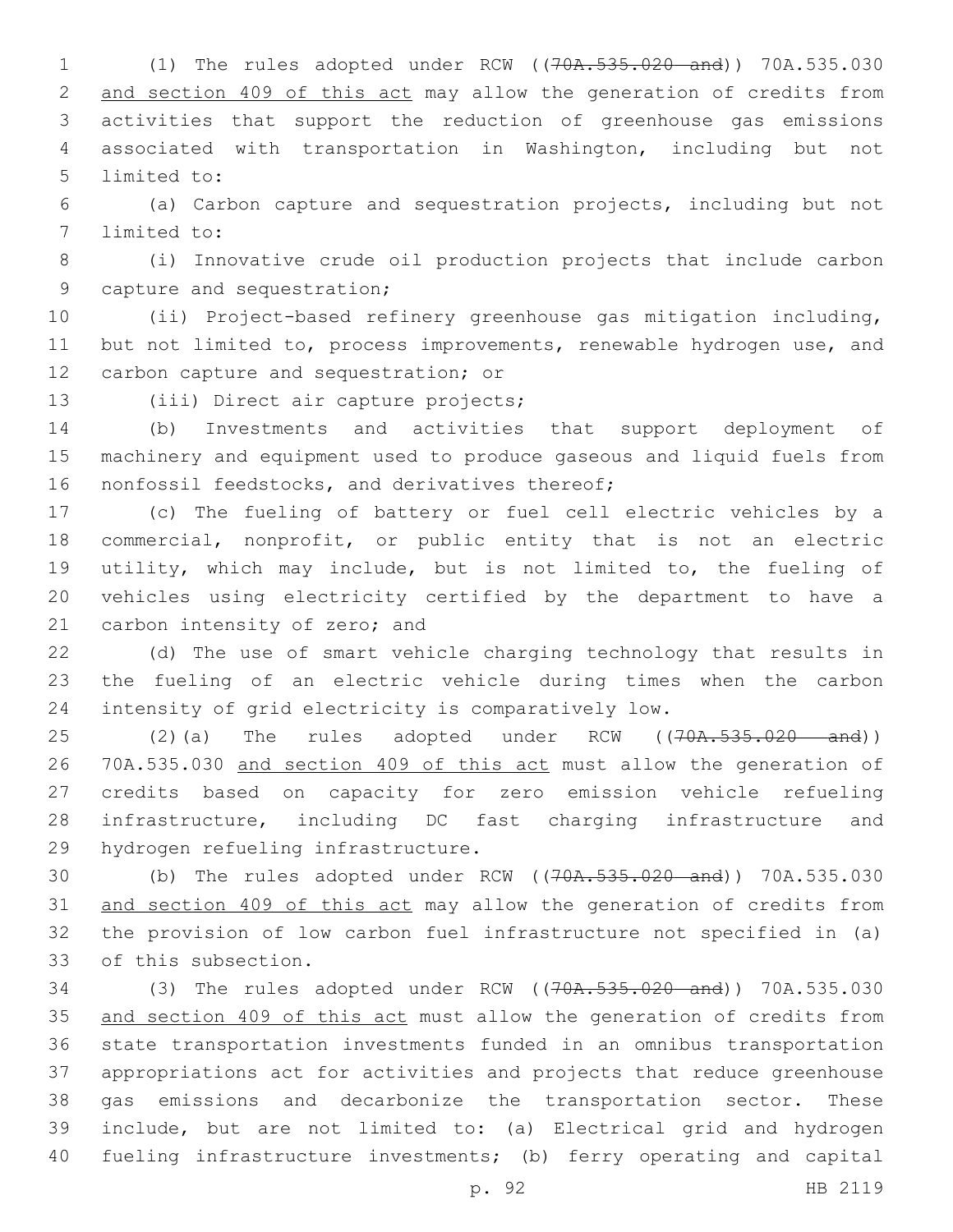investments; (c) electrification of the state ferry fleet; (d) alternative fuel vehicle rebate programs; (e) transit grants; (f) infrastructure and other costs associated with the adoption of alternative fuel use by transit agencies; (g) bike and pedestrian grant programs and other activities; (h) complete streets and safe walking grants and allocations; (i) rail funding; and (j) multimodal investments.7

 (4) The rules adopted by the department may establish limits for the number of credits that may be earned each year by persons participating in the program for some or all of the activities specified in subsections (1) and (2) of this section. The department must limit the number of credits that may be earned each year under subsection (3) of this section to 10 percent of the total program credits. Any limits established under this subsection must take into consideration the return on investment required in order for an activity specified in subsection (2) of this section to be 17 financially viable.

 **Sec. 414.** RCW 70A.535.120 and 2021 c 317 s 13 are each amended 19 to read as follows:

 (1) The director of the department may issue an order declaring an emergency deferral of compliance with the carbon intensity 22 standard established under ((RCW 70A.535.020)) section 409 of this 23 act no later than 15 calendar days after the date the department determines, in consultation with the governor's office and the 25 department of commerce, that:

 (a) Extreme and unusual circumstances exist that prevent the distribution of an adequate supply of renewable fuels needed for regulated parties to comply with the clean fuels program taking into consideration all available methods of obtaining sufficient credits 30 to comply with the standard;

 (b) The extreme and unusual circumstances are the result of a natural disaster, an act of God, a significant supply chain disruption or production facility equipment failure, or another event that could not reasonably have been foreseen or prevented and not the lack of prudent planning on the part of the suppliers of the fuels to 36 the state; and

 (c) It is in the public interest to grant the deferral such as when a deferral is necessary to meet projected temporary shortfalls in the supply of the renewable fuel in the state and that other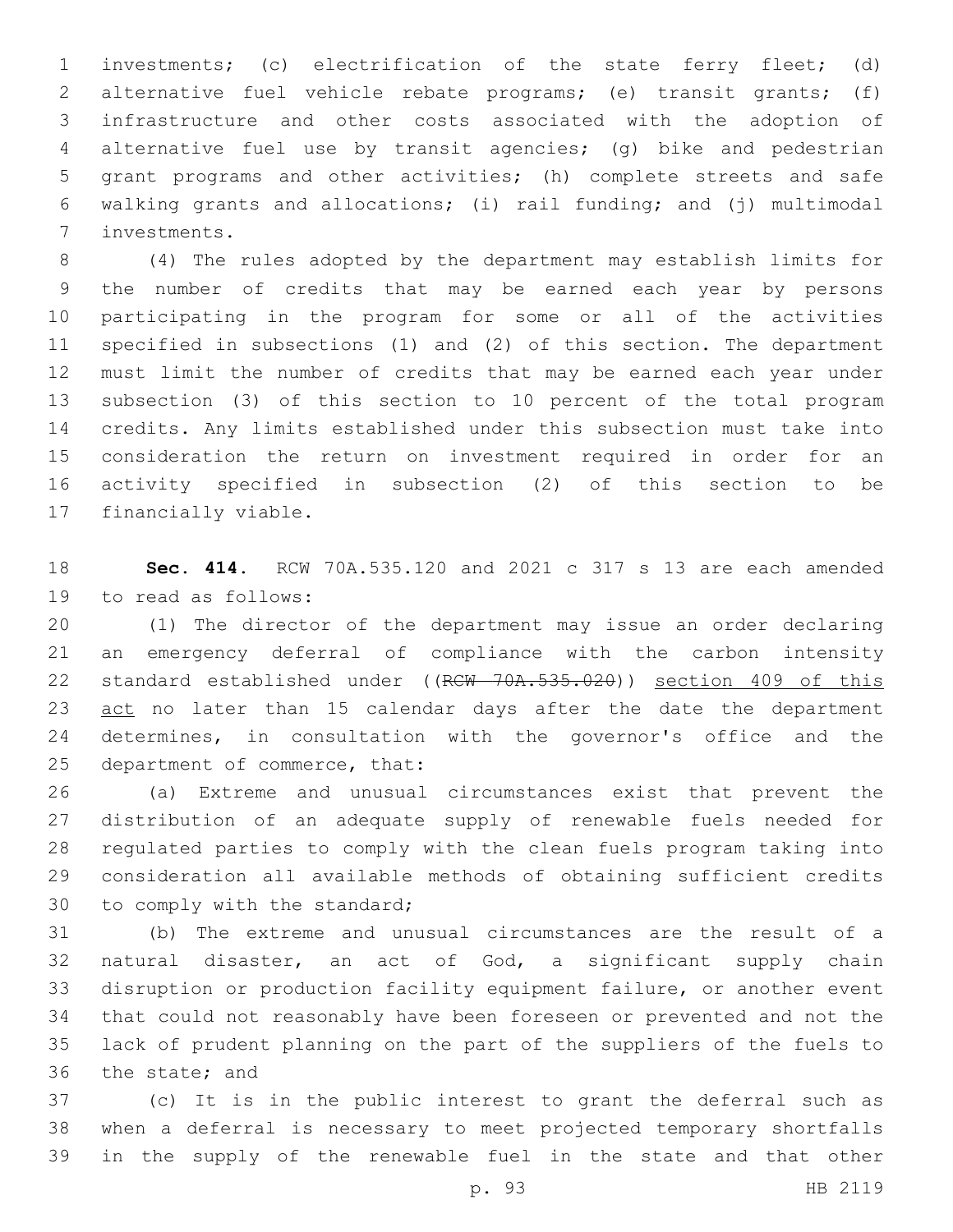methods of obtaining compliance credits are unavailable to compensate 2 for the shortage of renewable fuel supply.

 (2) If the director of the department makes the determination required under subsection (1) of this section, such a temporary 5 extreme and unusual deferral is permitted only if:

 (a) The deferral applies only for the shortest time necessary to 7 address the extreme and unusual circumstances;

 (b) The deferral is effective for the shortest practicable time period the director of the department determines necessary to permit the correction of the extreme and unusual circumstances; and

(c) The director has given public notice of a proposed deferral.

 (3) An order declaring an emergency deferral under this section 13 must set forth:

14 (a) The duration of the emergency deferral;

(b) The types of fuel to which the emergency deferral applies;

 (c) Which of the following methods the department has selected for deferring compliance with the clean fuels program during the 18 emergency deferral:

 (i) Temporarily adjusting the scheduled applicable carbon intensity standard to a standard identified in the order that better reflects the availability of credits during the emergency deferral and requiring regulated parties to comply with the temporary 23 standard:

 (ii) Allowing for the carryover of deficits accrued during the 25 emergency deferral into the next compliance period without penalty; or

 (iii) Suspending deficit accrual during the emergency deferral 28 period.

 (4) An emergency deferral may be terminated prior to the expiration date of the emergency deferral if new information becomes available indicating that the shortage that provided the basis for the emergency deferral has ended. The director of the department shall consult with the department of commerce and the governor's office in making an early termination decision. Termination of an emergency deferral is effective 15 calendar days after the date that 36 the order declaring the termination is adopted.

 (5)(a) In addition to the emergency deferral specified in subsection (1) of this section, the department may issue a full or partial deferral for one calendar quarter of a person's obligation to furnish credits for compliance under RCW 70A.535.030 if it finds that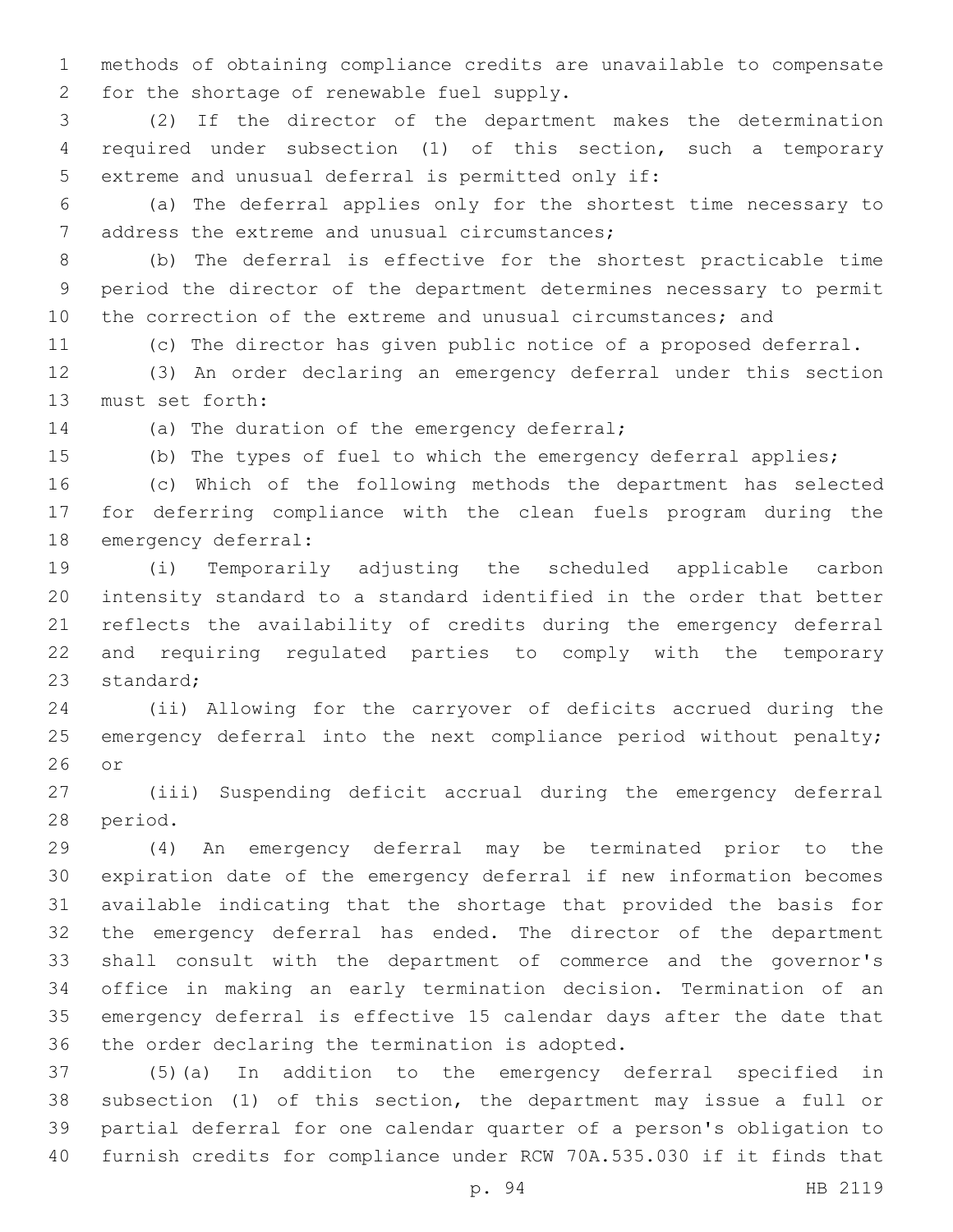the person is unable to comply with the requirements of this chapter due to reasons beyond the person's reasonable control. The department may initiate a deferral under this subsection at its own discretion or at the request of a person regulated under this chapter. The department may renew issued deferrals. In evaluating whether to issue a deferral under this subsection, the department may consider the results of the fuel supply forecast in RCW 70A.535.100, but is not bound in its decision-making discretion by the results of the 9 forecast.

 (b) If the department issues a deferral pursuant to this 11 subsection, the department may:

 (i) Direct the person subject to the deferral to file a progress report on achieving full compliance with the requirements of this chapter within an amount of time determined to be reasonable by the 15 department; and

 (ii) Direct the person to take specific actions to achieve full 17 compliance with the requirements of this chapter.

 (c) The issuance of a deferral under this subsection does not permanently relieve the deferral recipient of the obligation to 20 comply with the requirements of this chapter.

 NEW SECTION. **Sec. 415.** RCW 70A.535.020 (Carbon intensity of transportation fuels—Standards to reduce carbon intensity—Adoption of rules) and 2021 c 317 s 3 are each repealed.

 NEW SECTION. **Sec. 416.** A new section is added to chapter 43.330 25 RCW to read as follows:

 (1) A target is established for the state that all publicly owned and privately owned passenger and light duty vehicles of model year 2030 or later that are sold, purchased, or registered in Washington 29 state be electric vehicles.

 (2) On or before December 31, 2023, the department shall complete 31 a scoping plan for achieving the 2030 target.

 NEW SECTION. **Sec. 417.** A new section is added to chapter 47.66 33 RCW to read as follows:

 (1) The department shall establish a bus and bus facilities grant program. The purpose of this competitive grant program is to provide grants to any transit authority for the replacement, expansion, rehabilitation, and purchase of transit rolling stock; construction,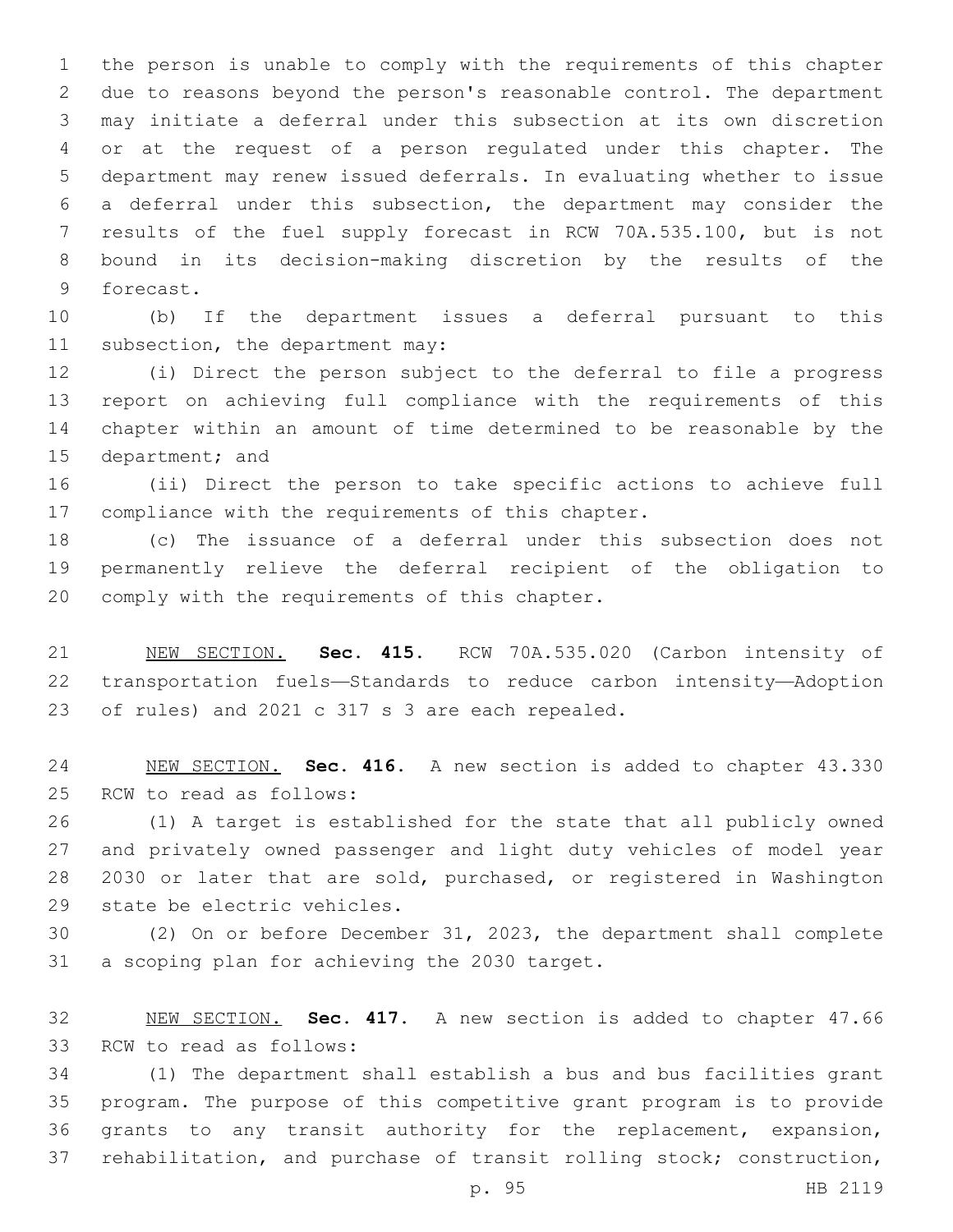modification, or rehabilitation of transit facilities; and funding to adapt to technological change or innovation through the retrofitting 3 of transit rolling stock and facilities.

 (2)(a) The department must incorporate environmental justice principles into the grant selection process, with the goal of increasing the distribution of funding to communities based on addressing environmental harms and provide environmental benefits for overburdened communities, as defined in RCW 70A.02.010, and 9 vulnerable populations.

 (b) The department must incorporate geographic diversity into the 11 grant selection process.

 (c) No grantee may receive more than 35 percent of the amount appropriated for the grant program in a particular biennium.

(d) Fuel type may not be a factor in the grant selection process.

 (3) The department must establish an advisory committee to carry out the mandates of this section, including assisting with the 17 establishment of grant criteria.

 (4) The department must report annually to the transportation committees of the legislature on the status of any grant projects 20 funded by the program created under this section.

(5) For the purposes of this section:21

 (a) "Transit authority" means a city transit system under RCW 35.58.2721 or chapter 35.95A RCW, a county public transportation authority under chapter 36.57 RCW, a metropolitan municipal corporation transit system under chapter 36.56 RCW, a public transportation benefit area under chapter 36.57A RCW, an unincorporated transportation benefit area under RCW 36.57.100, or any special purpose district formed to operate a public 29 transportation system.

 (b) "Transit rolling stock" means transit vehicles including, but 31 not limited to, buses, ferries, and vans.

 NEW SECTION. **Sec. 418.** A new section is added to chapter 47.04 33 RCW to read as follows:

 (1) The legislature finds that many communities across Washington state have not equitably benefited from investments in the active transportation network. The legislature also finds that legacy state transportation facilities designed primarily for vehicle use caused disconnections in safe routes for people who walk, bike, and roll to 39 work and to carry out other daily activities.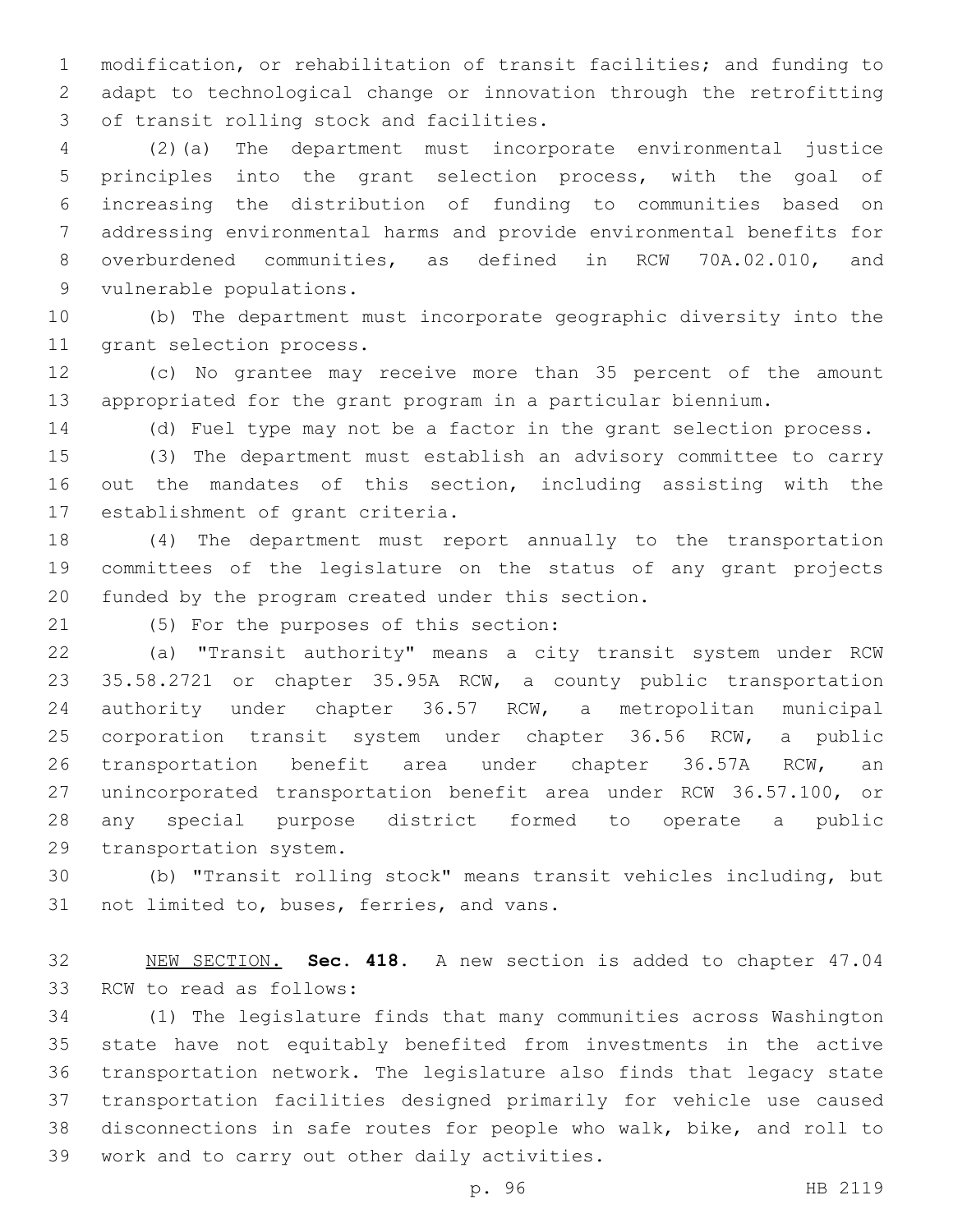(2) To address these investment gaps, the connecting communities program is established within the department. The purpose of the program is to improve active transportation connectivity in 4 communities by:

 (a) Providing safe, continuous routes for pedestrians, bicyclists, and other nonvehicle users carrying out their daily 7 activities;

 (b) Mitigating for the health, safety, and access impacts of transportation infrastructure that bisects communities and creates obstacles in the local active transportation network;

 (c) Investing in greenways providing protected routes for a wide 12 variety of nonvehicular users; and

 (d) Facilitating the planning, development, and implementation of projects and activities that will improve the connectivity and safety 15 of the active transportation network.

 (3) The department must select projects to propose to the legislature for funding. In selecting projects, the department must 18 consider, at a minimum, the following criteria:

 (a) Access to a transit facility, community facility, commercial 20 center, or community-identified assets;

 (b) The use of minority and women-owned businesses and community- based organizations in planning, community engagement, design, and 23 construction of the project;

24 (c) Whether the project will serve:

 (i) Overburdened communities as defined in RCW 70A.02.010 to mean a geographic area where vulnerable populations face combined, multiple environmental harms and health impacts, and includes, but is not limited to, highly impacted communities as defined in RCW 19.405.020;29

 (ii) Vulnerable populations as defined in RCW 70A.02.010 to mean population groups that are more likely to be at higher risk for poor health outcomes in response to environmental harms, due to adverse socioeconomic factors, such as unemployment, high housing, and transportation costs relative to income, limited access to nutritious food and adequate health care, linguistic isolation, and other factors that negatively affect health outcomes and increase vulnerability to the effects of environmental harms; and sensitivity factors, such as low birth weight and higher rates of hospitalization. Vulnerable populations include, but are not limited to: Racial or ethnic minorities, low-income populations, populations

p. 97 HB 2119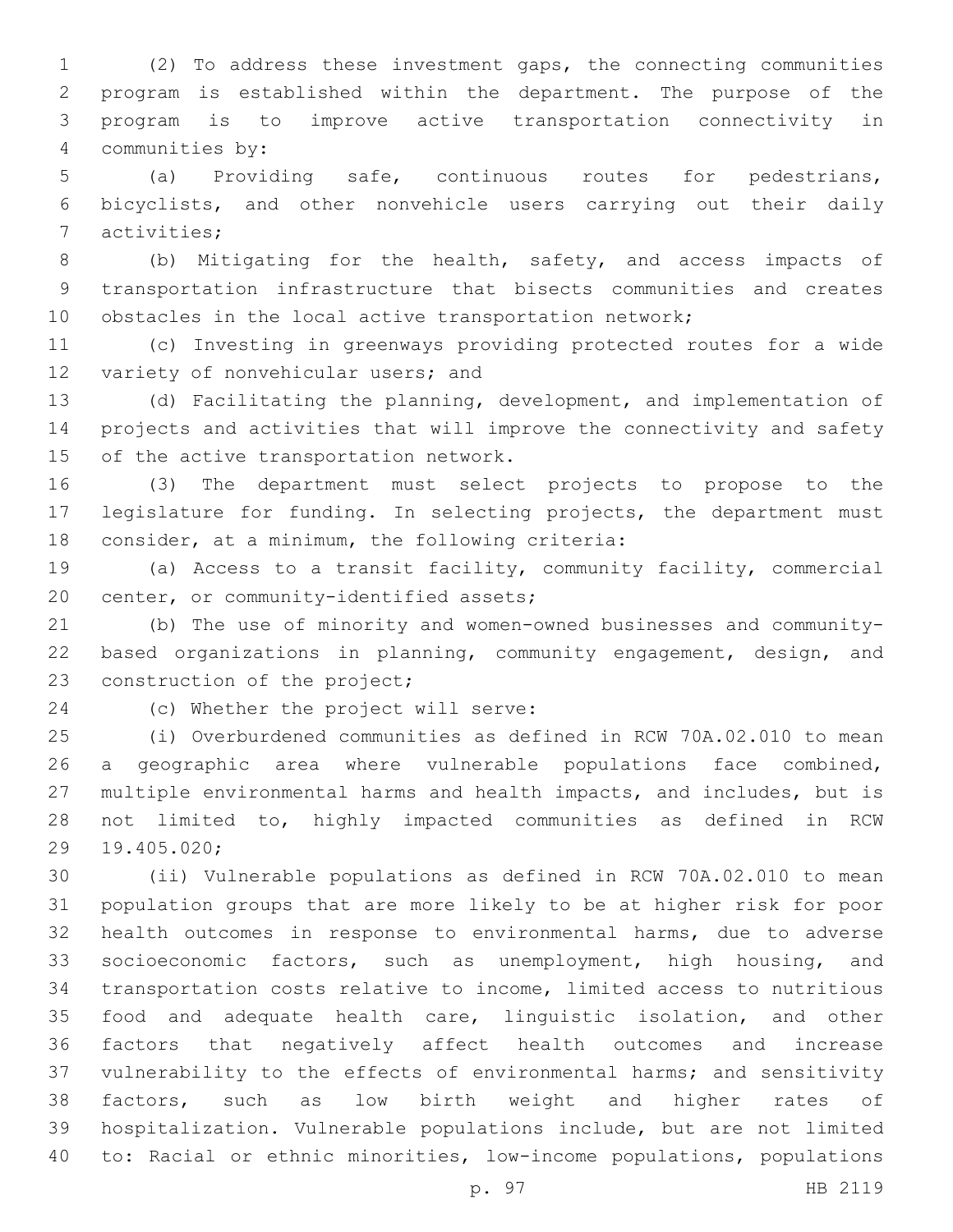disproportionately impacted by environmental harms, and populations 2 of workers experiencing environmental harms;

 (iii) Household incomes at or below 200 percent of the federal 4 poverty level; and

5 (iv) People with disabilities;

 (d) Environmental health disparities, such as those indicated by the diesel pollution burden portion of the Washington environmental health disparities map developed by the department of health, or 9 other similar indicators;

 (e) Location on or adjacent to tribal lands or locations 11 providing essential services to tribal members;

(f) Crash experience involving pedestrians and bicyclists; and

 (g) Identified need by the community, for example in the state 14 active transportation plan or a regional, county, or community plan.

 (4) It is the intent of the legislature that the connecting communities program comply with the requirements of chapter 314, Laws 17 of 2021.

 (5) The department shall submit a report to the transportation committees of the legislature by December 1, 2022, and each December 1st thereafter identifying the selected connecting communities projects for funding by the legislature. The report must also include 22 the status of previously funded projects.

23 (6) This section expires July 1, 2027.

 NEW SECTION. **Sec. 419.** A new section is added to chapter 47.24 25 RCW to read as follows:

 (1) In order to improve the safety, mobility, and accessibility 27 of state highways, it is the intent of the legislature that the department must incorporate the principles of complete streets with facilities that provide street access with all users in mind, including pedestrians, bicyclists, and public transportation users, notwithstanding the provisions of RCW 47.24.020 concerning responsibility beyond the curb of state rights-of-way. As such, state transportation projects starting design on or after July 1, 2022, and 34 that are \$500,000 or more, must:

 (a) Identify those locations on state rights-of-way that do not have a complete and Americans with disabilities act accessible sidewalk or shared-use path, that do not have bicycle facilities in the form of a bike lane or adjacent parallel trail or shared-use path, that have such facilities on a state route within a population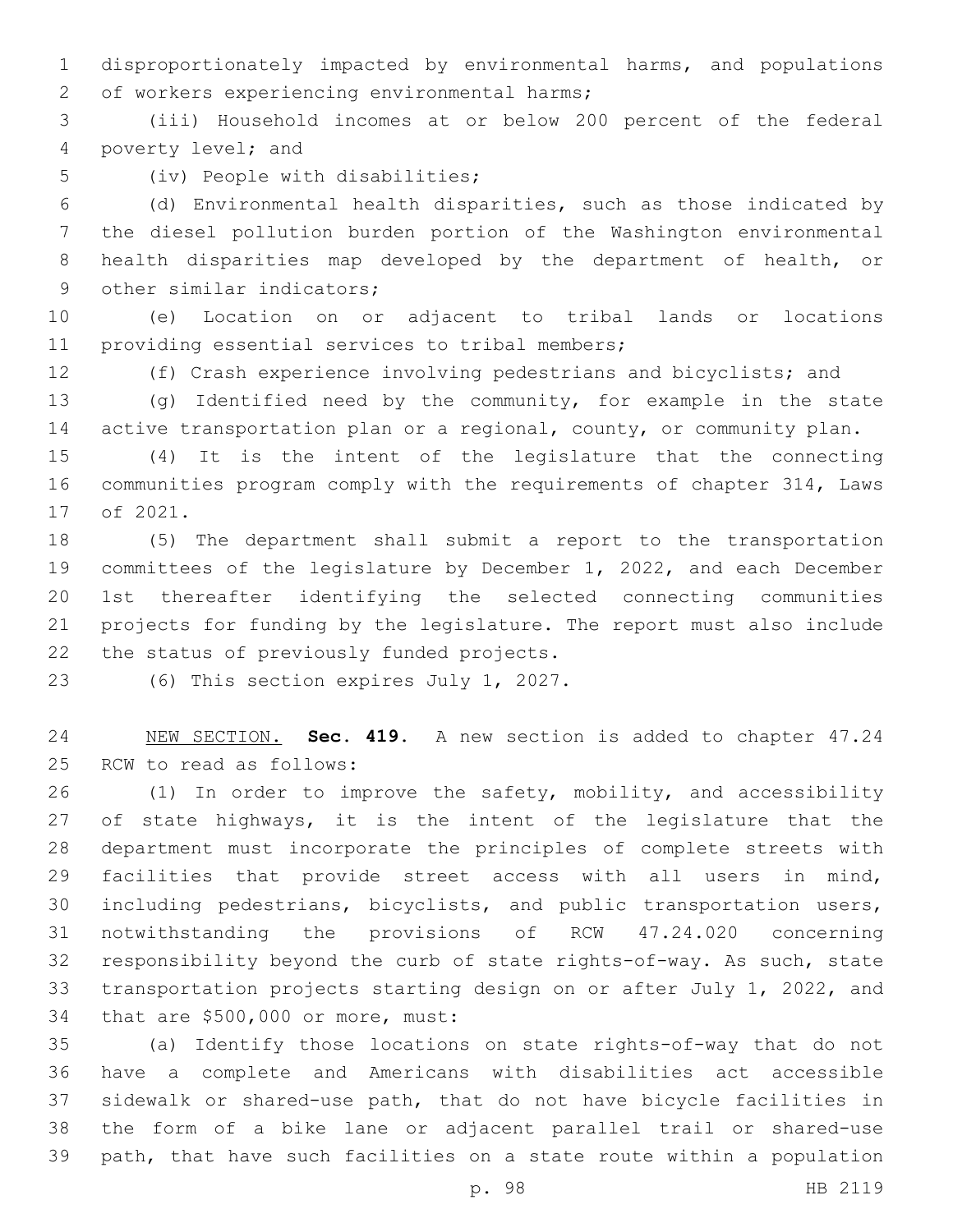center that has a posted speed in excess of 30 miles per hour and no buffer or physical separation from vehicular traffic for pedestrians and bicyclists, and/or that have a design that hampers the ability of motorists to see a crossing pedestrian with sufficient time to stop given posted speed limits and roadway configuration;

 (b) Consult with local jurisdictions to confirm existing and planned active transportation connections along or across the location; identification of connections to existing and planned public transportation services, ferry landings, commuter and passenger rail, and airports; the existing and planned facility type(s) within the local jurisdiction that connect to the location; and the potential use of speed management techniques to minimize 13 crash exposure and severity;

 (c) Adjust the speed limit to a lower speed with appropriate modifications to roadway design and operations to achieve the desired operating speed in those locations where this speed management approach aligns with local plans or ordinances, particularly in those contexts that present a higher possibility of serious injury or fatal crashes occurring based on land use context, observed crash data, crash potential, roadway characteristics that are likely to increase 21 exposure, or a combination thereof, in keeping with a safe system approach and with the intention of ultimately eliminating serious and 23 fatal crashes; and

 (d) Plan, design, and construct facilities providing context- sensitive solutions that contribute to network connectivity and safety for pedestrians, bicyclists, and people accessing public transportation and other modal connections, such facilities to include Americans with disabilities act accessible sidewalks or shared-use paths, bicyclist facilities, and crossings as needed to 30 integrate the state route into the local network.

 (2) Projects undertaken for emergent work required to reopen a state highway in the event of a natural disaster or other emergency repair are not required to comply with the provisions of this 34 section.

 (3) Maintenance of facilities constructed under this provision 36 shall be as provided under existing law.

(4) This section does not create a private right of action.

 NEW SECTION. **Sec. 420.** A new section is added to chapter 47.04 39 RCW to read as follows: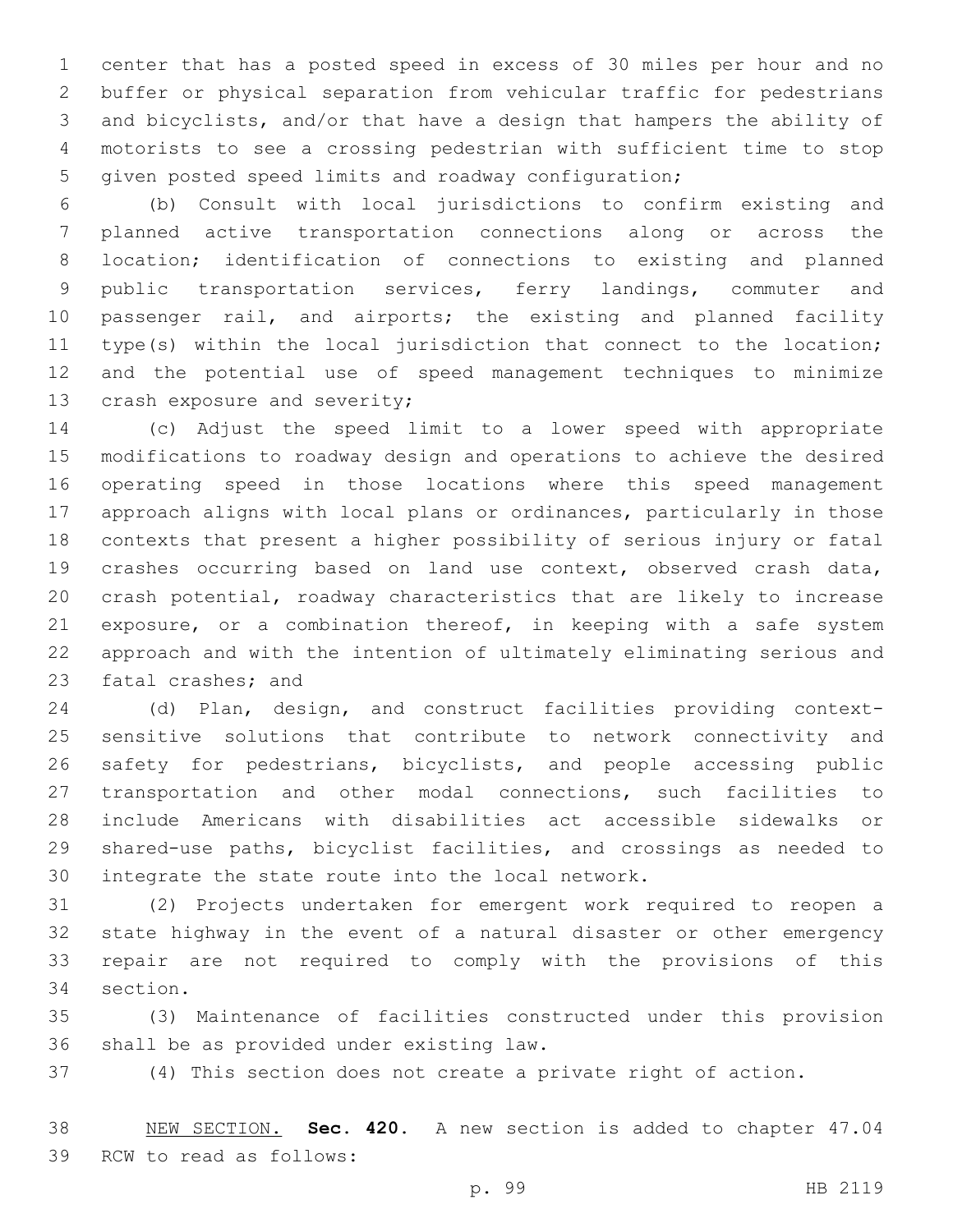(1) The department shall establish a statewide school-based bicycle education grant program. The grant will support two programs: One for elementary and middle school; and one for junior high and high school aged youth to develop the skills and street safety knowledge to be more confident bicyclists for transportation and/or recreation. In development of the grant program, the department is encouraged to consult with the environmental justice council and the 8 office of equity.

 (2)(a) For the elementary and middle school program, the department shall contract with a nonprofit organization with relevant reach and experience, including a statewide footprint and demonstrable experience deploying bicycling and road safety education curriculum via a train the trainer model in schools. The selected nonprofit shall identify partner schools that serve target populations, based on the criteria in subsection (3) of this section. Partner schools shall receive from the nonprofit: In-school bike and pedestrian safety education curriculum, materials, equipment guidance and consultation, and physical education teacher trainings. Youth grades three through eight are eligible for the program.

 (b) Selected school districts shall receive and maintain a fleet of bicycles for the youth in the program. Youth and families participating in the school-base bicycle education grant program shall have an opportunity to receive a bike, lock, helmet, and lights 24 free of cost.

 (3) For the junior high and high school program, the department shall contract with a nonprofit organization with relevant reach and experience, including a statewide footprint; demonstrable experience developing and managing youth-based programming serving youth of color in an after-school and/or community setting; and deploying bicycling and road safety education curriculum via a train the trainer model. The selected nonprofit shall use the equity-based criteria in subsection (4) of this section to identify target populations and partner organizations including, but not limited to, schools, community-based organizations, housing authorities, and parks and recreation departments, that work with the eligible populations of youth ages 14 to 18. Partner organizations shall receive from the nonprofit: Education curriculum, materials, equipment guidance and consultation, and initial instructor/volunteer 39 training, as well as ongoing support.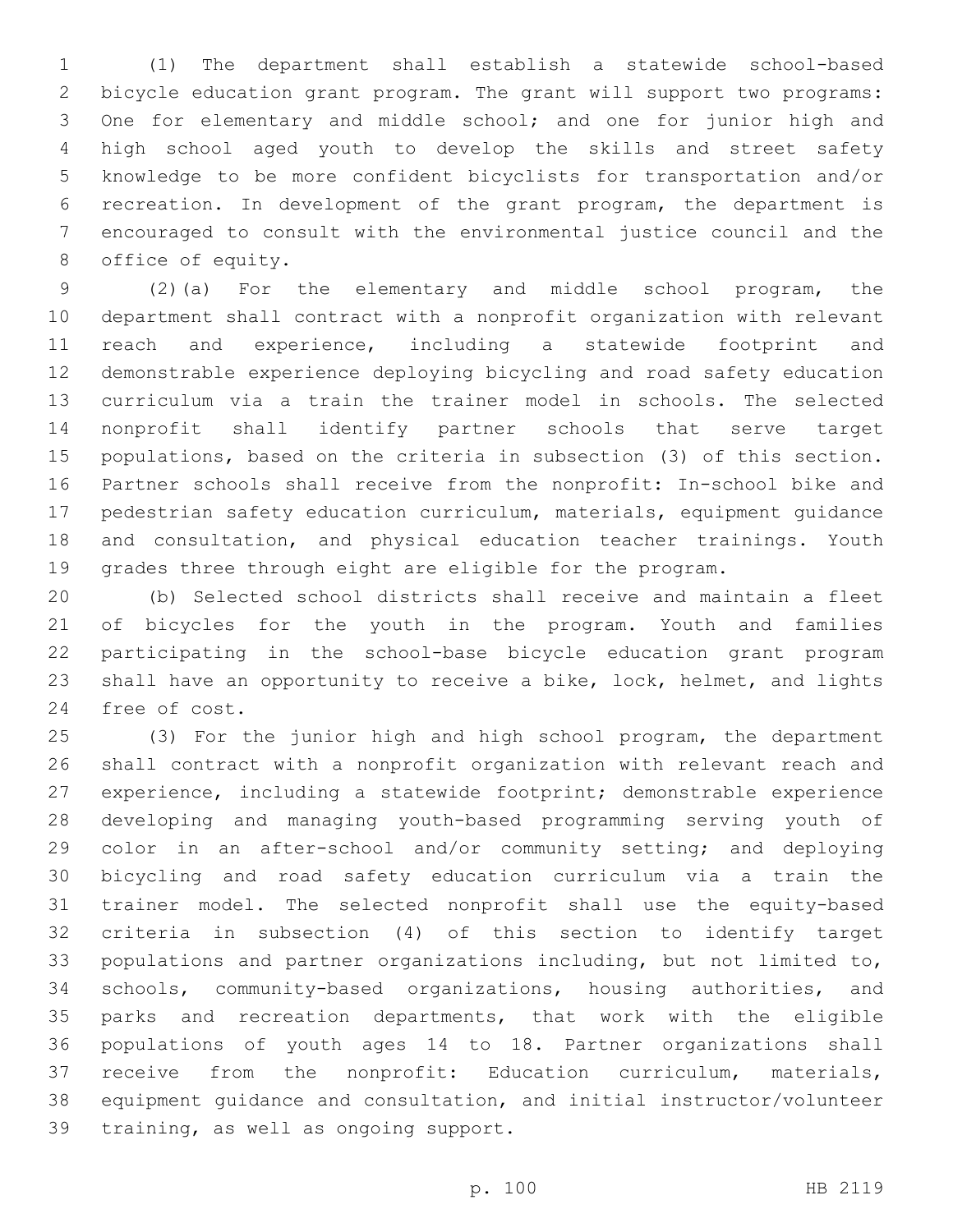(4) In selecting schools and partner organizations for the school-based bicycle education grant program, the department and nonprofit must consider, at a minimum, the following criteria:

 (a) Population impacted by poverty, as measured by free and reduced lunch population or 200 percent federal poverty level;

(b) People of color;6

7 (c) People of Hispanic heritage;

8 (d) People with disabilities;

 (e) Environmental health disparities, such as those indicated by the diesel pollution burden portion of the Washington environmental health disparities map developed by the department of health, or 12 other similar indicators;

(f) Location on or adjacent to an Indian reservation;

14 (g) Geographic location throughout the state;

(h) Crash experience involving pedestrians and bicyclists;

(i) Access to a community facility or commercial center; and

 (j) Identified need in the state active transportation plan or a 18 regional, county, or community plan.

 (5) The department shall submit a report for both programs to the transportation committees of the legislature by December 1, 2022, and each December 1st thereafter identifying the selected programs and school districts for funding by the legislature. The report must also 23 include the status of previously funded programs.

 NEW SECTION. **Sec. 421.** A new section is added to chapter 47.04 25 RCW to read as follows:

 For the purposes of submitting a request by October 1, 2022, to Amtrak to adopt a fare policy change, the department shall negotiate with the Oregon department of transportation to determine ridership, revenue, and policy impacts relating to elimination of fares for Amtrak Cascades passengers 18 years of age and younger. It is the intent of the legislature that fares for passengers 18 years of age and younger for service on the Amtrak Cascades corridor be eliminated. The department shall report back to the transportation committees of the legislature with results of negotiations with the Oregon department of transportation and the status of fare policy 36 requests submitted to Amtrak by December 1, 2022.

 NEW SECTION. **Sec. 422.** A new section is added to chapter 47.60 38 RCW to read as follows: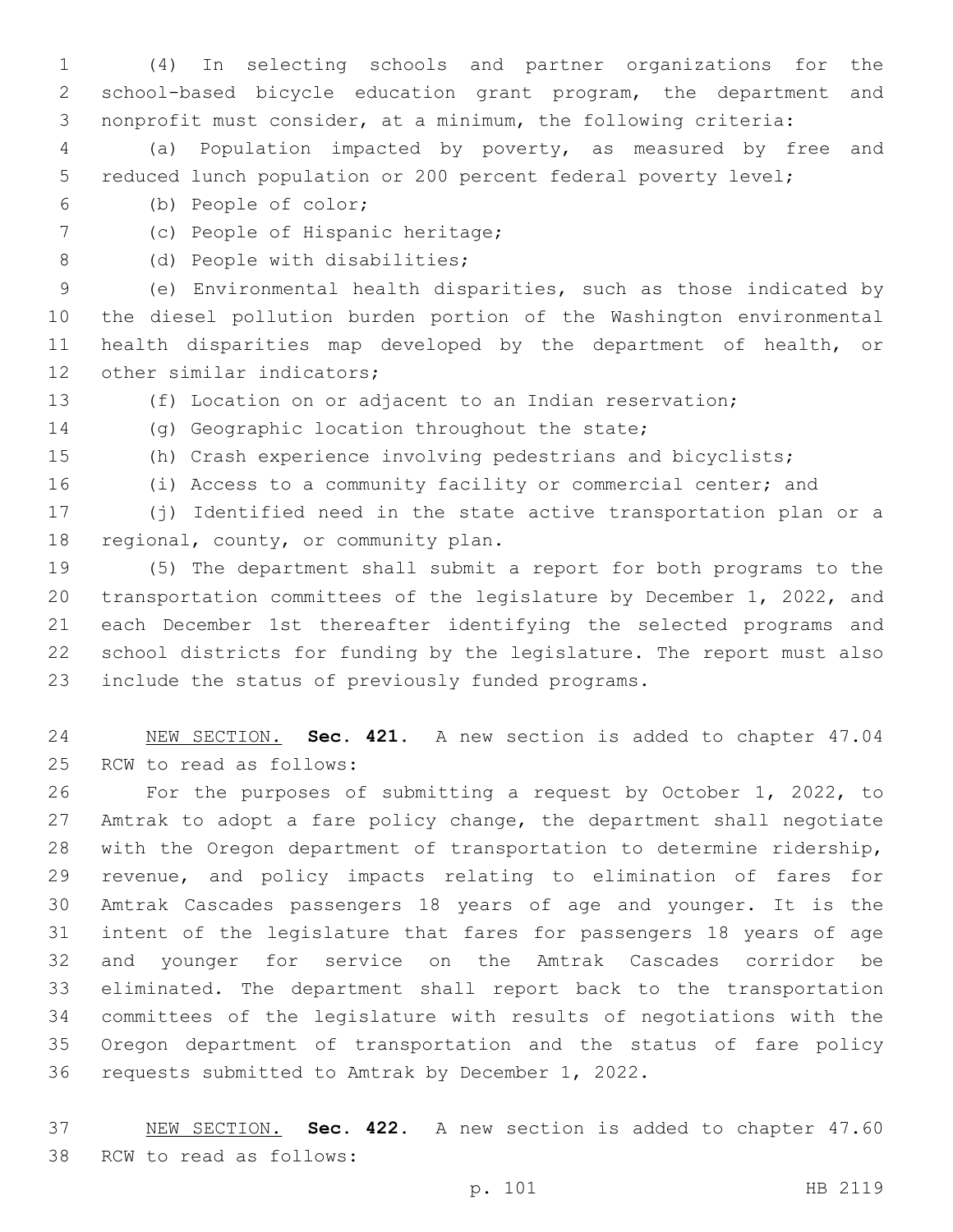Consistent with RCW 47.60.315(1)(b), the commission shall adopt an annual fare policy for Washington state ferries to allow all riders 18 years of age and younger to ride free of charge on all system routes. This fare change must apply to both walk-on passengers and passengers in vehicles. The commission is directed to make the initial fare policy change effective no later than October 1, 2022.

 NEW SECTION. **Sec. 423.** A new section is added to chapter 47.66 8 RCW to read as follows:

 (1) The department shall establish a transit support grant program for the purpose of providing financial support to transit agencies for operating and capital expenses only. Public transit agencies must maintain or increase their local sales tax authority on 13 or after January 1, 2022, in order to qualify for the grants.

 (a) Grants for transit agencies must be prorated based on the amount expended for operations in the most recently published report of "Summary of Public Transportation" published by the department.

 (b) No transit agency may receive more than 35 percent of these 18 distributions.

(c) Fuel type may not be a factor in the grant selection process.

 (2) To be eligible to receive a grant, the transit agency must have adopted, at a minimum, a zero-fare policy that allows passengers 18 years of age and younger to ride free of charge on all modes 23 provided by the agency.

 (3) The department shall, for the purposes of the "Summary of Public Transportation" report, require grantees to report the number 26 of trips that were taken under this program.

 (4) For the purposes of this section, "transit agency" or "agency" means a city transit system under RCW 35.58.2721 or chapter 35.95A RCW, a county public transportation authority under chapter 36.57 RCW, a metropolitan municipal corporation transit system under chapter 36.56 RCW, a public transportation benefit area under chapter 36.57A RCW, an unincorporated transportation benefit area under RCW 36.57.100, or any special purpose district formed to operate a public 34 transportation system.

 **Sec. 424.** RCW 46.63.170 and 2020 c 224 s 1 are each amended to 36 read as follows:

 (1) The use of automated traffic safety cameras for issuance of notices of infraction is subject to the following requirements: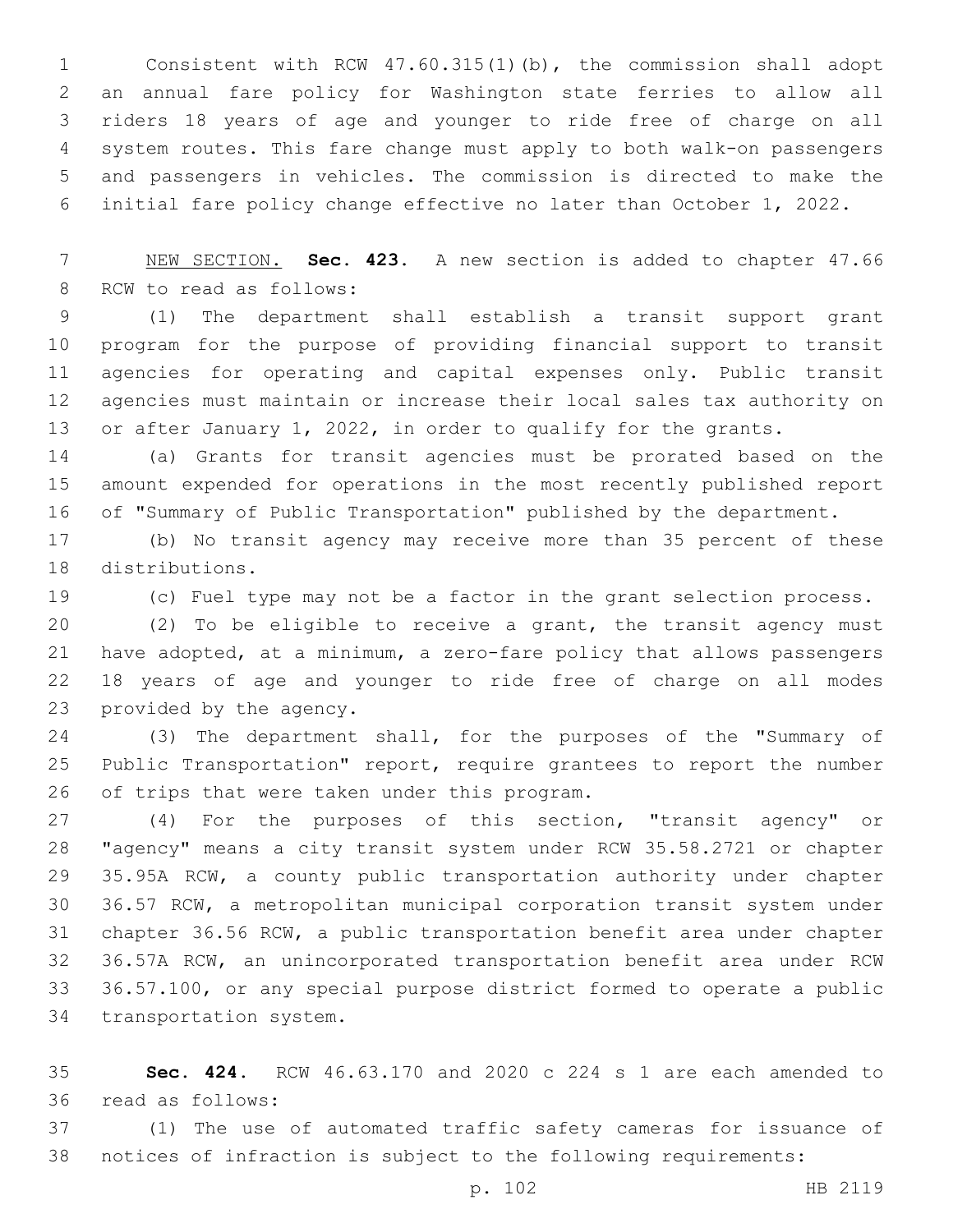(a) Except for proposed locations used solely for the pilot program purposes permitted under subsection (6) of this section, the appropriate local legislative authority must prepare an analysis of the locations within the jurisdiction where automated traffic safety cameras are proposed to be located: (i) Before enacting an ordinance allowing for the initial use of automated traffic safety cameras; and (ii) before adding additional cameras or relocating any existing camera to a new location within the jurisdiction. Automated traffic safety cameras may be used to detect one or more of the following: 10 Stoplight, railroad crossing, ((OP)) school speed zone 11 violations( $(\div)$ ), speed violations on any roadway identified in a school walk area as defined in RCW 28A.160.160, speed violations in 13 public park speed zones, hospital speed zones, speed violations 14 subject to (c) or (d) of this subsection( $(\frac{1}{r})$ ), or violations included in subsection (6) of this section for the duration of the pilot program authorized under subsection (6) of this section. At a minimum, the local ordinance must contain the restrictions described in this section and provisions for public notice and signage. Cities 19 and counties using automated traffic safety cameras before July 24, 2005, are subject to the restrictions described in this section, but are not required to enact an authorizing ordinance. Beginning one year after June 7, 2012, cities and counties using automated traffic safety cameras must post an annual report of the number of traffic accidents that occurred at each location where an automated traffic safety camera is located as well as the number of notices of infraction issued for each camera and any other relevant information about the automated traffic safety cameras that the city or county deems appropriate on the city's or county's website.

 (b)(i) Except as provided in (c) and (d) of this subsection and subsection (6) of this section, use of automated traffic safety 31 cameras is restricted to the following locations only:  $((+i))$   $(A)$  Intersections of two or more arterials with traffic control signals that have yellow change interval durations in accordance with RCW 47.36.022, which interval durations may not be reduced after 35 placement of the camera;  $((+i+1)(n-1)(n+1))$  (B) railroad crossings; ((and 36 (iii))) (C) school speed zones; (D) roadways identified in a school walk area as defined in RCW 28A.160.160; (E) public park speed zones, as defined in (b)(ii) of this subsection; and (F) hospital speed 39 zones, as defined in (b)(ii) of this subsection. (ii) For the purposes of this section: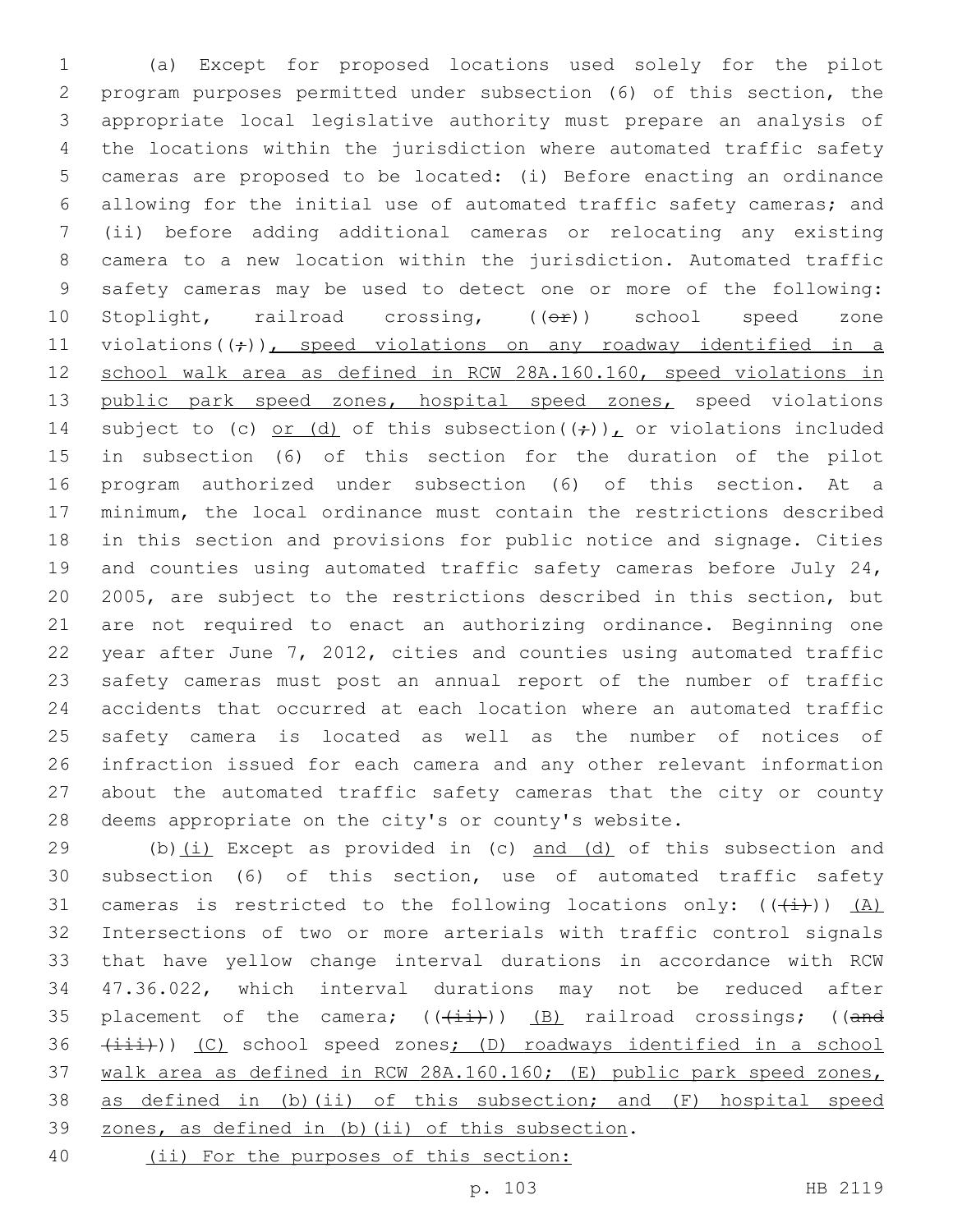(A) "Public park speed zone" means the marked area within public park property and extending 300 feet from the border of public park property (I) consistent with active park use; and (II) where signs are posted to indicate the location is within a public park speed zone.

 (B) "Hospital speed zone" means the marked area within hospital property and extending 300 feet from the border of hospital property (I) consistent with hospital use; and (II) where signs are posted to 9 indicate the location is within a hospital speed zone, where "hospital" has the same meaning as in RCW 70.41.020.

11 (c) ((Any)) In addition to the automated traffic safety cameras 12 authorized under (d) of this subsection, any city west of the Cascade 13 mountains with a population of more than ((one hundred ninety-five thousand)) 195,000 located in a county with a population of fewer 15 than ((one million five hundred thousand)) 1,500,000 may operate an automated traffic safety camera to detect speed violations subject to 17 the following limitations:

 (i) A city may only operate one such automated traffic safety 19 camera within its respective jurisdiction; and

 (ii) The use and location of the automated traffic safety camera must have first been authorized by the Washington state legislature 22 as a pilot project for at least one full year.

23 (d)(i) Cities may operate at least one automated traffic safety camera under this subsection to detect speed violations, subject to the requirements of (d)(ii) of this subsection. Cities may operate one additional automated traffic safety camera to detect speed violations for every 10,000 residents included in the city's population. Cameras must be placed in locations that comply with one of the following:

 (A) The location has been identified as a priority location in a local road safety plan that a city has submitted to the Washington state department of transportation and where other speed reduction measures are not feasible or have not been sufficiently effective at reducing travel speed;

 (B) The location has a significantly higher rate of collisions than the city average in a period of at least three years prior to installation and other speed reduction measures are not feasible or have not been sufficiently effective at reducing travel speed; or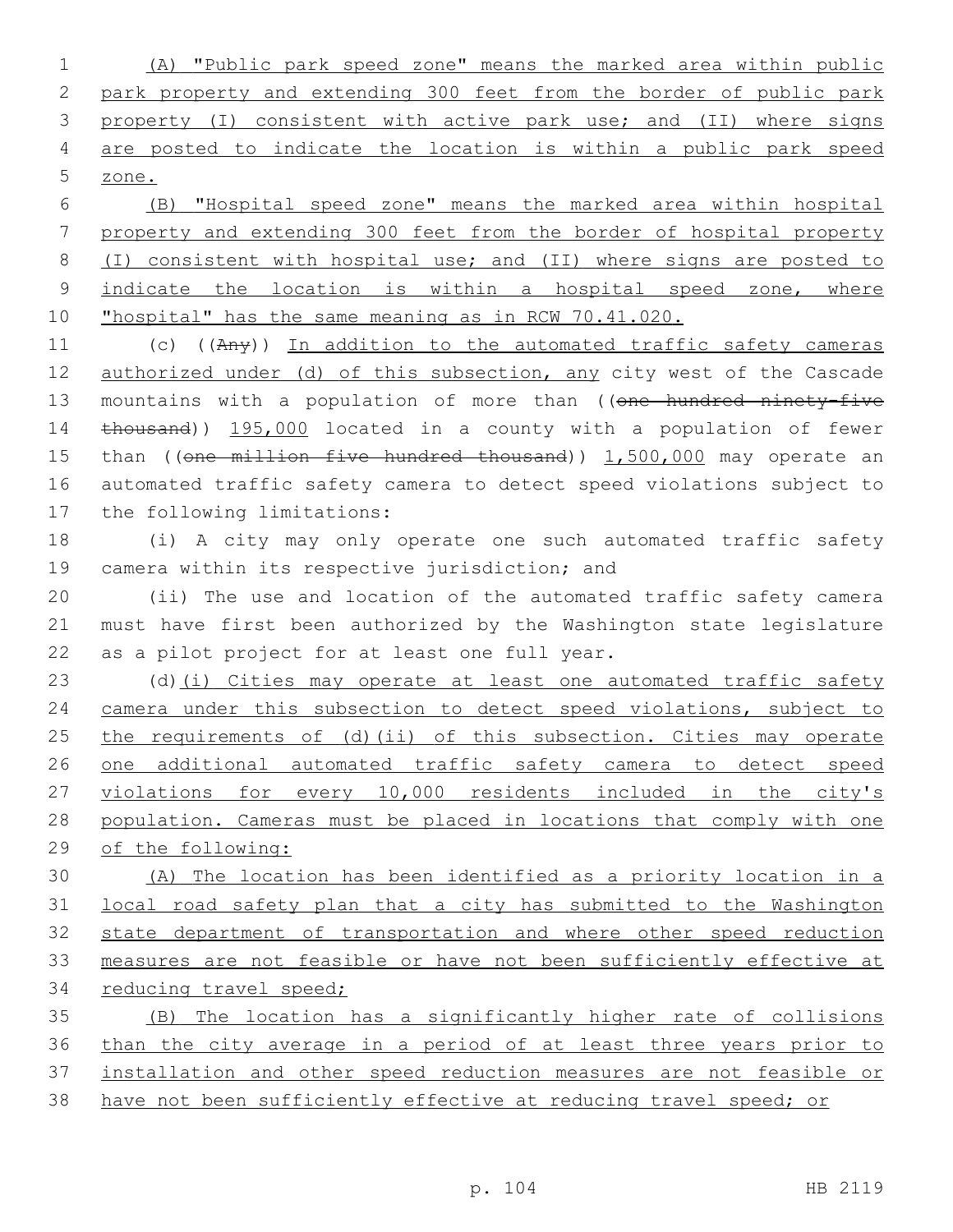(C) The location is in an area within the city limits designated by local ordinance as a zone subject to specified restrictions and penalties on racing and race attendance.

 (ii) A city locating an automated traffic safety camera under this subsection (1)(d) must complete an equity analysis that evaluates livability, accessibility, economics, education, and environmental health, and shall consider the outcome of that analysis when identifying where to locate an automated traffic safety camera.

 (e) All locations where an automated traffic safety camera is used to detect speed violations on roadways identified in a school 11 walk area, speed violations in public park speed zones, speed 12 violations in hospital speed zones, or speed violations under (c) or 13 (d) of this subsection must be clearly marked by placing signs in locations that clearly indicate to a driver either: (i) That the 15 driver is within a school walk area, public park speed zone, or hospital speed zone; or (ii) that the driver is entering an area 17 where speed violations are enforced by an automated traffic safety camera. Signs placed in automated traffic safety camera locations 19 after June 7, 2012, must follow the specifications and quidelines under the manual of uniform traffic control devices for streets and 21 highways as adopted by the department of transportation under chapter 47.36 RCW.

23 (f) Automated traffic safety cameras may only take pictures of the vehicle and vehicle license plate and only while an infraction is occurring. The picture must not reveal the face of the driver or of passengers in the vehicle. The primary purpose of camera placement is to take pictures of the vehicle and vehicle license plate when an infraction is occurring. Cities and counties shall consider installing cameras in a manner that minimizes the impact of camera 30 flash on drivers.

 (( $\left(\frac{1}{10}\right)$ ) (q) A notice of infraction must be mailed to the 32 registered owner of the vehicle within ((fourteen)) 14 days of the 33 violation, or to the renter of a vehicle within ((fourteen)) 14 days of establishing the renter's name and address under subsection (3)(a) of this section. The law enforcement officer issuing the notice of infraction shall include with it a certificate or facsimile thereof, based upon inspection of photographs, microphotographs, or electronic images produced by an automated traffic safety camera, stating the facts supporting the notice of infraction. This certificate or facsimile is prima facie evidence of the facts contained in it and is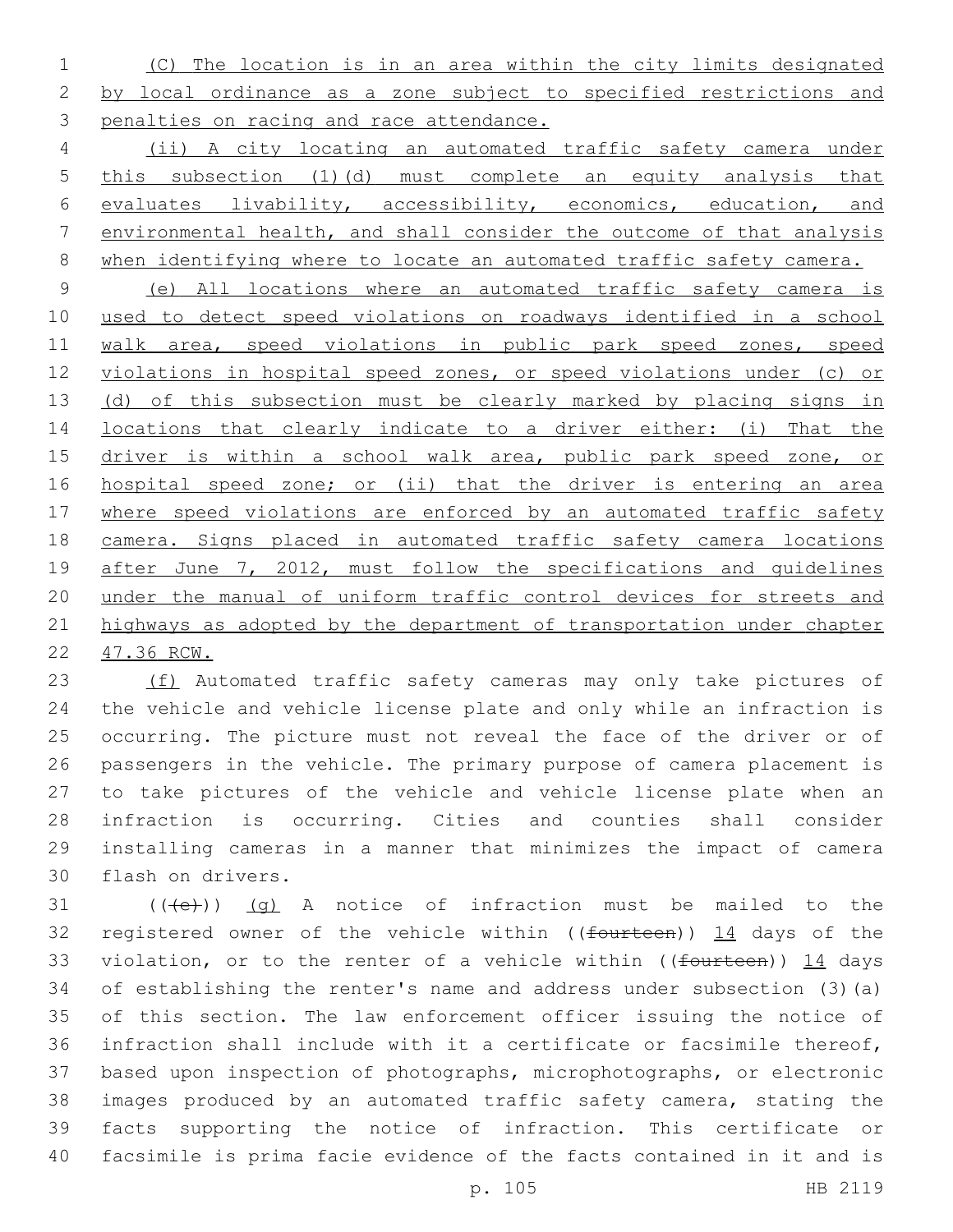admissible in a proceeding charging a violation under this chapter. The photographs, microphotographs, or electronic images evidencing the violation must be available for inspection and admission into evidence in a proceeding to adjudicate the liability for the infraction. A person receiving a notice of infraction based on evidence detected by an automated traffic safety camera may respond 7 to the notice by mail.

8 ( $(\text{+f})$ ) (h) The registered owner of a vehicle is responsible for an infraction under RCW 46.63.030(1)(d) unless the registered owner overcomes the presumption in RCW 46.63.075, or, in the case of a rental car business, satisfies the conditions under subsection (3) of this section. If appropriate under the circumstances, a renter identified under subsection (3)(a) of this section is responsible for 14 an infraction.

15 (((+q))) (i) Notwithstanding any other provision of law, all photographs, microphotographs, or electronic images, or any other personally identifying data prepared under this section are for the exclusive use of law enforcement in the discharge of duties under this section and are not open to the public and may not be used in a court in a pending action or proceeding unless the action or proceeding relates to a violation under this section. No photograph, microphotograph, or electronic image, or any other personally identifying data may be used for any purpose other than enforcement of violations under this section nor retained longer than necessary 25 to enforce this section.

 (( $\frac{h}{h}$ )) (j) All locations where an automated traffic safety 27 camera is used must be clearly marked at least  $((\text{thirty}))$  30 days prior to activation of the camera by placing signs in locations that clearly indicate to a driver that he or she is entering a zone where traffic laws are enforced by an automated traffic safety camera. Signs placed in automated traffic safety camera locations after June 7, 2012, must follow the specifications and guidelines under the manual of uniform traffic control devices for streets and highways as adopted by the department of transportation under chapter 47.36 RCW.

 $((\overline{(\dagger)}))$   $(k)$  If a county or city has established an authorized automated traffic safety camera program under this section, the compensation paid to the manufacturer or vendor of the equipment used must be based only upon the value of the equipment and services provided or rendered in support of the system, and may not be based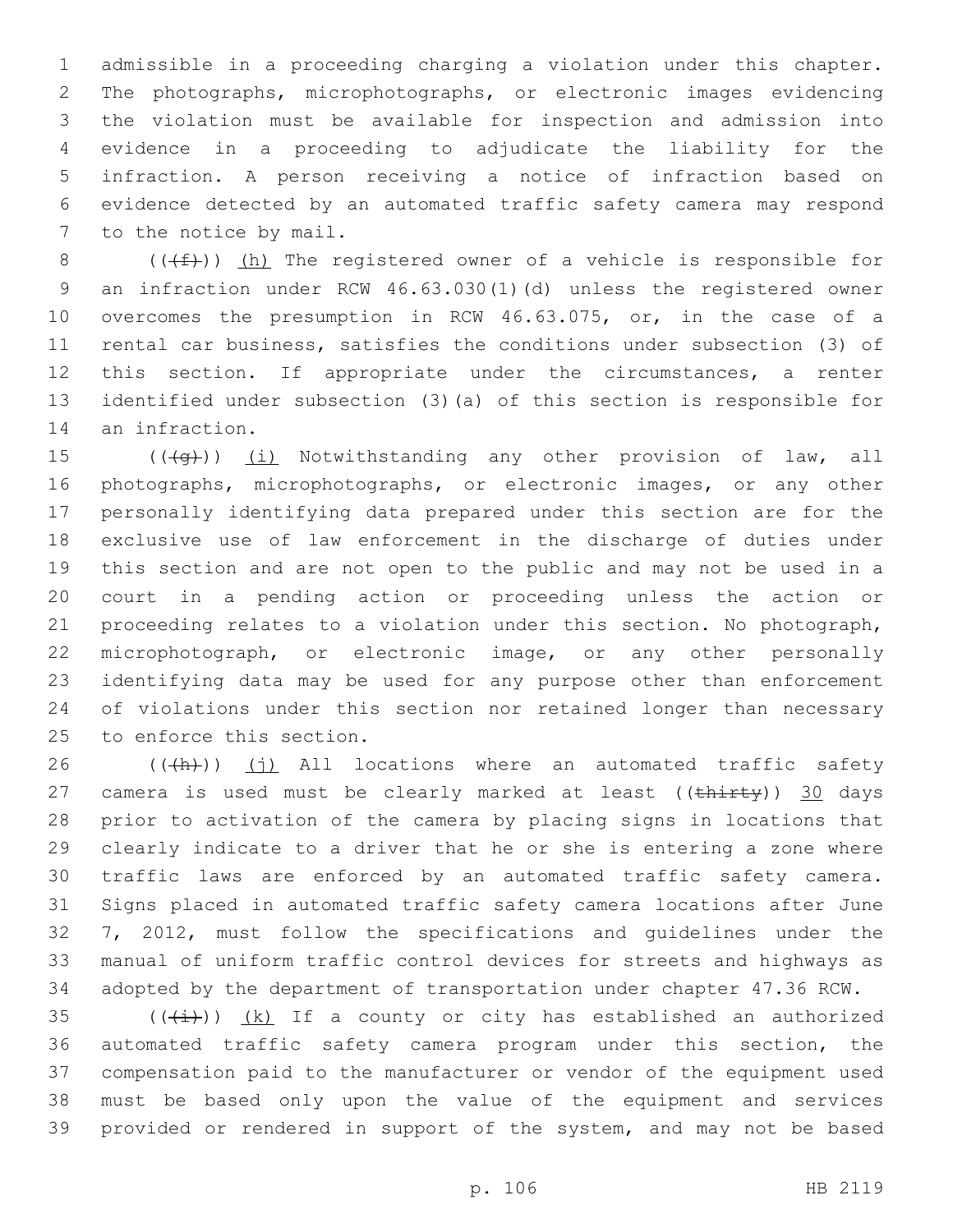upon a portion of the fine or civil penalty imposed or the revenue 2 generated by the equipment.

 (l) If a city is operating an automated traffic safety camera to detect speed violations on roadways identified in a school walk area, speed violations in public park speed zones, speed violations in hospital speed zones, or speed violations under (c) or (d) of this subsection, the city shall remit monthly to the state 50 percent of 8 the noninterest money received for infractions issued by those 9 cameras excess of the cost to administer, install, operate, and 10 maintain the automated traffic safety cameras, including the cost of processing infractions. Money remitted under this subsection to the state treasurer shall be deposited in the Cooper Jones active 13 transportation safety account created in RCW 46.68.480. This subsection (1)(l) does not apply to automated traffic safety cameras 15 authorized for stoplight, railroad crossing, or school speed zone violations.

 (2) Infractions detected through the use of automated traffic safety cameras are not part of the registered owner's driving record under RCW 46.52.101 and 46.52.120. Additionally, infractions generated by the use of automated traffic safety cameras under this section shall be processed in the same manner as parking infractions, including for the purposes of RCW 3.50.100, 35.20.220, 46.16A.120, and 46.20.270(2). Except as provided otherwise in subsection (6) of this section, the amount of the fine issued for an infraction generated through the use of an automated traffic safety camera shall not exceed the amount of a fine issued for other parking infractions within the jurisdiction. However, the amount of the fine issued for a traffic control signal violation detected through the use of an automated traffic safety camera shall not exceed the monetary penalty for a violation of RCW 46.61.050 as provided under RCW 46.63.110, 31 including all applicable statutory assessments.

 (3) If the registered owner of the vehicle is a rental car business, the law enforcement agency shall, before a notice of infraction being issued under this section, provide a written notice to the rental car business that a notice of infraction may be issued to the rental car business if the rental car business does not, 37 within ((eighteen)) 18 days of receiving the written notice, provide 38 to the issuing agency by return mail: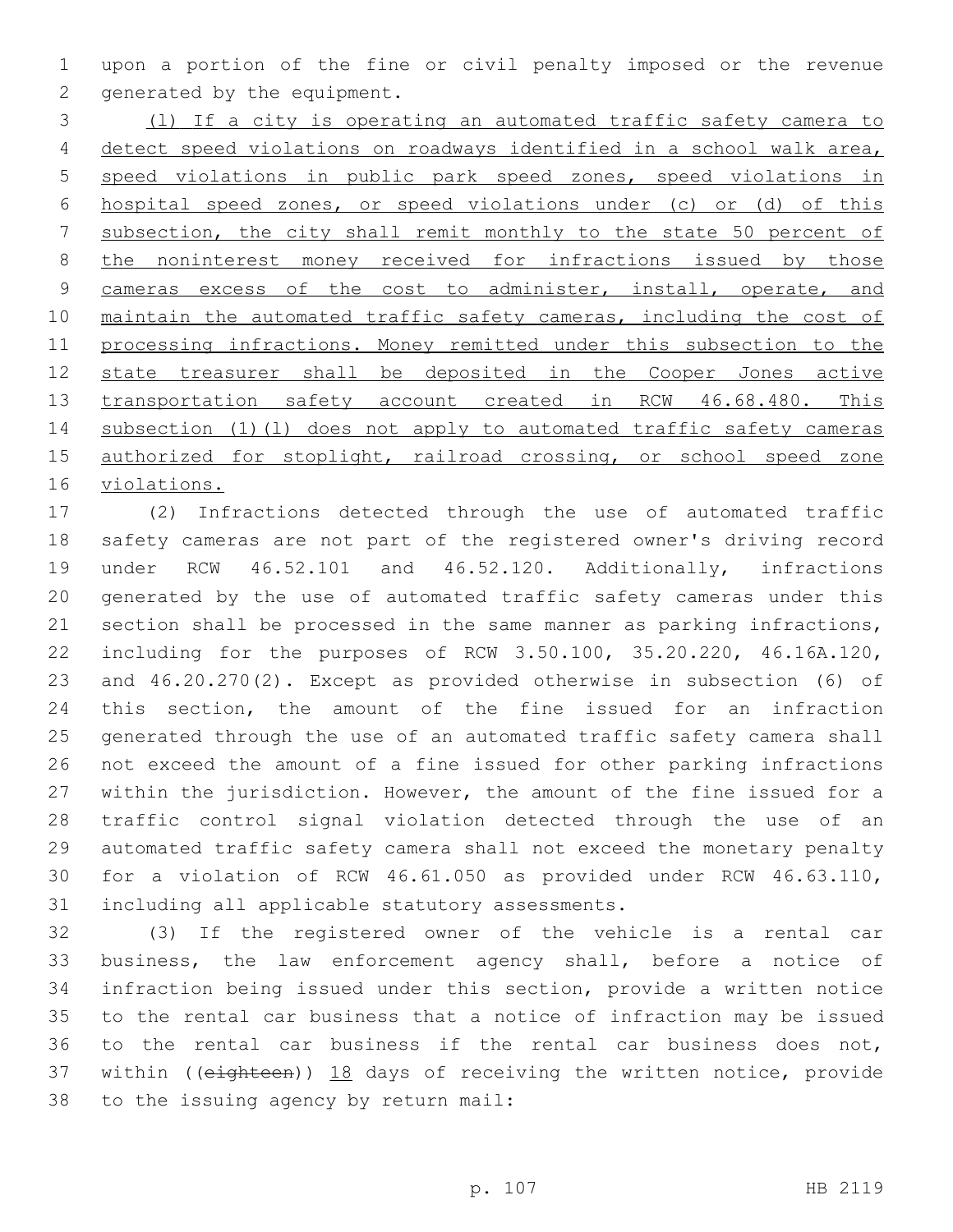(a) A statement under oath stating the name and known mailing address of the individual driving or renting the vehicle when the 3 infraction occurred; or

 (b) A statement under oath that the business is unable to determine who was driving or renting the vehicle at the time the infraction occurred because the vehicle was stolen at the time of the infraction. A statement provided under this subsection must be accompanied by a copy of a filed police report regarding the vehicle 9 theft; or

 (c) In lieu of identifying the vehicle operator, the rental car 11 business may pay the applicable penalty.

 Timely mailing of this statement to the issuing law enforcement agency relieves a rental car business of any liability under this 14 chapter for the notice of infraction.

 (4) Nothing in this section prohibits a law enforcement officer from issuing a notice of traffic infraction to a person in control of a vehicle at the time a violation occurs under RCW 46.63.030(1) (a), 18 (b), or (c).

 (5)(a) For the purposes of this section, "automated traffic safety camera" means a device that uses a vehicle sensor installed to 21 work in conjunction with an intersection traffic control system, a railroad grade crossing control system, or a speed measuring device, and a camera synchronized to automatically record one or more sequenced photographs, microphotographs, or electronic images of the rear of a motor vehicle at the time the vehicle fails to stop when facing a steady red traffic control signal or an activated railroad grade crossing control signal, or exceeds a speed limit as detected 28 by a speed measuring device.

 (b) For the purposes of the pilot program authorized under subsection (6) of this section, "automated traffic safety camera" also includes a device used to detect stopping at intersection or crosswalk violations; stopping when traffic obstructed violations; public transportation only lane violations; and stopping or traveling in restricted lane violations. The device, including all technology defined under "automated traffic safety camera," must not reveal the face of the driver or the passengers in vehicles, and must not use any facial recognition technology in real time or after capturing any information. If the face of any individual in a crosswalk or otherwise within the frame is incidentally captured, it may not be made available to the public nor used for any purpose including, but

p. 108 HB 2119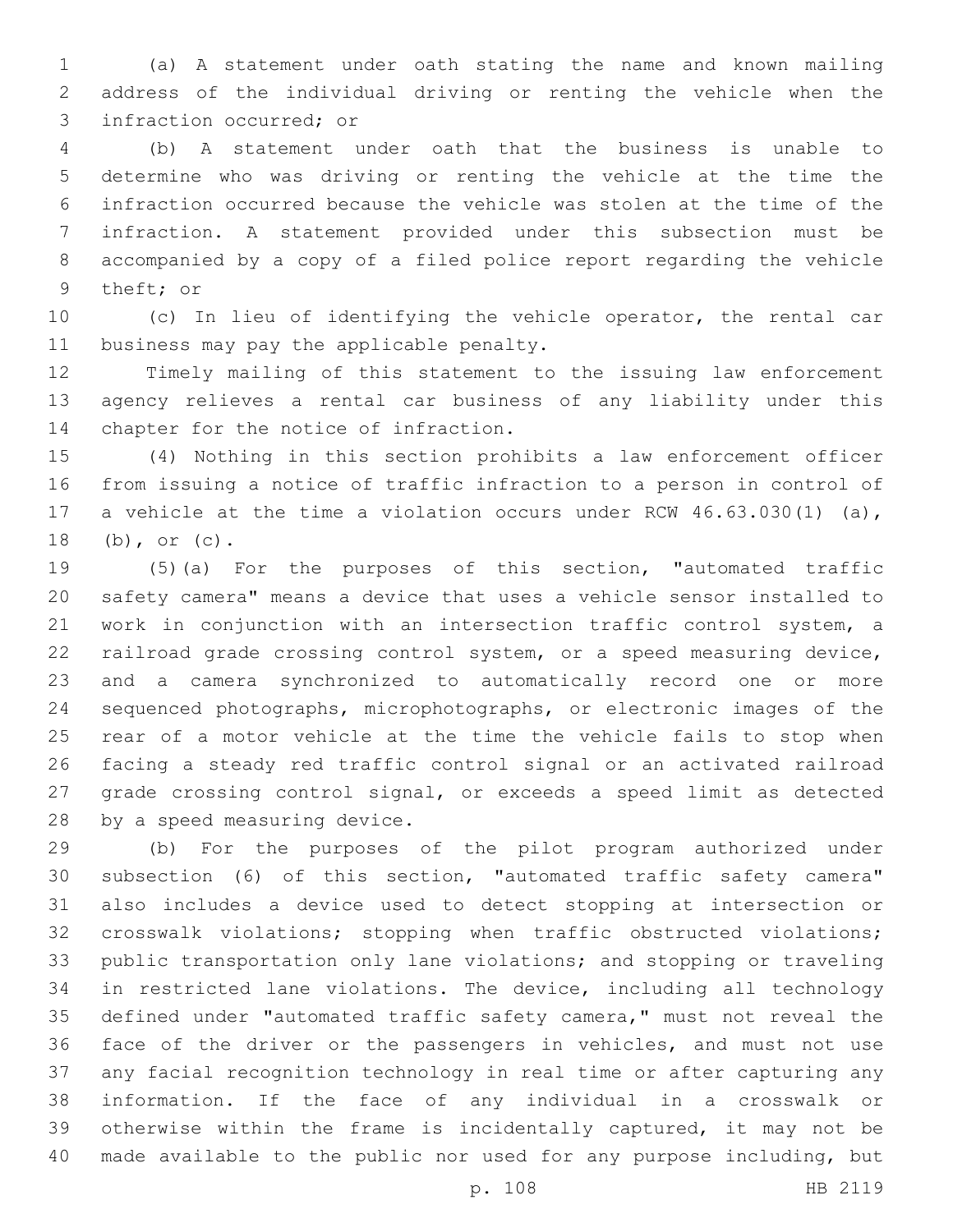not limited to, any law enforcement action, except in a pending action or proceeding related to a violation under this section.

 (6)(a)(i) A city with a population greater than ((five hundred thousand)) 500,000 may adopt an ordinance creating a pilot program authorizing automated traffic safety cameras to be used to detect one or more of the following violations: Stopping when traffic obstructed violations; stopping at intersection or crosswalk violations; public transportation only lane violations; and stopping or traveling in restricted lane violations. Under the pilot program, stopping at intersection or crosswalk violations may only be enforced at the 11 ((twenty)) 20 intersections where the city would most like to address safety concerns related to stopping at intersection or crosswalk violations. At a minimum, the local ordinance must contain the restrictions described in this section and provisions for public 15 notice and signage.

 (ii) Except where specifically exempted, all of the rules and restrictions applicable to the use of automated traffic safety cameras in this section apply to the use of automated traffic safety cameras in the pilot program established in this subsection (6).

 (iii) As used in this subsection (6), "public transportation vehicle" means any motor vehicle, streetcar, train, trolley vehicle, ferry boat, or any other device, vessel, or vehicle that is owned or operated by a transit authority or an entity providing service on behalf of a transit authority that is used for the purpose of carrying passengers and that operates on established routes. "Transit authority" has the meaning provided in RCW 9.91.025.

 (b) Use of automated traffic safety cameras as authorized in this subsection (6) is restricted to the following locations only: Locations authorized in subsection (1)(b) of this section; and midblock on arterials. Additionally, the use of automated traffic safety cameras as authorized in this subsection (6) is further 32 limited to the following:

 (i) The portion of state and local roadways in downtown areas of the city used for office and commercial activities, as well as retail shopping and support services, and that may include mixed residential 36 uses;

 (ii) The portion of state and local roadways in areas in the city within one-half mile north of the boundary of the area described in 39 (b)(i) of this subsection;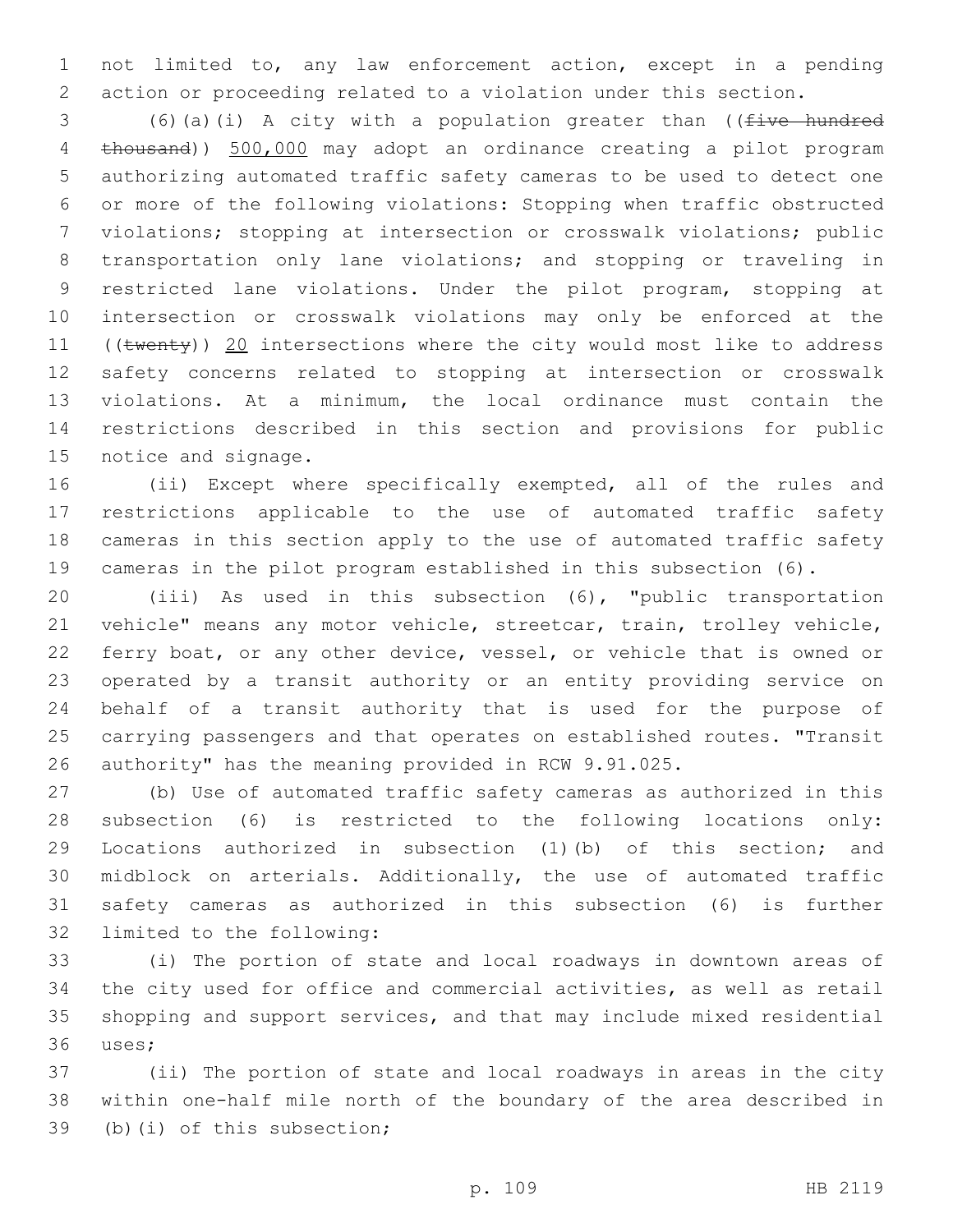(iii) Portions of roadway systems in the city that travel into and out of (b)(ii) of this subsection that are designated by the Washington state department of transportation as noninterstate 4 freeways for up to four miles; and

 (iv) Portions of roadway systems in the city connected to the portions of the noninterstate freeways identified in (b)(iii) of this subsection that are designated by the Washington state department of transportation as arterial roadways for up to one mile from the intersection of the arterial roadway and the noninterstate freeway.

 (c) However, automated traffic safety cameras may not be used on 11 an on-ramp to an interstate.

 (d) From June 11, 2020, through December 31, 2020, a warning notice with no penalty must be issued to the registered owner of the vehicle for a violation generated through the use of an automated traffic safety camera authorized in this subsection (6). Beginning January 1, 2021, a notice of infraction must be issued, in a manner 17 consistent with subsections  $(1)$   $((+e+))$   $(q)$  and  $(3)$  of this section, for a violation generated through the use of an automated traffic safety camera authorized in this subsection (6). However, the penalty 20 for the violation may not exceed ((seventy-five dollars))  $$75.$ 

 (e) For infractions issued as authorized in this subsection (6), a city with a pilot program shall remit monthly to the state 23 ( $(fiff(y))$  50 percent of the noninterest money received under this subsection (6) in excess of the cost to install, operate, and maintain the automated traffic safety cameras for use in the pilot program. Money remitted under this subsection to the state treasurer shall be deposited in the Cooper Jones active transportation safety 28 account created in RCW 46.68.480. The remaining ( $(f$ ifty)) 50 percent retained by the city must be used only for improvements to transportation that support equitable access and mobility for persons 31 with disabilities.

 (f) A transit authority may not take disciplinary action, regarding a warning or infraction issued pursuant to this subsection (6), against an employee who was operating a public transportation vehicle at the time the violation that was the basis of the warning 36 or infraction was detected.

 (g) A city that implements a pilot program under this subsection (6) must provide a preliminary report to the transportation 39 committees of the legislature by June 30, ((2022)) 2024, and a final report by January 1, ((2023)) 2025, on the pilot program that

p. 110 HB 2119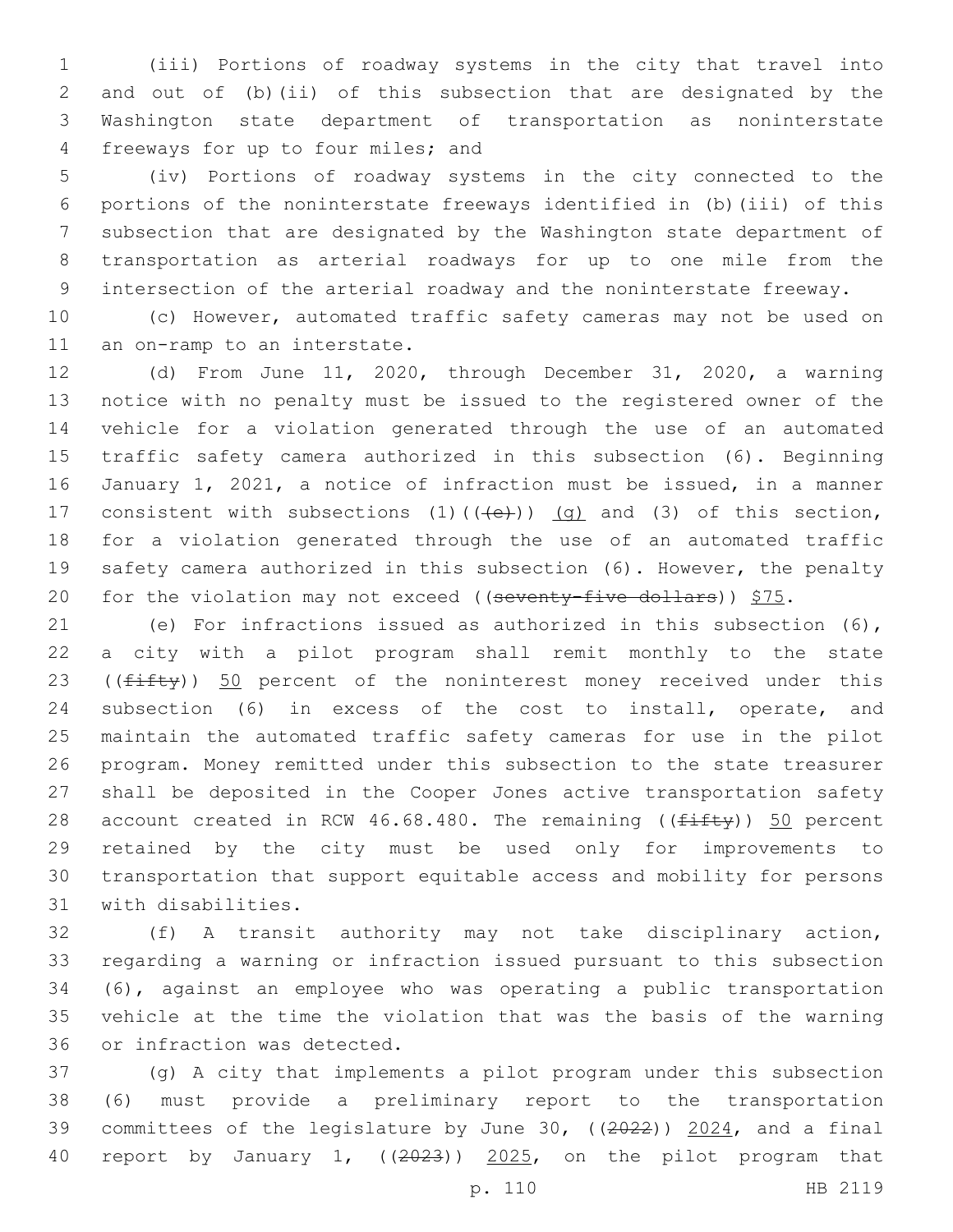includes the locations chosen for the automated traffic safety cameras used in the pilot program, the number of warnings and traffic infractions issued under the pilot program, the number of traffic infractions issued with respect to vehicles registered outside of the county in which the city is located, the infrastructure improvements made using the penalty moneys as required under (e) of this subsection, an equity analysis that includes any disproportionate impacts, safety, and on-time performance statistics related to the impact on driver behavior of the use of automated traffic safety cameras in the pilot program, and any recommendations on the use of automated traffic safety cameras to enforce the violations that these cameras were authorized to detect under the pilot program.

 **Sec. 425.** RCW 46.63.170 and 2015 3rd sp.s. c 44 s 406 are each 14 amended to read as follows:

 (1) The use of automated traffic safety cameras for issuance of notices of infraction is subject to the following requirements:

 (a) The appropriate local legislative authority must prepare an analysis of the locations within the jurisdiction where automated traffic safety cameras are proposed to be located: (i) Before enacting an ordinance allowing for the initial use of automated traffic safety cameras; and (ii) before adding additional cameras or relocating any existing camera to a new location within the jurisdiction. Automated traffic safety cameras may be used to detect 24 one or more of the following: Stoplight, railroad crossing,  $(\overrightarrow{CF})$ ) 25 school speed zone violations  $((\div))$ , speed violations on any roadway identified in a school walk area as defined in RCW 28A.160.160, speed 27 violations in public park speed zones, hospital speed zones, or speed 28 violations subject to (c)  $or$  (d) of this subsection. At a minimum, the local ordinance must contain the restrictions described in this section and provisions for public notice and signage. Cities and counties using automated traffic safety cameras before July 24, 2005, are subject to the restrictions described in this section, but are not required to enact an authorizing ordinance. Beginning one year after June 7, 2012, cities and counties using automated traffic safety cameras must post an annual report of the number of traffic accidents that occurred at each location where an automated traffic safety camera is located as well as the number of notices of infraction issued for each camera and any other relevant information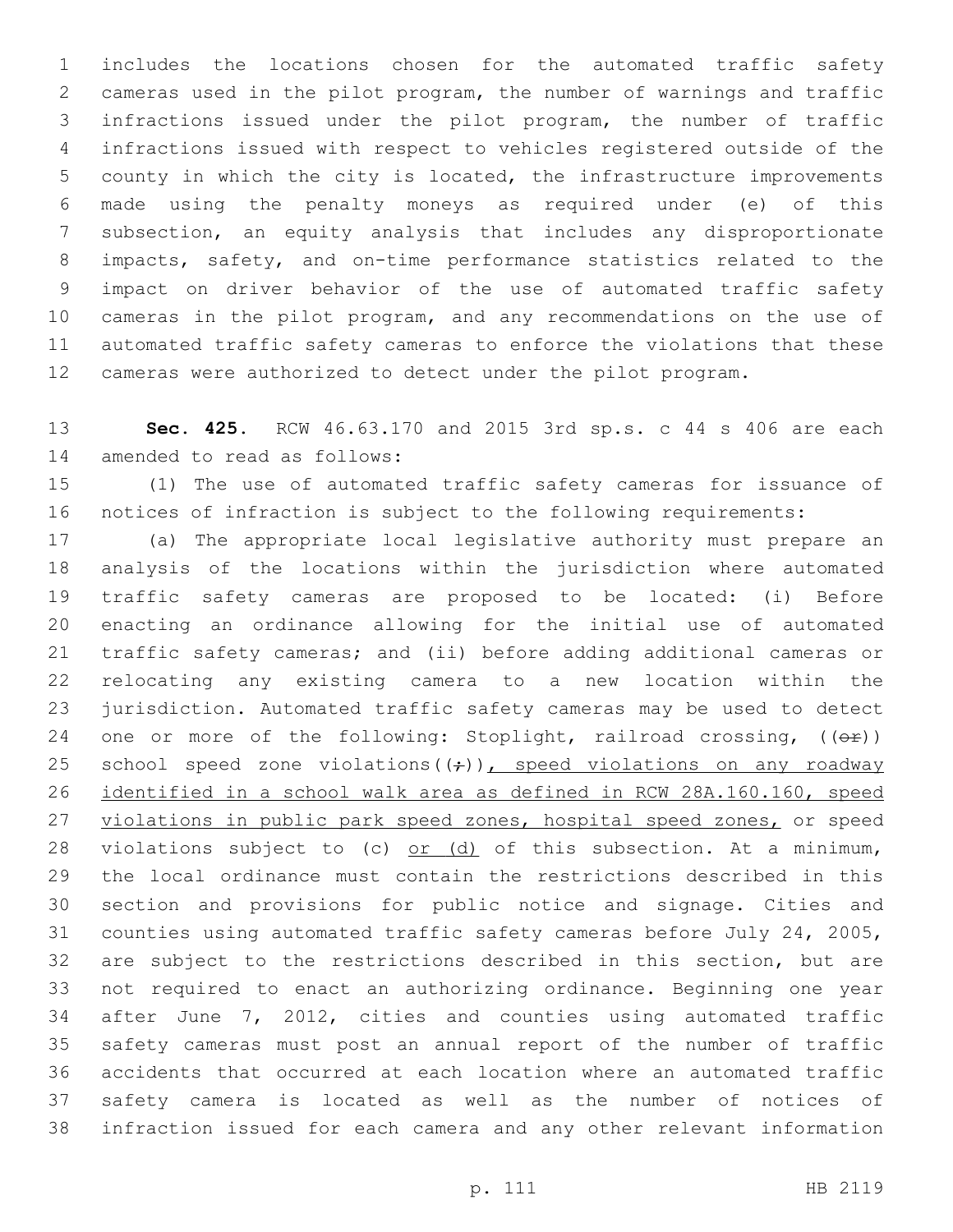about the automated traffic safety cameras that the city or county deems appropriate on the city's or county's website.

 (b)(i) Except as provided in (c) and (d) of this subsection, use of automated traffic safety cameras is restricted to the following 5 locations only:  $((\stackrel{\cdot}{(i)}))$   $(A)$  Intersections of two arterials with traffic control signals that have yellow change interval durations in accordance with RCW 47.36.022, which interval durations may not be 8 reduced after placement of the camera;  $((\overrightarrow{iii}))$  (B) railroad 9 crossings; ((and (iii))) (C) school speed zones; (D) roadways identified in a school walk area as defined in RCW 28A.160.160; (E) 11 public park speed zones, as defined in (b)(ii) of this subsection; and (F) hospital speed zones, as defined in (b)(ii) of this 13 subsection.

14 (ii) For the purposes of this section:

 (A) "Public park speed zone" means the marked area within public park property and extending 300 feet from the border of public park 17 property (I) consistent with active park use; and (II) where signs are posted to indicate the location is within a public park speed zone.

 (B) "Hospital speed zone" means the marked area within hospital property and extending 300 feet from the border of hospital property (I) consistent with hospital use; and (II) where signs are posted to 23 indicate the location is within a hospital speed zone, where "hospital" has the same meaning as in RCW 70.41.020.

25 (c) ((Any)) In addition to the automated traffic safety cameras authorized under (d) of this subsection, any city west of the Cascade 27 mountains with a population of more than ((one hundred ninety-five 28 thousand)) 195,000 located in a county with a population of fewer 29 than ((one million five hundred thousand)) 1,500,000 may operate an automated traffic safety camera to detect speed violations subject to 31 the following limitations:

 (i) A city may only operate one such automated traffic safety 33 camera within its respective jurisdiction; and

 (ii) The use and location of the automated traffic safety camera must have first been authorized by the Washington state legislature 36 as a pilot project for at least one full year.

 (d)(i) Cities may operate at least one automated traffic safety camera under this subsection to detect speed violations, subject to the requirements of (d)(ii) of this subsection. Cities may operate one additional automated traffic safety camera to detect speed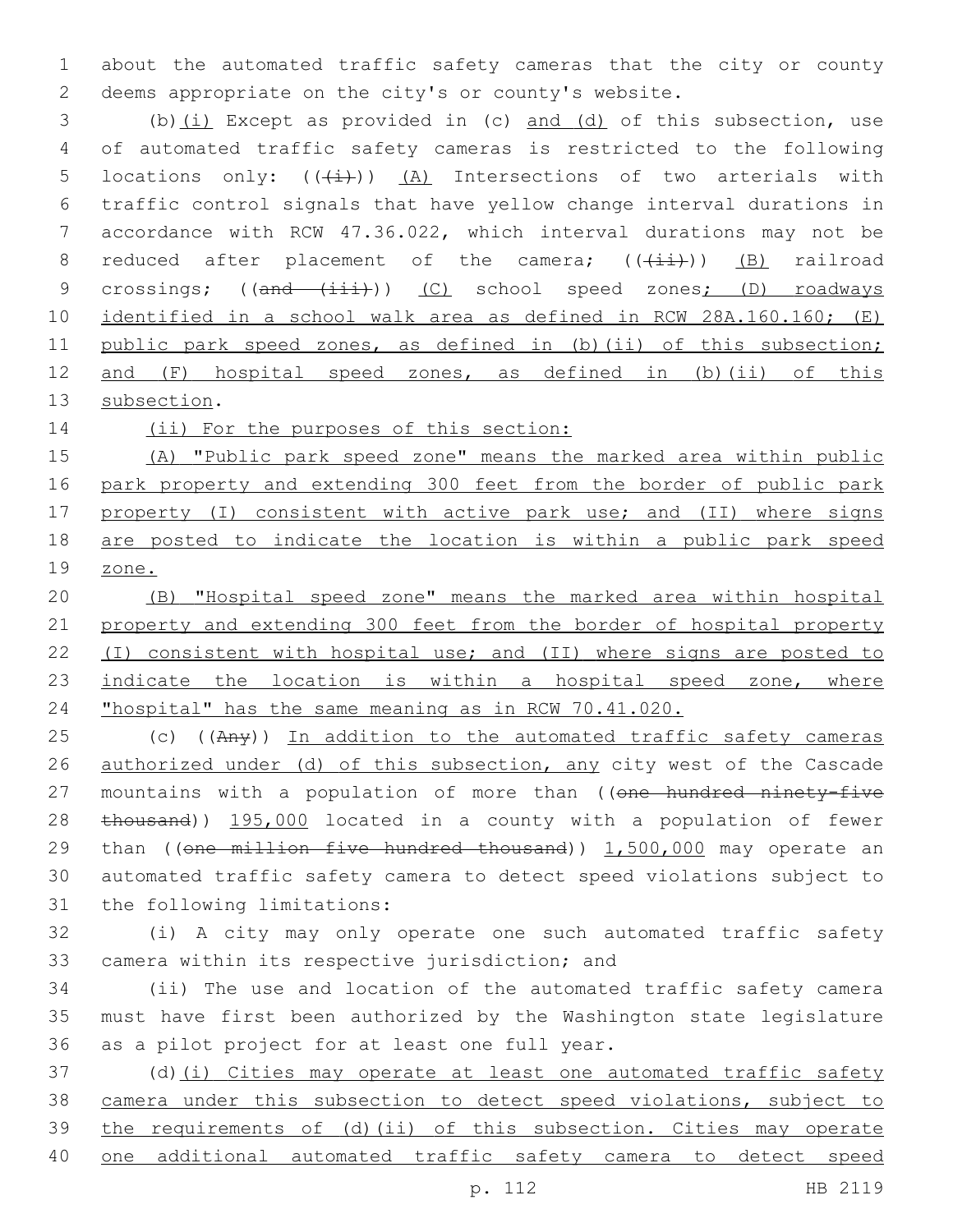violations for every 10,000 residents included in the city's population. Cameras must be placed in locations that comply with one 3 of the following: (A) The location has been identified as a priority location in a local road safety plan that a city has submitted to the Washington state department of transportation and where other speed reduction measures are not feasible or have not been sufficiently effective at 8 reducing travel speed; (B) The location has a significantly higher rate of collisions 10 than the city average in a period of at least three years prior to installation and other speed reduction measures are not feasible or 12 have not been sufficiently effective at reducing travel speed; or (C) The location is in an area within the city limits designated 14 by local ordinance as a zone subject to specified restrictions and 15 penalties on racing and race attendance. (ii) A city locating an automated traffic safety camera under this subsection (1)(d) must complete an equity analysis that evaluates livability, accessibility, economics, education, and environmental health, and shall consider the outcome of that analysis when identifying where to locate an automated traffic safety camera. (e) All locations where an automated traffic safety camera is used to detect speed violations on roadways identified in a school walk area, speed violations in public park speed zones, speed violations in hospital speed zones, or speed violations under (c) or 25 (d) of this subsection must be clearly marked by placing signs in locations that clearly indicate to a driver either: (i) That the driver is within a school walk area, public park speed zone, or hospital speed zone; or (ii) that the driver is entering an area where speed violations are enforced by an automated traffic safety camera. Signs placed in automated traffic safety camera locations after June 7, 2012, must follow the specifications and guidelines under the manual of uniform traffic control devices for streets and highways as adopted by the department of transportation under chapter 47.36 RCW. (f) Automated traffic safety cameras may only take pictures of the vehicle and vehicle license plate and only while an infraction is

 occurring. The picture must not reveal the face of the driver or of passengers in the vehicle. The primary purpose of camera placement is to take pictures of the vehicle and vehicle license plate when an infraction is occurring. Cities and counties shall consider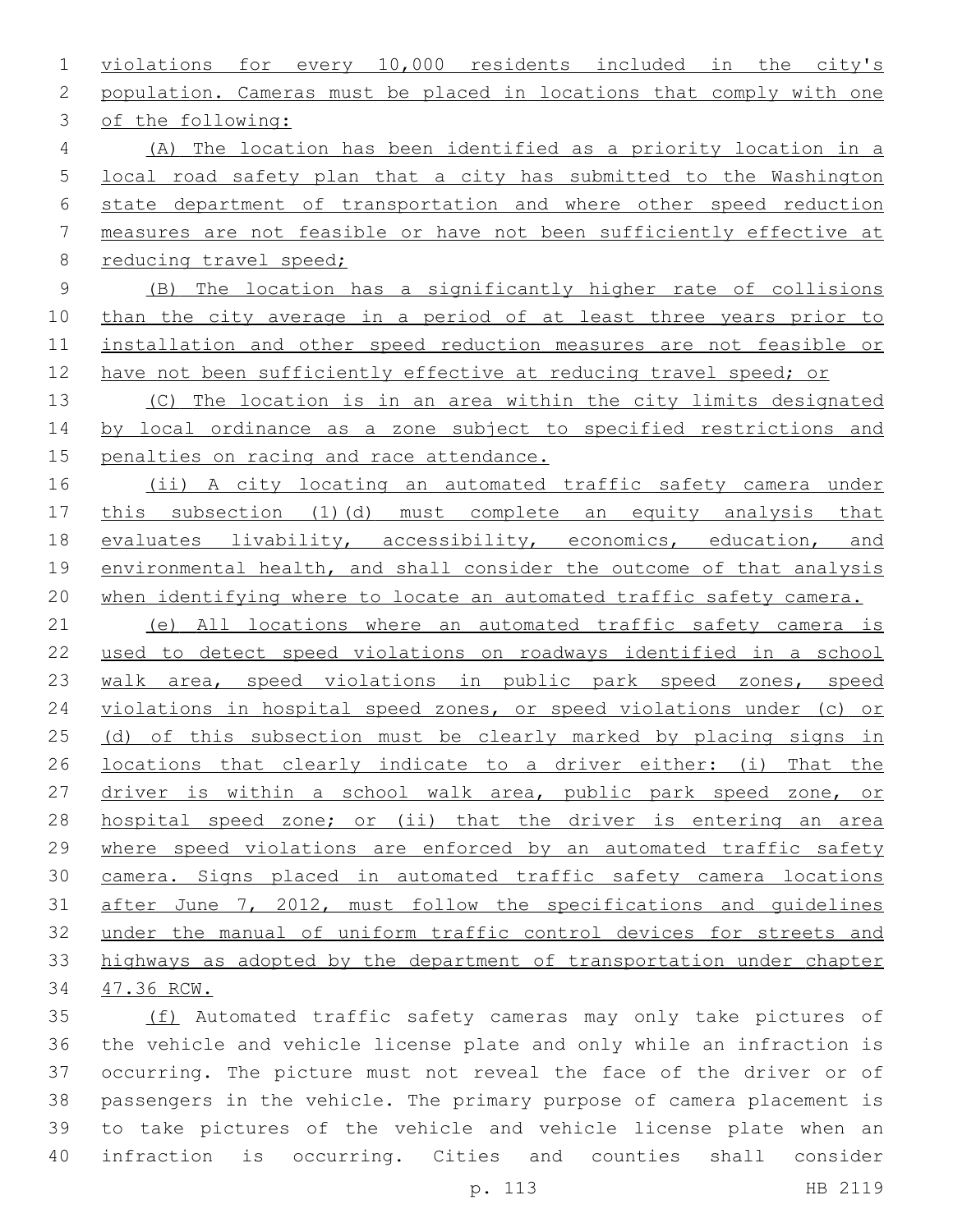installing cameras in a manner that minimizes the impact of camera 2 flash on drivers.

 (( $\left(\frac{1}{1}e\right)$ ) (q) A notice of infraction must be mailed to the 4 registered owner of the vehicle within ((fourteen)) 14 days of the 5 violation, or to the renter of a vehicle within ((fourteen)) 14 days of establishing the renter's name and address under subsection (3)(a) of this section. The law enforcement officer issuing the notice of infraction shall include with it a certificate or facsimile thereof, based upon inspection of photographs, microphotographs, or electronic images produced by an automated traffic safety camera, stating the facts supporting the notice of infraction. This certificate or facsimile is prima facie evidence of the facts contained in it and is admissible in a proceeding charging a violation under this chapter. The photographs, microphotographs, or electronic images evidencing the violation must be available for inspection and admission into evidence in a proceeding to adjudicate the liability for the infraction. A person receiving a notice of infraction based on evidence detected by an automated traffic safety camera may respond 19 to the notice by mail.

 $((\text{#}))$  (h) The registered owner of a vehicle is responsible for an infraction under RCW 46.63.030(1)(d) unless the registered owner overcomes the presumption in RCW 46.63.075, or, in the case of a rental car business, satisfies the conditions under subsection (3) of this section. If appropriate under the circumstances, a renter identified under subsection (3)(a) of this section is responsible for 26 an infraction.

 $((\overline{q}))(\overline{1})$  Notwithstanding any other provision of law, all photographs, microphotographs, or electronic images prepared under this section are for the exclusive use of law enforcement in the discharge of duties under this section and are not open to the public and may not be used in a court in a pending action or proceeding unless the action or proceeding relates to a violation under this section. No photograph, microphotograph, or electronic image may be used for any purpose other than enforcement of violations under this section nor retained longer than necessary to enforce this section.

36 (((+h)) (i) All locations where an automated traffic safety 37 camera is used must be clearly marked at least  $((\text{thirty}))$  30 days prior to activation of the camera by placing signs in locations that clearly indicate to a driver that he or she is entering a zone where traffic laws are enforced by an automated traffic safety camera.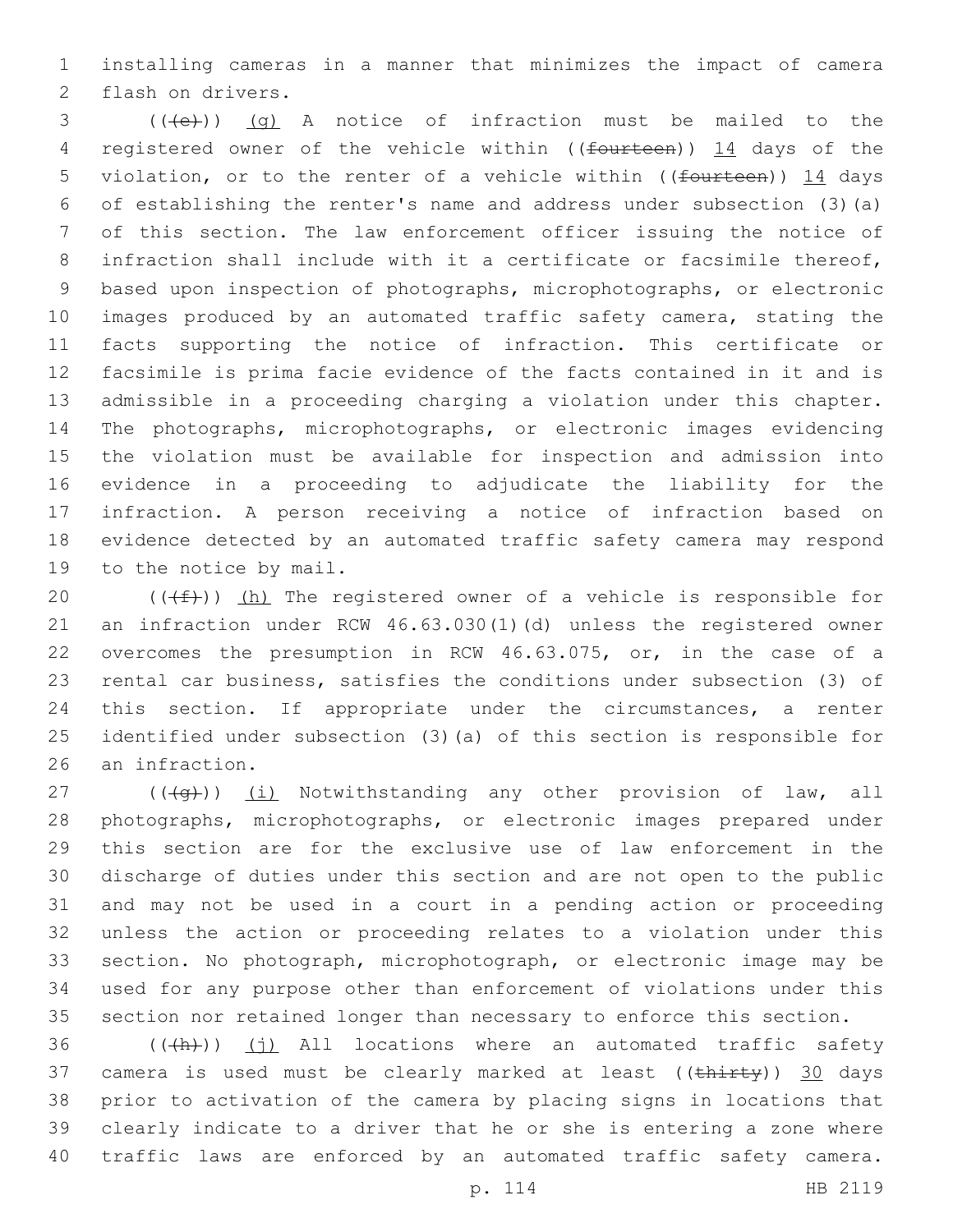Signs placed in automated traffic safety camera locations after June 7, 2012, must follow the specifications and guidelines under the manual of uniform traffic control devices for streets and highways as adopted by the department of transportation under chapter 47.36 RCW.

5 ( $(\frac{1}{1})$ )  $(k)$  If a county or city has established an authorized automated traffic safety camera program under this section, the compensation paid to the manufacturer or vendor of the equipment used must be based only upon the value of the equipment and services provided or rendered in support of the system, and may not be based upon a portion of the fine or civil penalty imposed or the revenue 11 generated by the equipment.

 (l) If a city is operating an automated traffic safety camera to detect speed violations on roadways identified in a school walk area, speed violations in public park speed zones, speed violations in hospital speed zones, or speed violations under (c) or (d) of this 16 subsection, the city shall remit monthly to the state 50 percent of 17 the noninterest money received for infractions issued by those 18 cameras excess of the cost to administer, install, operate, and maintain the automated traffic safety cameras, including the cost of processing infractions. Money remitted under this subsection to the 21 state treasurer shall be deposited in the Cooper Jones active transportation safety account created in RCW 46.68.480. This 23 subsection (1)(1) does not apply to automated traffic safety cameras authorized for stoplight, railroad crossing, or school speed zone violations.

 (2) Infractions detected through the use of automated traffic safety cameras are not part of the registered owner's driving record under RCW 46.52.101 and 46.52.120. Additionally, infractions generated by the use of automated traffic safety cameras under this section shall be processed in the same manner as parking infractions, including for the purposes of RCW 3.50.100, 35.20.220, 46.16A.120, and 46.20.270(2). The amount of the fine issued for an infraction generated through the use of an automated traffic safety camera shall not exceed the amount of a fine issued for other parking infractions within the jurisdiction. However, the amount of the fine issued for a traffic control signal violation detected through the use of an automated traffic safety camera shall not exceed the monetary penalty for a violation of RCW 46.61.050 as provided under RCW 46.63.110, 39 including all applicable statutory assessments.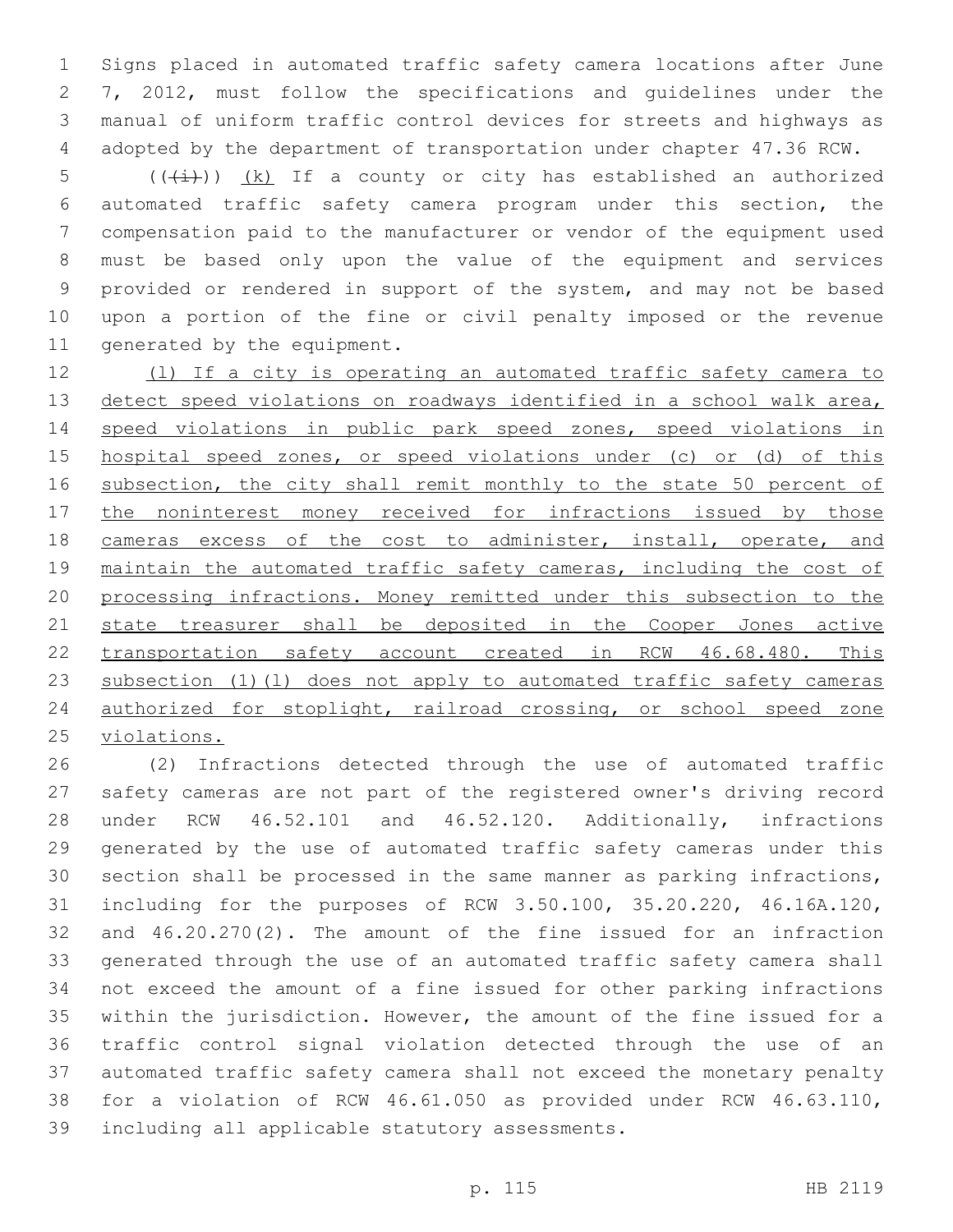(3) If the registered owner of the vehicle is a rental car business, the law enforcement agency shall, before a notice of infraction being issued under this section, provide a written notice to the rental car business that a notice of infraction may be issued to the rental car business if the rental car business does not, within ((eighteen)) 18 days of receiving the written notice, provide 7 to the issuing agency by return mail:

 (a) A statement under oath stating the name and known mailing address of the individual driving or renting the vehicle when the 10 infraction occurred; or

 (b) A statement under oath that the business is unable to determine who was driving or renting the vehicle at the time the infraction occurred because the vehicle was stolen at the time of the infraction. A statement provided under this subsection must be accompanied by a copy of a filed police report regarding the vehicle 16 theft; or

 (c) In lieu of identifying the vehicle operator, the rental car 18 business may pay the applicable penalty.

 Timely mailing of this statement to the issuing law enforcement agency relieves a rental car business of any liability under this 21 chapter for the notice of infraction.

 (4) Nothing in this section prohibits a law enforcement officer from issuing a notice of traffic infraction to a person in control of 24 a vehicle at the time a violation occurs under RCW 46.63.030(1) (a), 25 (b), or (c).

 (5) For the purposes of this section, "automated traffic safety camera" means a device that uses a vehicle sensor installed to work in conjunction with an intersection traffic control system, a railroad grade crossing control system, or a speed measuring device, and a camera synchronized to automatically record one or more sequenced photographs, microphotographs, or electronic images of the rear of a motor vehicle at the time the vehicle fails to stop when facing a steady red traffic control signal or an activated railroad grade crossing control signal, or exceeds a speed limit as detected 35 by a speed measuring device.

 (6) During the 2011-2013 and 2013-2015 fiscal biennia, this section does not apply to automated traffic safety cameras for the purposes of section 216(5), chapter 367, Laws of 2011 and section 39 216(6), chapter 306, Laws of 2013.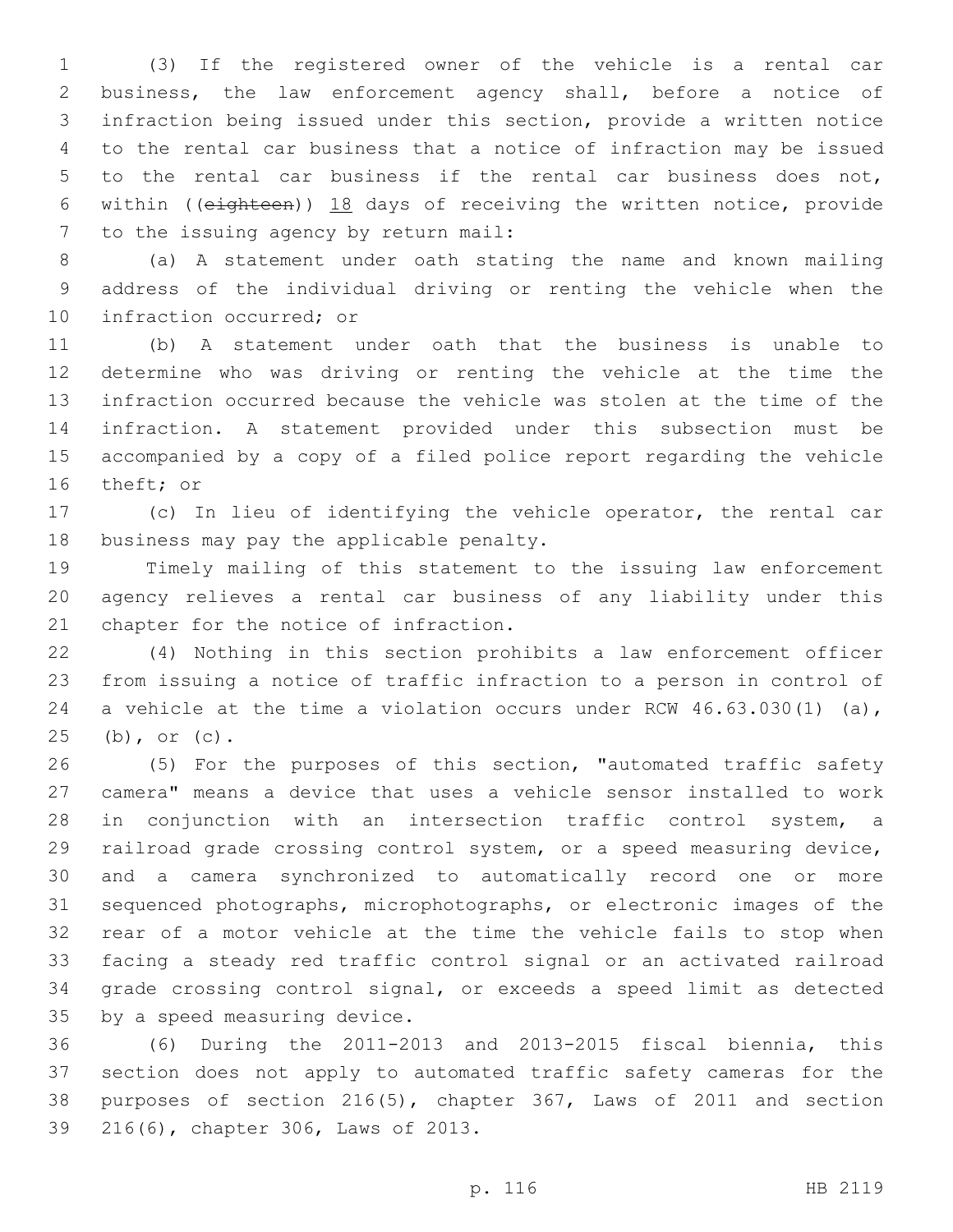NEW SECTION. **Sec. 426.** A new section is added to chapter 47.56 2 RCW to read as follows:

 The legislature recognizes the need to reduce congestion and improve mobility on the Interstate 405 and state route number 167 corridors, and finds that performance on the corridors has not met the goal that average vehicle speeds in the express toll lanes remain above 45 miles per hour at least 90 percent of the time during peak hours. Therefore, the legislature intends that the commission reevaluate options at least every two years to improve performance on the Interstate 405 and state route number 167 corridors, pursuant to 11 RCW 47.56.880 and 47.56.850.

 **Sec. 427.** RCW 70A.65.230 and 2021 c 316 s 26 are each amended to 13 read as follows:

 (1) It is the intent of the legislature that each year the total investments made through the carbon emissions reduction account created in RCW 70A.65.240, the climate commitment account created in RCW 70A.65.260, the natural climate solutions account created in RCW 70A.65.270, and the air quality and health disparities improvement account created in RCW 70A.65.280, achieve the following:

 (a) A minimum of not less than 35 percent and a goal of 40 percent of total investments that provide direct and meaningful benefits to vulnerable populations within the boundaries of overburdened communities identified under chapter 314, Laws of 2021; and

 (b) In addition to the requirements of (a) of this subsection, a minimum of not less than 10 percent of total investments that are used for programs, activities, or projects formally supported by a resolution of an Indian tribe, with priority given to otherwise qualifying projects directly administered or proposed by an Indian tribe. An investment that meets the requirements of both this subsection (1)(b) and (a) of this subsection may count toward the 32 minimum percentage targets for both subsections.

 (2) The expenditure of moneys under this chapter must be consistent with applicable federal, state, and local laws, and treaty rights including, but not limited to, prohibitions on uses of funds 36 imposed by the state Constitution.

 (3) For the purposes of this section, "benefits" means 38 investments or activities that: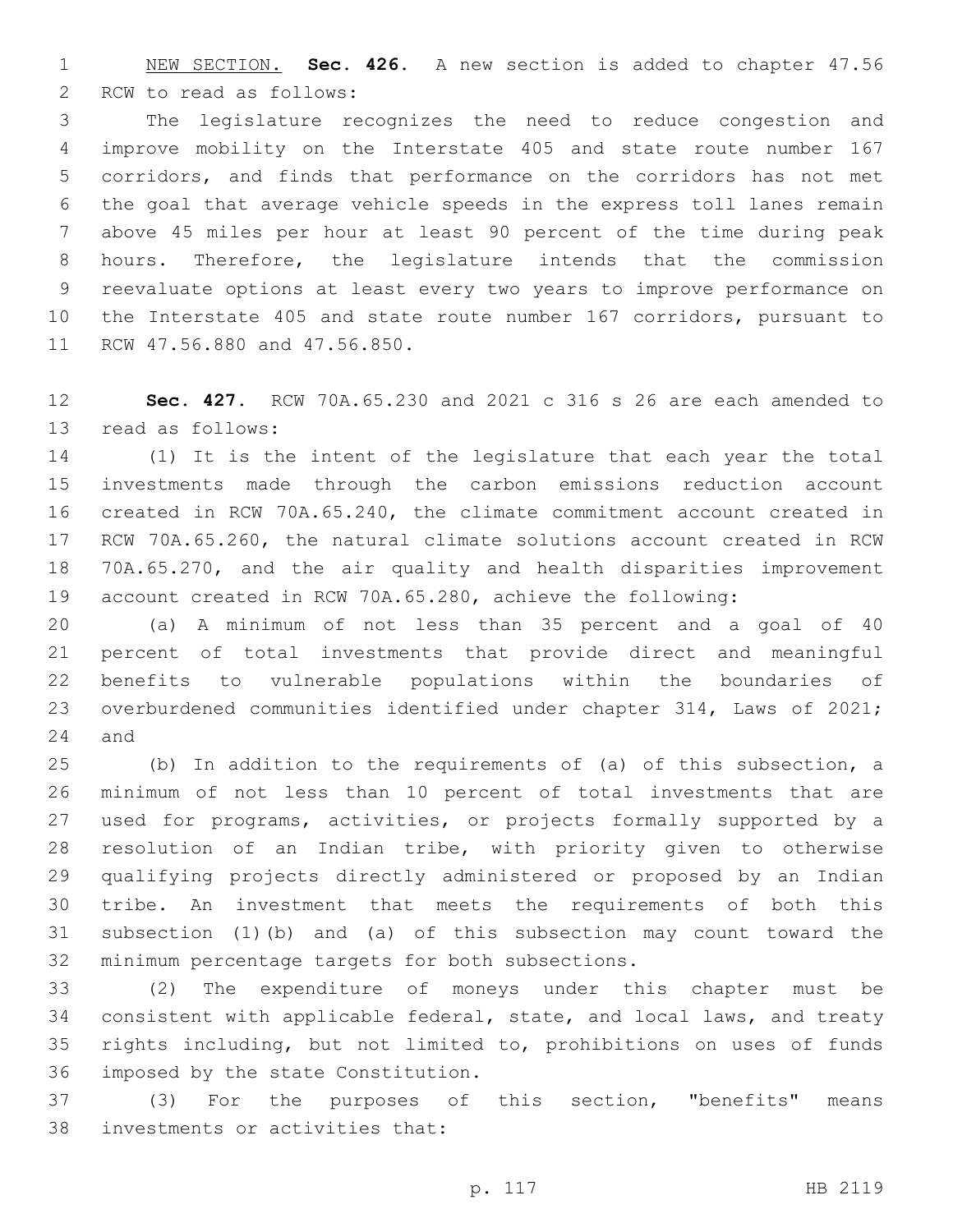(a) Reduce vulnerable population characteristics, environmental burdens, or associated risks that contribute significantly to the cumulative impact designation of highly impacted communities;

 (b) Meaningfully protect an overburdened community from, or support community response to, the impacts of air pollution or 6 climate change; or

 (c) Meet a community need identified by vulnerable members of the community that is consistent with the intent of this chapter.

 (4) The state must develop a process by which to evaluate the impacts of the investments made under this chapter, work across state agencies to develop and track priorities across the different eligible funding categories, and work with the environmental justice 13 council pursuant to RCW 70A.65.040.

14 ((45) No expenditures may be made from the carbon emissions reduction account created in RCW 70A.65.240, the climate investment account created in RCW 70A.65.250, or the air quality and health disparities improvement account created in RCW 70A.65.280 if, by 18 April 1, 2023, the legislature has not considered and enacted request legislation brought forth by the department under RCW 70A.65.060 that outlines a compliance pathway specific to emissions-intensive, trade- exposed businesses for achieving their proportionate share of the state's emissions reduction limits through 2050.))

 NEW SECTION. **Sec. 428.** The legislature finds that in order to meet the statewide greenhouse gas emissions limits in RCW 70A.45.020 and 70A.45.050, the state must drastically reduce vehicle greenhouse gas emissions. A critical strategy to meet those goals is transitioning to zero emissions vehicles and this transition requires ongoing purposeful interagency coordination and cooperation. As such, it is the intent of the legislature to create a formal interagency council responsible for coordinating the state's transportation electrification efforts to ensure the state is leveraging state and federal resources to the best extent possible and to ensure zero emissions incentives, infrastructure, and opportunities are available and accessible to all Washingtonians.

 The legislature further finds that in order to meet the statewide greenhouse gas emissions limits in the transportation sector of the economy, more resources must be directed toward achieving zero emissions transportation and transit, while continuing to relieve energy burdens that exist in overburdened communities.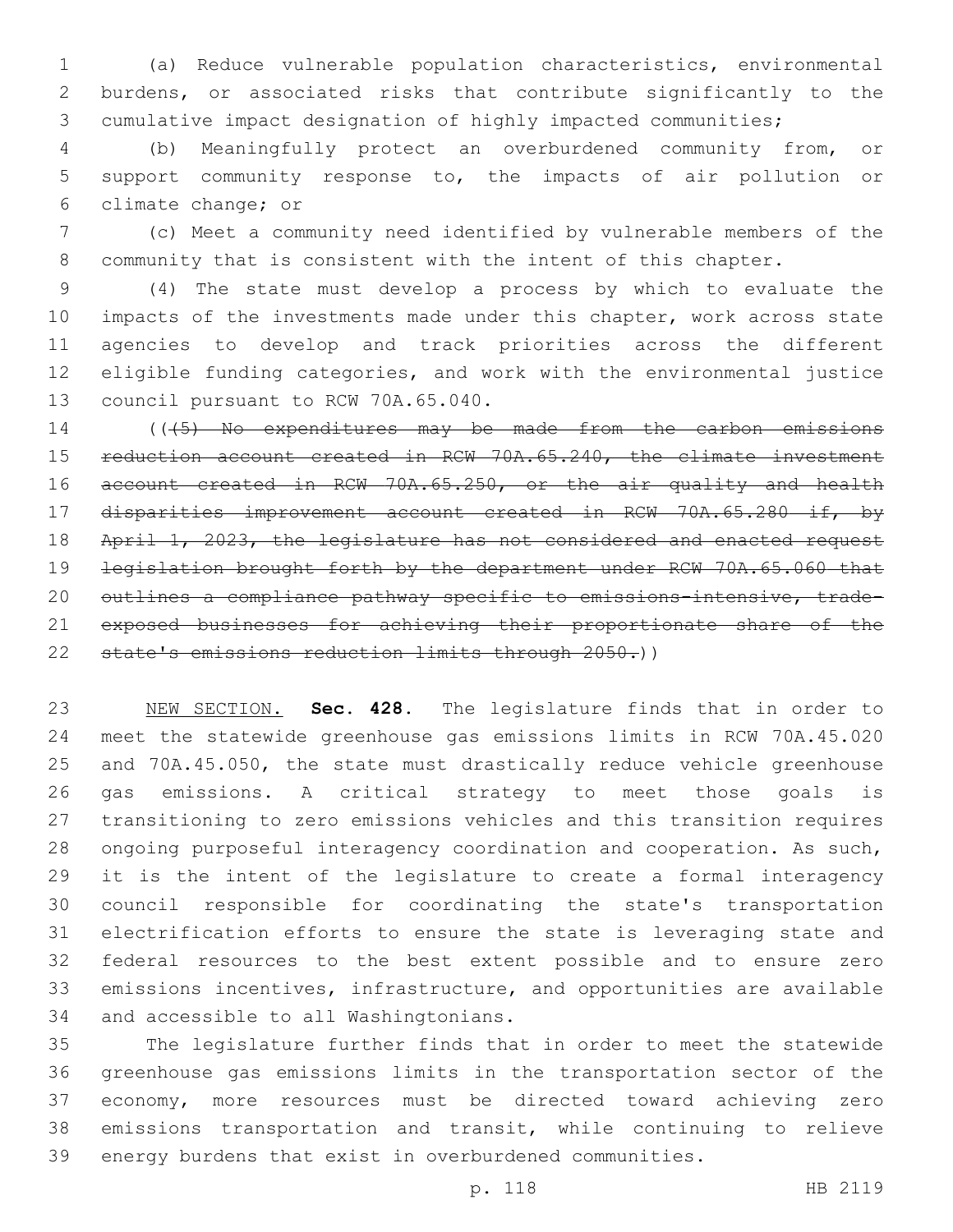NEW SECTION. **Sec. 429.** (1) There is hereby created an interagency electric vehicle coordinating council jointly led by the Washington state department of commerce and the Washington state department of transportation with participation from the following agencies:

- (a) The department of ecology;6
- (b) The department of enterprise services;
- (c) The state efficiency and environmental performance office;
- 9 (d) The department of agriculture;
- 10 (e) The department of health;
- (f) The utilities and transportation commission;

 (g) A representative from the office of the superintendent of public instruction knowledgeable on issues pertaining to student 14 transportation; and

 (h) Other agencies with key roles in electrifying the 16 transportation sector.

 (2) The Washington state department of commerce and Washington state department of transportation shall assign staff in each agency to lead the council's coordination work and provide ongoing reports to the governor and legislature including, but not limited to, the transportation, energy, economic development, and other appropriate 22 legislative committees.

 NEW SECTION. **Sec. 430.** (1) Interagency electric vehicle coordinating council responsibilities include, but are not limited to:

 (a) Development of a statewide transportation electrification strategy to ensure market and infrastructure readiness for all new 28 vehicle sales;

 (b) Identification of all electric vehicle infrastructure grant- related funding to include existing and future opportunities, 31 including state, federal, and other funds; and

 (c) Coordination of grant funding criteria across agency grant programs to most efficiently distribute state and federal electric vehicle-related funding in a manner that is most beneficial to the state, advances best practices, and recommends additional criteria that could be useful in advancing transportation electrification.

 (2) The council shall provide an annual report to the appropriate committees of the legislature summarizing electric vehicle implementation progress, gaps, and resource needs.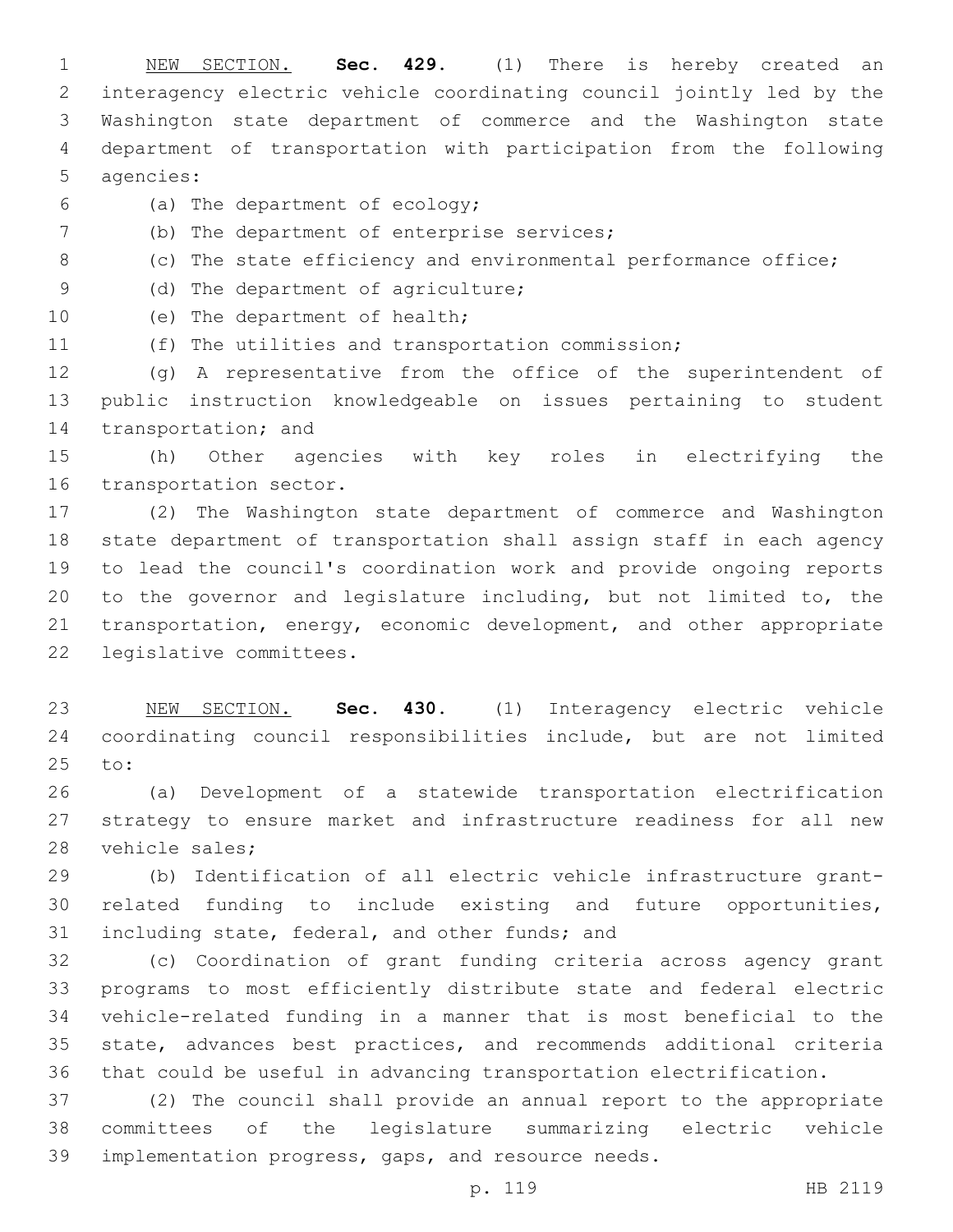| $\mathbf{1}$    | PART V                                                                                                         |
|-----------------|----------------------------------------------------------------------------------------------------------------|
| $\overline{2}$  | Miscellaneous                                                                                                  |
|                 |                                                                                                                |
| 3               | NEW SECTION. Sec. 501. Sections 428 through 430 of this act                                                    |
| 4               | constitute a new chapter in Title 43 RCW.                                                                      |
|                 |                                                                                                                |
| 5               | NEW SECTION. Sec. 502. If any provision of this act or its                                                     |
| 6<br>7          | application to any person or circumstance is held invalid, the                                                 |
| 8               | remainder of the act or the application of the provision to other<br>persons or circumstances is not affected. |
|                 |                                                                                                                |
| 9               | NEW SECTION. Sec. 503. Sections 310 and 403 of this act expire                                                 |
| 10              | July 1, 2024.                                                                                                  |
|                 |                                                                                                                |
| 11              | NEW SECTION. Sec. 504. Section 404 of this act takes effect                                                    |
| 12 <sup>°</sup> | July 1, 2024.                                                                                                  |
|                 |                                                                                                                |
| 13              | Sec. 505. 2020 c 224 s 3 (uncodified) is amended to read as                                                    |
| 14              | follows:                                                                                                       |
| 15              | Section 1 of this act expires June 30, $((2023))$ 2025.                                                        |
| 16              | NEW SECTION. Sec. 506. Section 424 of this act expires June 30,                                                |
| 17              | 2025.                                                                                                          |
|                 |                                                                                                                |
| 18              | Sec. 507. Section 425 of this act takes effect<br>NEW SECTION.                                                 |
| 19              | June 30, 2025.                                                                                                 |
|                 |                                                                                                                |
| 20              | NEW SECTION. Sec. 508. Sections 312, 409 through 415, and 422                                                  |
| 21              | of this act are necessary for the immediate preservation of the                                                |
| 22              | public peace, health, or safety, or support of the state government                                            |
| 23              | and its existing public institutions, and take effect immediately.                                             |
| 24              | NEW SECTION. Sec. 509. Sections 211, 212, 215, and 216 of this                                                 |
| 25              | act take effect October 1, 2022.                                                                               |
|                 |                                                                                                                |
| 26              | NEW SECTION. Sec. 510. Sections 213 and 214 of this act take                                                   |
| 27              | effect January 1, 2023.                                                                                        |
|                 |                                                                                                                |
| 28              | NEW SECTION. Sec. 511. Sections 201 through 206 of this act                                                    |
| 29              | take effect February 1, 2023.                                                                                  |
|                 | p. 120<br>HB 2119                                                                                              |